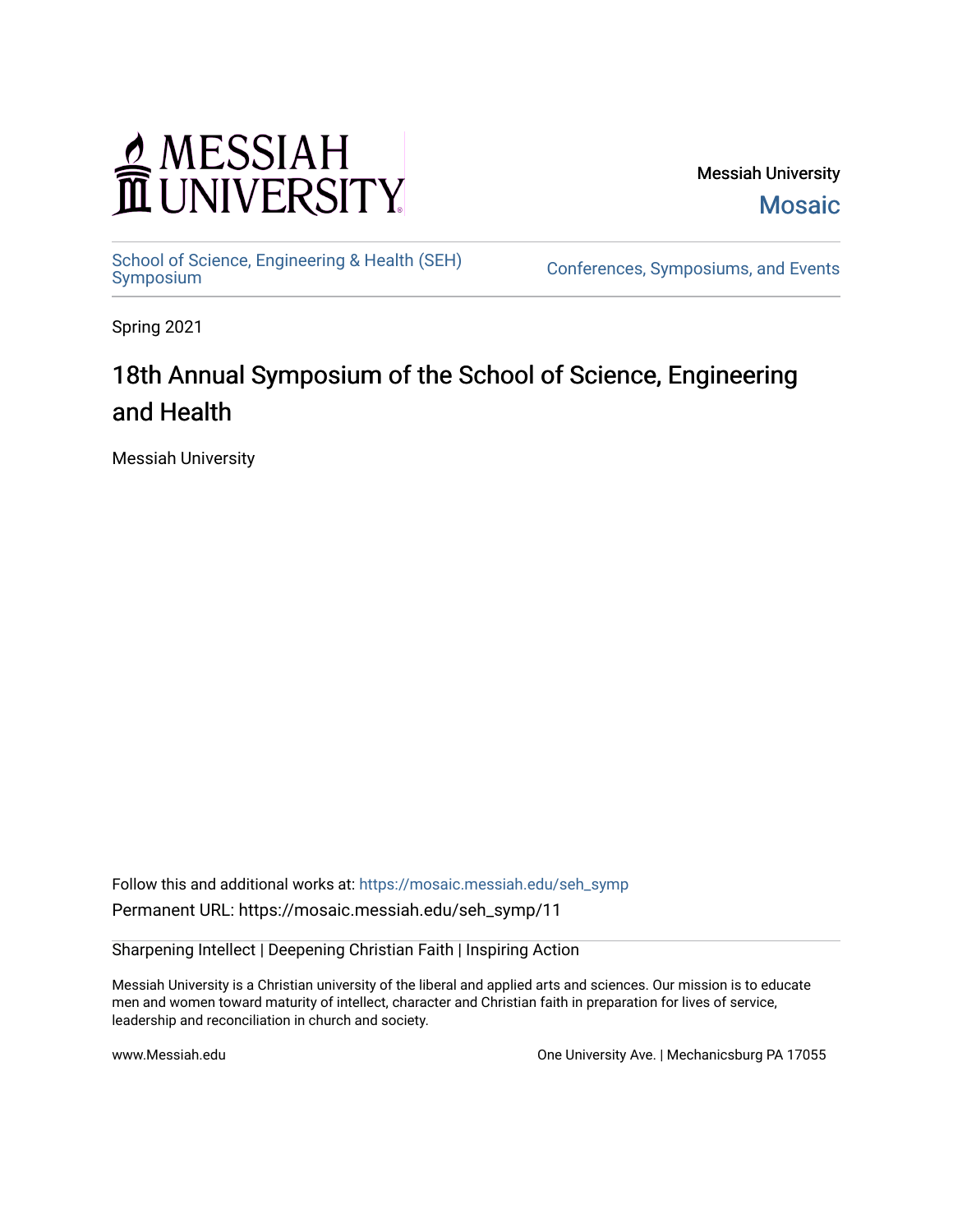## **Message from the Dean**

We in the School of Science, Engineering and Health welcome you to this 18th Annual Symposium, and our first as Messiah University. Here you will see our students, faculty and staff showcase innovation, creativity, teamwork and professionalism in our academic departments. Basic and applied research in science and health fields stem from curiosity, acquired skill, and a desire to test and improve processes from foundational principles. The outcomes of scientific research expand intellectual understanding and have tremendous impact on quality of life, environmental health, and human flourishing. We miss having you as guests on our campus but warmly welcome you to enjoy this day virtually.

#### Angela Hare

Dean School of Science, Engineering and Health, Messiah University

# Presentation Abstracts

# Biology, Cellular & Molecular

Efficacy Analysis of Zebrafish, *Danio rerio*, as a Novel Demyelination Model Through Exposure to Cuprizone-infused Food

#### **Halle L Becker** & Jennifer K Ness-Myers†

The central nervous system demonstrates its functional reliance on glial cells in support of neurological function primarily through its use of oligodendrocytes and the myelin they produce. Damage to myelin is caused by different pathways, one exemplified in Multiple Sclerosis (MS), where the immune system incorrectly attacks healthy tissue of the CNS. Most research focusing on these biological processes of demyelination has relied on rodent models. However, zebrafish, *Danio rerio*, are an ideal model for these goals because they are transparent and therefore are easy to monitor for demyelination and remyelination progression. In this study, the viability of zebrafish as a model for demyelination and remyelination research studies was evaluated. The initial steps were the development of cuprizone-infused food and the design of a cuprizone drug feeding protocol. Following treatment, myelin staining techniques were used to assess the level of myelin damage. The goal of this study is to develop a reliable new demyelination research model that will improve imaging of myelin damage and repair during demyelinating diseases.

# Laboratory Culture of *Plasmodium falciparum* with Cryopreserved Human Erythrocytes **Michael L Bellerose**, Mina Diep, Matthew T O'Neil, & Lawrence M Mylin†

Uninfected human blood free of anti-malarial medications is essential for the laboratory culture of *Plasmodium falciparum*, the causative agent of severe malaria, but is of limited availability in sub-Saharan Africa where research is conducted by the Macha Research Trust. Cryopreservation of erythrocytes obtained from uninfected donors in the US would provide an adequate supply. Our goal has been to identify methods of freezing that will preserve the capacity of RBCs to support asexual propagation and gametocyte formation by *P. falciparum* strain NF54 in serial asynchronous culture, as well as the shelf life of RBCs stored at -80ºC. We have investigated RBCs cryopreserved using two types of freezing solutions: 1) a mixture of hydroxy ethyl starch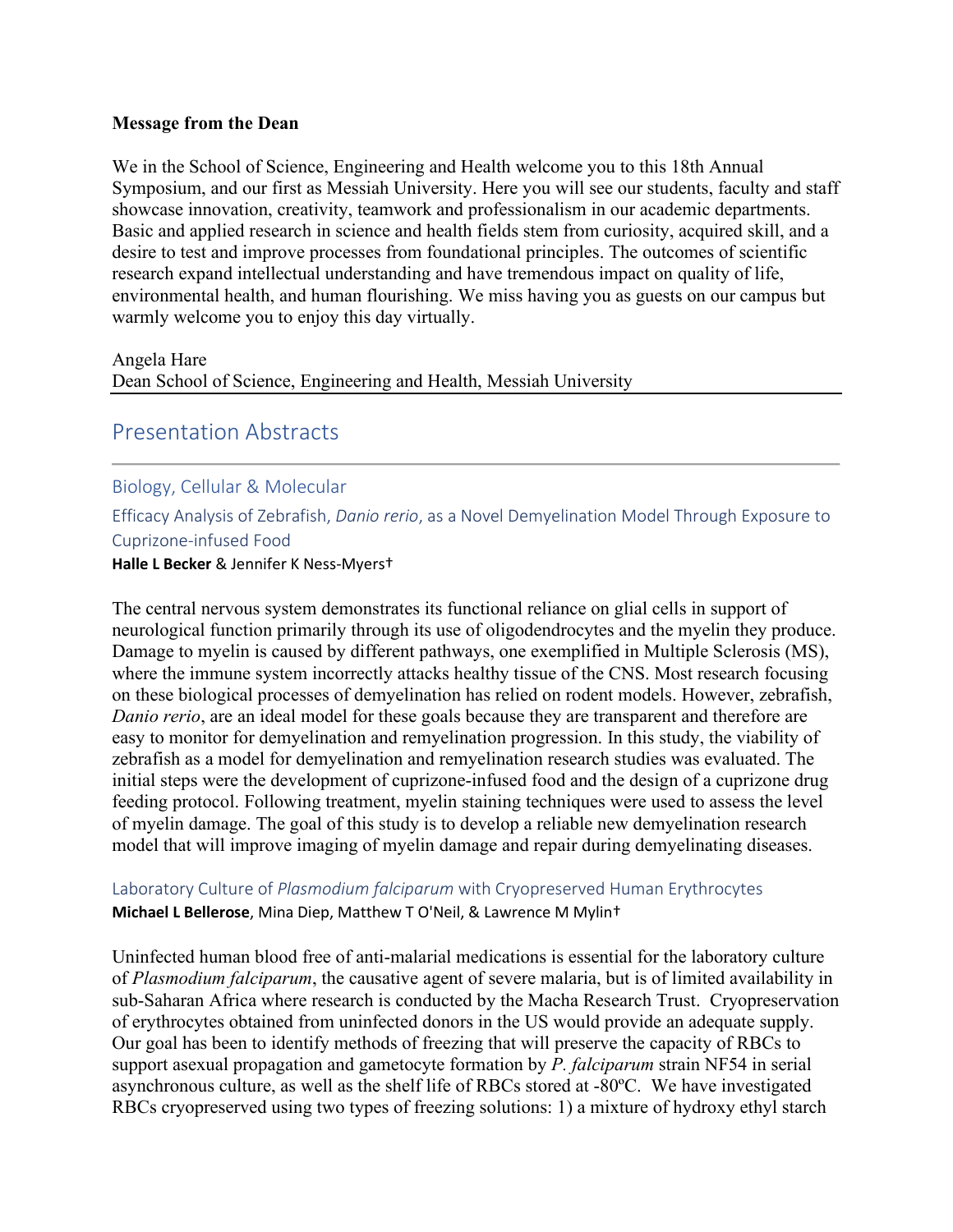(HES) and polyvinyl alcohol (PVA); 2) glycerol supplemented with human serum. Our results reveal that blood frozen with hydroxy ethyl starch and polyvinyl alcohol failed to support asexual propagation of *P. falciparum* beyond three serial passages. Blood frozen using the glycerol & serum solution was able to support asexual propagation through at least nine serial passages, and later passages were capable of gametocyte generation. NF54 parasites maintained in serial culture using glycerol/serum-frozen remained unable to proliferate when serially passaged using HES/PVA-frozen blood, confirming the absence of mutations that may have adapted the parasite to long-term culture in frozen blood. These results will be discussed with respect to essential functions of the apicoplast, a parasite organelle required for erythrocyte invasion.

# Quantifying In Vitro Matrix Deposition to Elucidate the Target of Proglumide-mediated Fibrotic Inhibition in Pancreatic Cancer

#### **Silas Buckwalter** & John F Harms†

Pancreatic cancer has a 5-year survival rate of 8%, and the average prognosis has not improved in recent history. Chemotherapy is the primary clinical approach but carries poor efficacy and offers little improvement in patient survival due to the highly fibrotic collagen-rich tumor microenvironment. Our lab has previously confirmed that the gastrin receptor antagonist, proglumide, significantly decreases pancreatic tumor fibrosis *in vivo*. *In vitro* efforts to elucidate the cellular target of proglumide have been unable to demonstrate a decrease in the mRNA expression of collagen (COL1A) or its post-translational processing enzymes, in either myofibroblast-like pancreatic stellate cells or cancer cells. We hypothesize that quantification of deposited collagen matrix *in vitro* will better reflect the decreased fibrosis apparent *in vivo*. Utilizing the Sirius Red/Fast Green protein staining assay, collagen deposition was measured in cultured cells. To normalize collagen to potentially disparate cell proliferation rates, we confirmed that the alamarBlue cell quantification assay does not interfere with subsequent Sirius Red/Fast Green protein staining. Human pancreatic stellate cells (RLT-PSC), mouse pancreatic cancer cells (Panc02), and human pancreatic cancer cells (PANC-1) were stained 4 days after seeding. Significantly higher collagen was evident in Panc02 and PANC-1 wells compared to stellate cells ( $p<0.05$ ). To test the impact of proglumide treatment, cells were treated with proglumide (200 μg/ml). Lines showed no change in normalized collagen deposition after 4 days compared to untreated controls. These preliminary data reflect the unchanged COL1A mRNA levels previously apparent in the stellate and cancer monocultures. Further inhibition studies will utilize co-cultures to address potential heterotypic intercellular communication between these cell types, characteristic of the tumor microenvironment.

# Altered Heavy Metal Stress Response of Mutant *Arabidopsis thaliana* Plants in the Presence of Nickel

# **Annelyse M Cruzan**, Michael Shin†, & Richard W Schaeffer†

While heavy metals such as zinc and nickel are necessary for several life-sustaining processes, elevated levels of these metals pose a threat to humans, plants, and other forms of life. Researchers have found that certain plants known as hyperaccumulators tolerate higher levels of heavy metals than non-hyperaccumulating plants. They can be planted in heavy metal contaminated soil to take up excess heavy metals, thus decontaminating the soil in a process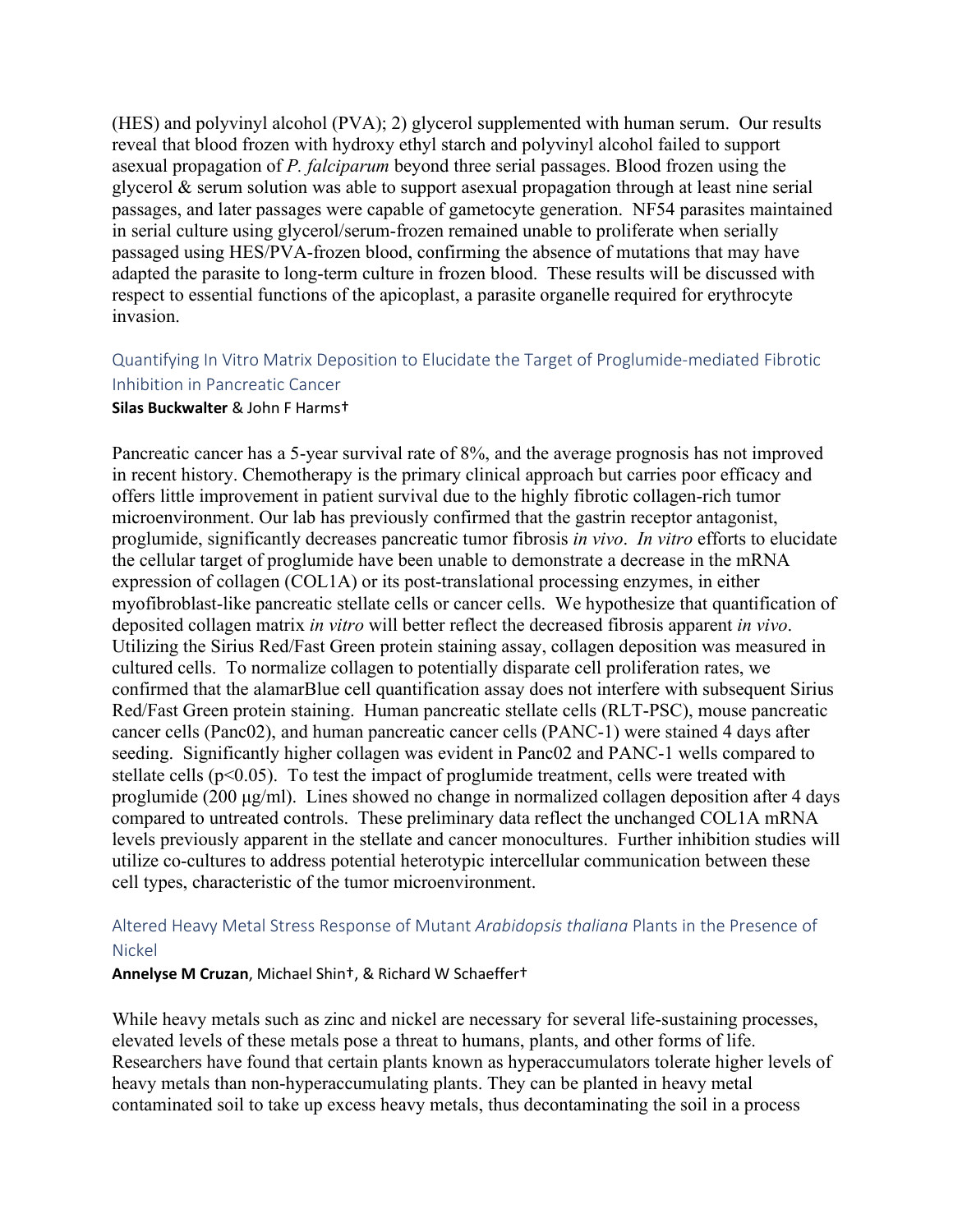known as phytoremediation. In this research project, we will examine the altered heavy metal stress response of two Columbia-line *Arabidopsis thaliana* mutants that we hypothesize are hyperaccumulators of heavy metal divalent cations. This hypothesis will be tested using nickel tolerance and accumulation assays. The tolerance assays will compare the root length, a key indicator of plant health, of the two mutant *A. thaliana* plants against the Columbia-line wildtype plant in varying concentrations of nickel. The accumulation assay will be used to quantify the concentration of heavy metals present in the plant tissue. These analyses will allow us to determine the impact of the mutations on the nickel heavy metal stress response of the plant.

# Cryopreservation of Human Erythrocytes for Laboratory Propagation of *Plasmodium falciparum* **Mina Diep**, Michael L Bellerose, Matthew T O'Neil, & Lawrence M Mylin†

The cryopreservation of fresh, uninfected human red blood cells (RBCs) is fundamental in culturing *Plasmodium falciparum*, to create better preventive measures in combatting malaria. We hypothesize that human blood cryopreserved with hydroxyethyl starch and polyvinyl alcohol (HES/PVA) or glycerol and serum will support asexual parasite growth and gametocyte formation in culture following prolonged freezing at -80°C of A+ or O+ blood. These freezing techniques utilized multiple conditions to evaluate each of the ability for the culture to propagate sexually and asexually with the NF54 parasite strain. The conditions tested through serial propagation: fresh, never frozen blood, which acted as the control; short-term cryopreserved blood, which was stored at -80ºC for less than two weeks; and long-term frozen blood, which was stored at -80ºC from six months to one year. This shelf-life study found that HES/PVA cryopreservation technique supported the asexual propagation of *P. falciparum* through only two serial passages; parasites could not be rescued by subsequent addition of non-frozen blood. Blood frozen using the glycerol  $\&$  serum solution was able to support NF54 propagation beyond a ninth dilution and re-plating (passage). Blood cryopreserved by either method supported the generation of mature gametocytes in the first passage. Additionally, our results suggest that the NF54 strain did not accumulate mutations that abnormally enhanced or sustained growth on cyropreserved blood.

# Generation of Bacteriophage T4-specific Monoclonal Antibodies

# **Josiah Gonzalez**, Ukamushu A Undieh, & Lawrence M Mylin†

Vaccines are an integral part of modern-day disease prevention. Healthcare professionals should be aware of the basic immunological foundations of how vaccines work. Students in past offerings of Messiah University's Microbiology course were able to carry out an exercise in which commercially obtained polyclonal neutralizing antisera (samples from simulated patients) were compared for ability to inhibit infection of *E. coli* B cells by bacteriophage T4. Unfortunately, the antiserum is no longer available for purchase. Therefore, we seek to produce similar antibodies using monoclonal technologies. Hybridoma clones capable of generating T4 neutralizing monoclonal antibodies will be produced from T4-immunized Balb/c mice. T4 virus stocks of known titer with reduced concentrations of endotoxin must be produced to vaccinate the mice. Our approach has been to reduce endotoxin concentrations in commercially obtained T4 phage stocks by mild organic extraction, followed by dialysis and concentration using Centricon centrifugal filtration units. titers of the concentrated stocks were determined by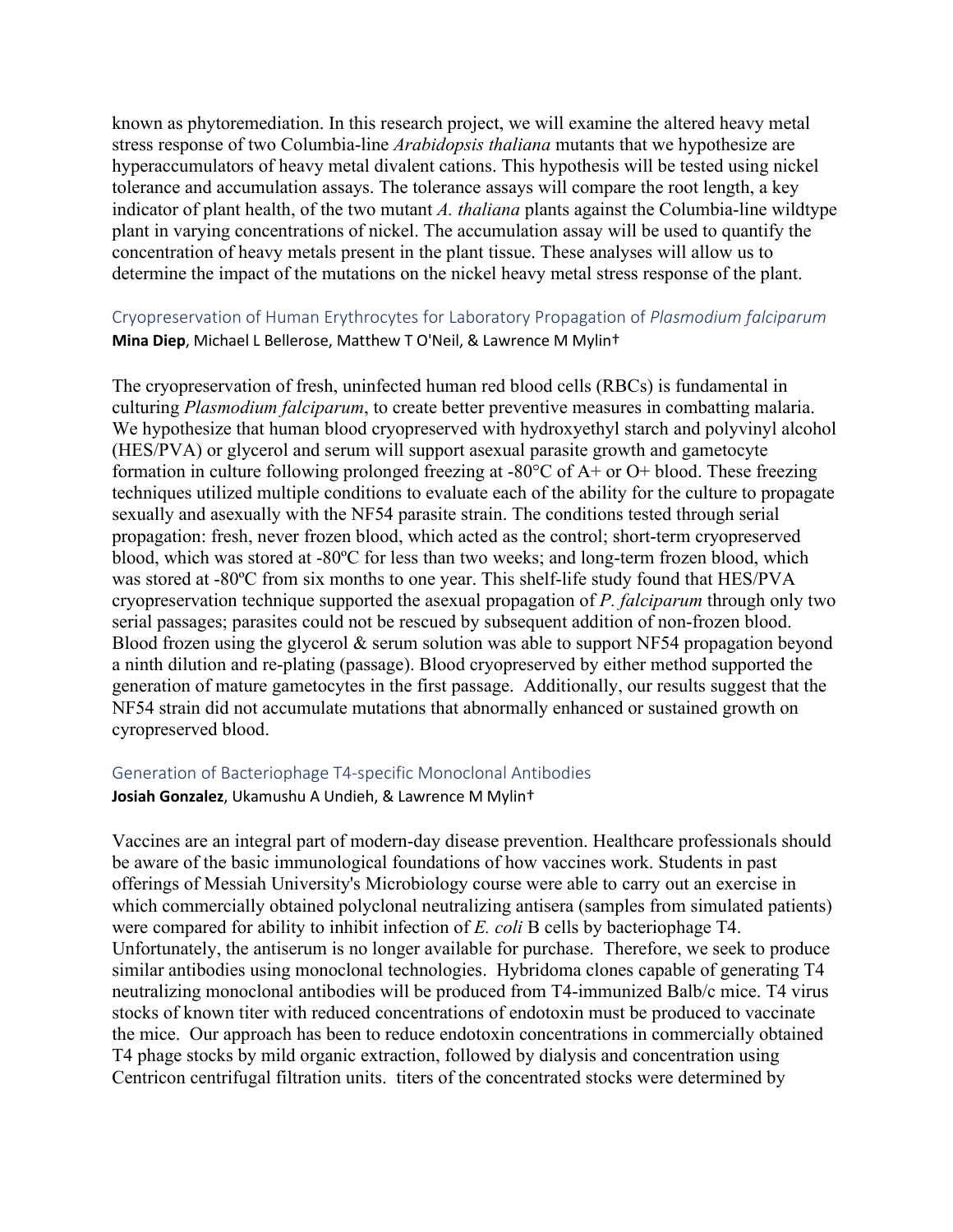infection of *E. coli B* cells. The endotoxin levels in the virus concentrates were measured to confirm reduction relative to viral titer.

# Generation of Engineered SV40 T Antigen-Expressing Immortal Murine Kidney Cells for Vaccination Against Pancreatic Cancer **Daniel L Guevin** & Lawrence M Mylin†

That pancreatic cancer is unusually aggressive and deadly has prompted extensive research into its mechanisms and options for therapy. Our research seeks to develop a vaccine that will activate the tumor-bearing host immune system against a novel protein expressed by aggressive pancreatic tumors. Our approach is to engineer immortalized syngeneic cells to express a derivative of the Simian virus 40 Large Tumor antigen protein (SV40 T ag) that contains a 20 amino acid insertion corresponding to a unique sequence found in the CCK2i4svR pancreaticcancer associated growth factor receptor. These cells will be used as a vaccine to cause the host to develop cellular or humoral immune responses against the cancer-associated CCK2i4svR epitope. Immortalized cell lines were produced by transfection of C57Bl/6 primary kidney cells with four plasmids, each encoding a different derivative of the SV40 T antigen with respect to presence and insertion site of the CCK2i4svR 20 codon sequence. Transfected cultures were

monitored for growth of dense foci which result from immortalization as a result of expression of the SV40 T ag. Foci were harvested, expanded and evaluated by indirect immunofluorescence using two SV40 T ag-specific monoclonal antibodies to confirm that they had been successfully transformed and expressed the SV40 T antigen protein derivative. SV40 T ag-positive lines were cryopreserved for characterization in subsequent immunization and tumor immunotherapy studies.

# Inhibition of Muscarinic Receptor Subtypes and Effects on Oligodendrocyte Differentiation **Kylee M Kimbel** & Jennifer K Ness-Myers†

Oligodendrocytes are the myelinating cells of the central nervous system, and these cells and their myelin sheaths are the autoimmune targets in multiple sclerosis (MS). Increasing the differentiation of OPCs to myelinating OLs is a promising method for treating MS. Recent clinical trials have revealed a positive effect of clemastine, an antihistamine/muscarinic antagonist, in stimulating myelin repair in patients with MS. This study is investigating the combinatorial effects of muscarinic receptor antagonists darifenacin (M1) and pirenzepine (M3) on the rate of oligodendrocyte (OL) maturation. Cultured oligodendrocyte progenitors were used to assess receptor subtype effects on myelin-specific gene expression and the rate of OL maturation during treatment for 4 days. Combination treatments were also studied in the larval zebrafish model. RNA was isolated and analyzed for changes in expression of myelin-specific genes MPZ and MAG. Several dosages of combinatorial treatment and time points were tested, but no significant changes in larval zebrafish gene expression were identified. However, muscarinic agonist, cevimeline, was shown to reduce the expression of myelin-specific genes MPZ and MAG, which supports the hypothesis of the involvement of the muscarinic pathway in myelination. Muscarinic antagonists do not appear to enhance the vigorous myelination program of zebrafish larvae.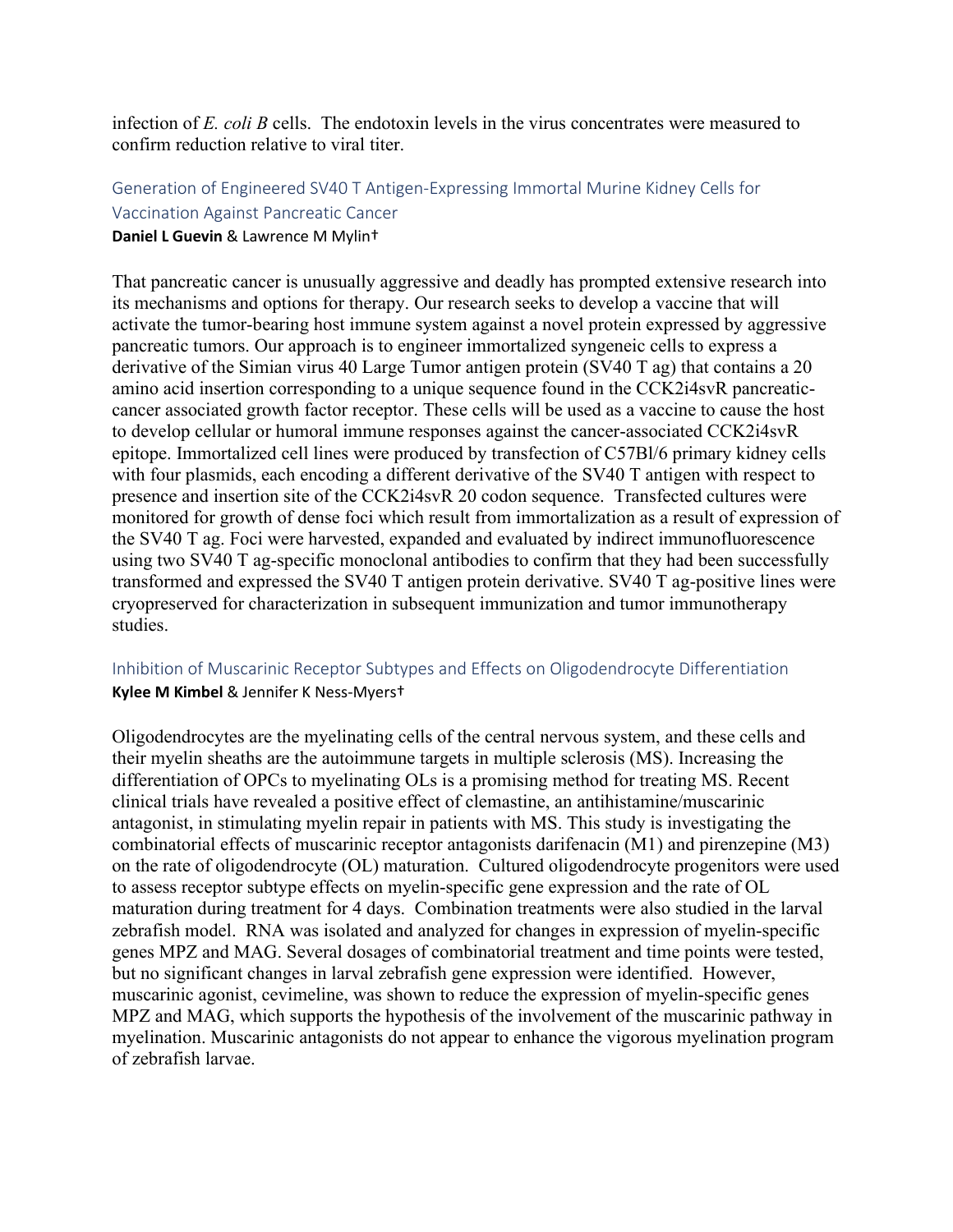#### The Effect of Stress on Drug Seeking Behavior

**Christine A Milbrath**, Sara C Stambaugh, Isela M. Rodriguez, & Jennifer L Thomson†

Post-Traumatic Stress Disorder (PTSD) can develop after experiencing an intensely distressing event. The condition exhibits as a maladaptation of the fear response, causing frequent activation of the sympathetic nervous system (fight and flight behavior) in response to benign stimuli. Persistent sympathetic activity results in chronic stress and precipitates other physical and psychological conditions—severely impacting the individual's quality of life. Current treatments yield low recovery rates and poor prognosis, particularly when initiated long after the original trauma. New research explores opioids as a prospective preventative medication, as morphine seems to diminish PTSD acquisition if received during the critical period of memory consolidation. However, PTSD is often comorbid with increased rates of substance abuse, including opioid addiction. Our research examined if PTSD treatment with morphine increases drug seeking behavior using a rodent model. Rats underwent Stress-Enhanced Fear Learning (SEFL) to induce PTSD like symptoms. After SEFL was completed, the rats were given two injections of morphine in a unique "Context A" and two injections of saline in "Context B". The rats were then allowed to pass between the chambers, and the relative amounts of time spent in either Context A or Context B was measured to determine if the rodents exhibited a Conditioned Place Preference (CPP). If SEFL subjected rats exhibit CPP for Context A, this indicates a correlation between receiving morphine treatment for PTSD and increased drug seeking behavior.

# Cryopreservation of Human Erythrocytes for *Plasmodium falciparum* Culture **Matthew T O'Neil**, Mina Diep, Michael L Bellerose, & Lawrence M Mylin†

Malaria is caused by multiple species of the parasite *Plasmodium* and disproportionately affects people living in the developing world where effective control of or protection from the parasite is lacking. This study seeks to support ongoing research at the Macha Research Trust (MRT) which is located in the Southern Province of Zambia where the virulent species, *Plasmodia falciparum*  is prevalent. Our goal is to support the capacity of the laboratory at MRT to culture (propagate and preserve) locally-isolated or laboratory strains of *Plasmodium*. Laboratory cultivation of *P. falciparum* requires fresh human blood. However, it is difficult to assure the steady supply of fresh, uninfected human blood needed to sustain culture experiments at MRT because blood from local residents cannot be used, and because many visiting scientists and physicians routinely take prophylactic anti-malarial drugs which can make their erythrocytes unable to support asexual propagation of or gametocyte generation by *P. falciparum* in culture. We are investigating methods that should allow for the cryopreservation of erythrocytes obtained in the US from uninfected individuals, with subsequent shipment to Zambia. We have cryopreserved preparations of fresh, leukocyte-depleted erythrocyte suspensions using minimal aqueous volumes of solutions containing the hydroxyethyl starch (HES) and polyvinyl alcohol (PVA), or with glycerol-based solutions. This presentation will describe ongoing efforts to determine if cryopreserved RBCs can effectively support asexual propagation or gametocyte formation for the *P. falciparum* laboratory strain NF54, and how well this capacity is maintained following long-term storage at -80°C.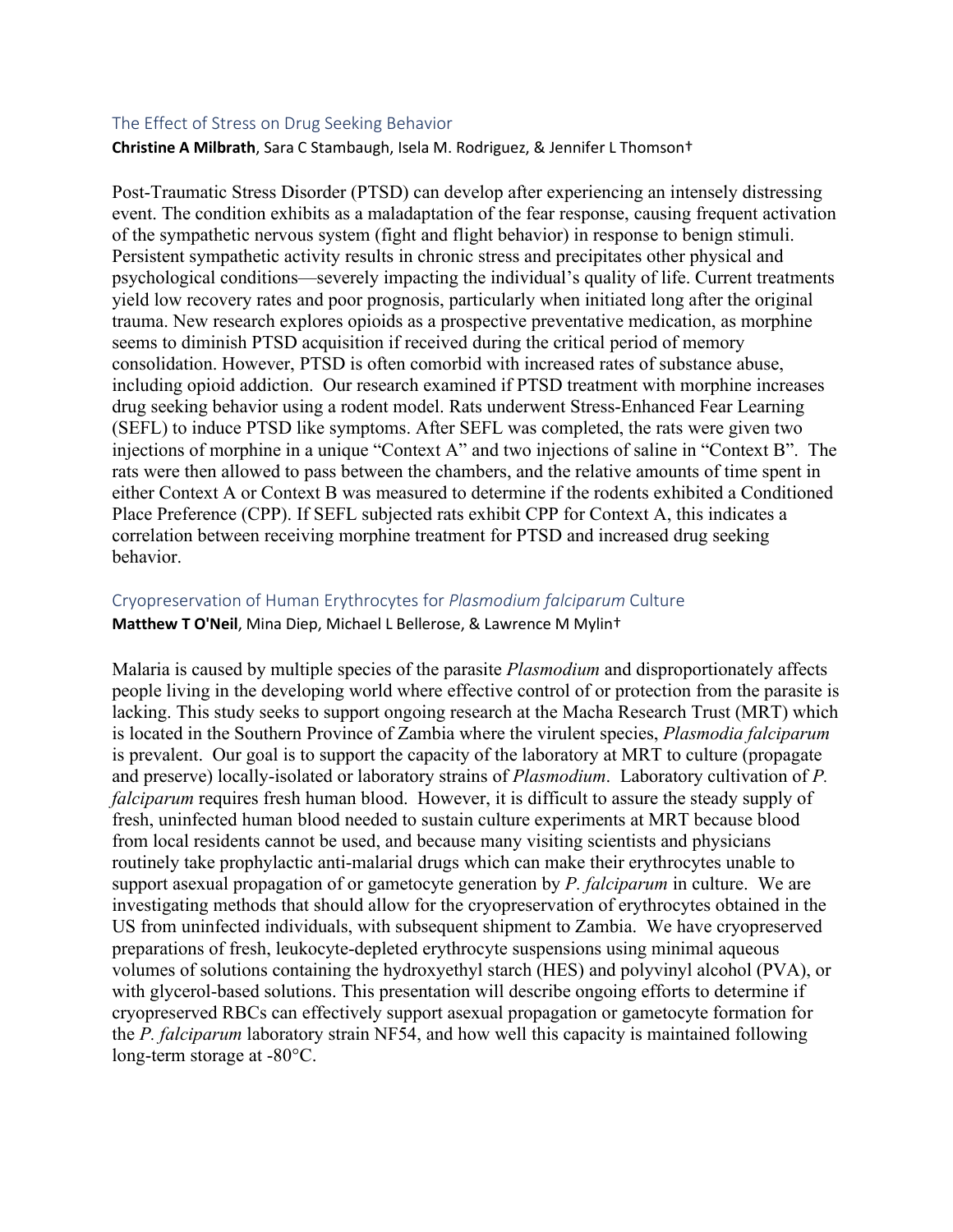#### Stress Enhanced Fear Learning: An Animal Model of PTSD

**Isela M. Rodriguez**, Sara C Stambaugh, Christine A Milbrath, & Jennifer L Thomson†

Post-traumatic stress disorder (PTSD) is a stress-induced disorder that may be established after a traumatic experience. Individuals with PTSD may develop extensive fear and anxiety in nonthreatening environments. The stress-enhanced fear learning animal model (SEFL) mimics the symptoms of PTSD in humans by observing the effects of an animal exposed to a prolonged stressor. SEFL is measuring the increase of subsequent learning about fearful stimuli that occurs after a severe stressor. Using the SEFL animal model, rats were exposed to two different environments, Context A and Context B. In Context A, the stressor was 15-foot shocks administered over 90 minutes induces PTSD-like symptoms. Context B, which had a different scent and noise than Context A, would be exposed to a single shock in an unfamiliar environment. The two reminder shocks were delivered in Context B, one followed the injection of morphine or saline, while the other shock was administered three weeks later. Morphine is a promising treatment for PTSD as a method to prevent the formation of the fear learning response in the animal model. The rats were recorded for seven weeks in Context B and the rats' degree of freezing was assessed. Freezing behavior in rats is indicative of a fear response. We hypothesize that morphine-treated rats would exhibit less freezing behavior than saline-treated rates following both reminder shocks.

# Utilizing a Plasma Membrane Enrichment Protocol to Optimize Western Blot Detection of the CCK2 and CCK2i4sv Receptors

#### **Noah Scholl** & John F Harms†

Pancreatic cancer is currently the fourth most deadly form of cancer in the United States. One factor implicated in pancreatic cancer growth is the hormone signaling pathway between gastrin and its receptor, CCK2R. In the early 2000's, it was also discovered that pancreatic cancer cells can contain a variant (CCK2i4svR) of the normal receptor protein. Crucially, this longer variant has been shown to be hyper-stimulated and to drive increased cancer growth. Measuring the relative abundance of these two receptors at the protein level can help us understand their role in pancreatic cancer and may represent prognostic value as a biomarker. However, while RNA detection and measurement have been reproducible, protein detection has been problematic. Using western blot analysis, we have been able to detect the receptors in cells expressing them at high levels; however, detection in wild type and stably-transfected lines more representative of physiological expression has been unclear. Thus, we hypothesize that low, natural abundance of the receptors requires enrichment for reliable quantification. Herein, we report our initial attempt to enrich for green fluorescent protein-tagged variants, CCK2R-GFP and CCK2<sub>i4sv</sub>R-GFP, utilizing a membrane extraction protocol based on the non-ionic detergent, Triton X-114. Following enrichment, western analysis demonstrated a significant decrease in cytosolic protein in control cells transfected with untagged GFP. Efforts to verify retention of membrane proteins in the hydrophobic fraction, and subsequent specific detection of the CCK2R variants, are ongoing.

The Effect of Morphine on the Reconsolidation of Traumatic Fear Memories: A Pilot Study **Sara C Stambaugh**, Christine A Milbrath, Isela M. Rodriguez, & Jennifer L Thomson†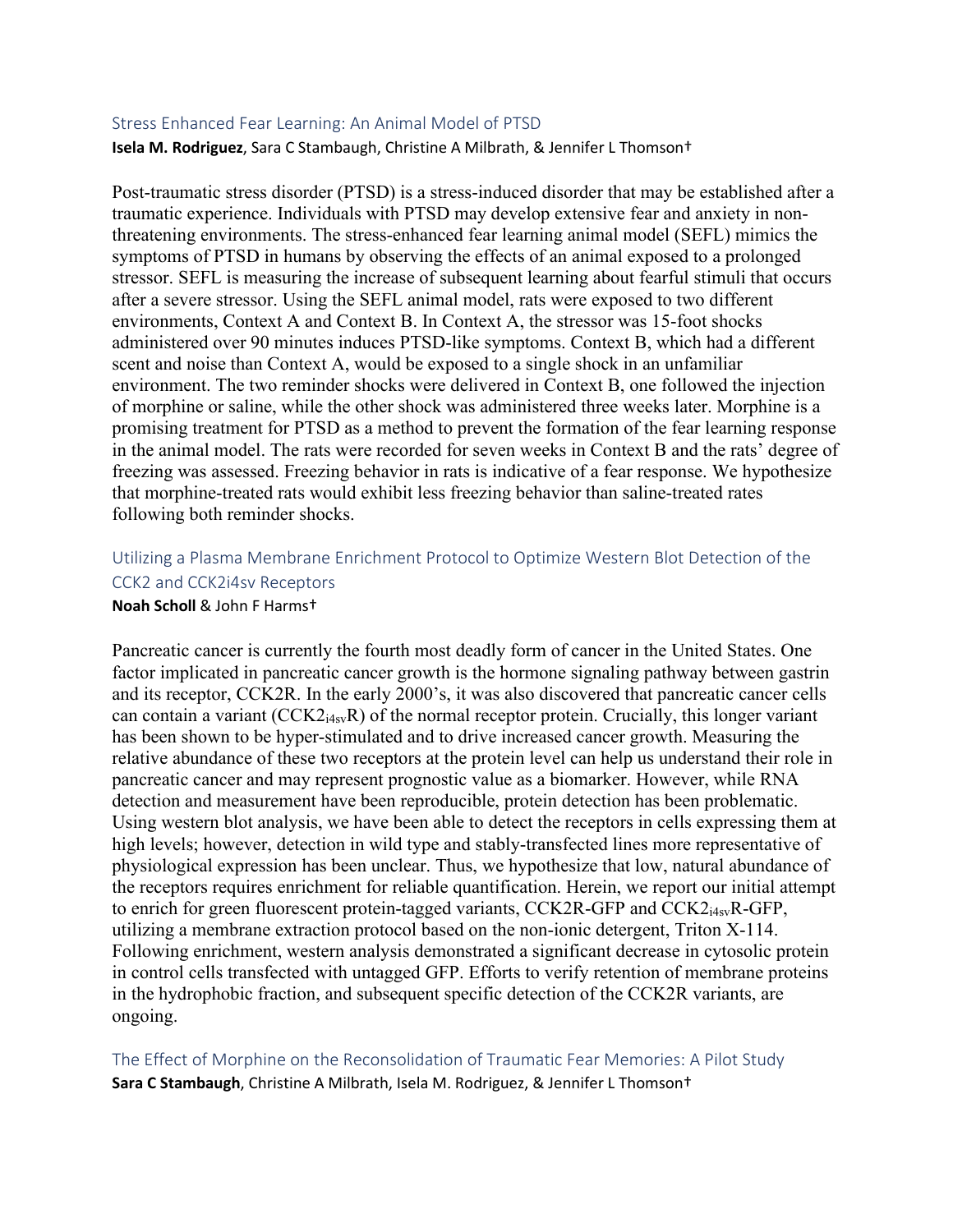Post-traumatic stress disorder (PTSD) is a chronic, debilitating disorder in which the heightened fear and arousal experienced during a traumatic event generalizes to nonthreatening stimuli. Previous research has suggested that administering morphine within 24-48 hours of a traumatic event inhibits memory consolidation and prevents future development of PTSD. The goal of this study was to block the reconsolidation of previously stored stress memories by administering morphine within 24-48 hours of conscious recall of the original stressor. A rat model of PTSD called stress-enhanced fear learning (SEFL) was used, which employed two distinct contexts, Context A and Context B. The severe stressor, which mimics trauma experienced by humans, occurred in Context A, during which 15 foot shocks were administered within a 90-minute period. Two reminder shocks were delivered in Context B. The first was followed by an injection of morphine or saline, and the second was delivered three weeks later without a subsequent pharmacological injection. The animals were video recorded for seven weeks in Context B to assess for freezing behavior, a classic fear response in rats. We hypothesized that the morphinetreated rats would exhibit less freezing behavior following both reminder shocks, whereas the saline-treated rats would exhibit a heightened fear response.

# Differential Efficacy of Antifibrotic and Immunotherapy on T-cell Infiltration in Murine Pancreatic Adenocarcinoma

#### **Kally Tan**, Lawrence M Mylin†, & John F Harms†

Pancreatic cancer is projected to become the third leading cause of cancer-related deaths in the United States and has a low 5-year relative survival of 10%. The poor response to treatment is attributed to the immunosuppressive and highly fibrotic nature of the pancreatic tumor microenvironment. Previous studies have demonstrated that proglumide treatment results in decreased fibrosis and may increase T-lymphocyte infiltration. Additionally, our lab has demonstrated that peptide immunization targeting the human  $CCK2<sub>14sv</sub>$  receptor, a cancerassociated splice variant of CCK2R, evokes a potent T-cell response in mice. We hypothesized that combination therapy utilizing concomitant immunization and anti-fibrotic treatment will further enhance T-cell infiltration and decrease tumor burden. To address this, we first analyzed T-cell infiltration in a pilot group of orthotopic murine pancreatic tumors (Panc02) obtained from mice treated  $+/-$  proglumide. Tumors were analyzed by immunohistochemistry (n=3 per grp), and infiltrating CD-3+ T-cells were numerated in five random photomicrographs for each tumor. Tumors treated with proglumide exhibited increased T-cell infiltrate and significantly less fibrosis. To assess the efficacy of combination therapy, mice (C57Bl/6) were immunized weekly with CCK2<sub>i4sv</sub> and control peptides starting three weeks prior to orthotopic injection of syngeneic cancer cells (Panc02) engineered to express human CCK2<sub>i4sv</sub>R. Both groups received oral proglumide following tumor establishment. Upon necropsy (≤6 wks), mice exhibited no significant difference in tumor burden. Immunohistochemical analysis showed the number of infiltrating CD-3+ T-cells per tissue area trended higher in these proglumide-treated mice compared to the previous untreated pilot controls. However, no difference in infiltration was observed in tumors from CCK2i4svR-immunized mice compared to control immunization. Our data confirm proglumide treatment may enhance immune access to the tumor; however, simultaneous analysis of the circulating lymphocyte response is necessary to thoroughly determine the efficacy of combined immunotherapy on T-cell infiltration.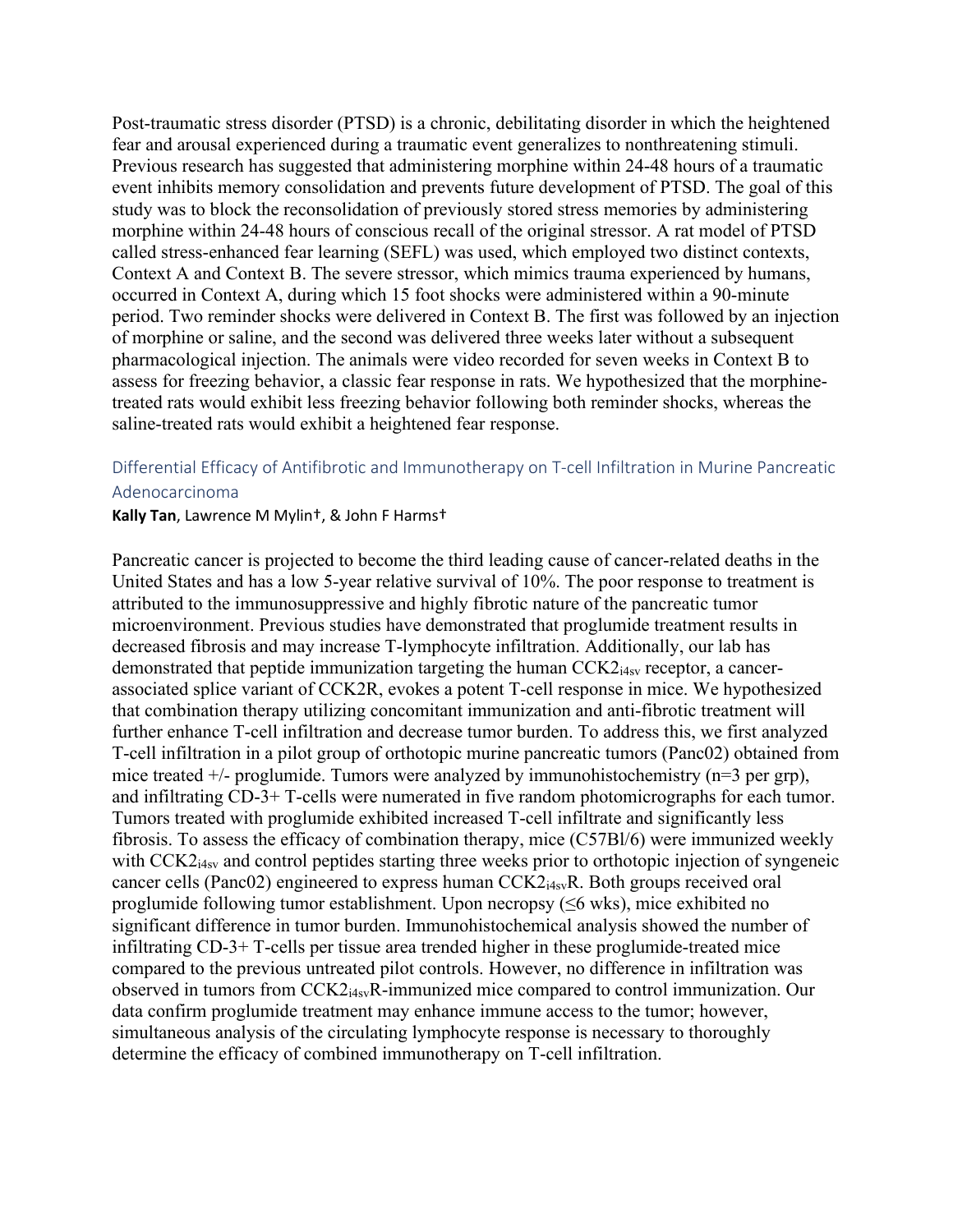# Genetic Control of Heavy Metal Nutrient Uptake in *Arabidopsis thaliana*

**Nathan Thorne**, Richard W Schaeffer†, & Michael Shin†

Plant cells uptake metals from the soil by operating specific cellular pumps to transport metal nutrients. These pumps are crucial for maintaining the healthy concentration of metal elements. Metal Micronutrients, like zinc or nickel, are essential to plant growth and their uptake is controlled by the MTP1 transporter on the vacuoles in cells. Using *Arabidopsis Thaliana* as a model organism, the effect of mutations on the MTP1 gene can provide a window into MTP1 transporter function and metal nutrient uptake pathways. Two preliminary metal tolerance experiments were conducted on Columbia line wild-type seeds with zinc and nickel contamination to learn what effects the metal ions were having on the plants' growth. Unfortunately, a problem found during a preliminary wild-type experiment highlighted problems somewhere in the experiment. After that result, the primary purpose became to troubleshooting the experimental method. Both experiments with zinc and nickel contamination yielded results that unexpectedly appeared to be hyper-concentrations of metal ions. Hyper-concentration pointed to a problem with the media, the metal ion solutions, or the seeds. The media was examined by chemical digestion and atomic absorption spectroscopy to quantify metal ion concentration. The analysis demonstrated the concentrations were not hyper-concentrated in the media meaning the problem was with the metal ion solutions. This semester began with a complete remake of metal ion stock solutions and growing a new batch of seeds that would hopefully fix the problems. Early experiments showed the same apparent hyper-concentration problem but with a noticeable consistency. The plants were reacting consistently to the presence of metal ions in a range between 20-60 uM with nickel contamination. This consistency is shown over multiple experiments and means an adjusted experiment range to can be used to test MTP1 mutant tolerance.

# Titer Determination, Enrichment, and Endotoxin Quantitation in Bacteriophage T4 Stocks for Generation of Monoclonal Antibodies

**Ukamushu A Undieh**, Josiah Gonzalez, & Lawrence M Mylin†

Carolina Laboratory Supplies was the sole commercial supplier of polyclonal antisera specific to bacteriophage T4, an essential item used in the Phage Neutralization Lab in Microbiology courses at Messiah University. Carolina ceased production of this antiserum, necessitating discontinuation the Phage Neutralization Lab. the goal of this study is to produce monoclonal T4-neutralizing antiserum so that the Phage Neutralization Lab can be restored. The T4 suspensions used need to have confirmed titers and be depleted of lipopolysaccharide (endotoxin) which are lethal to mammals. Determining the titer of the bacteriophage suspension, purifying it, and verifying that the endotoxin levels are below lethal concentrations must be done before immunization of the mice. The successful generation of antibodies against bacteriophage T4 would enable the project to continue to the next stage, where monoclonal antiserum can be produced using hybridoma technology.

Effect of Lymphoid Cell Kinase (Lck) Inhibition on Oligodendrocyte Differentiation **Ronnie Woodring** & Jennifer K Ness-Myers†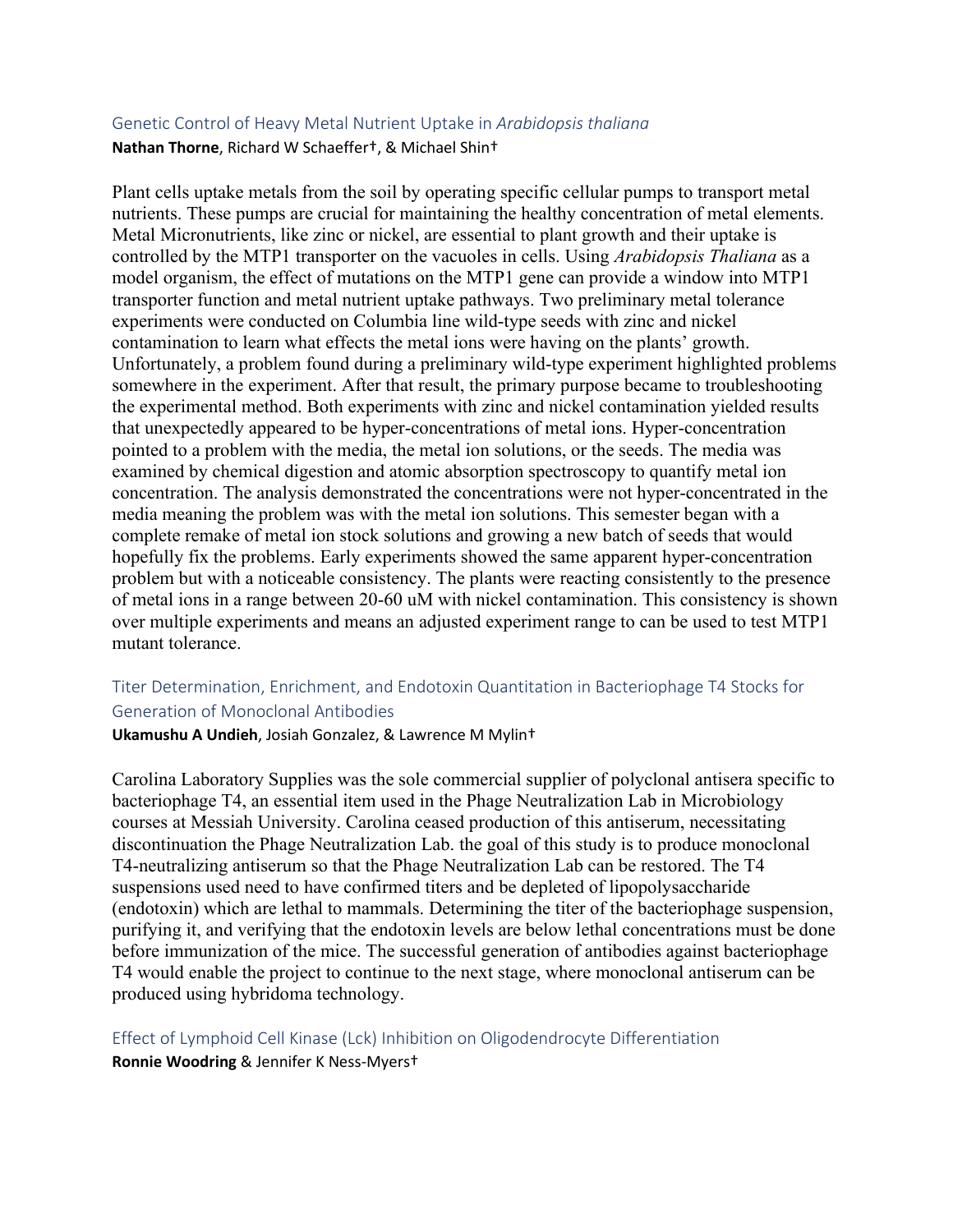Oligodendrocytes are the myelinating cell of the central nervous system. Myelination of axons aids in the propagation of neuronal signals and are essential to the function of the nervous system. In this study, oligodendrocyte cultures from neonatal rat pups were used to analyze the signaling protein Lck and its role in oligodendrocyte differentiation. We hypothesized that Lck signaling promotes the normal development and differentiation of oligodendrocytes, thus the inhibition of Lck will result in decreased ability to express markers associated with myelinating oligodendrocytes. Differentiation of oligodendrocytes was assessed by immunocytochemistry to identify maturation-specific markers and expression of myelin-specific genes following treatment with an Lck-specific inhibitor. Untreated oligodendrocytes expressed more O1, a cellsurface marker expressed by mature oligodendrocytes, than oligodendrocytes treated with a Lck inhibitor at four and five days after treatment. No significant difference was observed in A2B5, a cell-surface marker of immature oligodendrocytes, four days after treatment. Oligodendrocyte precursor cells (OPCs) were transfected with a mammalian green fluorescent protein (GFP) plasmid and grown under conditions that either encouraged or discouraged OPC maturation to investigate the efficacy and longevity of the transfected GFP protein expression. Future studies will investigate the signaling pathways impacted by loss of Lck activity and their role in oligodendrocyte differentiation.

# Biology, Organismal & Ecological

Using Drones for Rapid, Low-Impact Assessment of Panamanian Golden Frogs **Luke J Foster**

The *Atelopus zeteki*, or Panamanian Golden Frog, is extinct in wild populations and only survives in captivity. Reintroduction is the future of *Atelopus*, but due to their vulnerability, a low impact method of observation and population monitoring are required. With recent advances in Unmanned Aircraft Systems (UAS: drones), a much-needed low impact solution for golden frog population survey for continued ensure post-reintroduction success. This semester we have dedicated time and planning to certify, train, and practice on drone flight. We are planning to set up experiments with frog models close to that of the *Atelopus* in Panama, their country of origin. These experiments will allow us to utilize an ecological drone to test its effectiveness for golden frog population monitoring in the future.

# A Sustainable Alternative: Chicken Waste as a Nutrient Source for Red Potatoes (*Solanum tuberosum*) in a Hydroponic System **Allie Houtz** & David K Foster†

The purpose of this study was to determine the viability of growing potatoes hydroponically with chicken waste as an alternative, more sustainable nutrient source in substitute for fish waste in an aquaponics system. Hydroponics is a growing form of sustainable agriculture which utilizes a water-based method to deliver nutrients to plants. Hydroponics is a preferable alternative as it uses 90% less water than traditional agriculture and does not contribute to common agricultural issues such as land degradation. A popular form of hydroponics is aquaponics, which combines hydroponic technology with aquaculture. The fish waste in this system is the sole source of nutrients for the plants. The cost and difficulty of maintaining the fish in this system can be an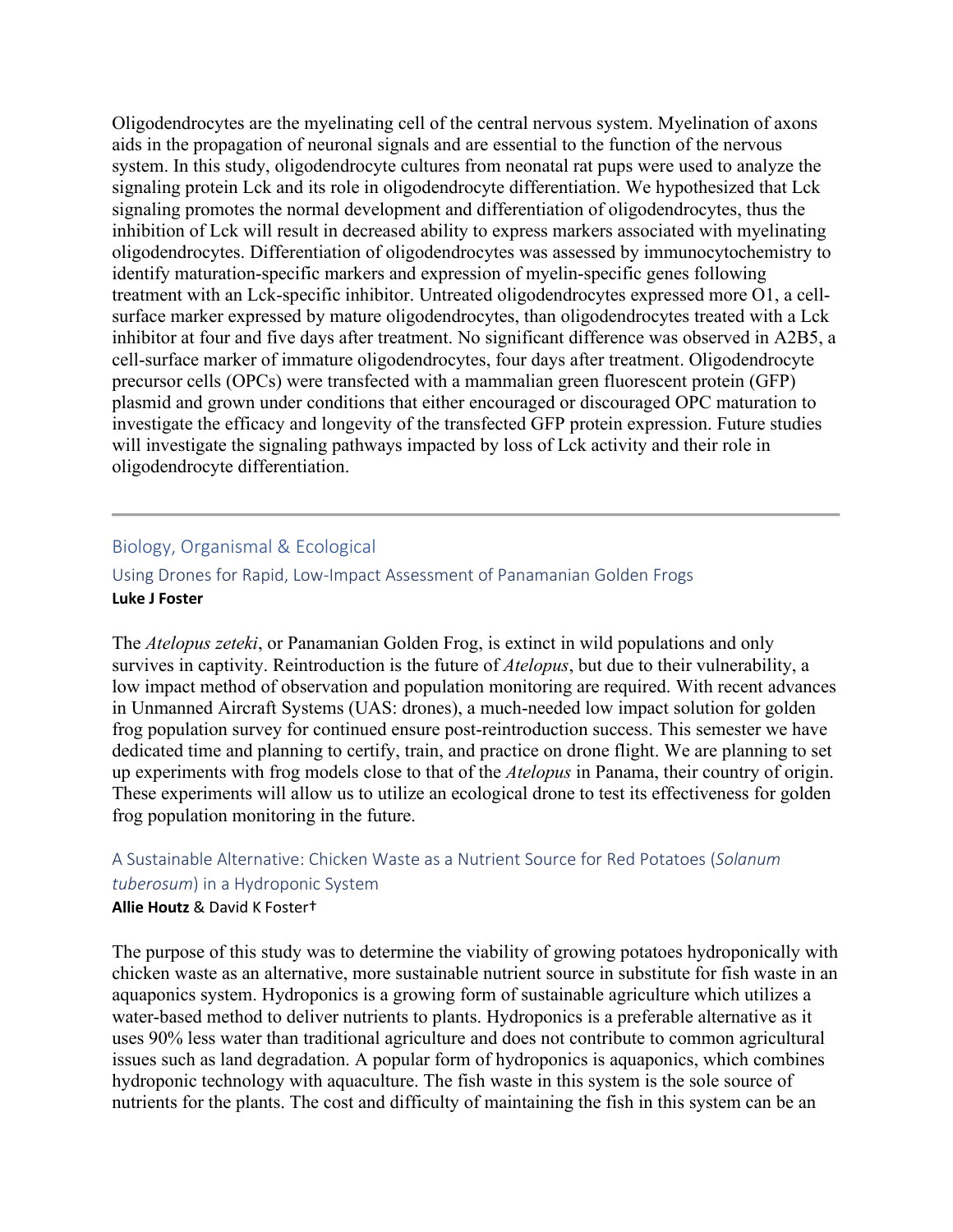obstacle to farming communities, however. A proposed alternative to the use of aquaculture is the use of chicken waste as a nutrient source. Chicken waste is a much cheaper and more accessible resource for less developed farming communities. It is also not as high maintenance as aquaculture and contains a high content of essential nutrients such as nitrogen, potassium, and phosphorus. Potatoes are the crop of choice for this study due to their relatively high nutrient content, making them a popular staple crop in less developed countries. If chicken waste proves to be an effective nutrient source for staple crops such as potatoes in a hydroponic system, it may be a viable option for less developed farming communities who are in need of sustainable alternatives to traditional farming practices.

# Analysis of the Impact of Water Treatment Plant Effluent on Antibiotic Resistance in Pennsylvania Stream Microbiomes

#### **Christy J Sackett** & Jeff S Erikson†

Though antibiotics have served as a powerful tool in humanity's fight against disease, the overuse of antibiotics has caused some bacteria to develop resistances to antibiotics, making these drugs less effective. One means by which bacteria may be exposed to antibiotics and develop resistance is through wastewater treatment plant effluent, which carries antibiotics from human wastes into local streams. We hypothesize that increased levels of antibiotics downstream of treatment plants have selected for increased antibiotic resistance in bacteria living in these downstream regions. As such, when both upstream and downstream samples of bacteria are exposed to the same antibiotic treatments, downstream samples should exhibit higher survival. To test our hypothesis, we sampled bacteria from Dogwood Run and Stony Run in Dillsburg, PA, selecting collection sites from both upstream and downstream of the local wastewater treatment plants. We cultured these bacteria in the lab, classified them based on colony morphology and Gram-stain results, and exposed them to antibiotics through the Kirby-Bauer and replica plating methods. When comparing all bacteria, there did not appear to be a clear trend of increased resistance in either the upstream or downstream samples. However, when comparing bacteria only within our classified groups, initial results showed 26 instances of increased downstream resistance and only 13 instances of increased upstream resistance. These results are promising for our future work in this area, and they may indicate that increased regulations on wastewater treatment plants are needed to combat further antibiotic resistance development.

#### Hydroponic Growth of Goldenseal (*Hydrastis canadensis*)

#### **Regan M Wilton** & David K Foster†

Goldenseal (*Hydrastis canadensis*) is a plant native to woodlands of east-central North America. Goldenseal roots contain antimicrobial compounds which promote respiratory and digestive health and the plant has been wild-harvested almost to the point of extinction. Plants are products of their environments and the concentration of medicinal compounds within a plant are affected by the conditions in which the plant was grown. Wild harvested plants are subject to the variations in their natural environment and it is almost impossible to accurately know the concentrations of desired medicinal compounds within plants that are wild-harvested. With all medicinal compounds there exists a therapeutic dosage in which the compounds are beneficial for the body. Outside of this window, the compounds are either ineffective or toxic. It is crucial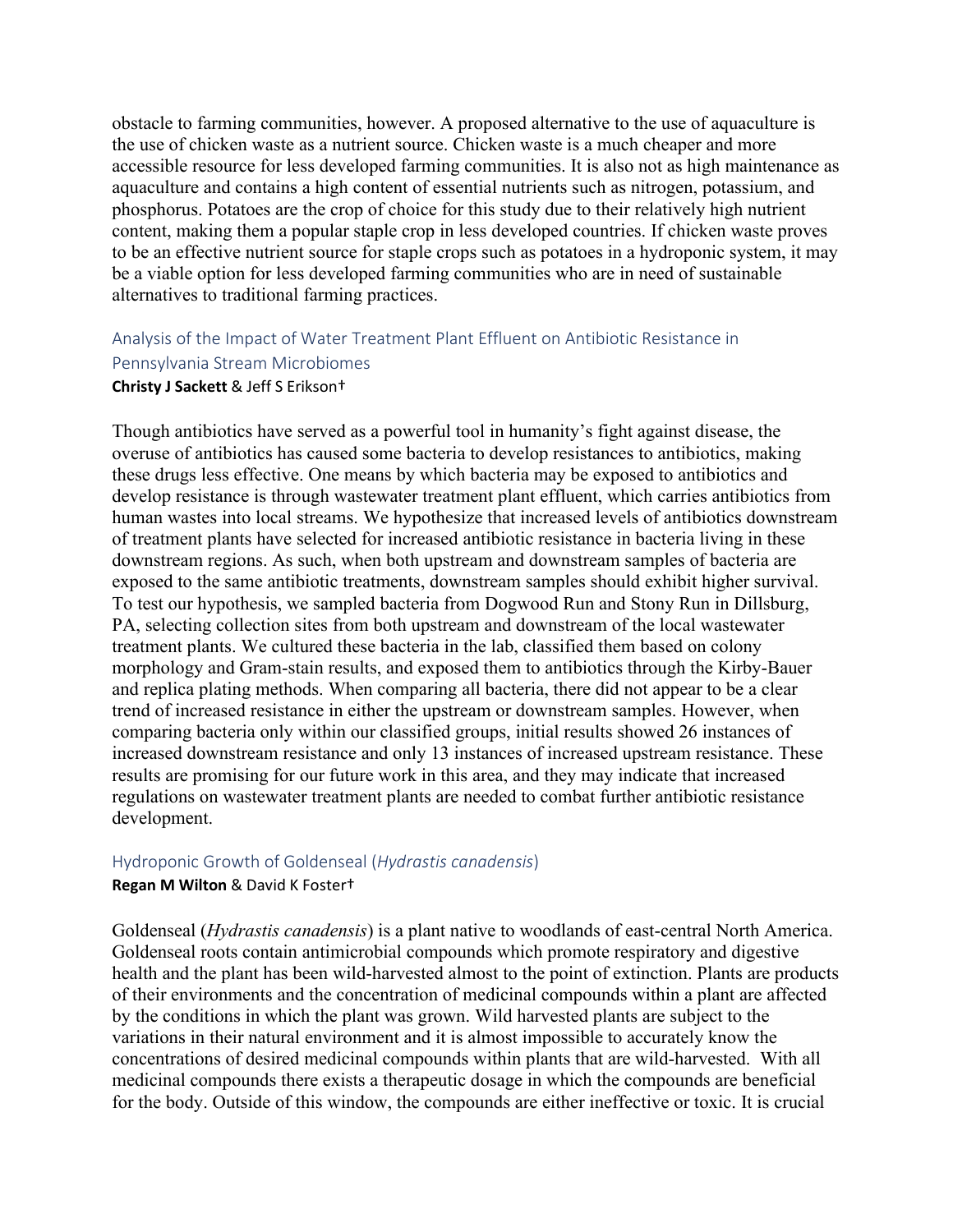for supplements made from medicinal plants to contain known concentrations of the desired medicinal compounds in order to ensure the effectiveness and safety of the supplement. Due to these reasons it is crucial to develop a sustainable and controlled method of growing goldenseal, and aquaponic technology is a form of agriculture that serves as a hopeful solution to these concerns. Previously, goldenseal was aquaponically grown at Messiah University somewhat successfully, but many of the plants died prematurely of root rot. Other than the work completed at Messiah, there are no published studies that include growing goldenseal aquaponically. It is proposed that goldenseal be grown in an aquaponic system at various water levels to find a growing method that maximizes the plant's survival and productivity.

#### Biochemistry

# Expression Vector Construction for a Heme C Attachment Assay **Spencer P Clements** & Jesse Kleingardner†

The world is rapidly approaching a point where they need to find a source of sustainable clean energy. Something that could aid this problem is new efficient catalysts, one potential catalyst is Cobalt substituted Holocytochrome C. Holocytochrome c is a protein that is attached to a heme group at a CXXCH amino acid motif. These are found naturally occurring in the mitochondria and are part of the electron transport chain. These enzymes have the capability to catalyze the reduction of water into a diatomic hydrogen which provides a fuel source for energy production. Cytochrome *c* naturally has an iron heme cofactor, but this wild type does not have the same enzymatic capabilities as a cobalt substituted heme to catalyze the reduction of water. In order to synthesize a large quantity of the desired coenzyme, they must be created *in vitro* using *E.* coli expression vectors. The primary objective of my project was to create these expression vectors that would be capable of expressing large amounts of desired product by having the cytochrome *c* be expressed by cytochrome *c* heme lyase, the naturally existing enzyme responsible for holocytochrome c synthesis. These expression vectors can utilize mutations of both the cytochrome *c* and cytochrome heme lyase genes to express different mutants. These mutant products can then be quantitatively analyzed in different combinations to find what combination gives the highest enzymatic capability to combine cytochrome c and a cobalt substituted heme. Once the ideal combination is found, we will attempt to make a microbe and utilize the mutated proteins to effectively perform the process *in vivo.* Utilizing this could provide a catalyst that leads to efficient production of fuels from sustainable energy sources.

# Developing a Reliable Computational Method to Determine the Allosteric Sites to Be Targeted in Finding Non-aggregating Allosteric Inhibitors of PTP1B

**Sarah K Codd**, Anne M Reeve†, Seth Kabonick, & Noah D Smith

Type 2 diabetes is a serious metabolic disease with a growing need for improved therapeutics. Traditional antidiabetic drugs can assist with the maintenance of blood glucose levels in diabetics but are not optimal treatments due to side effects. PTP1B is a validated therapeutic target for type 2 diabetes, as it acts as a negative regulator in the insulin signaling pathway. Inhibiting PTP1B may allow for increased insulin sensitivity, leading to glucose homeostasis and improved metabolism. In the past three allosteric sites were identified as targets for PTP1B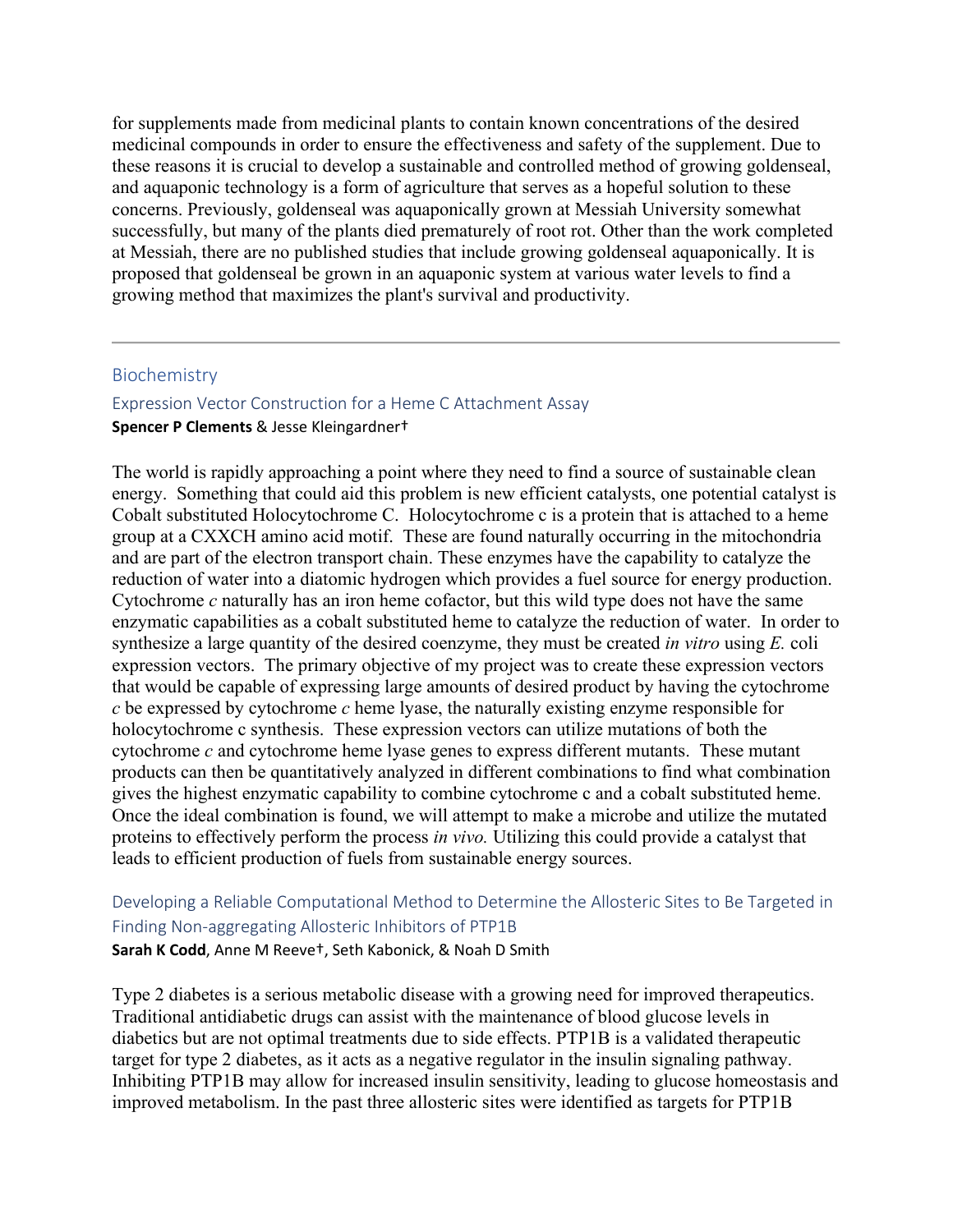inhibition. This study analyzes the validity of these sites and the possibility of other allosteric sites through computational methods and enzymatic assays. A new allosteric site was identified based on the determination of the anti-diabetic drug Lobeglitazone's binding site and used to improve the computational method for testing possible inhibitors of PTP1B. Correlation of the computational method with known natural product PTP1B inhibitors revealed that the computational method is independent of kinetic properties. This study provided a new allosteric site to target and a computational model to eliminate non-inhibiting compounds in the search for type 2 diabetes therapeutics.

# Genetic Code Engineering: Expression of Cytochrome C with a Methylated Histidine Ligand **Nathan E Cordell** & Jesse Kleingardner†

Cytochrome c is a mitochondrial enzyme that is responsible for catalyzing many important chemical reactions in many different species of animals. My research was primarily concerned with the creation of a mutant variant to Horse Cytochrome c (HCc), with potentially different electrochemistry than the original. The target amino acid for the project was HCc's axial histidine, which I attempted to replace with an Unnatural Amino Acid (UAA) that is simply a methylated variant of histidine. At this point, I have successfully transformed BL21 cells with engineered plasmids to create cells with the potential to express the mutant HCc protein. Once the new protein is confirmed to have been created, its properties will be compared to the original to gauge the impact of the methylated, axial histidine on the electrochemistry of HCc.

# Using Molecular Dynamics to Optimize Geometries of Metal Binding Sites **Kadie A Goodin** & Jesse Kleingardner†

Molecular dynamics is a computational method that models a macromolecule in a solvent over time. Using the molecular dynamics software GROMACS to engineer metal-binding sites in proteins, precious time and energy can be saved by computational modeling of the metal-binding sites first. In this project, molecular dynamics was used to simulate metal binding sites with different combinations of ligands to obtain optimized geometries to ensure that the results of the simulations were realistic. Specifically, iron and zinc sites involving cysteine and histidine ligands were analyzed. Using GROMACS, these metal sites were subjected to simulated annealing, and the resulting bond angles and bond distances from the stable conformations were compared to the average values in the Protein Data Bank (PDB). By adjusting force constants, bond distances, and bond angles in the GROMACS force fields, two particular sets of parameters were identified for an iron site with four histidine ligands that produced realistic bond distances. However, when aligning these conformations to the metal binding site in Troponin C, the lowest RMSD value calculated was 0.72 which is not low enough to indicate good overlap, indicating that the specific combinations of amino acids in the model would not likely generate a good iron binding site in Troponin C. A lower RSMD value would indicate better alignment between the metal binding site backbone atoms and the protein backbone atoms. The bond angles will need to be optimized in addition to the bond distances to produce geometries that overlap favorably with proteins. This procedure can be applied to metal binding sites with different combinations of cysteine and histidine to determine what specific set of ligands will produce an iron binding site ligated by amino acids whose backbones overlay with the existing backbone structure of Troponin C. To increase the efficiency of engineering metal binding sites in proteins, only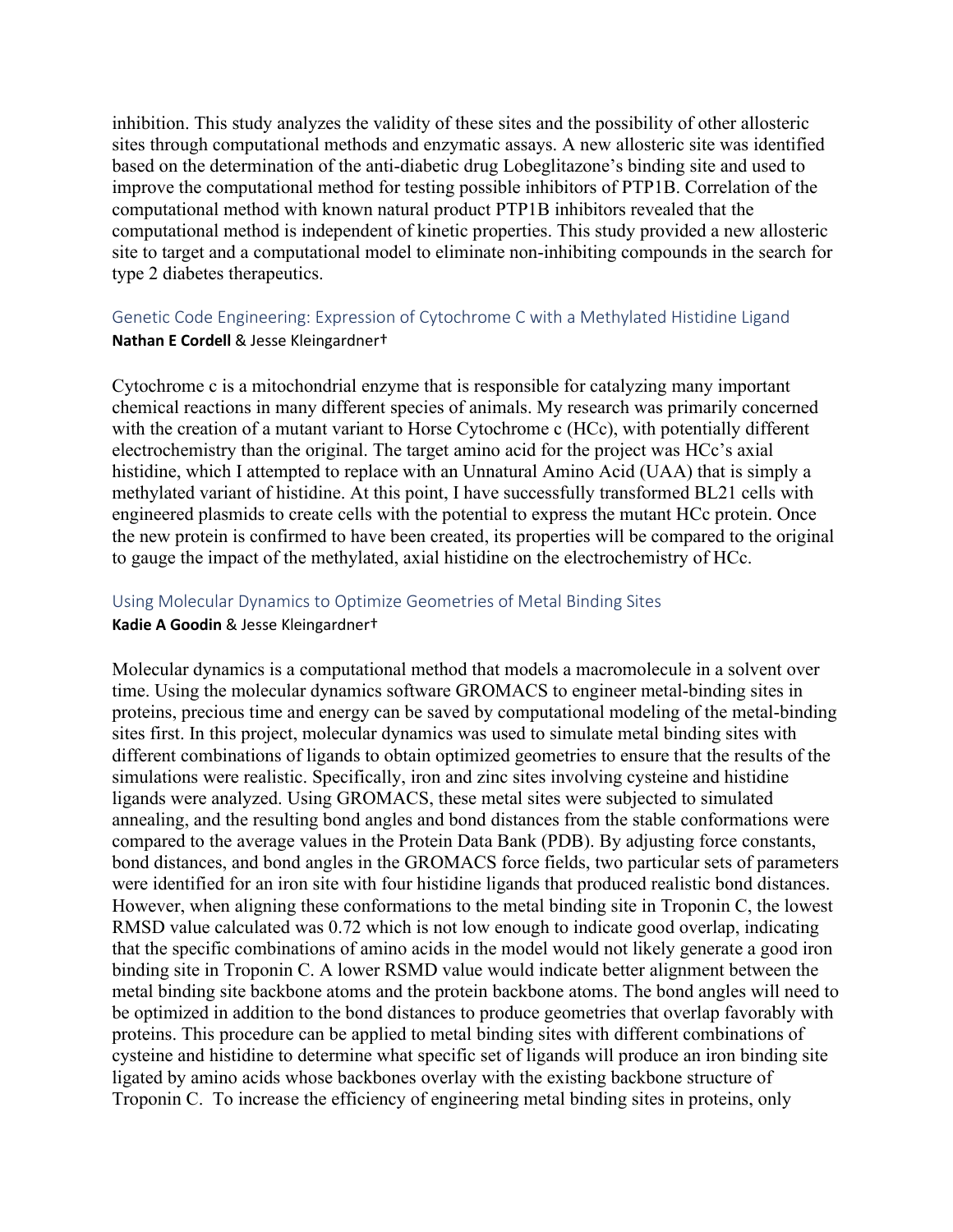binding sites with favorable backbone atom overlap would be produced and tested in the laboratory.

# Synthesis of Novel Hydroxychalcone Derivatives as Potential Inhibitors of Protein Tyrosine Phosphatase 1B

**Seth Kabonick**, Sarah K Codd, Noah D Smith, & Anne M Reeve†

Protein phosphatases have been considered a potential target for drug-based therapy since their discovery. Mutations of phosphatases found in cell signaling pathways have been linked to type II diabetes, obesity, and certain types of cancer. One of these phosphatases, protein tyrosine phosphatase 1B (PTP1B), functions as a negative regulator of the insulin pathway. A gene knockout study in mice confirmed that mutations to this protein result in a dampened insulin sensitivity. Previous attempts at competitive inhibition through drug-based therapy have been unsuccessful due to the highly conserved active site across the phosphatase family. This study explores the plethora of natural products available as potential inhibitors for PTP1B in hopes of designing a molecular scaffold to generate site-specific inhibitors. Chalcones and stilbenes are two compound families that have previously exhibited inhibitory binding. Hydroxychalcone derivatives, specifically those in the para position, show promise as a drug scaffold for specific active site inhibitors. In addition, isoprenyl groups attached to branching aromatic rings have a significantly higher binding affinity to PTP1B and a lower IC50. Initial *in silico* results showed moderate to high binding affinities for a small hydroxychalcone library. Currently, enzyme activity levels in the presence of these hydroxychalcones are determined using absorbance assays. Duplicate assays are performed with detergent to account for non-specific inhibition caused by aggregation. Preliminary assays using commercially available hydroxychalcones display slight to moderate inhibition of PTP1B at the active site. In future studies, twelve hydroxychalcones will be synthesized and introduced into an absorbance assay to evaluate their potential as a scaffold for PTP1B specific inhibitors.

# Mutagenesis of a Heme Attachment Enzyme for Expression of Metal-substituted Heme Proteins **Blake Rondon**, Jesse Kleingardner†, & Kadie A Goodin

Heme is a molecule that plays a vital role in many biological processes. Because of its central iron atom, heme proteins are a class of metalloproteins, which are renowned for their ability to enable many of the daily processes such as oxygen transport to begin in an organism. Our research aims to substitute the central iron atom with a cobalt atom due to its unique chemistry that will allow us to expand the metalloprotein cofactors living systems employ to fine tune their catalytic properties. Modifying this molecule is best done using the metabolic pathways of *E. coli* which has an expression vector that we can manipulate to see if the mutants of the cytochrome c heme lyase enzyme, responsible for ligating heme to its attachment motif, would allow us to replace the central iron atom with a cobalt atom. Our experiments consist of raising *E. coli* colonies and extracting their DNA via MiniPrep so that we can induce mutations to the bacterial plasmid using several types of PCR based mutagenesis. We can then use MiniPrep to extract the newly transformed DNA and confirm that the bacterial cell successfully integrated the mutation into its plasmid with Sanger Sequencing. This part of the project was performed by Cornell Genomics Center. Out of the 4 variants created, only one, W97A, expressed the desired mutation that would allow for the possibility of heme substitution.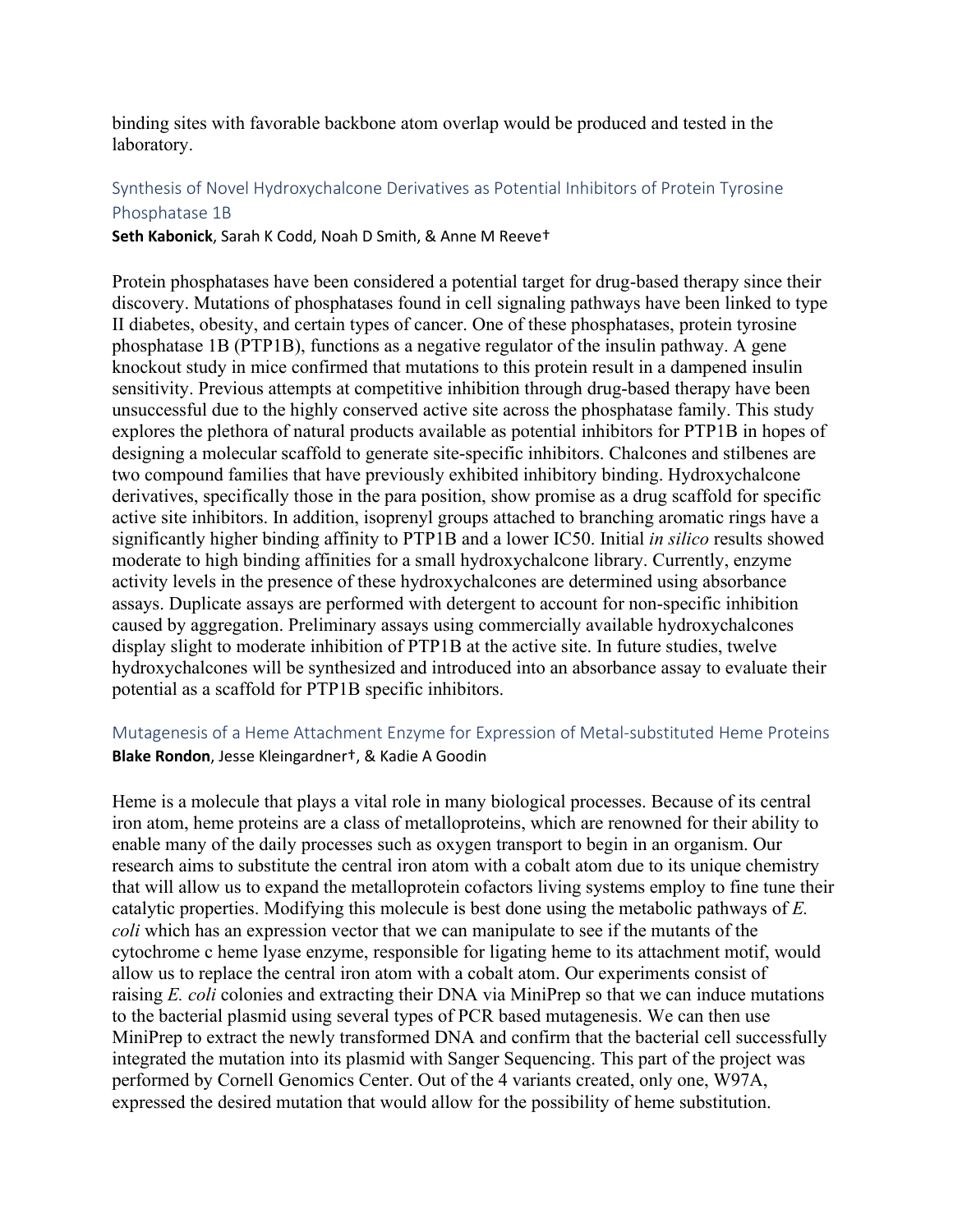However, further tests will be performed on the additional 3 variants after their PCR products have been placed through a Dpn1 digest.

# Site-directed Mutagenesis of the Fluorescent Calcium-sensing Troponin C Protein Complex to Bind Iron and Copper

#### **Jenna Walter** & Jesse Kleingardner†

Metal ion imbalances in the brain can lead to the formation of amyloid plaques, groups of misfolded proteins, characteristic of neurodegenerative diseases like Alzheimer's. The current method for detecting metal ions, the Patch-Clamp, requires excised tissue, expensive equipment, and skilled workers. This study seeks to develop a less labor-intensive technique by genetically encoding the binding site of a fluorescent calcium-sensing protein, troponin-C, to bind to iron and copper. The hypothesis of this research is that if enough mutations are introduced to the ten amino acids in the calcium-binding site of troponin-C, one mutant will be able to bind to iron and copper respectively. 1,024 possible mutant combinations were introduced to create a mutant library through a series of PCR reactions resulting in five mutated fragments. The five mutated fragments were then consecutively reconstructed through a series of COE-PCR reactions to rebuild the mutated troponin-C gene. Gel electrophoresis was used to verify the resulting fragment lengths after each reaction. Certain fragment combinations did not combine successfully despite altering COE-PCR parameters, while other combinations were successful. Gibbon Assembly was also used to reconstruct the troponin-C gene. In the future the mutant library will be verified through Sanger DNA sequencing and successfully mutated DNA will then be inserted into *E.coli* cells via transformation. The library will be screened based on fluorescence and successful sequences will be compared to fine-tune future mutation libraries.

#### **Chemistry**

# Self-assembled Monolayers on ZnSe Surfaces **Jeffrey Gao**, Bailey Rhodes, Niklas Hellgren†, & Alison R Noble†

Zinc selenide (ZnSe) has drawn particular interest as a possible supporting substrate for selfassembled monolayers (SAMs) due to its transparency in the infrared region and its functionality as a semiconductor. The naturally forming oxide layer on bulk ZnSe has been shown to support SAMs; however, the effect of modifications to this oxide layer through chemical means has not been well-established. In this study, the oxide layer and choice of adsorbate molecular head group are optimized towards the formation of high-quality SAMs. This is achieved by stripping the oxide later from optically polished ZnSe substrates using varying chemical surface treatments prior to SAM deposition. The resulting surfaces are characterized via contact angle analysis, Fourier transform infrared spectroscopy, and atomic force microscopy. While SAMs with thiolate head groups formed readily on both etched and un-etched substrates, we find that acid head groups show affinity only for certain etched surfaces. This can be reconciled with the surface compositions under various etching conditions, as determined via X-Ray photoelectron spectroscopy, to determine the surface compounds conducive to the formation of these SAMs.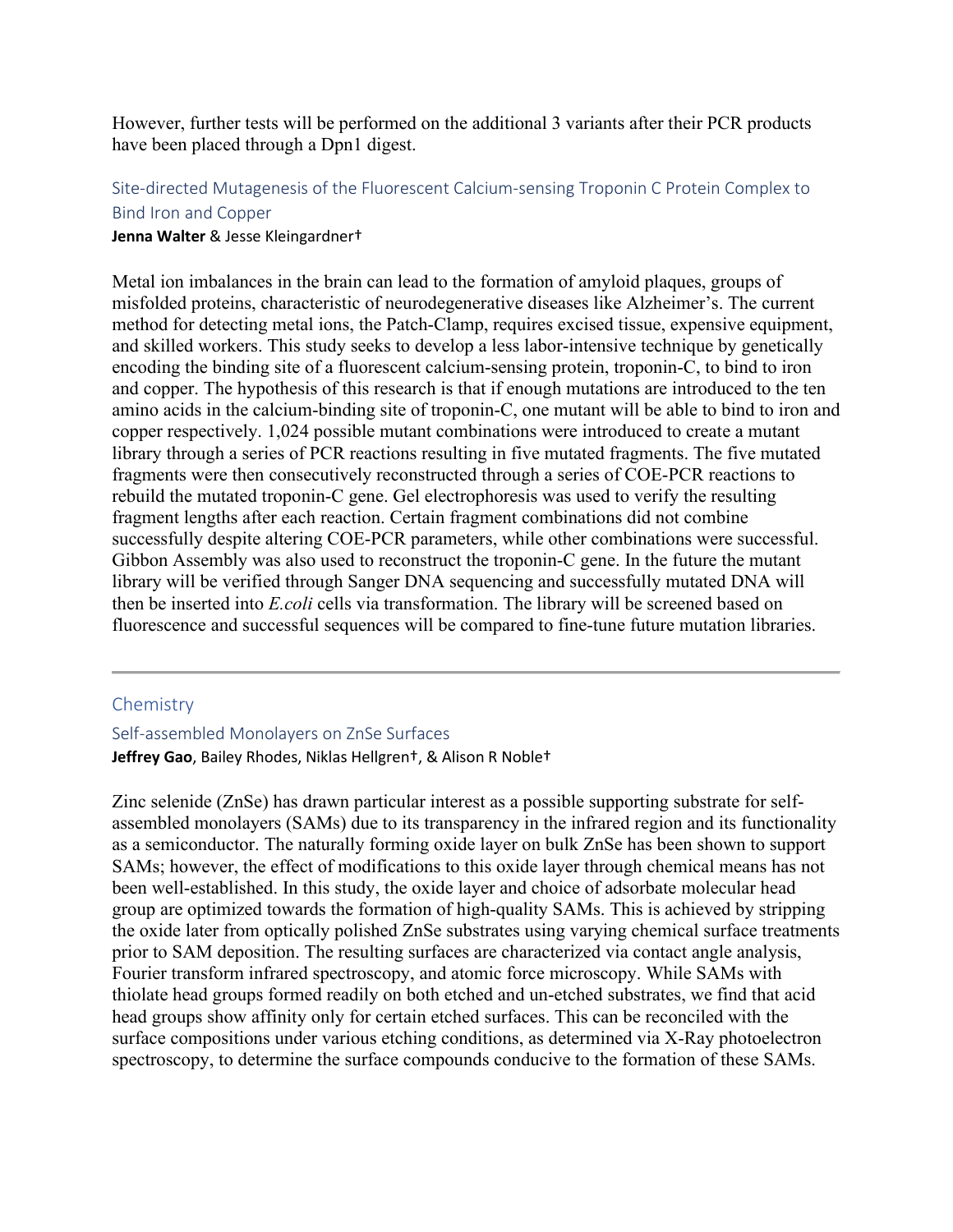Synthesis of Carbon Nitride Thin Films for Use in the Catalysis of the Oxygen Reduction Reaction **Daniel Vallette**, Richard W Schaeffer†, & Niklas Hellgren†

One proposed solution to reduce global carbon dioxide emissions is to replace the traditional engine with one that does not produce harmful emissions. A hydrogen fuel cell meets this requirement and utilizes the oxygen reduction reaction (ORR) at the cathode of the cell. One major reason that they are not widely implemented is that the main catalyst used, platinum, is expensive and breaks down. Carbon nitride has been explored as a possible replacement for the catalyst of the ORR. Physical vapor deposition via DC magnetron sputtering was used to create thin films of  $CN_x$  for analysis by cyclic voltammetry, serving as a model ORR in the lab. It is necessary to deposit a metallic layer between substrate and  $CN_x$  for the thin films to be stable. However, upon heating the carbon nitride thin films become non-conductive and therefore cannot be measured by cyclic voltammetry. Future work will focus on solving the conductivity issues associated with heating in the deposition process as well as structural determinations of nitrogen content in  $CN_x$  to determine the optimal doping mode.

# Computer & Information Science

Burkina's Promise

#### **Joston W Chan**, **Matthew S Coates**, & **Rebecca C Merendino**

We helped build a website application that is meant to store and track information concerning users, sponsors, and children for ease of looking up information. The Burkina's Promise organization started when several short-term mission trips to the country of Burkina Faso revealed a need for helping the children of pastors become educated. The need for the site itself arose when the Burkina's Promise organization outgrew its use of Microsoft Excel to handle all of its data and information. During our time developing the site, we added features such as a User Messaging feature, more visitor pages, and other features. Lastly, we tested the entire site and fixed various bugs such as getting the French translator API to work throughout the user pages and being able to delete children in the database on the frontend via a button.

#### Behavv

#### **Bryce Doane**, **Eddie Daniel**, **Matthew C Laven**, & **Gage L Sapp-Rahme**

Our application was built to aid special education teachers in the monitoring and tracking of students' behavior. Every day, these teachers are asked to record student's performance of specific tasks to track their progression over time. Teachers will then use this data to generate reports to share with other teachers, parents, or counselors of that student. Currently, teachers are using complex and unmanageable spreadsheets to record student's ratings on specific tasks within specific classes. Behavv serves to make reporting this data easier and more user-friendly by simplifying data entry and presenting clear visual representations of that information. Our application allows teachers to focus less on stressful spreadsheets and more on students' success.

#### Something WEAVER

**Micah Johnson**, Larry Mylin‡, & John Harms‡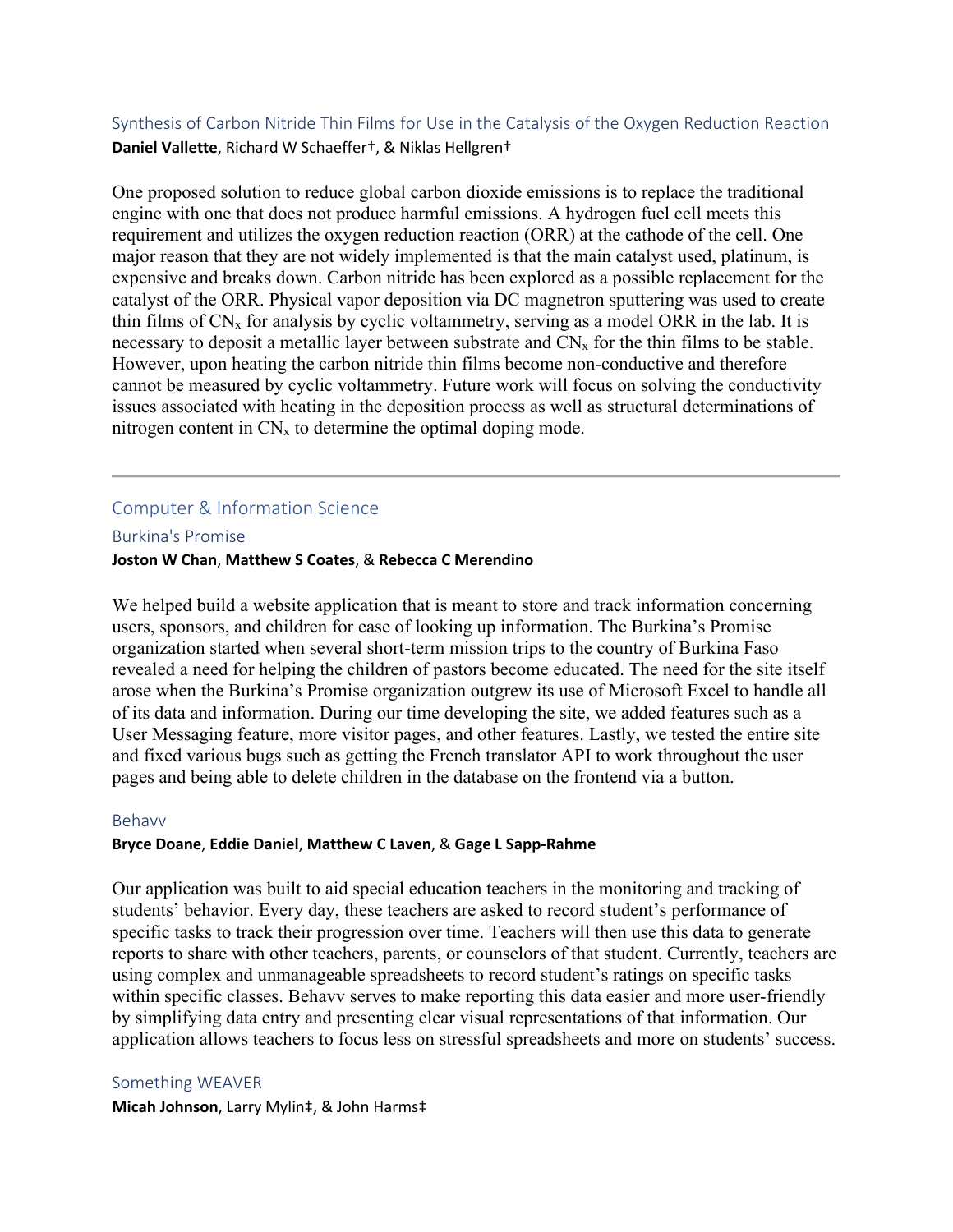#### ISeek **Nik m Mourelatos**, **Sam J Gulinello**, Joseph M King, & Luke A Meads

The iSeek team has built an application to aid people that are visually impaired. If you are visually impaired and have misplaced something you own then you could spend an unwanted amount of time trying to find your object. iSeek intends to solve this problem. Through the use of your phone's camera, alongside a trained chatbot, helps users find misplaced or new objects in their surroundings. iSeek is built with the user in mind, all actions inside the app are voiceactivated alongside the classic touch controls. We hope to have created an app that is unique to the market and that has real-world applications to help people live a more enjoyable, easy life.

#### Hit Pause

# **Will Newcomb**, Tanner Stern, **Joshua Keong**, & Drew Weaver

We created an application that helps provide coping mechanisms for individuals struggling with anxiety. Everyone experiences stress and anxiety in different ways, so we sought after a solution, tailor made to the user, to help them find better ways that work for them to manage their stressors. By taking a few short surveys, our algorithm learns about the user's likes, dislikes, and past experiences with stress to offer handpicked suggestions generated from that data. Each suggestion comes with an excerpt on why it's effective for anxiety, and a playlist from Spotify to help calm the mind during the activity. The more they interact with the app by reviewing those suggestions, the better our algorithm gets at personalizing them for each user.

# Development of a Graphical Advising Tool for Computing, Mathematics and Physics **Billy Park** & Matthew J Farrar†

Effective degree planning, course scheduling, and advising are predicated upon an understandable and clear curricular hierarchy. Presently, there is no tool at Messiah University that allows students and advisors to simultaneously visualize course requirements, prerequisite structure, and course offerings in an intuitive format.

To this end, I built an application that lets the user—faculty or student—visualize these requirements for degrees in the Department of Computing, Mathematics and Physics. The output of this program is a tree diagram that provides "at a glance" mapping of course sequencing and availability.

#### HooDat

#### **Eric J Weischedel**, **Belosan Wubishet Jekale**, **Wesley Chong**, & Billy Park

We built a mobile app that quizzes you on peoples' names and faces in order to help users remember them. Humans are bad at remembering people's names. Despite really wanting to learn someone's name, many people struggle to recall it, which can lead to feelings of awkwardness. According to Charan Ranganath, the director of the Dynamic Memory Lab at UC Davis, people underestimate the work that needs to be done in order to commit somebody's name to memory: "People are often overconfident, and they underestimate how hard it will be later on." It is easy to focus on making a good impression, rather than learning a new name and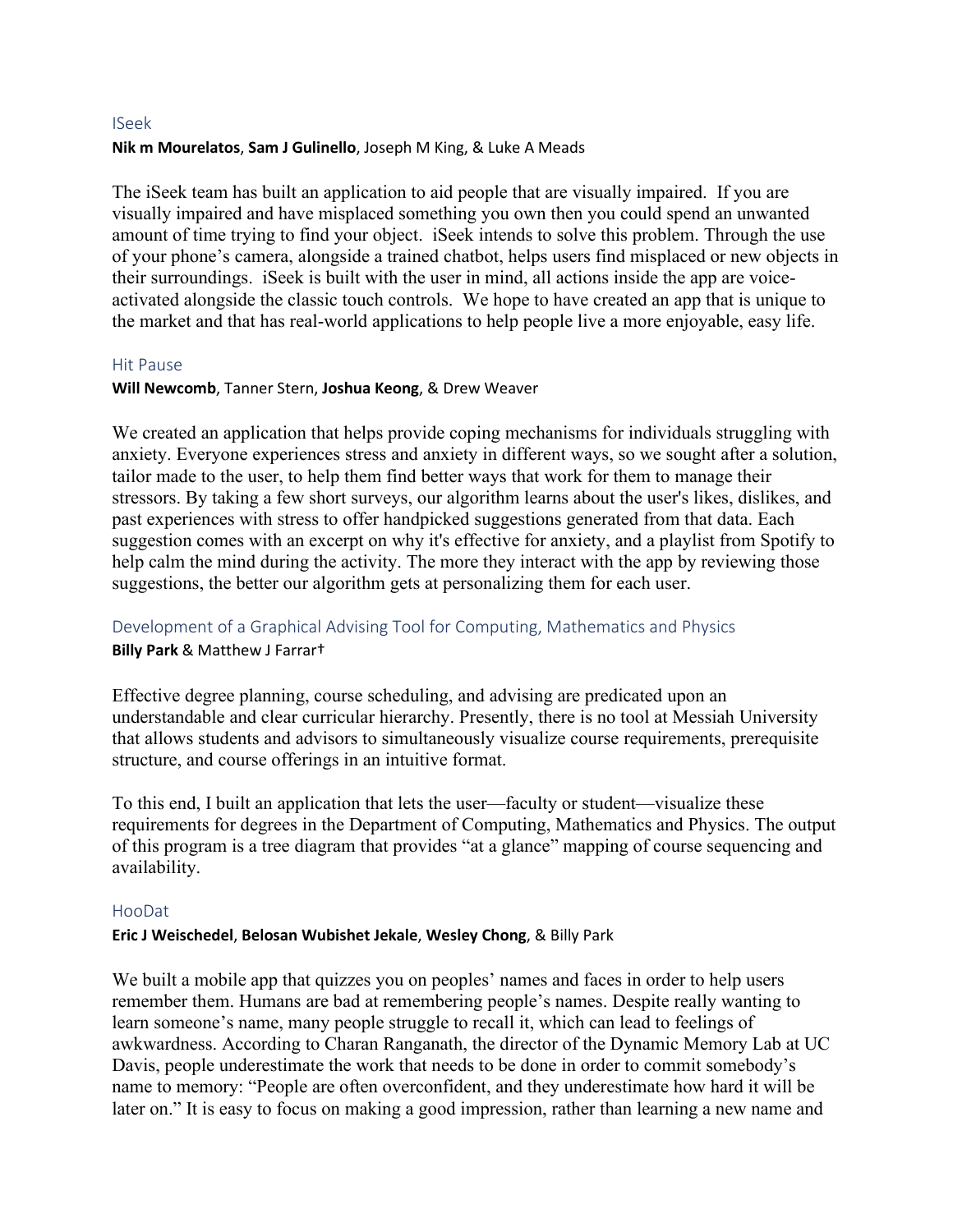face. Ranganath asserts that one way to solve this problem is to test your name memory skills: "The act of actually testing yourself on the name will help you retain it better in the long term." Our application implements this solution by providing a way to create and take quizzes on people's names and faces. Users can group people into categories in order to associate people with certain characteristics, e.g., classmates or coworkers. Additionally, managers can create lists and share them with other users, making onboarding a new group of people a breeze.

#### Engineering

#### Prosthetic Knee for CURE Kenya

**Samuel R Burgess**, **Kay Laura Sindabizera**, Isaiah D Bryner, Nathan E Jaloszynski, Sarah N Kelchner, Josiah D Moyer, Carter D Urich, & Jamie R Williams†

Amputations, specifically lower limb amputations, are common in sub-Saharan Africa and across the broader global community largely due to infection and disease. All amputees struggle with the negative social stigma surrounding their missing limb and have difficulty getting from one place to another. Our project, The Prosthetic Knee Team, partners with the orthopedic workshop at the CURE International Hospital in Kijabe, Kenya to create a prosthetic knee design for a specific type of amputation known as a Knee Disarticulation (also called through-knee). Currently, the orthopedic workshop is only able to provide one very expensive prosthetic knee option for these patients. Often, these patients choose to undergo a second surgery, a transfemoral amputation, because it is more affordable. The goal of our project is to provide the orthopedic workshop with a manufacturable prosthetic knee design that provides through-knee amputees with a cheaper prosthetic option and removes the need to have a second amputation above the knee. Throughout the past two semesters, our focus has been to modify and improve our current prosthetic design to best meet all of the specifications laid out by our partner. Those specifications include minimized thigh-lengthening, low weight, maximized stability and durability, and aesthetically pleasing. We also have performed simulated tests to determine the overall strength and lifespan of the design. Moving forward, our team is presently working on manufacturing the prosthetic knees at Messiah University's machine shop.

#### A Low-Cost, Portable Fluorescence Correlation Spectrometer for Disease Diagnosis

**Nathan E Cordell**, **Castine L Donoff**, **Jeffrey Gao**, Sam J Gulinello, Al W Mokris, Jessica E Paulus, Brittany Shirk, & Matthew J Farrar†

The Diagnostic for Viral Diseases Collaboratory team is developing a cost-effective technique for measuring HIV viral load (concentration) from a patient blood sample in resource-restricted regions. Our client is the Macha Research Trust in Zambia. Our method is based on fluorescence correlation spectroscopy – a method for obtaining particle sizes from their diffusion rates – and includes an engineered fluorescent protein probe, confocal optics, low-level light detection, and integrated electronics capable of digital signal processing analysis and providing a graphical user interface. The team is currently working to build and test the individual components of the system, moving towards system integration and a functional exploded prototype in Fall 2021.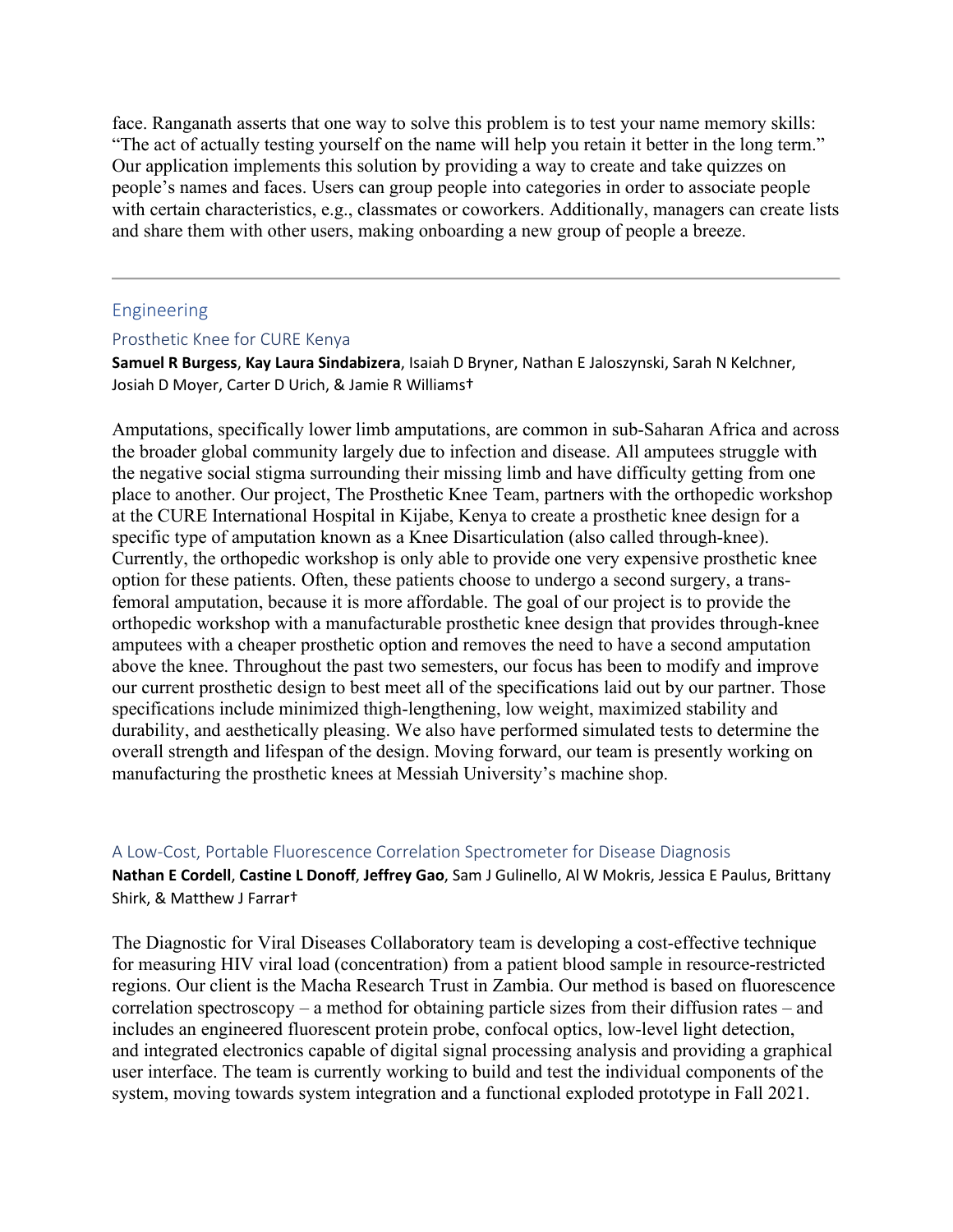Our recent focus has been on developing a system capable of correlating light signals from the optical assembly to display a viral load count. We have designed a modular detector circuit that converts incident photons into a digital signal, which is later analyzed to determine the viral load in a sample. We are also designing a user interface to receive data and display HIV load results in a graphical form using a Raspberry Pi and Arduino touchscreen. The success of the interface design connects the end user to the device and together with the light detector helps to move the team one step closer to final integration.

#### Cunningham Clubfoot Brace

**Jacob R Cornwell**, **Benjamin J Mellott**, Brittney D Fouse, Michelle Lo, Clint M Meekins, Sam J Rasinske, Leigha R Southall, Jordan M Witt, & Tim Howell†

Clubfoot is a musculoskeletal birth defect characterized by an inward twisting of an infant's feet. Currently, a series of casts are used to correct the clubfoot, and a boots-and-bar brace is used to maintain the correction. However, this method has concerns with compliance, comfort, and social stigma. Hope Walks and their clinic in Kijabe, Kenya are interested in implementing a new maintenance brace that addresses these concerns. Mr. Jerald Cunningham, CPO, designed and is utilizing a unilateral clubfoot maintenance brace called the Cunningham Clubfoot Brace. He asserts his brace reduces treatment time, lessens social stigma, and increases child mobility. However, to date, there is not enough published research on its biomechanics and patient success rates to confirm his findings.

The Cunningham Clubfoot Brace Collaboratory project seeks to validate the effectiveness of the Cunningham design through biomedical testing and increase brace availability through sustainable manufacturing. To do this, the team is measuring the biomechanical forces applied by the brace with multiple force sensor systems and an infant foot model. The team is assisting Mr. Cunningham in his plans to use injection molding to increase brace production by scanning and creating CAD files of the brace. The team is also completing a failure and reuse analysis of the Cunningham Brace for the clinic in Kijabe. Furthermore, the ongoing clinical study at CURE International's hospital in Kijabe, Kenya, and Dr. Emily Farrar's research paper will provide greater insight into the effectiveness of the Cunningham Brace. These collaborative efforts will allow for further understanding of the effectiveness of the Cunningham Brace and its acceptance as an alternative clubfoot maintenance brace.

#### Designing a Locally Manufacturable Wheelchair for Nepal

**Harrison J Crosley**, **Cade K Bender**, **Peter C Hopkins**, Ethan M Barnes, Riley Harro, Levi D Hauger, Joshua J Holley, & Timothy J Van Dyke†

Persons with disabilities in developing countries often lack the basic equipment needed to assist them in their daily lives. International Nepal Fellowship (INF) is a Christian medical organization located in Nepal that provides medical care and assistance to people with disabilities and other conditions. Because importing expensive wheelchairs involves a prolonged and unpredictable border process, INF has reached out to the Collaboratory to ask them to design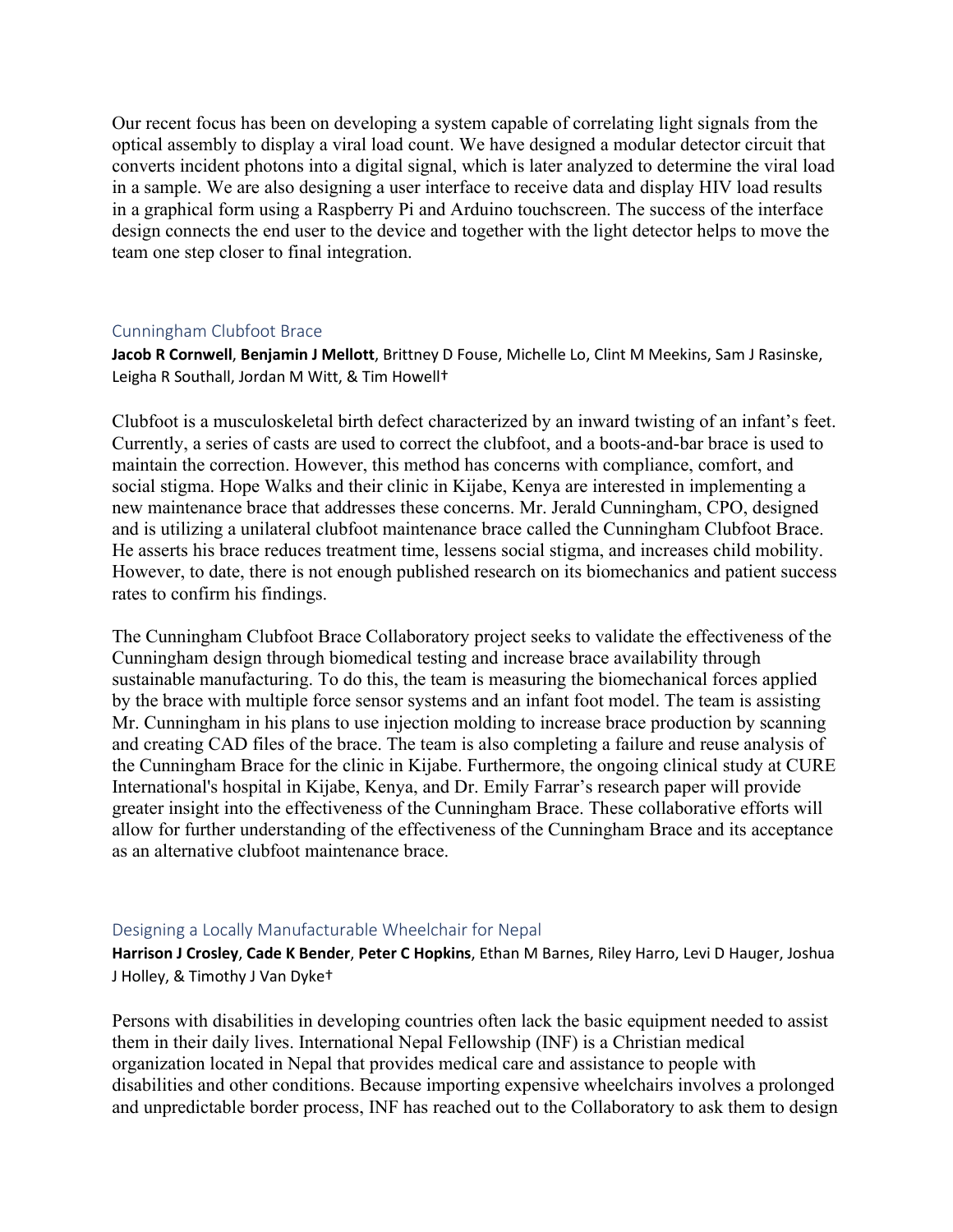a wheelchair that can be manufactured in Nepal from locally available materials and which will withstand the challenges of operating in Nepal's rugged terrain. The Nepal Wheelchair team accepted this challenge and set out to design a wheelchair that can meet this need. The team began to develop a design and, in January 2020, the team traveled to Pokhara, Nepal to gain feedback from the staff at INF on the initial designs and to investigate what materials were available locally there. The team brought back some of these materials in order to construct a prototype. While there are a few remaining components yet to be prototyped, the team has completed most of its first prototype. This prototyping has motivated a number of design changes. Moving forward, the team plans to evaluate the prototype and make improvements to the design.

# Adjustable Prone Trolley Design for People Suffering from Spinal Cord Injuries in Nepal **Dylan J Derstine**, **Derek A Thrush**, Blake N Clemmer, Abby Miller, Jared T Pavlovich, & Timothy J Van Dyke†

For people suffering from spinal cord injuries, it is important to stay active. However, with spinal cord injuries, the use of a wheelchair isn't feasible. These patients require a prone trolley. A prone trolley is a horizontal pad with four wheels that a patient can maneuver and control while lying in a prone position. Our partner, International Nepal Fellowship (INF), deals directly with patients who suffer from spinal cord injuries on a daily basis. INF, a Christian, medical organization, manages a hospital in Pokhara, Nepal which specializes in treating patients with spinal cord injuries. The Nepal Prone Trolley Team's goal is to provide our partner with a sustainable prone trolley design and create the required manufacturing documentation to enable them to produce the prone trolleys in country at their Green Pastures hospital. The team began our work by researching what a prone trolley is, how it functions and what is currently available. During the research, the team discovered that there weren't many examples of a manually powered prone trolley or critical dimensions for ergonomics for manually powered trolleys. This drove the team to develop testing methods and preliminary designs specifically for INF. Various basic designs were considered, but, through communication with INF, a single design was chosen. Computer modeling of this design was used to decrease the overall weight of the trolley and simplify the frame. With most of the design finalized, the team is ready to begin prototyping next semester.

#### Land Development - Tree 4 Hope

**Corey B Englehart**, **Olivia R Allbee**, Caleb R Light, Jorge O Zambrano, & J Scott Heisey†

The Land Development Team has partnered with Tree 4 Hope and Hope Academy in Santa Lucía Milpas Altas, Guatemala to improve the outdoor facilities of the school. Jenn and David Hope-Tringali are the client/partner representatives of the school for this project. The goal of the project is to provide design and construction drawings for three main elements of the proposed land development: (1) a parking lot for buses and school vehicles that enter the site, (2) a single sports court that can accommodate basketball and soccer, and (3) a playground that is directed towards themes associated with STEAM (science, technology, engineering, art, and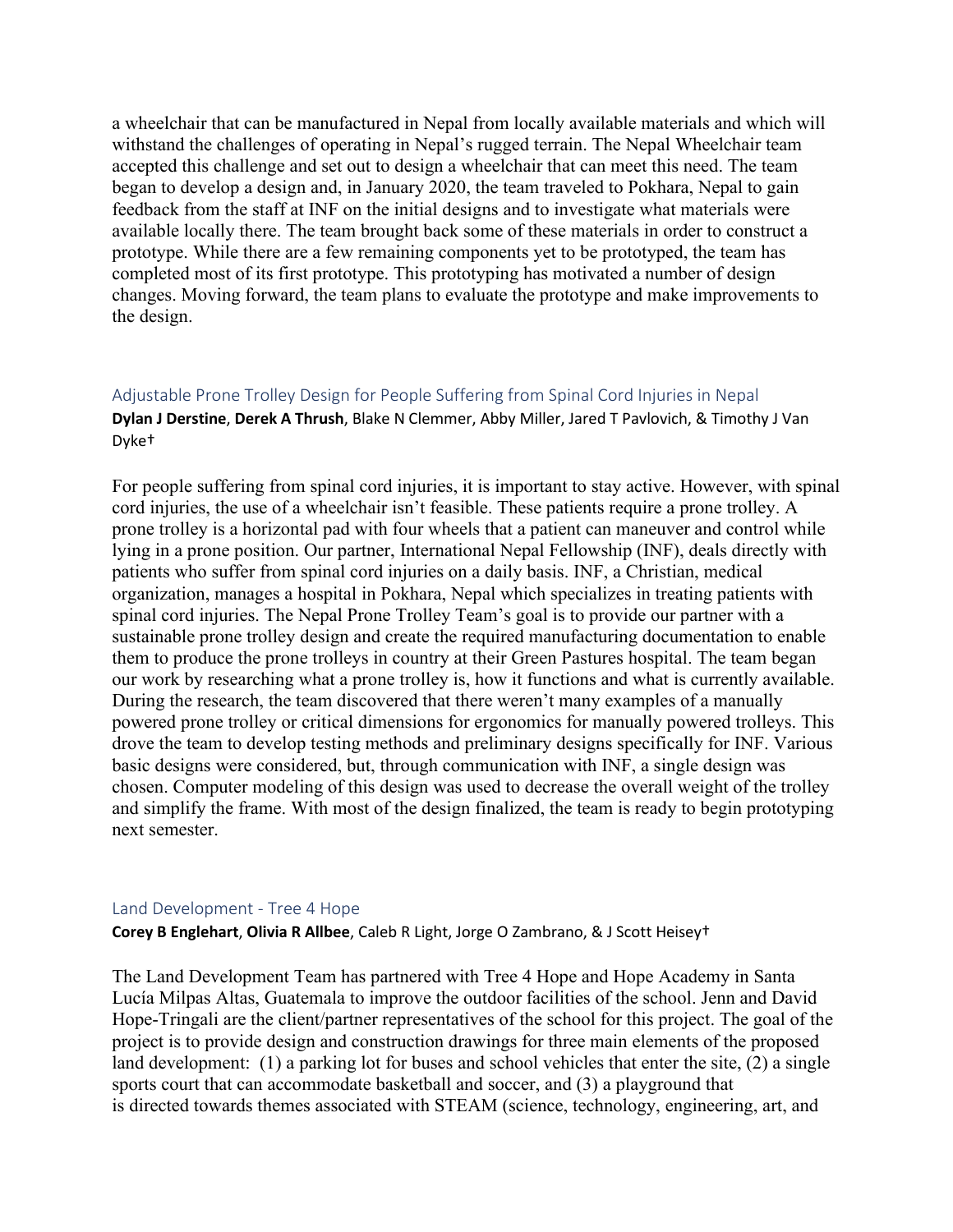math). The team has completed project drawings to allow construction by local personnel, or by student or church mission teams when travel is allowed to resume post-pandemic.

#### Panama Bridge Project

**Mikayla R Eyster**, **Crosby Harro**, **Zachary C Hartman**, **Drew W Moyer**, Jordan T Barner, Luke T Fetterman, Noah Ling, Noah W Thrush, & Brian D Swartz†

The Panama Bridge project has partnered with Rio Missions Panama to design a bridge for the village of La Gigi, Panama. The mountain community of La Gigi experiences heavy rainfall during the rainy seasons. A stream runs along the community, separating those in the village from their fields and other communities further up the mountain. While passable during dry seasons, the stream floods and becomes impassable after heavy rains. The residents are effectively cut off from their livelihoods, church, health services, and other communities during this time.

To accommodate this need, the Panama Bridge Team has spent the last two academic years designing an aluminum truss bridge, spanning 90 feet. The design includes a unique construction strategy to deal with challenging site constraints.

# Gravity Fed Water System in Guatemala

**Joseph Grant**, **Ryan G Class**, & Thomas S Soerens†

In the village of Sipacapa, Guatemala, people lack direct access to safe and clean water. The team is partnering with Mennonite Central Committee (MCC) to work to design a gravity-fed water system to serve their needs. The system conveys water from an intake structure connecting three seeps to a collection box. The water then flows by gravity through approximately 3 km of pipe to several locations in the village. Hydraulic calculations were performed to select pipe size and pipe route. The team sized, designed, and located breakpressure tanks and storage tanks as well as tap stands. Materials, costs, and construction schedules were specified. The projected cost of the project is about \$10,000. MCC will work with the existing community council for maintenance and oversight of the system. In addition to the technical design, a recommended church-led community water sanitation and hygiene (WASH) program was identified. MCC's partner organization Pastoral works with women's and community organizations in the villages and will cooperate in implementing the WASH program. The team will submit the design to our partner in May 2021.

Rapid Orthotics for Cure Kenya: Development of Safety Testing for 3D Printed Sockets **Gabi E Griffith**, **Brandon J Weindorf**, Joey D Andrews, Rachel E Bruns, Elizabeth G Hargrove, Lauren N Seubert, Jarod A Snader, & Jamie R Williams†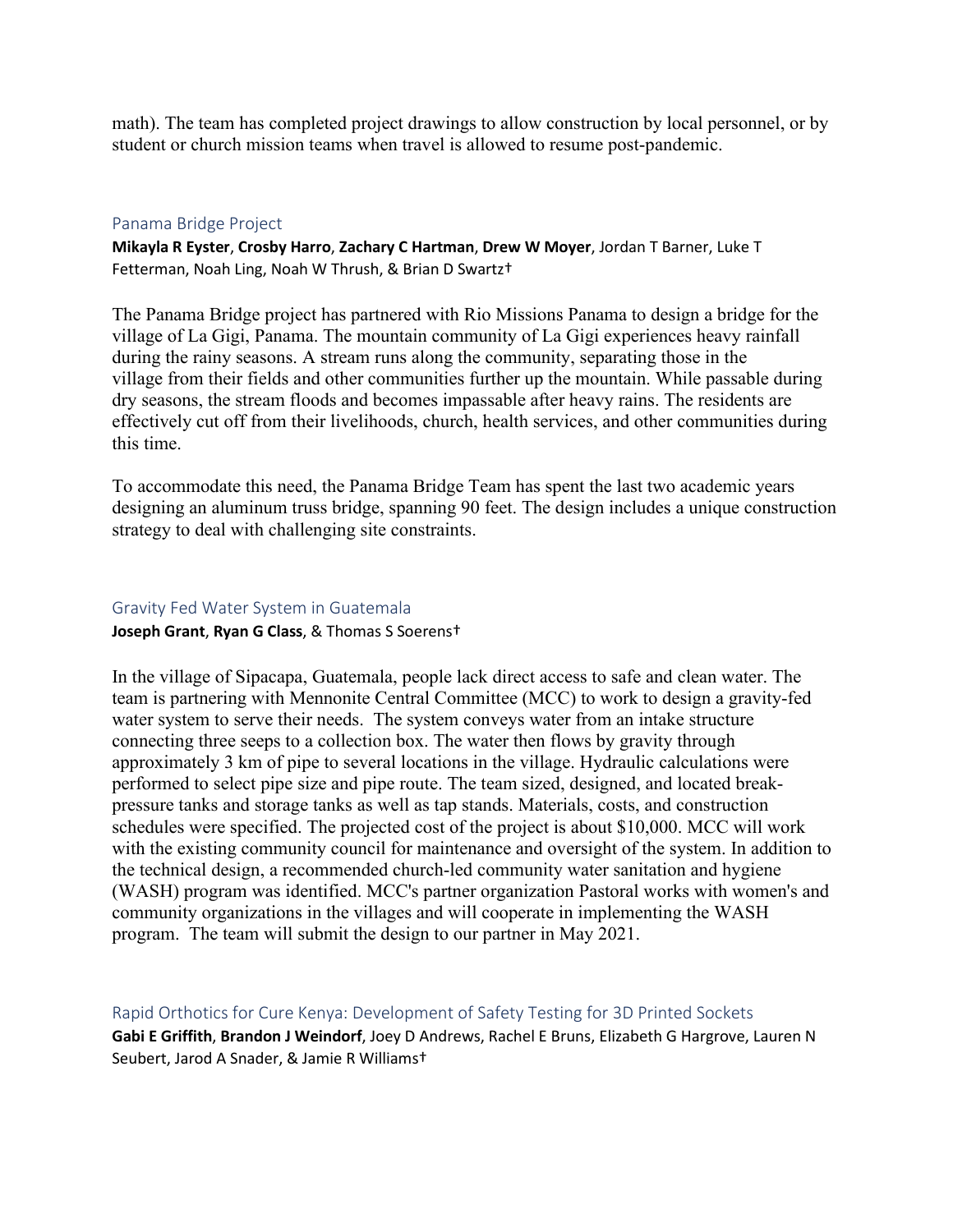The Rapid Orthotics for CURE Kenya team partners with CURE International Hospital in Kijabe, Kenya to implement a customizable 3D printing system to create orthotics and prosthetics. Within Kenya, amputees face stigmatization over disabilities and are often marginalized. The orthopedic workshop empowers amputees by supplying them with devices to overcome adversity. The overarching goal of the ROCK team is to develop a design that will allow the hospital to minimize costs, reduce manufacturing time, and ultimately allowing the hospital to serve more patients. The ROCK team has designed transtibial sockets, ankle-foot orthotics, and rigid hands. The current focus of the project is to evaluate the safety and performance of the transtibial sockets using the ISO 10328 Standard. ISO 10328 defines testing conditions for prosthetic sockets simulating different parts of the gait cycle for people of various masses. The standard also defines three main tests that simulate standing, falling, and walking for each testing condition. These are referred to as Static Proof Test, Static Ultimate Test, and Cyclic Test. Within this presentation, we discuss the design and manufacturing of hardware that allows the Material Testing System (MTS) available at Messiah University to interface with the transtibial sockets developed by the ROCK team. More specifically, we detail the intricacies of the design that allow the tests to be done in full accordance with the ISO 10328 Standard. Finally, we report on the preliminary results obtained from initial Static Proof tests and discuss plans for future Static Ultimate and Cyclic tests.

#### Sustainable Agriculture

**Micah J Hess**, **Brandon M Bickom**, Jacob Dean, Madalyn A Heckman, Miggy Matanguihan, Aleesa Wu, & Michelle L Lockwood†

The Sustainable Agriculture team is using a soil-free, closed-loop, agricultural technique called aquaponics to help lift communities out of malnutrition and poverty. Aquaponics techniques decrease the use of natural resources associated with growing crops. The Sustainable Agriculture team is partnered with Sheltering Wings, a non-profit based in Missouri that ministers with an orphanage and women's shelter in Yako, Burkina Faso and TransWorld Radio, a Christian radio broadcasting station located in Benin. The team currently has two best practice prototypes in operation at Messiah as well as a working prototype in Benin.

Throughout this year, our team has focused on reducing power consumption and costs for our clients. A modified ebb and flow prototype was created to suit TWR's resources and successfully installed in Benin. The development of the ebb and flow prototype reduced power consumption by eliminating the need for the air pump. We have also worked towards lowering the costs of water quality testing kits by introducing a Nutrient Film Technique with basil plants. Another focus of this year was improving the general operation of the prototypes. Biological problems were investigated and steps were taken to improve the quality of the prototypes. To support present and future clients, the year will conclude with the completion of manuals including a construction manual, an operations and maintenance manual, and a troubleshooting manual.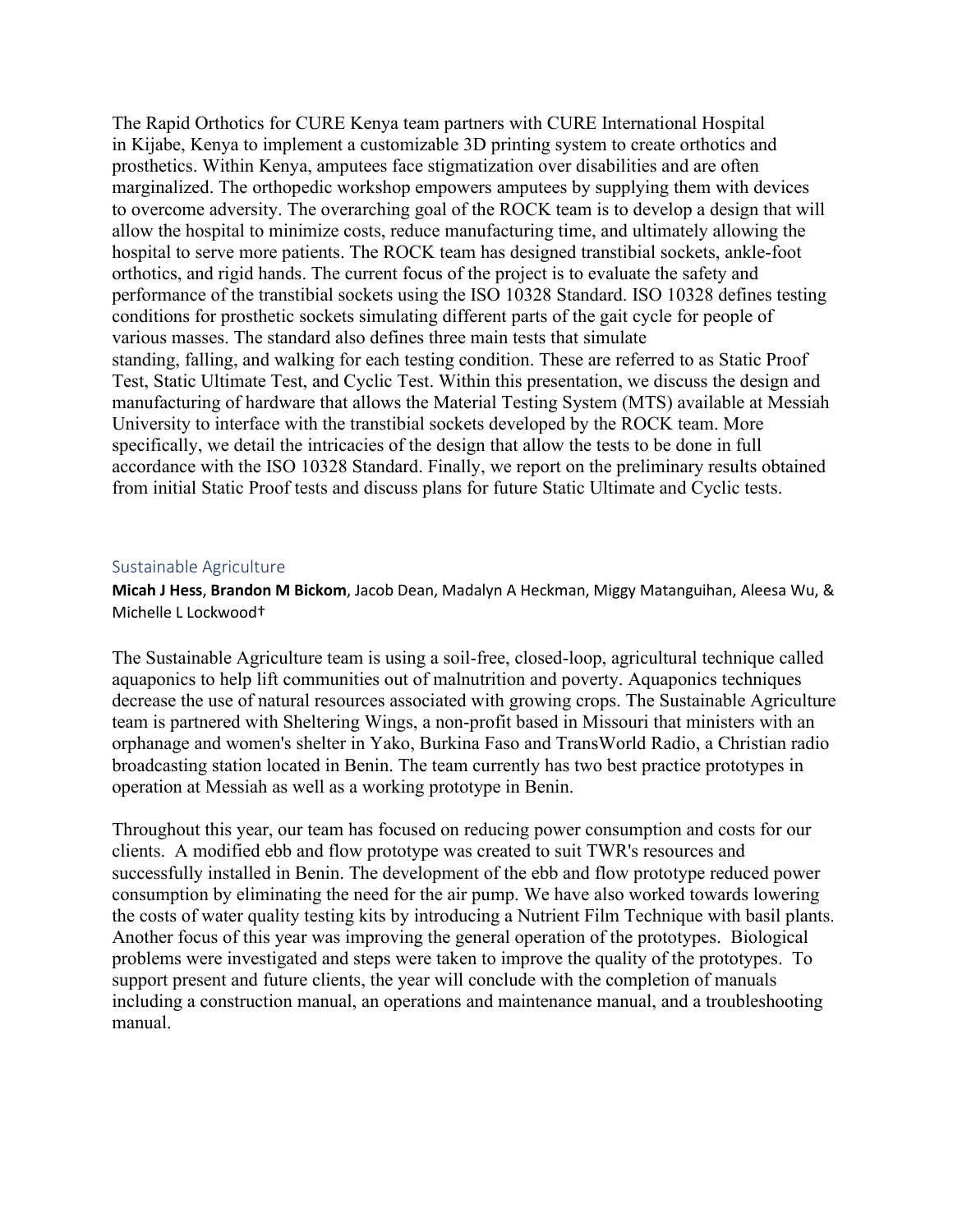# Fatigue Testing a Mechanized Percussion Well Drilling System for Water Access in Western Africa **Matthew R Higgs**, **Tommy Denlinger**, **Robert H Donley**, Micah T Clark, Benjamin R Gates, & Philip M Tan†

The Mechanized Percussion Well Drilling (MPWD) Collaboratory project seeks to design a simple mechanized well drilling system for drilling shallow water wells in Western Africa. Our client, Open Door Development (ODD), seeks to make water accessible to all in the region, but has had difficulty drilling through hard soil layers. To combat this problem, the MPWD team has worked closely with Mr. Joseph Longenecker to develop a mechanized percussion well drilling rig that is capable of drilling through these harder layers. Currently, the MPWD team is seeking to provide recommendations to improve the lifetime of our client's new, fully mechanized rig design. This year, our team's work has been focused specifically on analyzing the lifetime of the rig's driveline chains and also on its frame. For the driveline chains, the team will be conducting fatigue testing on a model of the driveline system to determine which type of chain should be used on the rig. To determine the lifetime of the frame, the team will be performing a series of static, buckling, and fatigue finite element analyses on the rig's frame. The most recent accomplishments of the MPWD team have nearly proved that their design for the loading application will be feasible for use on the actual testing rig and that multiple studies of finite element analysis can be performed to simulate the different rig frame loading scenarios.

#### Energy Monitoring & Management System (EMMS)

**Zachery D Holsinger**, **Ben Weaver**, **David C Williams**, Bennett A Andrews, Seth Wilcox, & Tom Austin†

The Energy Monitoring and Management System (EMMS) is developing an electrical power meter to help make electricity more available in energy impoverished regions of the world. The meter fills a unique niche for energy tracking and regulation within micro-grid systems. The EMMS project has partners in Burkina Faso and Zimbabwe: Open Door Development (ODD), the Institut Missiologique du Sahel (IMS), and the Theological College of Zimbabwe (TCZ). Ties are also maintained on a regular basis with IEEE Smart Village for potential future widespread system implementation.

Recent work on the EMMS meter has been focused on resolving the last few remaining bugs, establishing a robust communication system, and developing a centralized server-based interface which aids with meter configuration and administration. The team has also begun several future developments which include datalogging and remote access features.

#### Fluency Assistance Device (FAD): Masker Impact & Development

**Michael D Jenkins**, **Corey Bean**, **Larry A Vega**, Jake T Finkbeiner, Chad M Long, & Harold R Underwood†

Around seventy million people internationally have a stutter, a form of a fluency disorder. Some fluency assistance devices are available to the public, but most are highly expensive or unreliable. The Fluency Assistive Device (FAD) team seeks to assist a niche community of these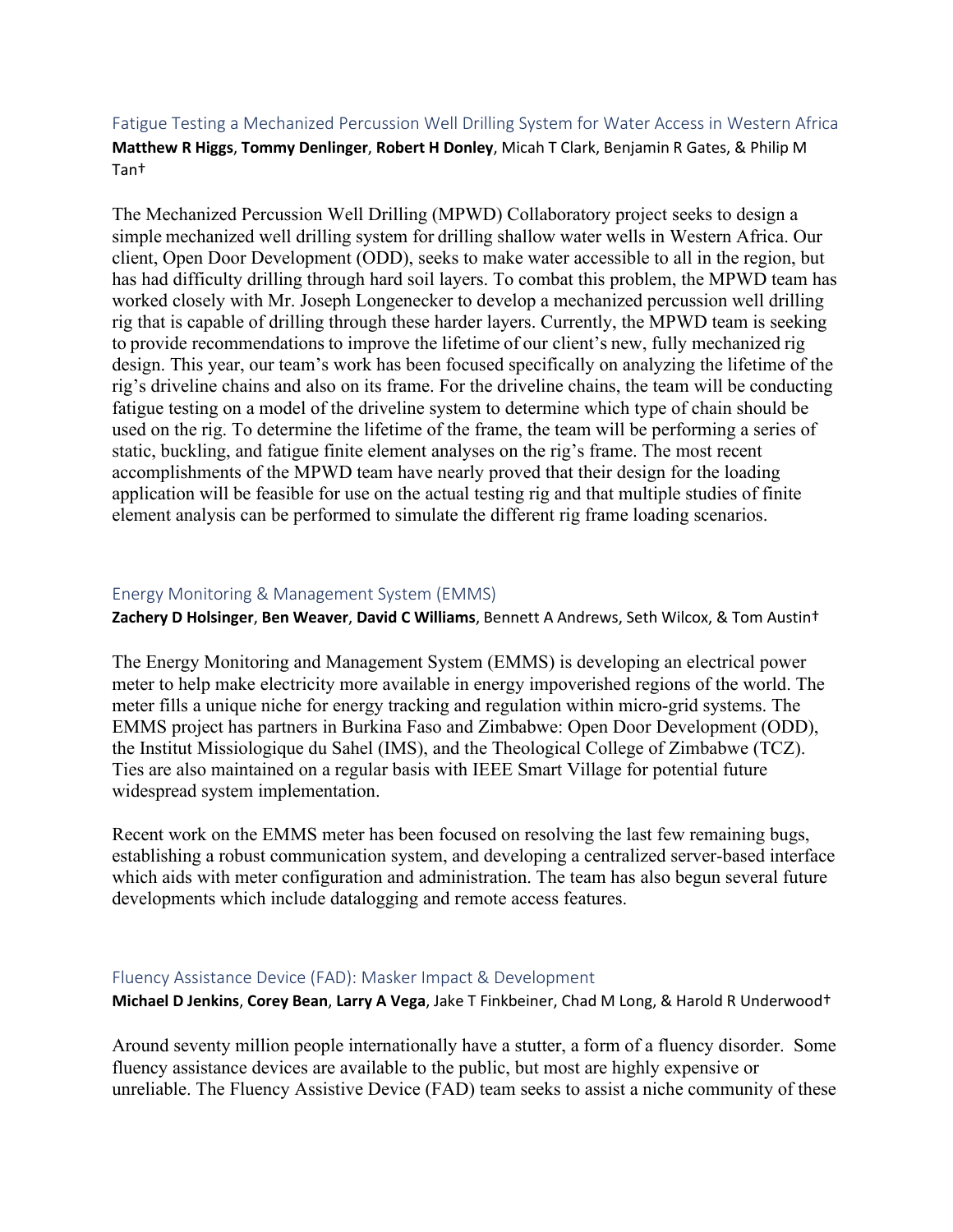individuals who currently rely on a device known originally as the Edinburgh Masker. To best reach this community, FAD is partnering with Dave Germeyer, who has invaluable experience repairing these masker devices for his clientele. To help with his efforts, FAD is developing two new redesigned versions of the masker to increase its portability, functionality, and costeffectiveness. The first solution, known as the Analog Masker (Version 1.1), focuses on updating components and fixing flaws with the original. A prototype of the Analog Masker v1.1 has been developed, tested and is currently being revised based on the results. Revisions include updating the hardware and finalizing the power supply circuitry. The second solution, known as the Digital Masker (Version 1.0), will use a Bluetooth-enabled microcontroller to achieve masker functionality. Bluetooth audio output for the Digital Masker has been tested, and two algorithms have been created for the masking output. The supporting software for the Digital Masker is nearing completion. Development of the schematic and layout design for the hardware of the Digital Masker is also underway.

#### A Sustainable Mobility Solution for Persons Living with Disability in Burkina Faso

**Faith N Kerlen**, **Katie Bunch**, **Sam Fino**, Rachel Delate, Erin T Logsdon, Julia M Neborg, Rachel Rashford, Joey Sinsel, John Meyer†, & David T Vader†

The Sustainable Mobility project of the Collaboratory empowers people living with a disability in rural West Africa to pursue educational and work opportunities and more fully participate in family and community life. Our electric, 3-wheeled, off-road wheelchair has transformed the lives of dozens of clients through partnerships with the Center for the Advancement of the Handicapped in Mahadaga, Burkina Faso and the Center of Hope in Fada, Burkina Faso. Now, to reach more people in new locations and with more partners, Sustainable Mobility is working to reduce manufacturing time and cost, author image-driven fabrication guides to enable local fabricators to build trikes, create instructional trike assembly videos, and develop supply chains to bring parts and materials to build sites. We seek to put local fabricators to work building tricycles wherever they are needed.

# Preparing For Extended Field Tests of the Intelligent Water System

#### **Daniel J Labrie**, **Evan Freed**, Josiah J McCarthy, & Randall K Fish†

The Intelligent Water System, which improves access to clean water by autonomously monitoring and reporting on the health of hand pumps in developing countries, has been under development for several years. This development has included short-term prototype field tests in several countries. The design has matured to the point that an extended field trial to demonstrate performance and reliability has been requested by our client. In light of this, the team analyzed the systems returned from our most recent prototype field test, implemented needed changes and has begun the manufacture of the five systems intended for the first extended field trial in Burkina Faso. This talk will focus on the design changes between our most recent prototype test and the extended test systems as well as the design and fabrication of an installation jig requested by our field installation partners.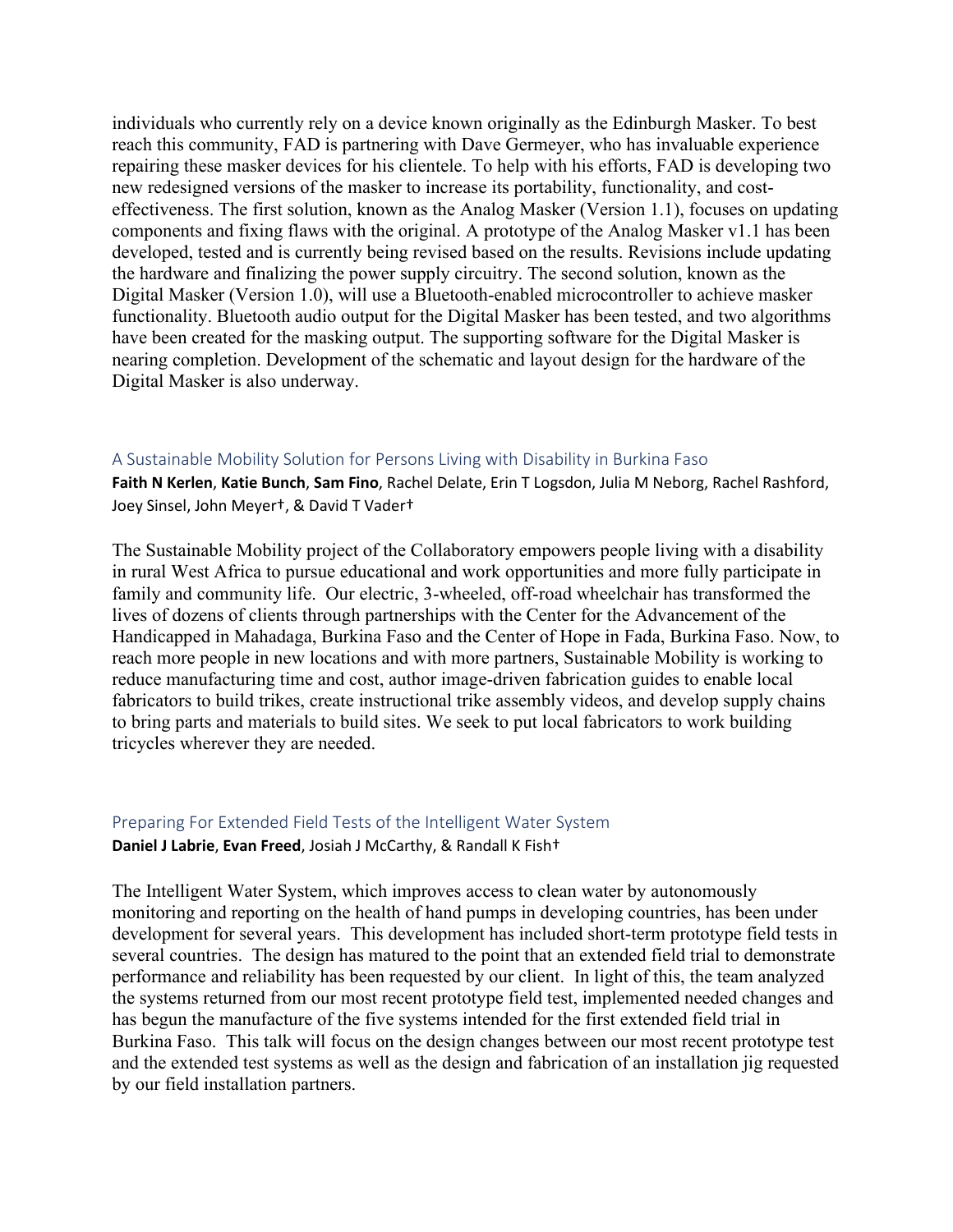#### Village Water Ozonation System

**TJ J Malanga**, **Benjamin K Burlew**, Grant Brubaker, Ruth C Galyen, Sam B Stone, Ray Knepper†‡, & Michelle L Lockwood†

The Village Water Ozonation System (VWOS) team's core mission statement is to provide economically sustainable and culturally sensitive drinking water solutions for communities, to empower communities with the ability to properly maintain their drinking water supply, and to transform people's lives by decreasing the occurrences of waterborne diseases.

Currently, the VWOS team is partnering with Friends in Action to design and implement two drinking water treatment systems for the community living on Rama Cay, an island in the Bluefields Lagoon on the eastern coastline of Nicaragua. The wells on the island are contaminated with E. coli and other bacteria and contain high levels of salt that cause the water to be unhealthy, distasteful, and corrosive to metal equipment in the system. The team hopes to design a system that will disinfect the water, remove salinity from the well water with a safe and efficient disposal of all byproducts, and decrease corrosion agents.

#### 3D Mapping Jungle Airstrips with a Drone

**Geoffrey D McClary**, **Micah D Lehman**, **Kyle E Miller**, Pauline Deutcheu, & Dereck Plante†

Missionary aviation pilots often must land their planes on remote airstrips that might be unsafe due to runway obstructions such as encroaching vegetation or large objects that were unknowingly placed on the runway. The Falcon Unmanned Aerial Vehicle (UAV) team is partnered with Indigenous People's Technology and Education Center (ITEC) to develop an imaging system using a UAV to scan these airstrips to detect these obstructions. ITEC was founded by Steve Saint, the son of martyred missionary Nate Saint, to develop technologies to aid missionaries and indigenous peoples in their work. The Falcon UAV team focuses primarily on the use of automated 3D mapping and photogrammetry by drones to help identify obstructions to pilots landing on remote airstrips. Through our research and experimentation, the team is recommending the DJI Mavic Platinum Pro in combination with the Drone Deploy 3D mapping software.

# SkinSafe: A Bacterial Skin Model for Studying Silicone Prosthetic Liners in Kenya **Hailey C Miller**, **Esther C Seeland**, Keera L Dupler, & Philip M Tan†

The interface between an amputee's residual limb and prosthetic liner is at risk for high levels of bacterial growth which can lead to skin breakdown and in the worst cases, infection. This is particularly a concern in low-resource settings, such as that in Kijabe, Kenya, in which a lack of clean water can result in poor hygiene. It is believed that silicone prosthetic liners have a sealing effect that could heighten this issue. The SkinSafe team is working to conduct a prosthetic liner study to investigate these concerns. To accomplish this goal, the team needs a model to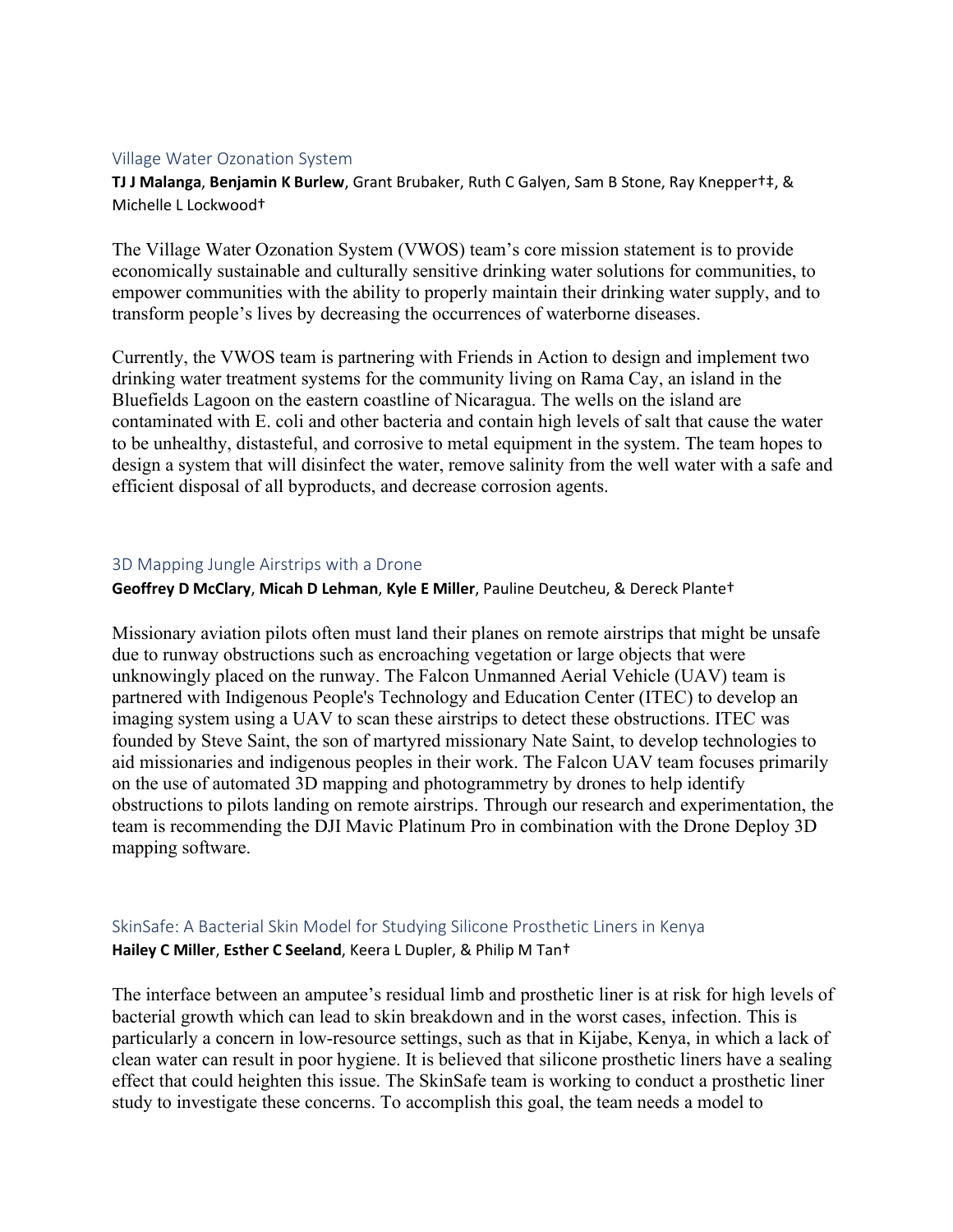accurately represent the interactions at the skin–liner interface. Traditional cell culture procedures incubate bacterial plates at a constant environmental temperature. However, the skin– liner interface is a dynamic environment, as the human body provides heat and water to the surface of the skin. Thus, the SkinSafe team has developed a bacterial skin model that captures the dynamic behavior of the skin–liner interface by incorporating a one-sided heat and water source that mimics the human body. This model will be used in future prosthetic liner studies as the team investigates silicone liner alternatives and developing minimum hygiene protocols for amputees in low-resource settings.

#### Landmine Neutralization: Air Excavation Unit

#### **Evan Poust**, Josh Card, Ethan R Cornwell, & Donald G Pratt†

The Landmine Neutralization presentation will show our team's progress towards designing and prototyping an air excavation unit. To accomplish this, the project team is working with the HALO Trust, the world's largest demining non-governmental organization. The HALO Trust works in many countries to remove the remnants of war, including improvised explosive devices (IEDs) and unexploded ordnance (UXOs). This project seeks to help deminers by providing a device that blows air at high velocity to clear dust and debris away from potential IEDs and UXOs in war-torn areas. The prototype is intended to be easily and quickly attached and detached from the custom excavator rakes that are used in the demining process. The current design is modular and consists of a hydraulic motor powering a fan from a backpack leaf blower, all of which is assembled within a steel frame which is attached to the rake. Due to circumstances beyond our control, our project will be closing at the end of this semester, which is sooner than anticipated. This means the goals of our project have been narrowed to having a functional prototype and relevant documentation that we can present to our client.

#### Hybrid Thermal Lance

#### **Josiah Stitt**, **Lucas C Honebrink**, **Frank G Honey**, **Emily L Keane**, & Donald G Pratt†

The Hybrid Thermal Lance (HTL) is a device used to burn through the outer casing of landmines to safely destroy the explosive inside. Designed for the team's client, HALO Trust, the HTL has proven to work well in destroying explosives, which has been shown by field trials conducted in a number of countries, including, but not limited to Afghanistan and the Republic of Georgia. The HTL works by igniting acrylic burn tubes, which both act as a fuel source and focus the flame on a specific location on unexploded ordnance. The system is controlled via a userfriendly, rugged control box that can run the HTL automatically and allow the device to burn for different lengths of time upon user command.

#### Trans World Radio - Culvert Design

**Daniel O Thomas**, **Darren J Heisey**, Warner C Hockenberry, Logan J Horst, Seth M Kline, Gabriel J Tiday, & J Scott Heisey†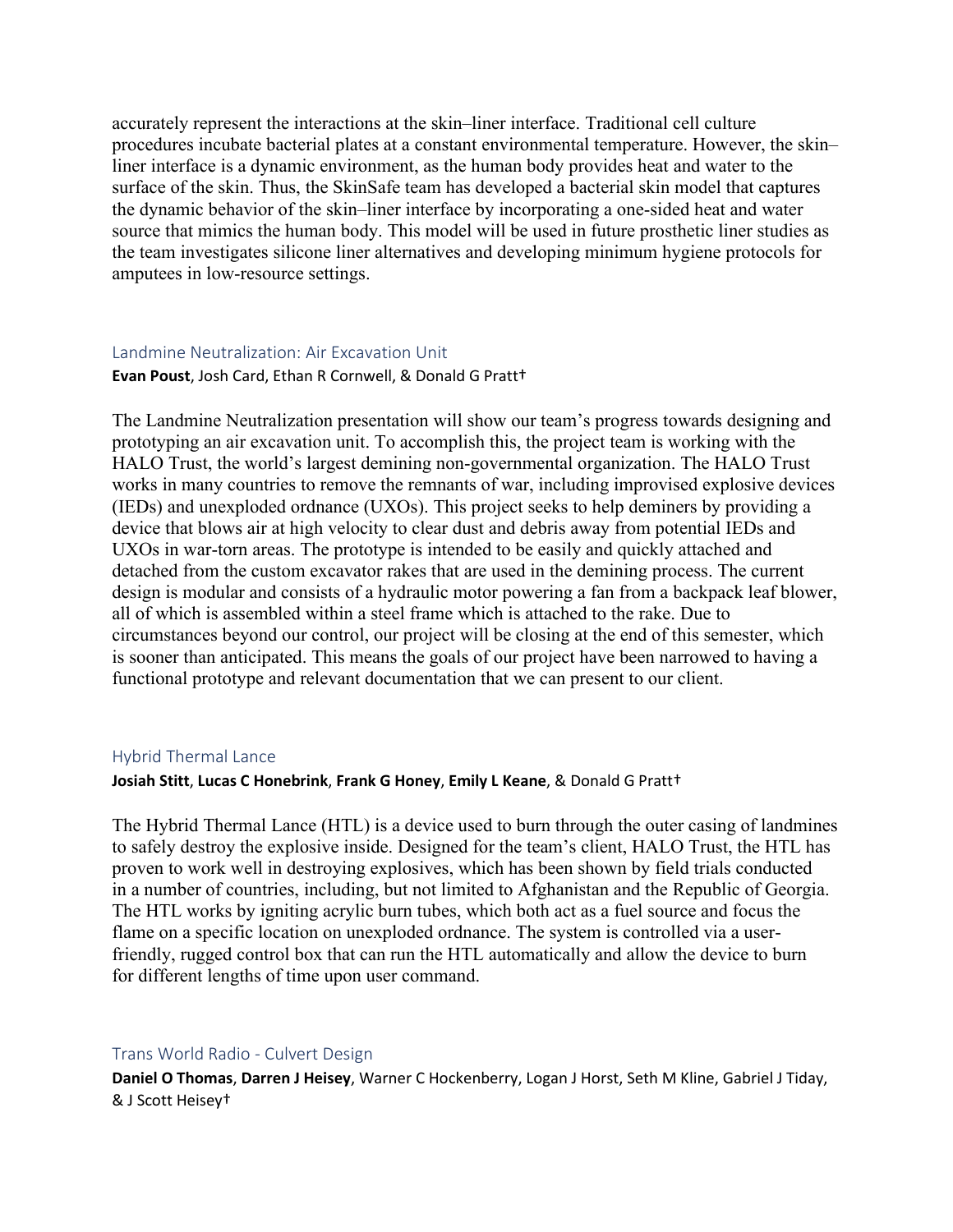Trans World Radio (TWR) is a mission organization focused on broadcasting the Gospel around the world. TWR now serves 190 countries by transmitting in 275 languages, using radio to deliver the message to as many people as possible. The organization's West Africa Transmitter Site in Benin currently has accessibility problems due to high streamflows and saturated ground conditions during the rainy season. The site also needs a secure perimeter to reduce trespassing and theft.

To address these issues, our client, Garth Kennedy, Director of the West Africa Transmitter Station, has asked the team to design two culverts, one at the upstream property boundary and one at the downstream boundary. Culverts are advantageous for this scenario because they can act as a bridge, while the pipe size can be restricted to inhibit trespassing. Once the culverts are built, the fence and perimeter road can be extended over them.

For both sides of the property, the team has designed a series of U-shaped, pre-cast concrete box culverts. The team calculated the design flows based on rainfall data and the topography of the site to determine the size and number of box sections. The team has also designed the culverts and the supporting concrete structures to bear the load of vehicles and the machinery on-site. TWR plans to construct the pre-cast culverts on site, and then build the supporting structures and install the culverts during their dry season.

#### Muscle Activated Prosthetic

**Samuel F Whittle**, **Sam Sparks**, **Eddie J Yesilonis**, Lindsay L Haseltine, Jaymie R Monday, Meghan L Sampson, & Tim Howell†

Due to the rapid growth of children and the cost of myoelectric technology, children are not always given the same opportunities to use myoelectric prosthetics as adults. The Muscle Activated Prosthetic (MAP) team is working on designing a myoelectric prosthetic that will cost under \$1,000 as opposed to the \$10,000-\$20,000 cost of commercial myoelectric prosthetics, making it more affordable for our client. The basic mechanism by which this device operates is electrical signals emitted via muscle contractions that are detected and used to open/close the hand. Our product is built with EMG sensors, electrodes, a microprocessor, linear actuators, fishing line tendons, a battery and a specialized printed circuit board (PCB) to connect it all together. This semester, the team has assembled a fully functioning prototype that has been sent to the client and is currently working on making a second and final prototype. The next steps include incorporating user feedback and/or size changes as well as small improvements such as aesthetic changes and sanding surfaces. This final prototype will then be reviewed by our partner, Ability Prosthetics for their assessment and approval before shipping to our client and beginning the process of pivoting our team's overall direction and goal in the 2021-22 academic year.

#### Better Pumps: Reliable Handpump Infrastructure

**Emma L Workman**, **Caleb E Danehower**, **Darren Kulp**, **Jacob Valentine**, Matt J Caldwell, Andrea Hunsberger, Darin M Landis, Joshua L Maxson, Tony Beers†‡, Matthew Schwiebert†‡, & David T Vader†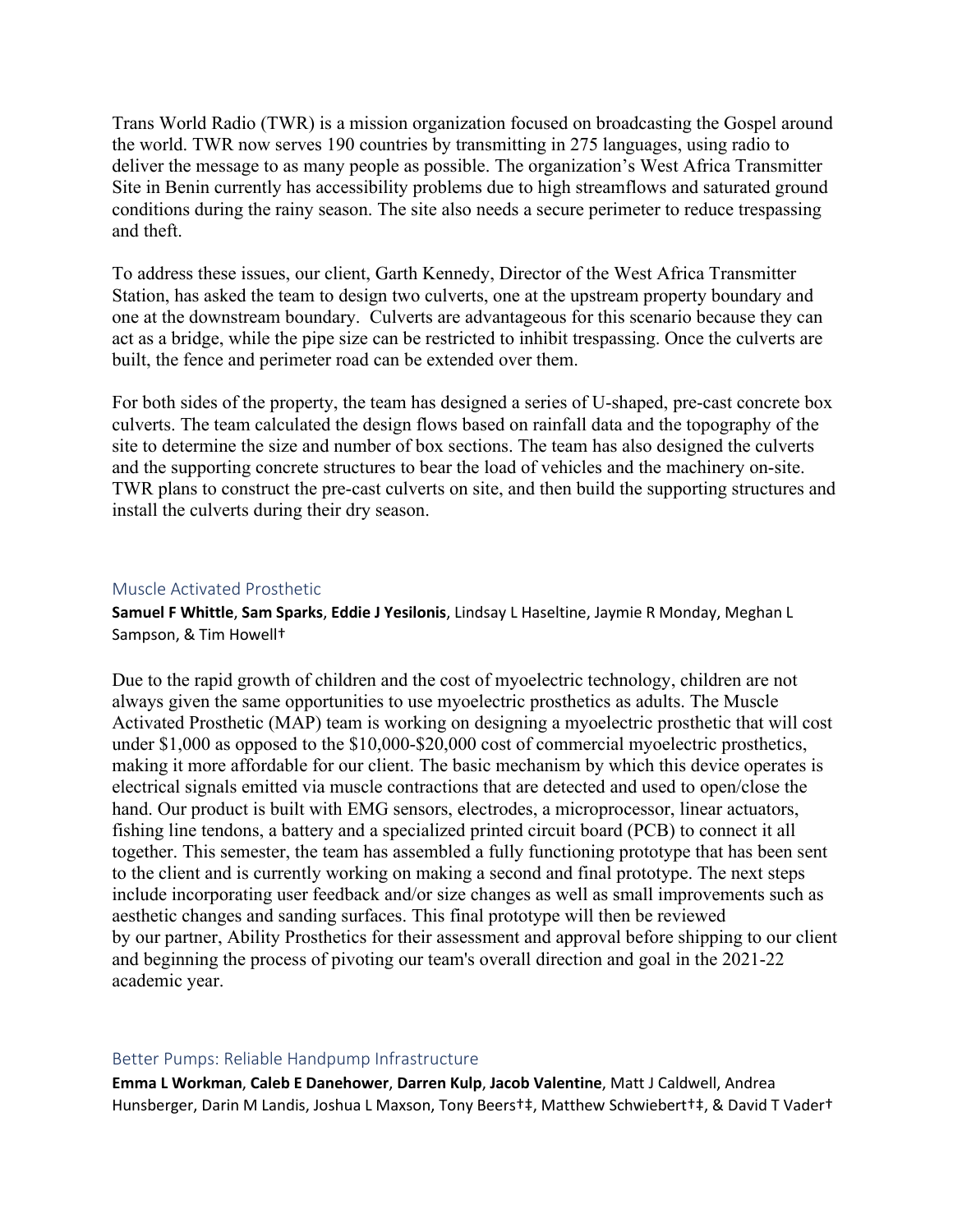Approximately 90 million people in Africa lack access to safe drinking water, despite having water infrastructure installed in their community. The India Mark II and the Afridev handpumps are among the most widely used handpumps in the world. Sadly, studies show that approximately 30% of these handpumps are non-operational due to failures of the bearings, seals, head flange, and other common components. The Better Pumps team of the Collaboratory provides engineering support for partners who are working to improve handpump sustainability. We partnered with Tony Beers and AlignedWorks to validate a bearing test methodology for the India Mark II handpump. By modifying the loading conditions in our handpump test machine, we were able to replicate failures observed by AlignedWorks in a field trial of their bearing design. We partnered with Matt Schwiebert and Living Water International to test new seal designs for the India Mark II and Afridev handpumps and to measure head flange deflections in the India Mark II handpump. Seal performance data collected by the team was used to validate a new design in advance of field trials by Living Water International. Head flange deflection data was collected for partner benchmarking of their computational analysis. Test methodologies and results are reported.

#### Exercise Science

# The Role of CYP1A2 and ADORA2A in Individual Response to Caffeine Consumption Under Anaerobic Conditions

**Kathryn J Armstrong**, Michael Shin†, H. Scott Kieffer†, & Michael Sedhom

Caffeine is the most commonly used psychoactive drug in the world and has wide implications in medicine, athletics, and public health. Studies have shown that metabolism, clearance, reception, and response to caffeine vary significantly among individuals. The pharmacokinetics are primarily dictated by the cytochrome p450 enzyme CYP1A2 while the adenosine neuroreceptor ADORA2A heavily influences the drug's pharmacodynamics. Polymorphisms of the -163 A>C CYP1A2 and the 1976 T>C ADORA2A are thought to influence these interindividual responses; therefore, the purpose of this project is to determine the effect of caffeine consumption on anaerobic exercise. 12-15 female college athletes completed two maximal WAnT30 anaerobic bike tests on a Velotron cycle ergometer. The participants ingested a capsule of caffeine  $(5mg \cdot kg^{-1})$  bodyweight) or a placebo capsule (maltodextrin) one hour prior to testing. The order of the bolus was randomized, counterbalanced, and administered in a double-blind manner. Peak power (W·kg<sup>-1</sup>), anaerobic capacity (W·kg<sup>-1</sup>), and total power output (W·kg<sup>-1</sup>) were recorded during each test. Buccal epithelial cells were collected using a 0.9% NaCl mouth rinse with DNA extraction conducted using proteinase k to lyse cells and collection using QiAmp Mini spin columns. Allelic discrimination was obtained using TaqMan® SNP Assay for CYP1A2 (rs762551) and ADORA2A (rs5751876) and a One-Step qPCR. Each sample was run in duplicate positive and negative quality controls. Each variable was analyzed using a factorial ANOVA with repeated measures ( $p > 0.05$ ).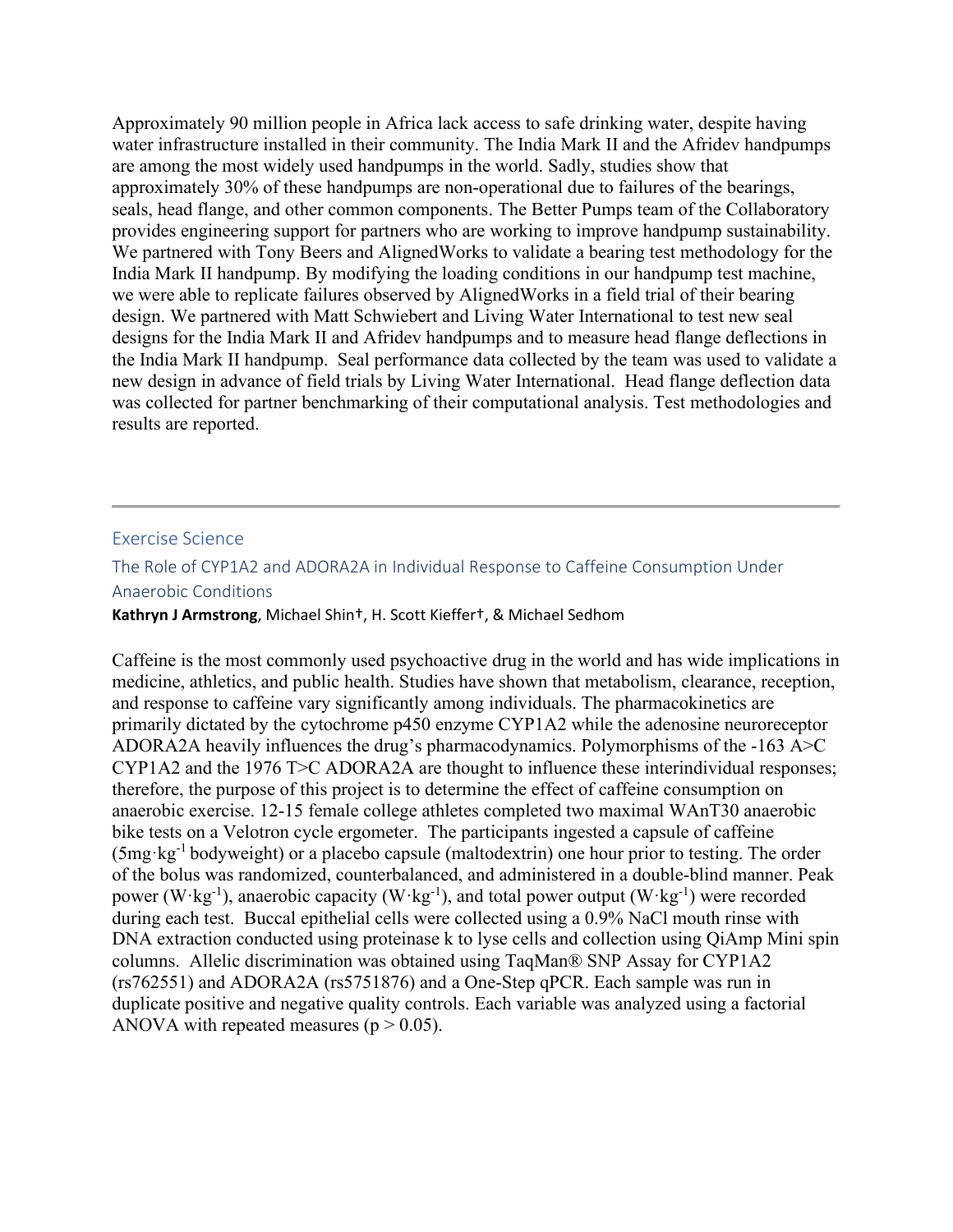# The Influence of Caffeine and the C957T (DRD2) Polymorphism on Measures of Unilateral and Bilateral Motor Tasks

**Abigail Beveridge**, Rachel Caldwell, H. Scott Kieffer†, & Michael Shin†

The effects of caffeine on task performance and attentional focus during movement have been suggested to be influenced by the interaction between the adenosine (ADORA2A) and dopamine (DRD2) receptors in the dopaminergic pathways and specific centers in the brain. Individual polymorphisms of 1976 T/C (ADORA2A) and C957T (DRD2) are thought to influence the varied response of caffeine during movement. **PURPOSE:** The purpose of this study is to determine the influence of caffeine, 1976 T>C ADORA2A polymorphism, and C957T (DRD2) polymorphism on measures of unilateral and bilateral motor tasks. **METHODS:** The Purdue Pegboard Test and the Minnesota Dexterity Test were used to assess fine motor abilities following both placebo or caffeine ingestion (5mg·kg-1 bodyweight). Buccal epithelial cells of each subject were retrieved by a 0.9% NaCl mouth rinse. To collect the DNA samples, the cells were lysed via proteinase k and isolated with QiAmp Mini spin columns. The polymorphisms were identified using a TaqMan® SNP Assay for ADORA2A (rs5751876) and DRD2 (rs1800497) and allelic discrimination via One-Step qPCR amplification. All samples were run in duplicate with negative and positive controls. **RESULTS/DISCUSSION:** The Results and Discussion will be presented at the Symposium.

Effects of Caffeine and CYP1A2, ADORA2A Polymorphisms on Exhaustive Anaerobic Performance **Adam D Cole**, H. Scott Kieffer†, & Michael Shin†

Individual responses to caffeine are suggested to be genetically influenced by polymorphisms of the cytochrome P450 enzymes, specifically the -163 A>C CYP1A2, for metabolism in the liver and through the adenosine receptor, 1976 T>C ADORA2A, for sensitivity of specific target cells. Individuals with the AA variant are caffeine responders, while those with the AC/CC variants are caffeine non-responders. ADORA2A TT variants demonstrate an increased sensitivity to caffeine compared to TC/CC variants. **Purpose** To examine the effect of caffeine and CYP1A2 and ADORA2A polymorphisms on anaerobic power during exhaustive exercise. **Methods**  Fifteen elite NCAA male athletes (age=20.1 yrs, weight=77.4 kg, height=176.7 cm) participated in a double-blind study. Subjects performed two separate 90-s Wingate Tests (WAnT90) separated by two to four days on a Velotron cycle ergometer, resistance= $0.05 \text{ kg} \cdot \text{BW}(\text{kg})^{-1}$ . Subjects ingested a bolus of caffeine, 5mg·kg<sup>-1</sup>BW, or a placebo (maltodextrin) one hour prior to each trial that were administered in a randomized/counterbalanced design. Peak power  $(W \cdot kg^{-1})$ , total power ( $W$ ·kg<sup>-1</sup>), and average power ( $W$ ·kg<sup>-1</sup>) were calculated for the 90-s and each 30-s interval. Buccal epithelial cells were collected using a mouth rinse, 0.9% NaCl, and DNA was extracted via spin columns and proteinase k. Allelic discriminations for CYP1A2 (rs762551) and ADORA2A (rs5751876) were procured via an assay and a One-Step qPCR amplification. Samples were run in duplicate, with positive and negative controls. The data was analyzed using a factorial ANOVA with repeated measures (p > 0.05) for each variable. **Results/Discussion** The results and the discussion will be presented at the Symposium.

The Effects of Static and Dynamic Stretching on Muscular Power in Dancers and Jump Athletes **Elizabeth R Vlieg**, Sydney De Poto, Grace Brewster, H. Scott Kieffer†, & Abigail K Gibson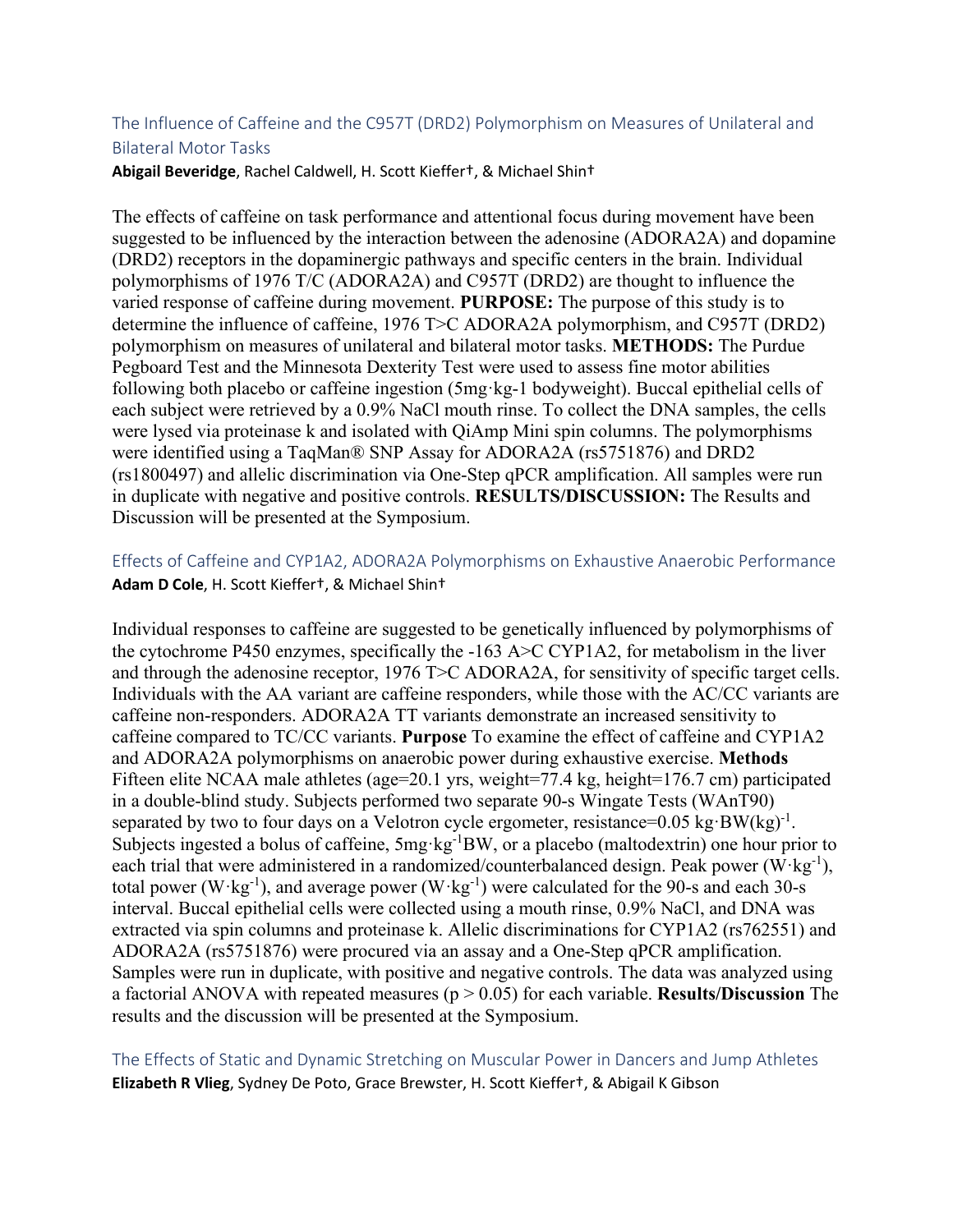Flexibility and power output are two critical components of dance performance; however, recent research suggests that acute bouts of stretching may decrease muscular power. **PURPOSE**: The purpose of this study was to compare the effects of dynamic stretching (DS) and static stretching (SS) on muscular power in dancers. **METHODS**: 12 female, collegiate dance majors volunteered for this study. The subjects attended a familiarization session, gave informed consent, and were oriented to all testing procedures. Three different experimental sessions were conducted in randomized order for each stretching condition: DS, SS, and no stretching (NS), with a minimum of 48 hours between testing days. The sessions began with a warm-up (5 min walk) followed by a guided stretching protocol for each condition. Muscular power (peak torque, Watts) was obtained for the plantar/dorsiflexors with an isokinetic dynamometer (60o/s and 180o/s) and vertical power (W/kg BW) was obtained using both a squat (SJ) and countermovement jump (CMJ). One-way ANOVA with repeated measures with Tukey HSD post-hoc tests was conducted to determine significance ( $p$ < 0.05) for each variable. **RESULTS**: The results indicated that there were no significant differences for the power output of dancers after incorporating DS, SS, or NS as part of a warm-up. Isokinetic muscular power isolating the plantar flexors demonstrated no significant difference at 60o/s (DS,  $57.1 + 22.7$  W; SS,  $57.8 + 28.4$  W; NS,  $62.7 + 19.3$  W,  $p = 0.82$ ) or at  $1800/s$  (DS,  $28.3 + 9.50$  W; SS,  $30.5 + 14.7$  W; NS,  $32.2 + 16.2$  W,  $p = 0.76$ ). In addition, measurements of power incorporating whole body power demonstrated no significant difference in jump height for the SJ  $(DS, 21.05 + 3.36$  cm; SS,  $20.83 + 3.55$  cm; NS,  $20.9 + 3.14$  cm,  $p = 0.893$ ) or the CMJ (DS, 23.8 + 3.9 cm; SS, 23.7 + 5.7 cm; NS, 24.7 +6.8 cm, p = 0.98). **CONCLUSION**: Although some research suggests that varying forms of stretching may decrease muscular power, this study suggests that neither acute static stretching nor dynamic stretching will elicit a significant change in muscular power in dancers. The jump athlete data is still being collected at the time of abstract submission.

# **Mathematics**

# Applications of Options Greeks and the Black-Scholes Equation **Ryan B Althoff**

Options Greeks are embedded in the definition of the Black-Scholes equation and have direct applications to the financial markets, specifically through the pricing of options contracts. This presentation endeavors to provide an overview of the Greeks by contextualizing increased retail investor participation and its collective influence on short-term price volatility for select equities. In conjunction with a consideration of the underlying theoretical mathematics, a practical example is presented to demonstrate contemporary relevance and to evaluate the implications for established hedge funds and other financial firms.

# Staircase Tableaux

#### **Kasey B Caras**, **Maelyn Elder**, **Ian Parzyszek**, & **Morgan Zimmerman**

In this presentation, we will discuss our research on staircase tableaux, which are mathematical objects in the field of combinatorics that have applications in physics and biochemistry. Staircase tableaux are constructed in a similar way to Sudoku puzzles. Boxes are aligned in a staircase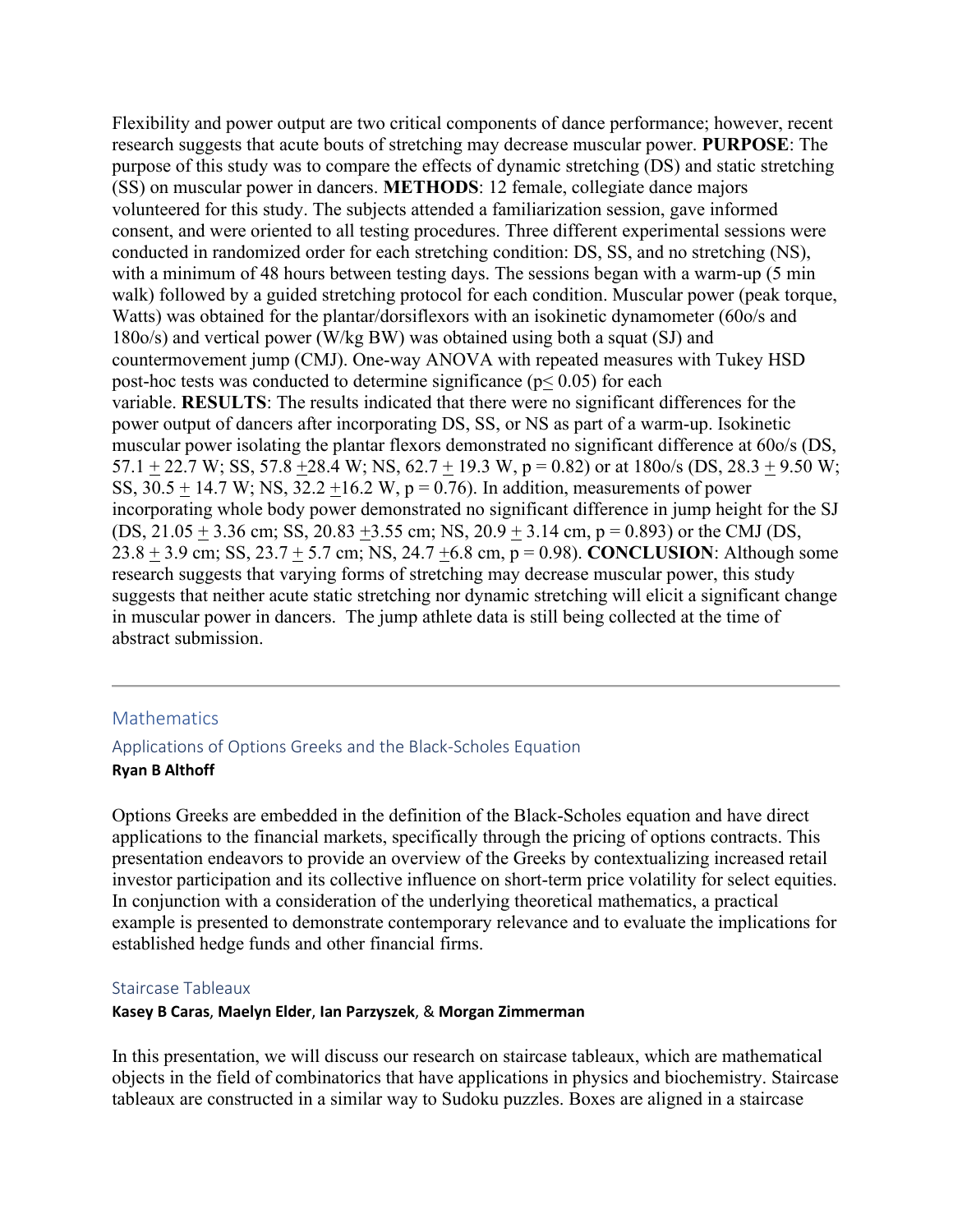shape and these boxes are filled with alphas and betas depending on a few simple rules. In our research, we determined the probability of staircase tableaux that have an alpha followed by a beta on the main diagonal as well as a beta followed by an alpha. These results are interesting because of the applications staircase tableaux have in other disciplines.

# Is Your Professor Exaggerating? Investigating the Importance of Conditions in One-Sample **Testing**

#### **Emily Decker**

The conditions of a given hypothesis test should always be taken into account when deciding what test best fits the given data. But what happens when the conditions of normal, rank based, or sign based tests are not fully met? After an introduction to the nuances and power of the usual t, Wilcoxon sign rank, and Fisher sign test, this paper will analyze the efficiencies of these tests and analyze how each responds to violations of the conditions. Through the use of a significant number of iterations of SAS created data sets, it will be shown how frequently normal, symmetric, and non-symmetric data affect the theoretical outcomes of each test. These results will play an important role in understanding the impact conditional violations have on the conclusions and overall which test is best in each data setting.

#### **Sabermetrics**

#### **Paul M Hansel**

In 1971, the Society for Baseball Statistical Research (SABR) was founded. This society was the first to coin the term "sabermetrics" which refers to the empirical analysis of baseball. Prior to sabermetrics, decisions about players, teams, and coaches in baseball have always been made based upon a subjective interpretation. However, this society started a massive movement of applying an objective-based science such as mathematics to the subjective world of baseball. This combination of an objective science and a subjective sport makes sabermetrics an interesting part of mathematics to explore.

# Fisher's and Neyman's Tests in Treatment Analysis

#### **Sarah E Hartman**

Fisher's and Neyman's tests are both randomization-based tests that can be used to detect effects of experimental treatments; however, they differ significantly, particularly in the construction of the hypotheses. As a result, each test has specific limitations: in certain cases, Fisher's test can result in either Type I or Type II errors, and Neyman's test relies on approximations of variance and normality. This project offers a comparison of these two tests and an analysis of their limitations through simulations.

#### Mathematics at Play: A Study of Game Theory Applications **Reece J Horne**

# The purpose of this presentation is to give an example of applied mathematics being used to enhance mathematics instruction. We show several examples of game theory applications in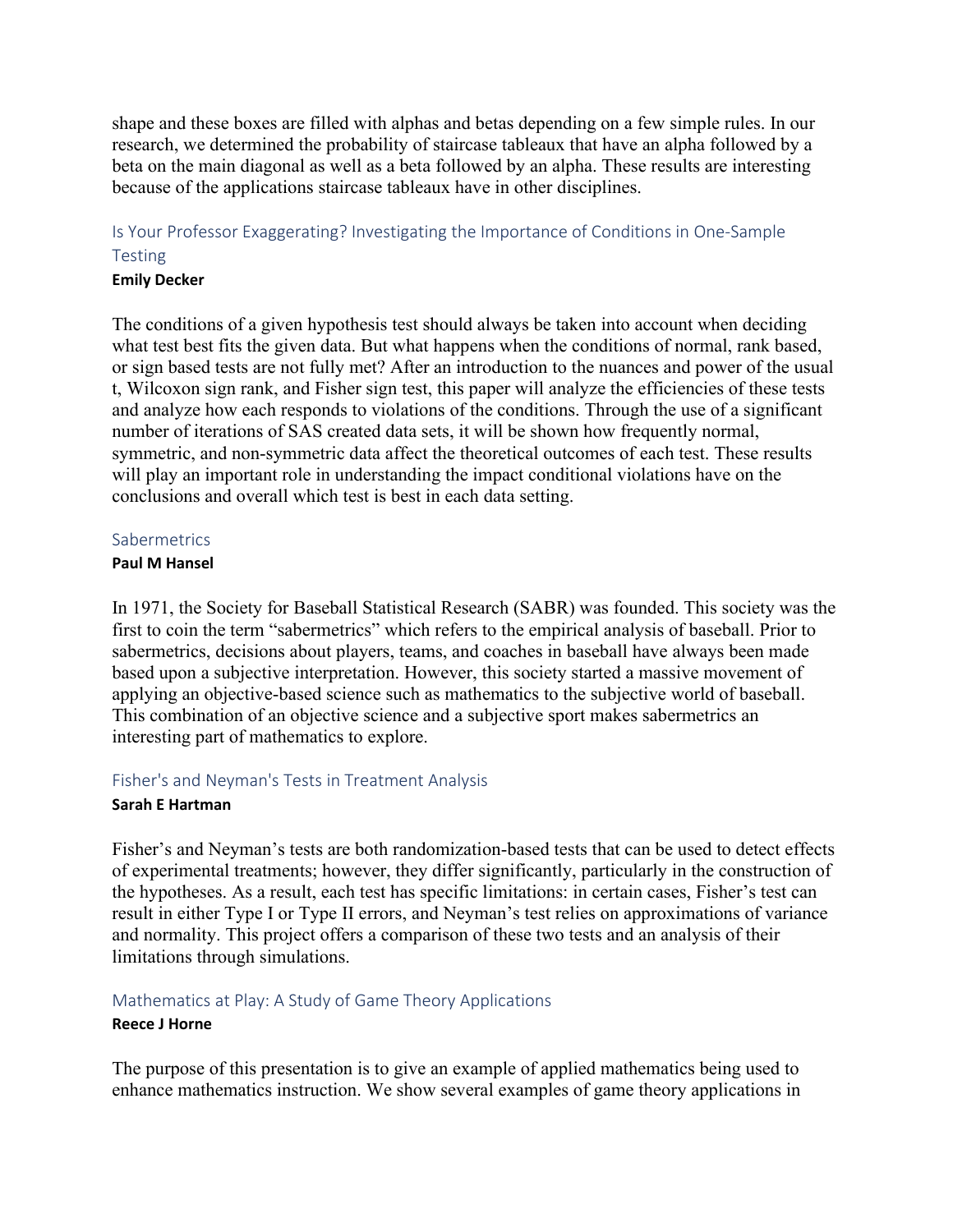mathematics where connections are made to the mathematical topics of saddle points on threedimensional graphs and the use of matrices in representing payoff functions. The main examples explored are two player games where we explore crucial information about each scenario such as the Nash Equilibrium point. The discussion follows as to how these examples can be worked into a mathematics curriculum for enrichment. We conclude by evaluating how effective practices such as game theory applications encourage appreciation, engagement, and performance in instructional settings.

# Sprouts & Brussels Sprouts

# **Joshua J Kantner**

Since its conception in the early 18th Century, graph theory, or the mathematical study of graphs, has become a useful tool in solving and analyzing a variety of problems. One of these problems is the seemingly simple pen-and-paper game of Sprouts created by John Conway and Michael Paterson in 1967. Sprouts is an easy game to learn and play for the casual player, but it has proven to be a much more difficult game from a competitive point of view. In order to get a better understanding of how to win any game of Sprouts, the game's properties can be analyzed and studied mathematically with the help of graph theory. The results of such analyses can be helpful in determining each game's outcome as well as understanding new variants of the game when changing a few mechanics.

# Deus Absconditus and Game Theory

#### **Devan K Miller**

*Deus Absconditus* is a Latin phrase used by Martin Luther and John Calvin in explaining the hiddenness, or unknowability of our God. In Isaiah 45, the prophet Isaiah writes "Truly you are a God who has been hiding himself, the God and Savior of Israel." Why is it that Christian faith accepts that God cannot be known to us? The study of Game Theory might have an answer. Game Theory is a fascinating extension of Mathematics that seeks to understand risk, analyze social interaction, and provide researchers with an understanding of why "players" behave the way they do. By researching Game Theory, I hope to support my Christian faith by providing an understanding of why our creator has chosen to be unknowable, and require belief without seeing.

# Ordering Polynomial Rings

# **Abigail Mitchell**

Polynomial rings are a foundational concept in understanding the characteristics of number systems. Through the examination of specific polynomial rings and their properties, it is possible to develop methods of ordering the polynomials within these rings. In this presentation, a broad introduction to polynomial rings will be provided in addition to an in-depth exploration of ordered polynomial rings and their properties. An understanding of ordered polynomial rings is useful for further development in both number theory and calculus.

# Proof and Application of The Central Limit Theorem **Ian Parzyszek**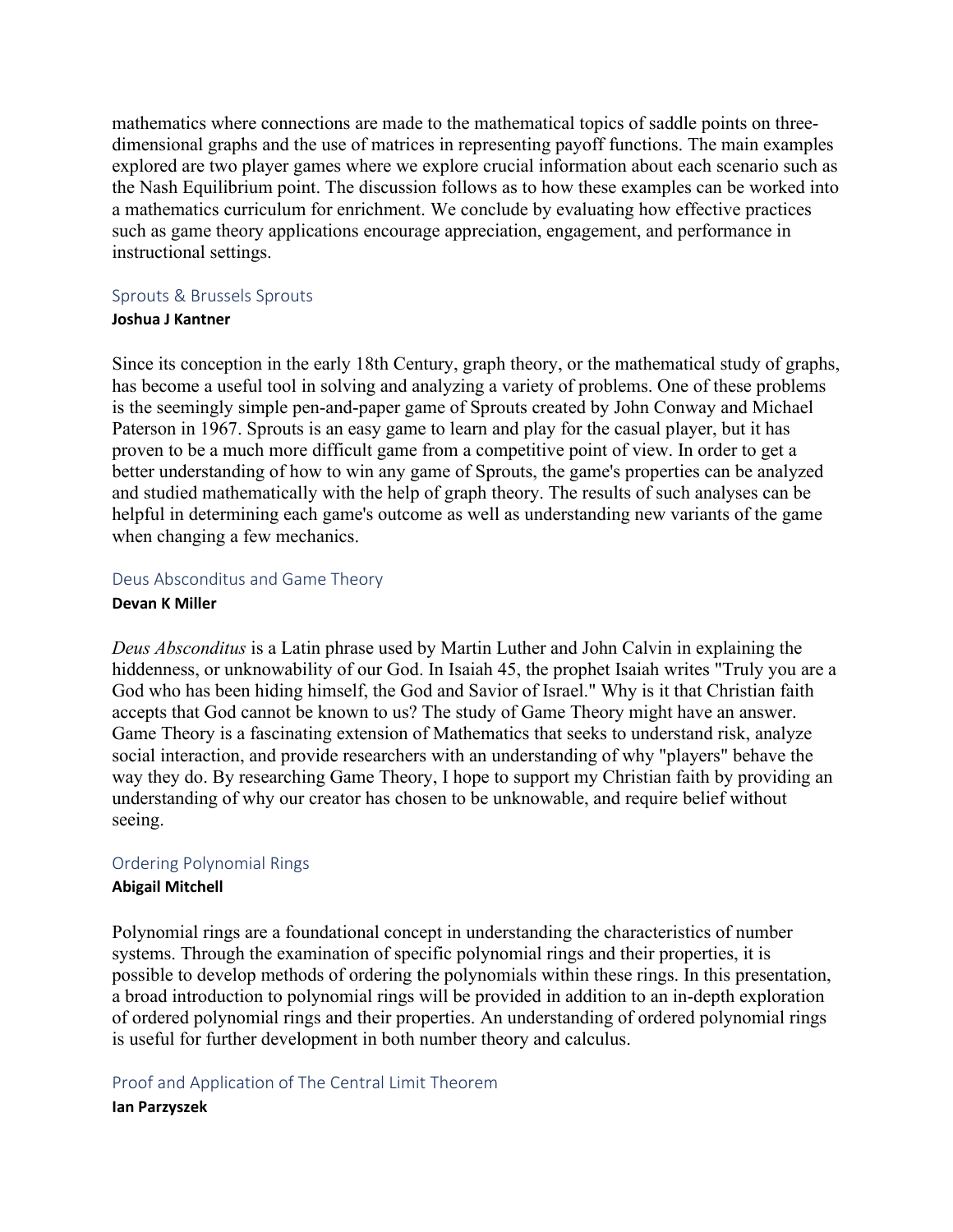The broad applications of the Central Limit Theorem cannot be understated. It allows one to approximate other distributions with that of a normal distribution, which is crucial in hypotheses testing and modern day statistical analysis. The properties of this theorem have been observed for hundreds of years but its actual discovery and proof did not happen until 1810. The elegance of this mathematical proof is shown in this paper, along with its applicability to modern day hypotheses testing using real world data.

#### The Tower of Hanoi and Recursive Sequences

#### **Sunny Shao**

The Tower of Hanoi is a famous puzzle invented by a French mathematician Edouard Lucas in 1883. The task of that is we are given a tower of eight disks, initially stacked in decreasing size on one of three pegs. The objective is to transfer the entire tower to one of the other pegs, moving only one disk at a time and never moving a large one onto a smaller. How do we solve this problem? This problem may not appear to be related to mathematics, but we can actually use a recursive sequence to solve it. Sequences are mathematical objects discussed in Calculus II and the Tower of Hanoi is just one example of how sequences can be applied in the real world.

#### The Black Scholes Model

#### **Katie R Stottlemyer**

In this presentation, I will discuss the Black-Scholes Model which is an important mathematical model in financial theory for pricing options. I will discuss the background of this model and an example of how it is used. I also will discuss some contradictions that have been found when using the model and how it is still being used.

# Mathematical Approaches to Political Gerrymandering

#### **Morgan Zimmerman**

With the speculation that electoral maps are divided into boundaries that favor one election outcome over another, the Supreme Court has deemed political gerrymandering as unconstitutional. Various mathematical models have been proposed in an attempt to combat the lack of standardized parameters for detecting the extent to which this occurs. The efficiency gap metric is a simple formula introduced as an evaluation of how extensive districting has favored one party over another within a specific boundary. With the desire to produce a more statisticalheavy method, a hypothetical state is explored and various iterations of boundaries are illustrated in an attempt to find the most effective algorithm. It is concluded that Markov chains could prove useful in the area of redistricting.

# Physics

Interaction of Dark Matter Dark Photon Particles with Plasma in the Universe **Nathan Branson** & Abaz Kryemadhi†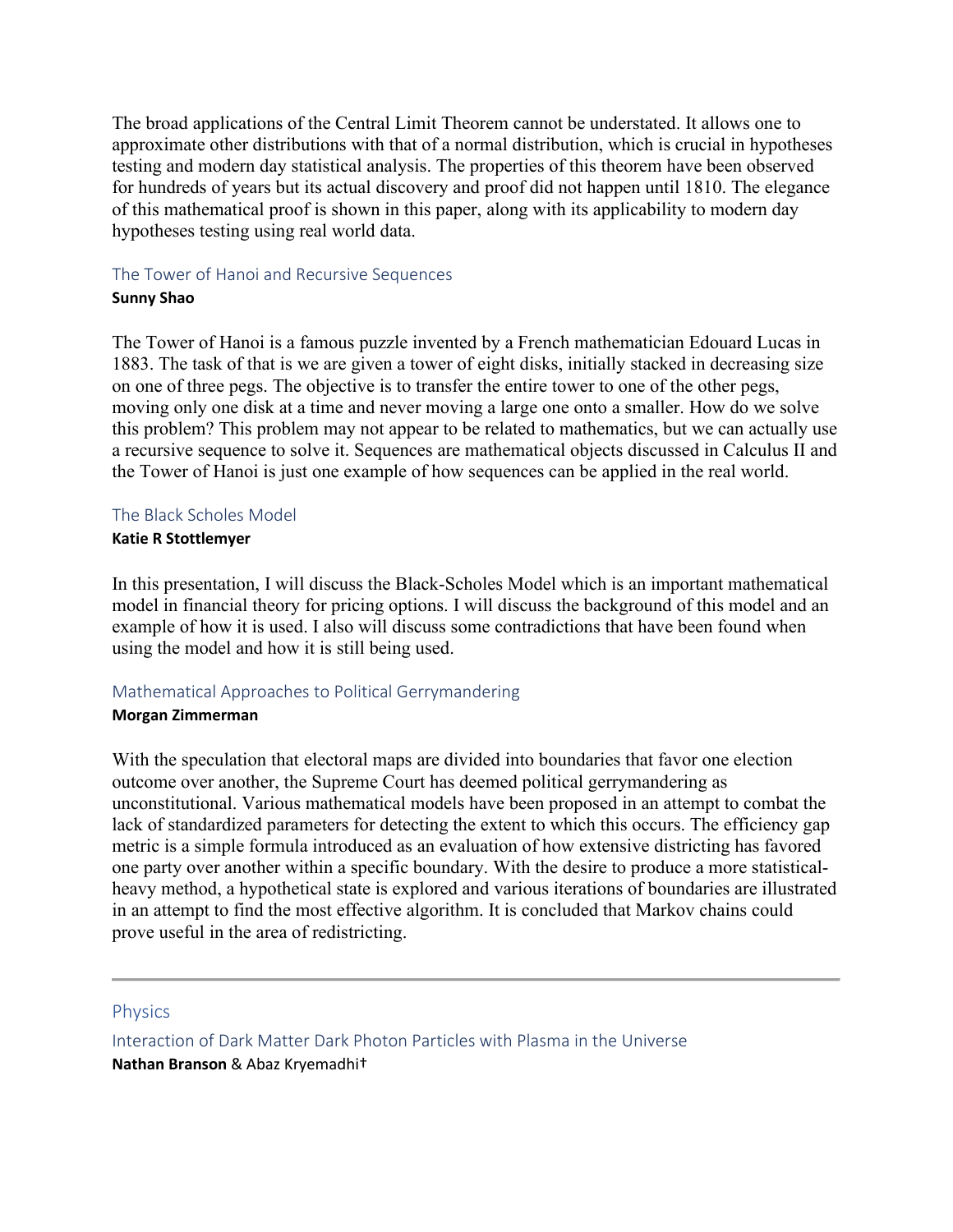Dark matter is hard to detect because it does not interact with normal matter with a few exceptions. A dark matter candidate of interest is the dark photon which could convert with some probability to a regular photon. The dark photon is not directly detectable due to small interaction. There is theoretical motivation however to increased conversion to regular photon when it is in the presence of a plasma. We have explored what dark photon masses and what plasma conditions create favorable conditions for its detection. Previous works look at the extreme cases of mass being much larger or smaller than the plasma frequency, while we look for plasma frequency at a similar magnitude to the dark photon mass. We use the earth's ionosphere as the medium for this project. The areas of focus are the regions of plasma frequency matching the dark photon mass where high conversions might occur due to resonance.

This is a computational research project, which uses many concepts from computer science in addition to physics. The analysis for this project is done using the python programming language.

#### Laser Sheet Imaging of *Arabidopsis thaliana* Roots

#### **Dalton J Daugherty** & Matthew J Farrar†

Plant root systems are inherently 3-dimensional structures. To effectively understand these root systems—such as the model organism *Arabidopsis Thaliana—* it is necessary to develop and employ imaging methods capable of generating 3-D data sets. One such method is laser sheet imaging of plant roots grown in transparent media, such as in hydroponic/aquaponic cultures or hydrogels. We have been working on a custom-built laser sheet system to achieve this end. This modality requires the coordination of smooth translation stage motion, camera exposure, and camera frame rate settings. Multiple graphical user interfaces (GUIs) written in custom Python software are necessary to guide the user through the imaging process. This software communicates with the stage, controls laser power, and triggers the camera in order to synchronize motion and imaging to get clear images with definite dimensions. This system can then be used to perform time-lapse imaging of plant root structures to analyze how environmental factors affect root structure and development.

#### Development of a Detector System for Dark Photon Dark Matter

#### **Ryan J Thurber**, Abaz Kryemadhi†, & Niklas Hellgren†

Dark Matter is assumed to exist because of the gravitational effects on stars as they move around galaxies. Efforts have been made to discover its properties in ways such as studying possible inelastic collisions in particles, but they have not yielded conclusive results. Dark photons have been motivated from theory as dark matter candidates. They can convert to regular photons at a small rate. Therefore, my study will strive to discover the regular photons emitted by the dark photons. This can be done by setting up an experimental area shielded from all light sources where the existence of a dark photon would be manifested by the appearance of regular photons in a completely dark area. To increase the chance of detection, a spherical mirror will be used to reflect the photons towards our detector, which increases our effective surface area. So far, I have worked with the photodetector and the data acquisition system in order to understand detector performance in a vacuum, which allows for photons of a shorter wavelength to last longer before they are absorbed, and how to determine the background noise from actual signals.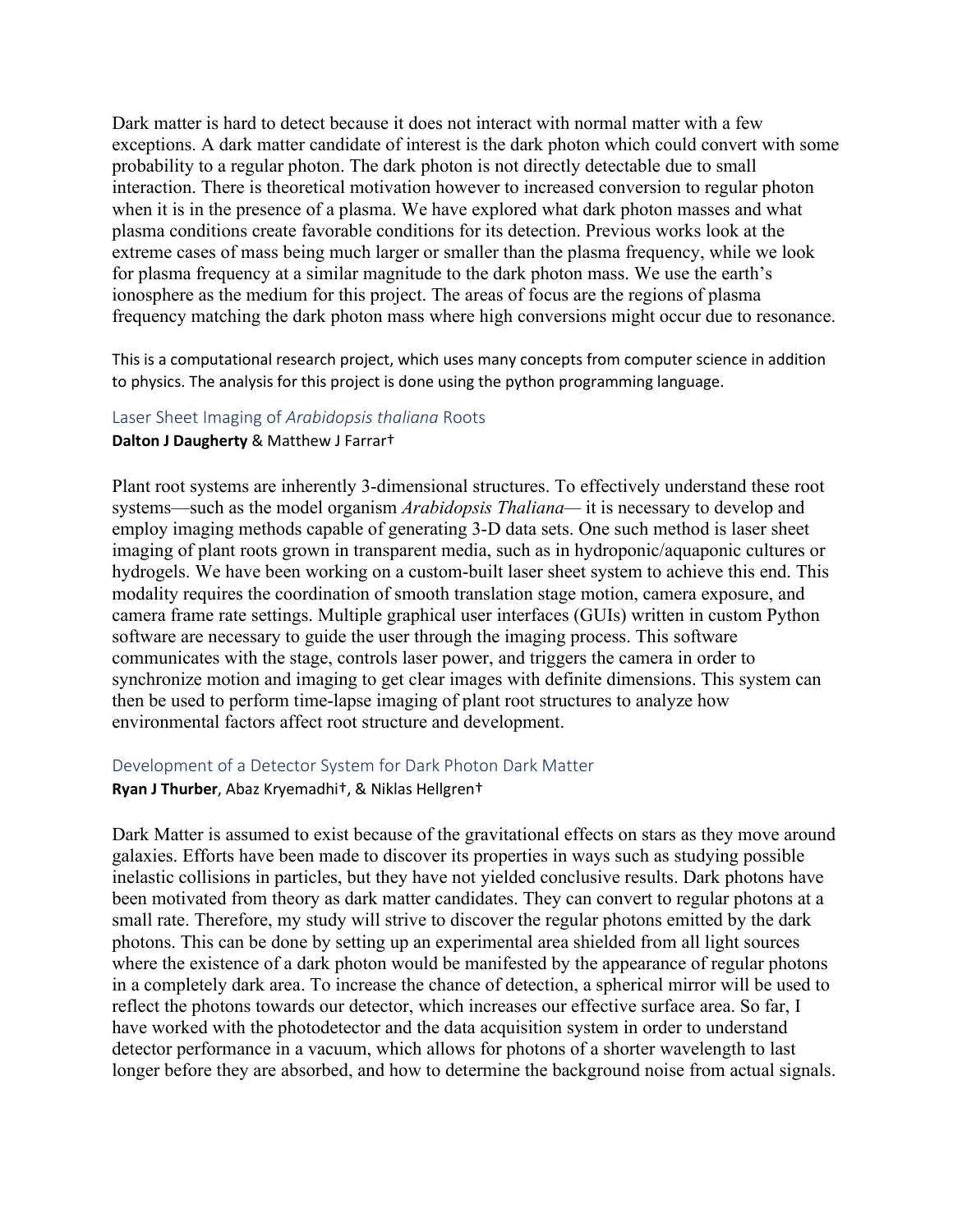#### Development of a Detector for High Energy Gamma Ray Studies

**Brandon J Weindorf**, Aeowyn Kendall, Al W Mokris, Abaz Kryemadhi†, & Matthew J Farrar†

Despite the rapid progression of knowledge present in the field of particle physics, many mysteries still abound that have yet to be fully solved and understood; one such example is that of dark matter as there is relatively little known about it and many experiments today endeavor to detect it. This project focuses on the use of a relatively new technology, Silicon Photomultipliers (SiPMs), to detect high energy particles incident from space. It is currently hypothesized that dark matter serves as the source of high energy particles that are particularly more energetic than those incident from the sun and supernovae. The Silicon Photomultipliers are coupled with deionized water and scintillating materials to generate and absorb Cherenkov Radiation. While classic photomultipliers (PMTs) can solely be used for this experiment, they cost more and require significantly more power than that of SiPMs. While SiPMs are significantly smaller than PMTs, use of a large volume of water can increase the effective detection range of the SiPM. We detail the design, construction and overall development of multiple Cherenkov Radiation detectors. Moreover, we report on the performance of each design and discuss comparisons among each combination of models. Finally, we present the new data programming tool that has been developed to aid in the analysis and visualization of all collected data.

Acridine Orange as a Novel Tool for Identifying Partially Double-Stranded DNA **Eli Whitehead-Zimmers** & Matthew J Farrar†

One of the distinguishing features of hepadnaviruses is the presence of partially double-stranded DNA. Hepatitis B is one of the well-known examples of this virus family, yet there remains a paucity of effective methods for probing this nucleic acid structure. This study investigates the use of the dye Acridine Orange (AO) as a possible probe for understanding these genomes. AO is of interest for identifying partially double-stranded DNA because of its unique spectral properties. Specifically, AO fluoresces red (~650 nm) if bonded to single-stranded DNA (ssDNA), or green (~525 nm) if bonded to double-stranded DNA (dsDNA) by intercalation. To test this system, confocal optics and single-photon counting modules were used to probe dsDNA or ssDNA at the single-molecule level. The ratios of green/red fluorescence by AO-stained DNA in varying concentrations of AO were assessed.

# Poster Abstracts

# Biology, Cellular & Molecular

Efficacy Analysis of Zebrafish, *Danio rerio*, as a Novel Demyelination Model Through Exposure to Cuprizone-infused Food **Halle L Becker** & Jennifer K Ness-Myers†

The central nervous system demonstrates its functional reliance on glial cells in support of neurological function primarily through its use of oligodendrocytes and the myelin they produce. Damage to myelin is caused by different pathways, one exemplified in Multiple Sclerosis (MS), where the immune system incorrectly attacks healthy tissue of the CNS. Most research focusing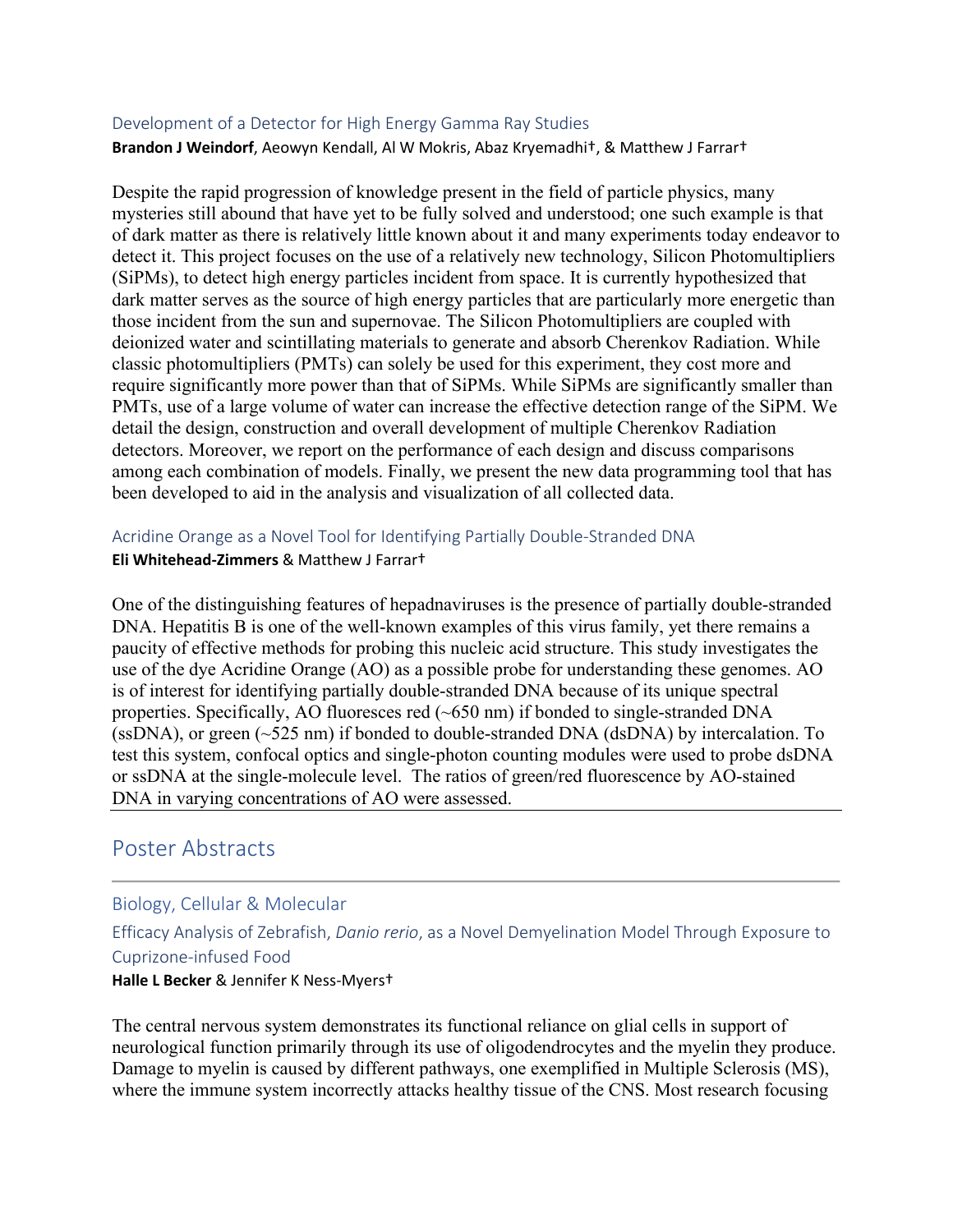on these biological processes of demyelination has relied on rodent models. However, zebrafish, *Danio rerio*, are an ideal model for these goals because they are transparent and therefore are easy to monitor for demyelination and remyelination progression. In this study, the viability of zebrafish as a model for demyelination and remyelination research studies was evaluated. The initial steps were the development of cuprizone-infused food and the design of a cuprizone drug feeding protocol. Following treatment, myelin staining techniques were used to assess the level of myelin damage. The goal of this study is to develop a reliable new demyelination research model that will improve imaging of myelin damage and repair during demyelinating diseases.

# Laboratory Culture of *Plasmodium falciparum* with Cryopreserved Human Erythrocytes **Michael L Bellerose**, Mina Diep, Matthew T O'Neil, & Lawrence M Mylin†

Uninfected human blood free of anti-malarial medications is essential for the laboratory culture of *Plasmodium falciparum*, the causative agent of severe malaria, but is of limited availability in sub-Saharan Africa where research is conducted by the Macha Research Trust. Cryopreservation of erythrocytes obtained from uninfected donors in the US would provide an adequate supply. Our goal has been to identify methods of freezing that will preserve the capacity of RBCs to support asexual propagation and gametocyte formation by *P. falciparum* strain NF54 in serial asynchronous culture, as well as the shelf life of RBCs stored at -80ºC. We have investigated RBCs cryopreserved using two types of freezing solutions: 1) a mixture of hydroxy ethyl starch (HES) and polyvinyl alcohol (PVA); 2) glycerol supplemented with human serum. Our results reveal that blood frozen with hydroxy ethyl starch and polyvinyl alcohol failed to support asexual propagation of *P. falciparum* beyond three serial passages. Blood frozen using the glycerol & serum solution was able to support asexual propagation through at least nine serial passages, and later passages were capable of gametocyte generation. NF54 parasites maintained in serial culture using glycerol/serum-frozen remained unable to proliferate when serially passaged using HES/PVA-frozen blood, confirming the absence of mutations that may have adapted the parasite to long-term culture in frozen blood. These results will be discussed with respect to essential functions of the apicoplast, a parasite organelle required for erythrocyte invasion.

# Quantifying In Vitro Matrix Deposition to Elucidate the Target of Proglumide-mediated Fibrotic Inhibition in Pancreatic Cancer

#### **Silas Buckwalter** & John F Harms†

Pancreatic cancer has a 5-year survival rate of 8%, and the average prognosis has not improved in recent history. Chemotherapy is the primary clinical approach but carries poor efficacy and offers little improvement in patient survival due to the highly fibrotic collagen-rich tumor microenvironment. Our lab has previously confirmed that the gastrin receptor antagonist, proglumide, significantly decreases pancreatic tumor fibrosis *in vivo*. *In vitro* efforts to elucidate the cellular target of proglumide have been unable to demonstrate a decrease in the mRNA expression of collagen (COL1A) or its post-translational processing enzymes, in either myofibroblast-like pancreatic stellate cells or cancer cells. We hypothesize that quantification of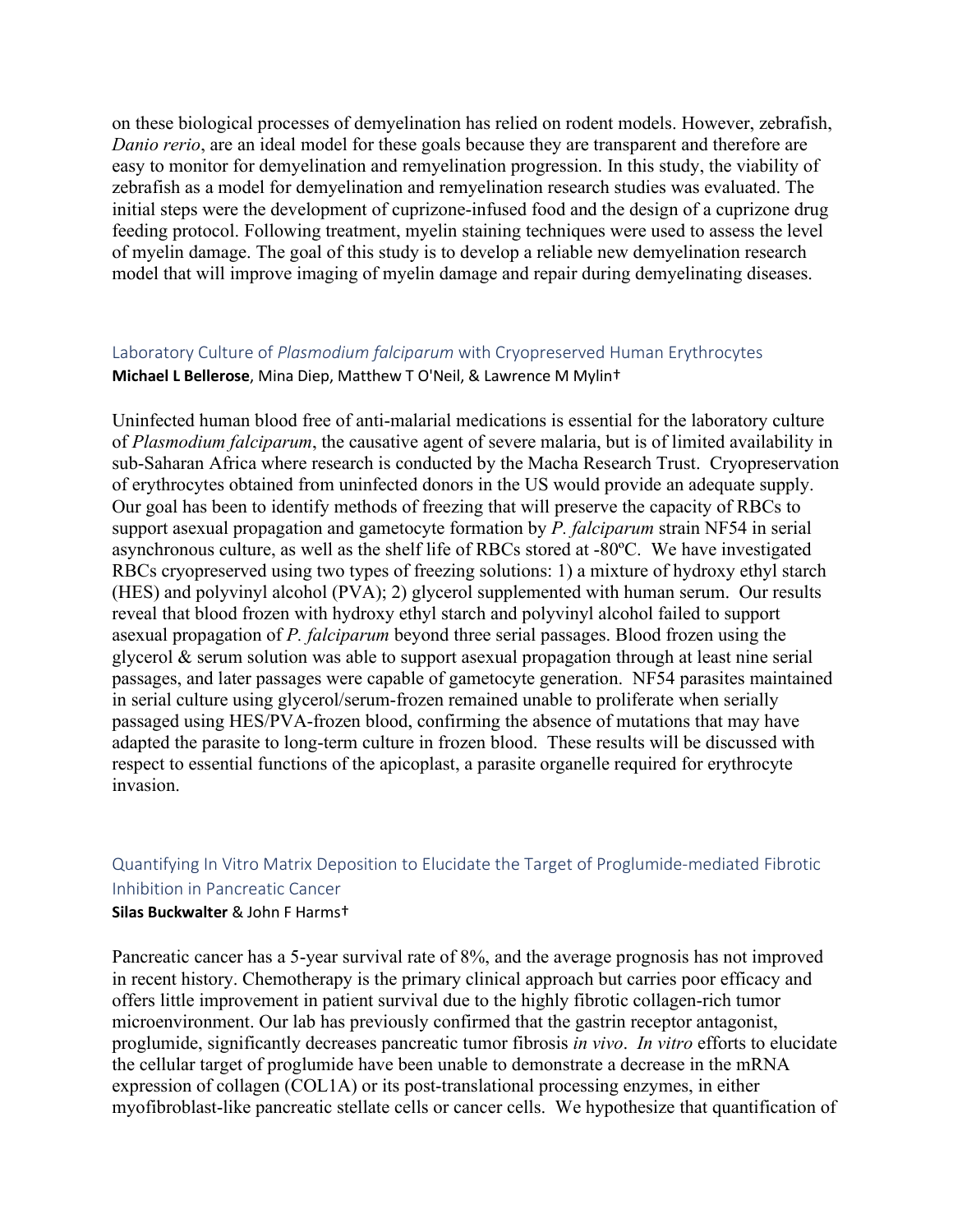deposited collagen matrix *in vitro* will better reflect the decreased fibrosis apparent *in vivo*. Utilizing the Sirius Red/Fast Green protein staining assay, collagen deposition was measured in cultured cells. To normalize collagen to potentially disparate cell proliferation rates, we confirmed that the alamarBlue cell quantification assay does not interfere with subsequent Sirius Red/Fast Green protein staining. Human pancreatic stellate cells (RLT-PSC), mouse pancreatic cancer cells (Panc02), and human pancreatic cancer cells (PANC-1) were stained 4 days after seeding. Significantly higher collagen was evident in Panc02 and PANC-1 wells compared to stellate cells ( $p<0.05$ ). To test the impact of proglumide treatment, cells were treated with proglumide (200 μg/ml). Lines showed no change in normalized collagen deposition after 4 days compared to untreated controls. These preliminary data reflect the unchanged COL1A mRNA levels previously apparent in the stellate and cancer monocultures. Further inhibition studies will utilize co-cultures to address potential heterotypic intercellular communication between these cell types, characteristic of the tumor microenvironment.

## Altered Heavy Metal Stress Response of Mutant *Arabidopsis thaliana* Plants in the Presence of Nickel

**Annelyse M Cruzan**, Michael Shin†, & Richard W Schaeffer†

While heavy metals such as zinc and nickel are necessary for several life-sustaining processes, elevated levels of these metals pose a threat to humans, plants, and other forms of life. Researchers have found that certain plants known as hyperaccumulators tolerate higher levels of heavy metals than non-hyperaccumulating plants. They can be planted in heavy metal contaminated soil to take up excess heavy metals, thus decontaminating the soil in a process known as phytoremediation. In this research project, we will examine the altered heavy metal stress response of two Columbia-line *Arabidopsis thaliana* mutants that we hypothesize are hyperaccumulators of heavy metal divalent cations. This hypothesis will be tested using nickel tolerance and accumulation assays. The tolerance assays will compare the root length, a key indicator of plant health, of the two mutant *A. thaliana* plants against the Columbia-line wildtype plant in varying concentrations of nickel. The accumulation assay will be used to quantify the concentration of heavy metals present in the plant tissue. These analyses will allow us to determine the impact of the mutations on the nickel heavy metal stress response of the plant.

# Cryopreservation of Human Erythrocytes for Laboratory Propagation of *Plasmodium falciparum* **Mina Diep**, Michael L Bellerose, Matthew T O'Neil, & Lawrence M Mylin†

The cryopreservation of fresh, uninfected human red blood cells (RBCs) is fundamental in culturing *Plasmodium falciparum*, to create better preventive measures in combatting malaria. We hypothesize that human blood cryopreserved with hydroxyethyl starch and polyvinyl alcohol (HES/PVA) or glycerol and serum will support asexual parasite growth and gametocyte formation in culture following prolonged freezing at -80°C of A+ or O+ blood. These freezing techniques utilized multiple conditions to evaluate each of the ability for the culture to propagate sexually and asexually with the NF54 parasite strain. The conditions tested through serial propagation: fresh, never frozen blood, which acted as the control; short-term cryopreserved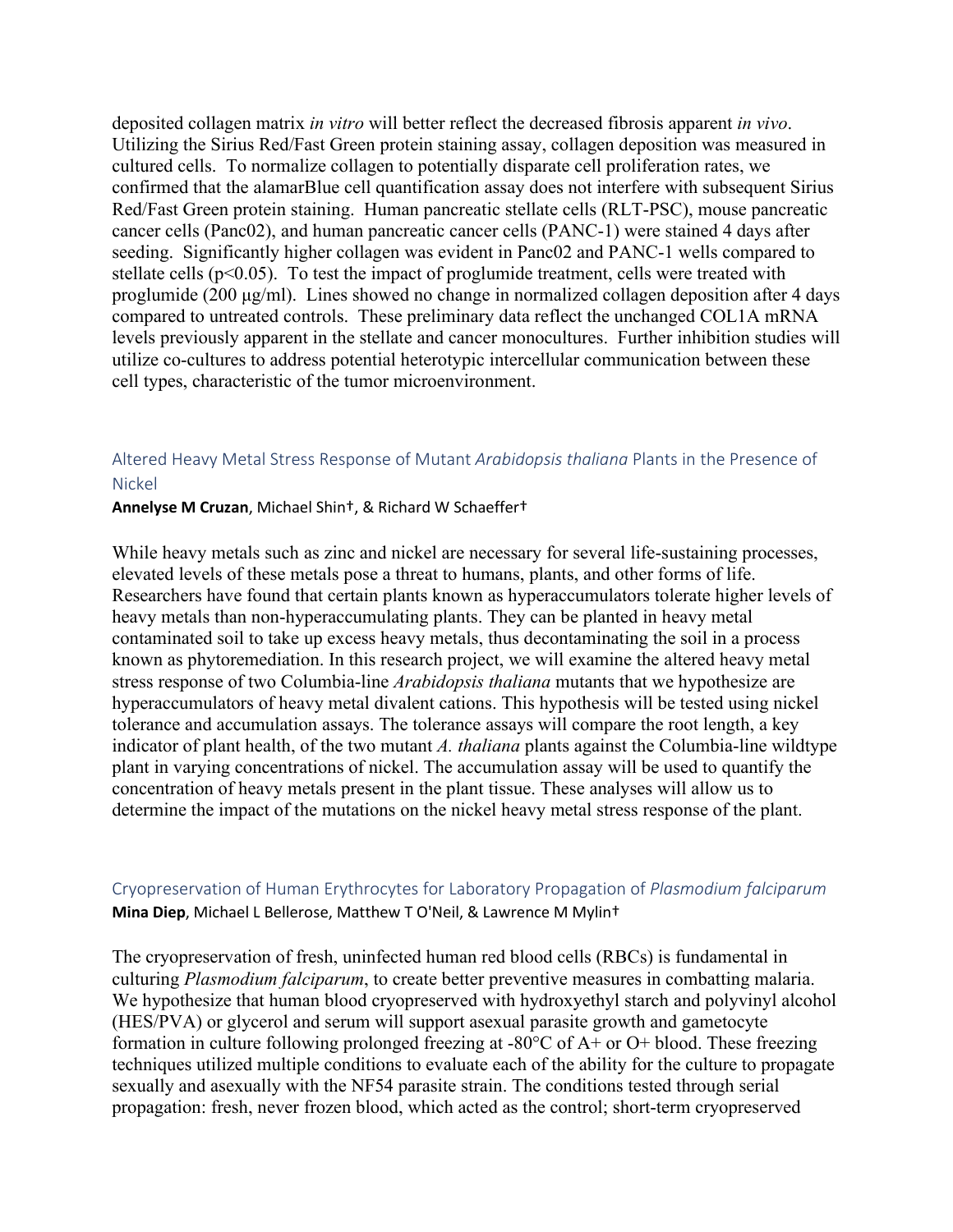blood, which was stored at -80ºC for less than two weeks; and long-term frozen blood, which was stored at -80ºC from six months to one year. This shelf-life study found that HES/PVA cryopreservation technique supported the asexual propagation of *P. falciparum* through only two serial passages; parasites could not be rescued by subsequent addition of non-frozen blood. Blood frozen using the glycerol & serum solution was able to support NF54 propagation beyond a ninth dilution and re-plating (passage). Blood cryopreserved by either method supported the generation of mature gametocytes in the first passage. Additionally, our results suggest that the NF54 strain did not accumulate mutations that abnormally enhanced or sustained growth on cyropreserved blood.

#### Generation of Bacteriophage T4-specific Monoclonal Antibodies

**Josiah Gonzalez**, Ukamushu A Undieh, & Lawrence M Mylin†

Vaccines are an integral part of modern-day disease prevention. Healthcare professionals should be aware of the basic immunological foundations of how vaccines work. Students in past offerings of Messiah University's Microbiology course were able to carry out an exercise in which commercially obtained polyclonal neutralizing antisera (samples from simulated patients) were compared for ability to inhibit infection of *E. coli* B cells by bacteriophage T4. Unfortunately, the antiserum is no longer available for purchase. Therefore, we seek to produce similar antibodies using monoclonal technologies. Hybridoma clones capable of generating T4 neutralizing monoclonal antibodies will be produced from T4-immunized Balb/c mice. T4 virus stocks of known titer with reduced concentrations of endotoxin must be produced to vaccinate the mice. Our approach has been to reduce endotoxin concentrations in commercially obtained T4 phage stocks by mild organic extraction, followed by dialysis and concentration using Centricon centrifugal filtration units. titers of the concentrated stocks were determined by infection of *E. coli B* cells. The endotoxin levels in the virus concentrates were measured to confirm reduction relative to viral titer.

# Generation of Engineered SV40 T Antigen-Expressing Immortal Murine Kidney Cells for Vaccination Against Pancreatic Cancer

#### **Daniel L Guevin** & Lawrence M Mylin†

That pancreatic cancer is unusually aggressive and deadly has prompted extensive research into its mechanisms and options for therapy. Our research seeks to develop a vaccine that will activate the tumor-bearing host immune system against a novel protein expressed by aggressive pancreatic tumors. Our approach is to engineer immortalized syngeneic cells to express a derivative of the Simian virus 40 Large Tumor antigen protein (SV40 T ag) that contains a 20 amino acid insertion corresponding to a unique sequence found in the CCK2i4svR pancreaticcancer associated growth factor receptor. These cells will be used as a vaccine to cause the host to develop cellular or humoral immune responses against the cancer-associated CCK2i4svR epitope. Immortalized cell lines were produced by transfection of C57Bl/6 primary kidney cells with four plasmids, each encoding a different derivative of the SV40 T antigen with respect to presence and insertion site of the CCK2i4svR 20 codon sequence. Transfected cultures were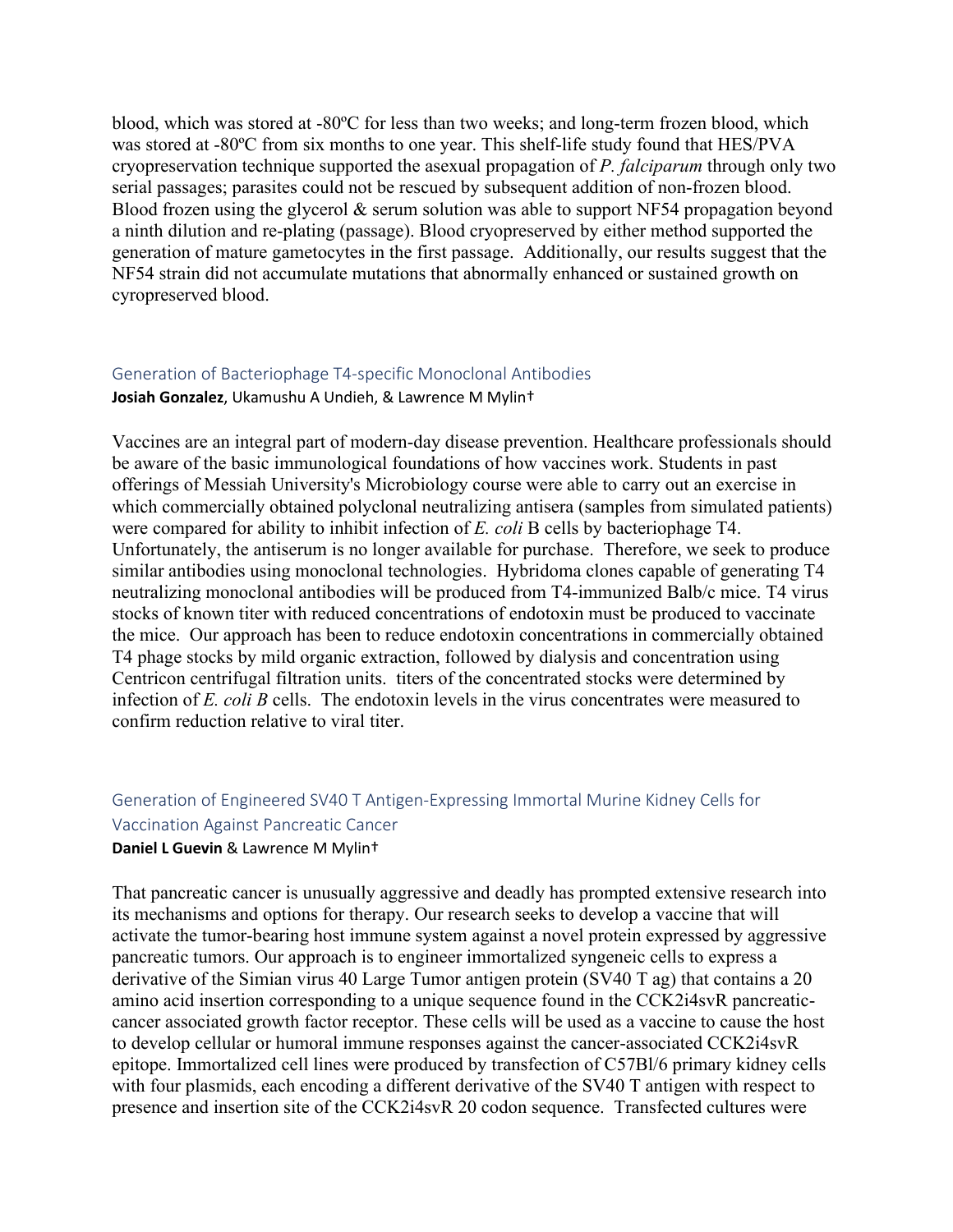monitored for growth of dense foci which result from immortalization as a result of expression of the SV40 T ag. Foci were harvested, expanded and evaluated by indirect immunofluorescence using two SV40 T ag-specific monoclonal antibodies to confirm that they had been successfully transformed and expressed the SV40 T antigen protein derivative. SV40 T ag-positive lines were cryopreserved for characterization in subsequent immunization and tumor immunotherapy studies.

# The Role of Muscarinic Acetylcholine Signaling in Oligodendrocyte Maturation **Brittany Hayden** & Jennifer K Ness-Myers†

The myelin sheath is a protective insulating layer that covers neurons in the nervous system. Myelin supports the generation of rapid electrical signals to ensure efficient communication between neurons. Within the central nervous system, myelin is produced by specialized cells called oligodendrocytes. Unfortunately, in neurodegenerative diseases such as multiple sclerosis, the myelin sheath undergoes damage which leads to neuron degradation and disruption in neuron communication. In order to prevent and treat neurodegenerative diseases, current research seeks to further understand the mechanism underlying myelination and identify treatments that could promote remyelination of neurons. One pathway known to be involved in regulating myelination in oligodendrocytes is the muscarinic acetylcholine signaling pathway. Research suggests inhibiting specific receptors in this pathway promotes the generation of new myelin in humans. Our lab sought to further investigate the impact of several antagonists on oligodendrocyte precursor cells (OPCs) differentiation and remyelination. OPCs were isolated from neonatal rat brains, cultured, and treated with specific antagonists. Gene expression analysis was performed in order to assess oligodendrocyte maturation.

# Inhibition of Muscarinic Receptor Subtypes and Effects on Oligodendrocyte Differentiation **Kylee M Kimbel** & Jennifer K Ness-Myers†

Oligodendrocytes are the myelinating cells of the central nervous system, and these cells and their myelin sheaths are the autoimmune targets in multiple sclerosis (MS). Increasing the differentiation of OPCs to myelinating OLs is a promising method for treating MS. Recent clinical trials have revealed a positive effect of clemastine, an antihistamine/muscarinic antagonist, in stimulating myelin repair in patients with MS. This study is investigating the combinatorial effects of muscarinic receptor antagonists darifenacin (M1) and pirenzepine (M3) on the rate of oligodendrocyte (OL) maturation. Cultured oligodendrocyte progenitors were used to assess receptor subtype effects on myelin-specific gene expression and the rate of OL maturation during treatment for 4 days. Combination treatments were also studied in the larval zebrafish model. RNA was isolated and analyzed for changes in expression of myelin-specific genes MPZ and MAG. Several dosages of combinatorial treatment and time points were tested, but no significant changes in larval zebrafish gene expression were identified. However, muscarinic agonist, cevimeline, was shown to reduce the expression of myelin-specific genes MPZ and MAG, which supports the hypothesis of the involvement of the muscarinic pathway in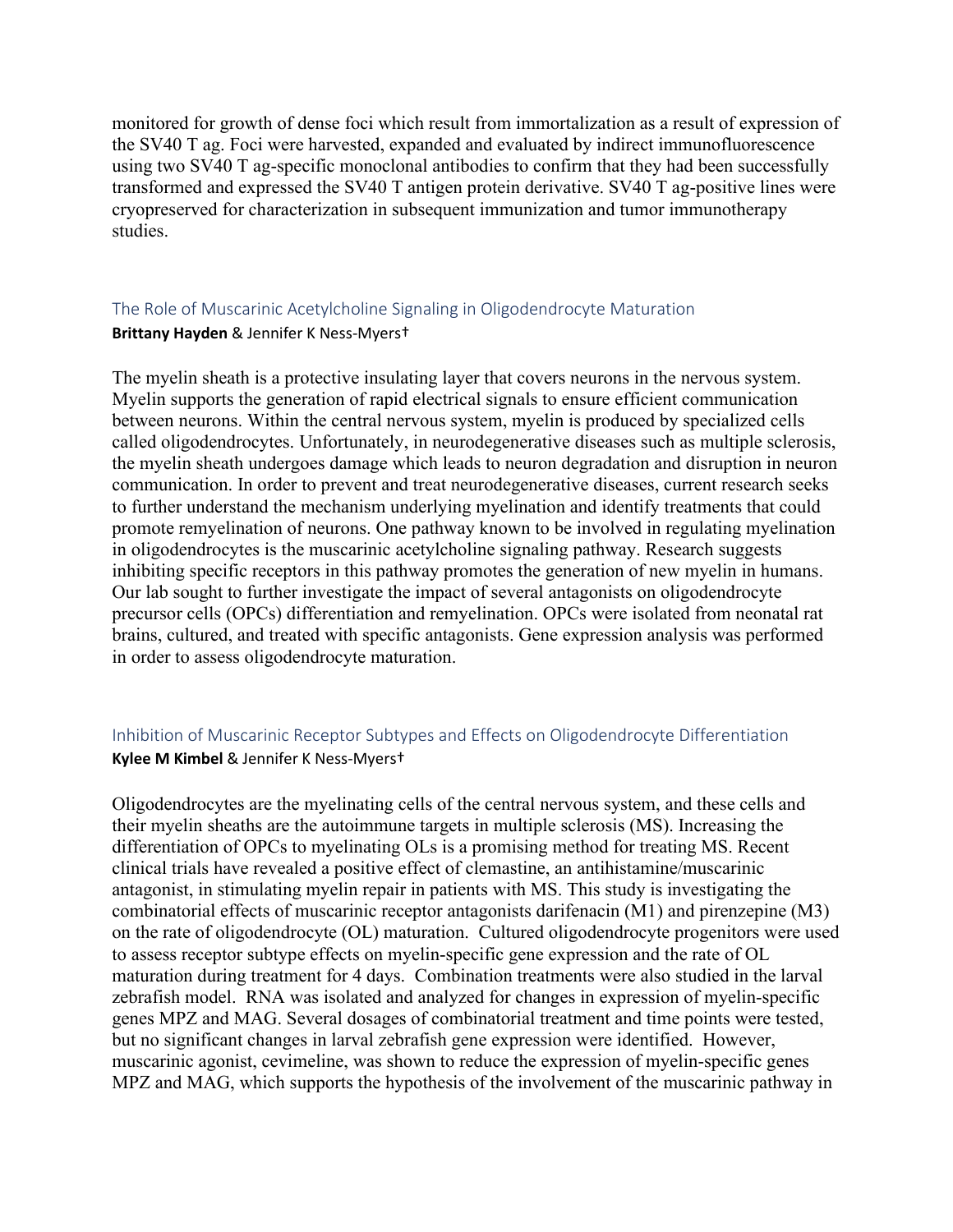myelination. Muscarinic antagonists do not appear to enhance the vigorous myelination program of zebrafish larvae.

#### The Effect of Stress on Drug Seeking Behavior

**Christine A Milbrath**, Sara C Stambaugh, Isela M. Rodriguez, & Jennifer L Thomson†

Post-Traumatic Stress Disorder (PTSD) can develop after experiencing an intensely distressing event. The condition exhibits as a maladaptation of the fear response, causing frequent activation of the sympathetic nervous system (fight and flight behavior) in response to benign stimuli. Persistent sympathetic activity results in chronic stress and precipitates other physical and psychological conditions—severely impacting the individual's quality of life. Current treatments yield low recovery rates and poor prognosis, particularly when initiated long after the original trauma. New research explores opioids as a prospective preventative medication, as morphine seems to diminish PTSD acquisition if received during the critical period of memory consolidation. However, PTSD is often comorbid with increased rates of substance abuse, including opioid addiction. Our research examined if PTSD treatment with morphine increases drug seeking behavior using a rodent model. Rats underwent Stress-Enhanced Fear Learning (SEFL) to induce PTSD like symptoms. After SEFL was completed, the rats were given two injections of morphine in a unique "Context A" and two injections of saline in "Context B". The rats were then allowed to pass between the chambers, and the relative amounts of time spent in either Context A or Context B was measured to determine if the rodents exhibited a Conditioned Place Preference (CPP). If SEFL subjected rats exhibit CPP for Context A, this indicates a correlation between receiving morphine treatment for PTSD and increased drug seeking behavior.

# Cryopreservation of Human Erythrocytes for *Plasmodium falciparum* Culture **Matthew T O'Neil**, Mina Diep, Michael L Bellerose, & Lawrence M Mylin†

Malaria is caused by multiple species of the parasite *Plasmodium* and disproportionately affects people living in the developing world where effective control of or protection from the parasite is lacking. This study seeks to support ongoing research at the Macha Research Trust (MRT) which is located in the Southern Province of Zambia where the virulent species, *Plasmodia falciparum*  is prevalent. Our goal is to support the capacity of the laboratory at MRT to culture (propagate and preserve) locally-isolated or laboratory strains of *Plasmodium*. Laboratory cultivation of *P. falciparum* requires fresh human blood. However, it is difficult to assure the steady supply of fresh, uninfected human blood needed to sustain culture experiments at MRT because blood from local residents cannot be used, and because many visiting scientists and physicians routinely take prophylactic anti-malarial drugs which can make their erythrocytes unable to support asexual propagation of or gametocyte generation by *P. falciparum* in culture. We are investigating methods that should allow for the cryopreservation of erythrocytes obtained in the US from uninfected individuals, with subsequent shipment to Zambia. We have cryopreserved preparations of fresh, leukocyte-depleted erythrocyte suspensions using minimal aqueous volumes of solutions containing the hydroxyethyl starch (HES) and polyvinyl alcohol (PVA), or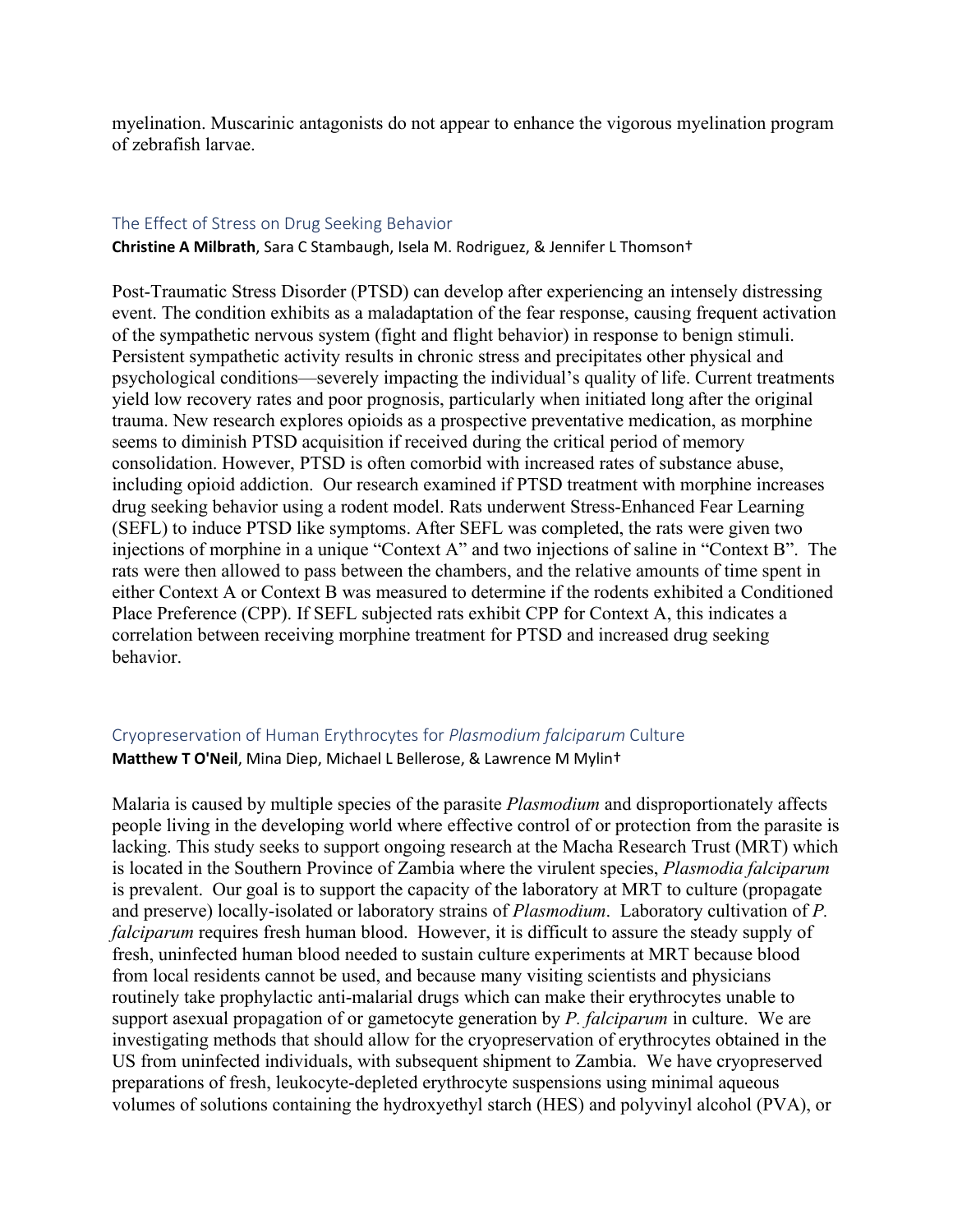with glycerol-based solutions. This presentation will describe ongoing efforts to determine if cryopreserved RBCs can effectively support asexual propagation or gametocyte formation for the *P. falciparum* laboratory strain NF54, and how well this capacity is maintained following long-term storage at -80°C.

# Utilizing a Plasma Membrane Enrichment Protocol to Optimize Western Blot Detection of the CCK2 and CCK2i4sv Receptors **Noah Scholl** & John F Harms†

Pancreatic cancer is currently the fourth most deadly form of cancer in the United States. One factor implicated in pancreatic cancer growth is the hormone signaling pathway between gastrin and its receptor, CCK2R. In the early 2000's, it was also discovered that pancreatic cancer cells can contain a variant  $(CCK2<sub>14sv</sub>R)$  of the normal receptor protein. Crucially, this longer variant has been shown to be hyper-stimulated and to drive increased cancer growth. Measuring the relative abundance of these two receptors at the protein level can help us understand their role in pancreatic cancer and may represent prognostic value as a biomarker. However, while RNA detection and measurement have been reproducible, protein detection has been problematic. Using western blot analysis, we have been able to detect the receptors in cells expressing them at high levels; however, detection in wild type and stably-transfected lines more representative of physiological expression has been unclear. Thus, we hypothesize that low, natural abundance of the receptors requires enrichment for reliable quantification. Herein, we report our initial attempt to enrich for green fluorescent protein-tagged variants, CCK2R-GFP and CCK2 $_{i4sv}$ R-GFP, utilizing a membrane extraction protocol based on the non-ionic detergent, Triton X-114. Following enrichment, western analysis demonstrated a significant decrease in cytosolic protein in control cells transfected with untagged GFP. Efforts to verify retention of membrane proteins in the hydrophobic fraction, and subsequent specific detection of the CCK2R variants, are ongoing.

# The Effect of Morphine on the Reconsolidation of Traumatic Fear Memories: A Pilot Study **Sara C Stambaugh**, Christine A Milbrath, Isela M. Rodriguez, & Jennifer L Thomson†

Post-traumatic stress disorder (PTSD) is a chronic, debilitating disorder in which the heightened fear and arousal experienced during a traumatic event generalizes to nonthreatening stimuli. Previous research has suggested that administering morphine within 24-48 hours of a traumatic event inhibits memory consolidation and prevents future development of PTSD. The goal of this study was to block the reconsolidation of previously stored stress memories by administering morphine within 24-48 hours of conscious recall of the original stressor. A rat model of PTSD called stress-enhanced fear learning (SEFL) was used, which employed two distinct contexts, Context A and Context B. The severe stressor, which mimics trauma experienced by humans, occurred in Context A, during which 15 foot shocks were administered within a 90-minute period. Two reminder shocks were delivered in Context B. The first was followed by an injection of morphine or saline, and the second was delivered three weeks later without a subsequent pharmacological injection. The animals were video recorded for seven weeks in Context B to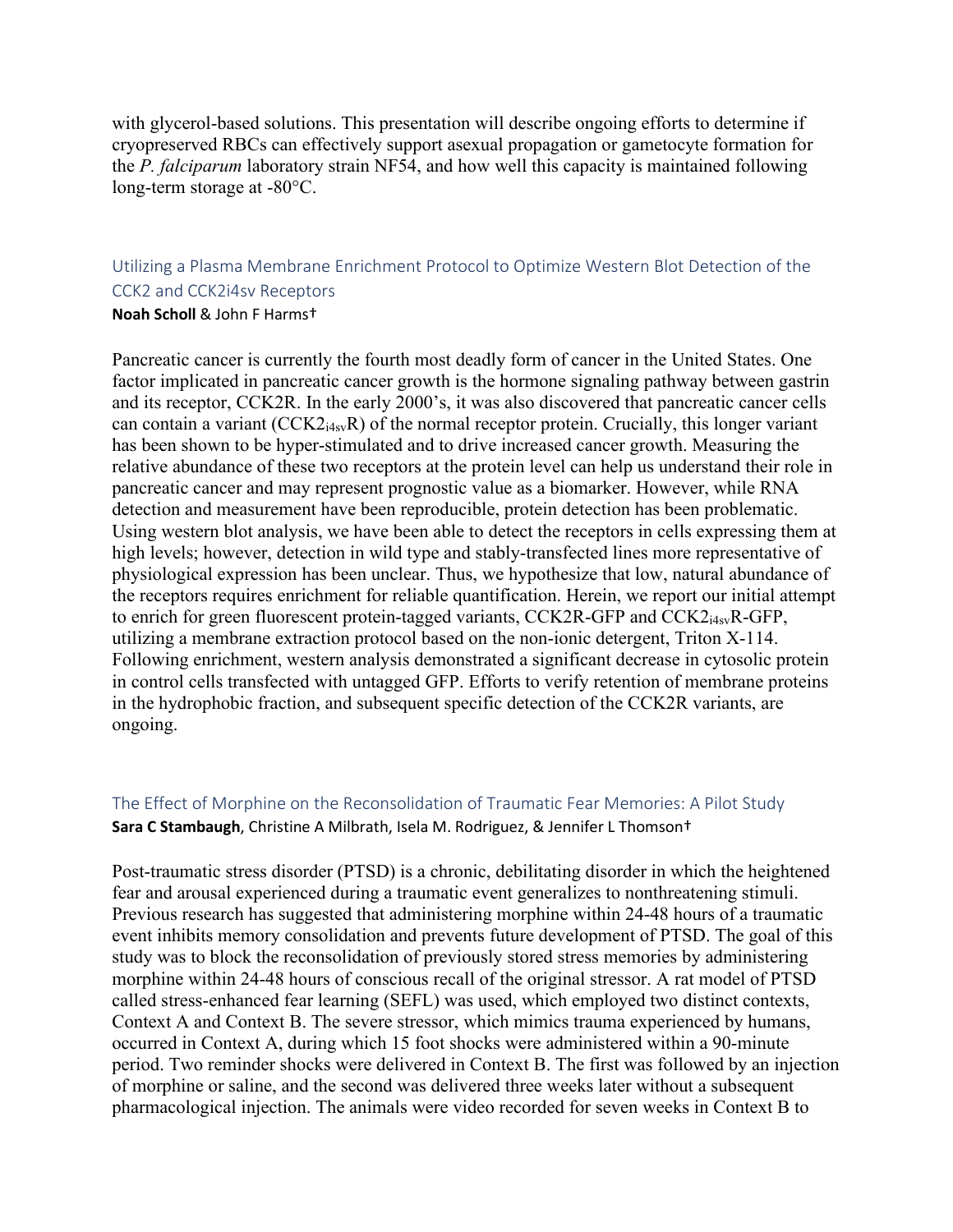assess for freezing behavior, a classic fear response in rats. We hypothesized that the morphinetreated rats would exhibit less freezing behavior following both reminder shocks, whereas the saline-treated rats would exhibit a heightened fear response.

# Differential Efficacy of Antifibrotic and Immunotherapy on T-cell Infiltration in Murine Pancreatic Adenocarcinoma

#### **Kally Tan**, Lawrence M Mylin†, & John F Harms†

Pancreatic cancer is projected to become the third leading cause of cancer-related deaths in the United States and has a low 5-year relative survival of 10%. The poor response to treatment is attributed to the immunosuppressive and highly fibrotic nature of the pancreatic tumor microenvironment. Previous studies have demonstrated that proglumide treatment results in decreased fibrosis and may increase T-lymphocyte infiltration. Additionally, our lab has demonstrated that peptide immunization targeting the human  $CCK2<sub>14</sub>$ <sub>sv</sub> receptor, a cancerassociated splice variant of CCK2R, evokes a potent T-cell response in mice. We hypothesized that combination therapy utilizing concomitant immunization and anti-fibrotic treatment will further enhance T-cell infiltration and decrease tumor burden. To address this, we first analyzed T-cell infiltration in a pilot group of orthotopic murine pancreatic tumors (Panc02) obtained from mice treated  $+/-$  proglumide. Tumors were analyzed by immunohistochemistry (n=3 per grp), and infiltrating CD-3+ T-cells were numerated in five random photomicrographs for each tumor. Tumors treated with proglumide exhibited increased T-cell infiltrate and significantly less fibrosis. To assess the efficacy of combination therapy, mice (C57Bl/6) were immunized weekly with CCK2<sub>i4sv</sub> and control peptides starting three weeks prior to orthotopic injection of syngeneic cancer cells (Panc02) engineered to express human  $CCK2_{i4sv}R$ . Both groups received oral proglumide following tumor establishment. Upon necropsy (≤6 wks), mice exhibited no significant difference in tumor burden. Immunohistochemical analysis showed the number of infiltrating CD-3+ T-cells per tissue area trended higher in these proglumide-treated mice compared to the previous untreated pilot controls. However, no difference in infiltration was observed in tumors from CCK2i4svR-immunized mice compared to control immunization. Our data confirm proglumide treatment may enhance immune access to the tumor; however, simultaneous analysis of the circulating lymphocyte response is necessary to thoroughly determine the efficacy of combined immunotherapy on T-cell infiltration.

# Genetic Control of Heavy Metal Nutrient Uptake in *Arabidopsis thaliana* **Nathan Thorne**, Richard W Schaeffer†, & Michael Shin†

Plant cells uptake metals from the soil by operating specific cellular pumps to transport metal nutrients. These pumps are crucial for maintaining the healthy concentration of metal elements. Metal Micronutrients, like zinc or nickel, are essential to plant growth and their uptake is controlled by the MTP1 transporter on the vacuoles in cells. Using *Arabidopsis Thaliana* as a model organism, the effect of mutations on the MTP1 gene can provide a window into MTP1 transporter function and metal nutrient uptake pathways. Two preliminary metal tolerance experiments were conducted on Columbia line wild-type seeds with zinc and nickel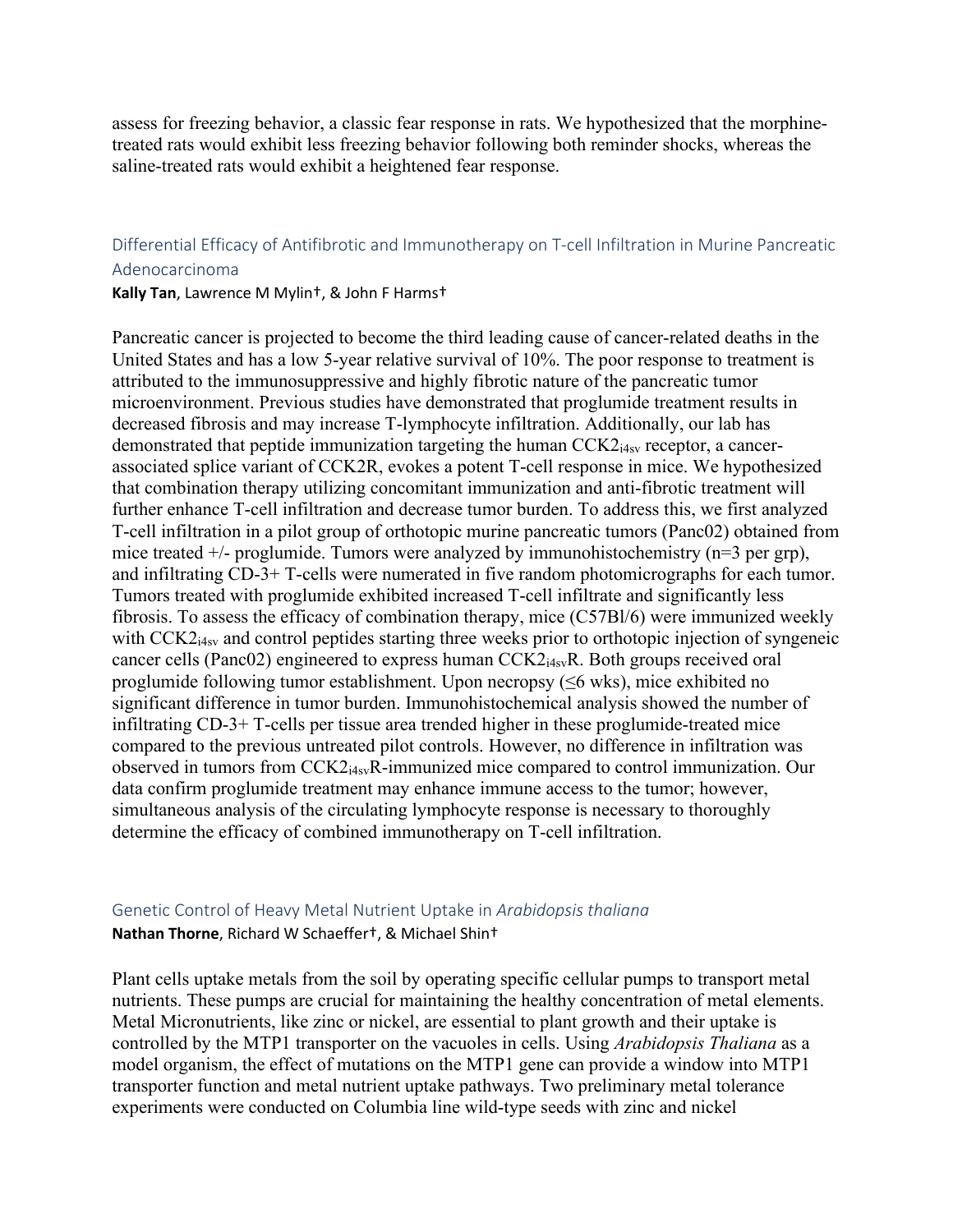contamination to learn what effects the metal ions were having on the plants' growth. Unfortunately, a problem found during a preliminary wild-type experiment highlighted problems somewhere in the experiment. After that result, the primary purpose became to troubleshooting the experimental method. Both experiments with zinc and nickel contamination yielded results that unexpectedly appeared to be hyper-concentrations of metal ions. Hyper-concentration pointed to a problem with the media, the metal ion solutions, or the seeds. The media was examined by chemical digestion and atomic absorption spectroscopy to quantify metal ion concentration. The analysis demonstrated the concentrations were not hyper-concentrated in the media meaning the problem was with the metal ion solutions. This semester began with a complete remake of metal ion stock solutions and growing a new batch of seeds that would hopefully fix the problems. Early experiments showed the same apparent hyper-concentration problem but with a noticeable consistency. The plants were reacting consistently to the presence of metal ions in a range between 20-60 uM with nickel contamination. This consistency is shown over multiple experiments and means an adjusted experiment range to can be used to test MTP1 mutant tolerance.

# Titer Determination, Enrichment, and Endotoxin Quantitation in Bacteriophage T4 Stocks for Generation of Monoclonal Antibodies

#### **Ukamushu A Undieh**, Josiah Gonzalez, & Lawrence M Mylin†

Carolina Laboratory Supplies was the sole commercial supplier of polyclonal antisera specific to bacteriophage T4, an essential item used in the Phage Neutralization Lab in Microbiology courses at Messiah University. Carolina ceased production of this antiserum, necessitating discontinuation the Phage Neutralization Lab. the goal of this study is to produce monoclonal T4-neutralizing antiserum so that the Phage Neutralization Lab can be restored. The T4 suspensions used need to have confirmed titers and be depleted of lipopolysaccharide (endotoxin) which are lethal to mammals. Determining the titer of the bacteriophage suspension, purifying it, and verifying that the endotoxin levels are below lethal concentrations must be done before immunization of the mice. The successful generation of antibodies against bacteriophage T4 would enable the project to continue to the next stage, where monoclonal antiserum can be produced using hybridoma technology.

# Biology, Organismal & Ecological Analysis of the Impact of Water Treatment Plant Effluent on Antibiotic Resistance in Pennsylvania Stream Microbiomes **Christy J Sackett** & Jeff S Erikson†

Though antibiotics have served as a powerful tool in humanity's fight against disease, the overuse of antibiotics has caused some bacteria to develop resistances to antibiotics, making these drugs less effective. One means by which bacteria may be exposed to antibiotics and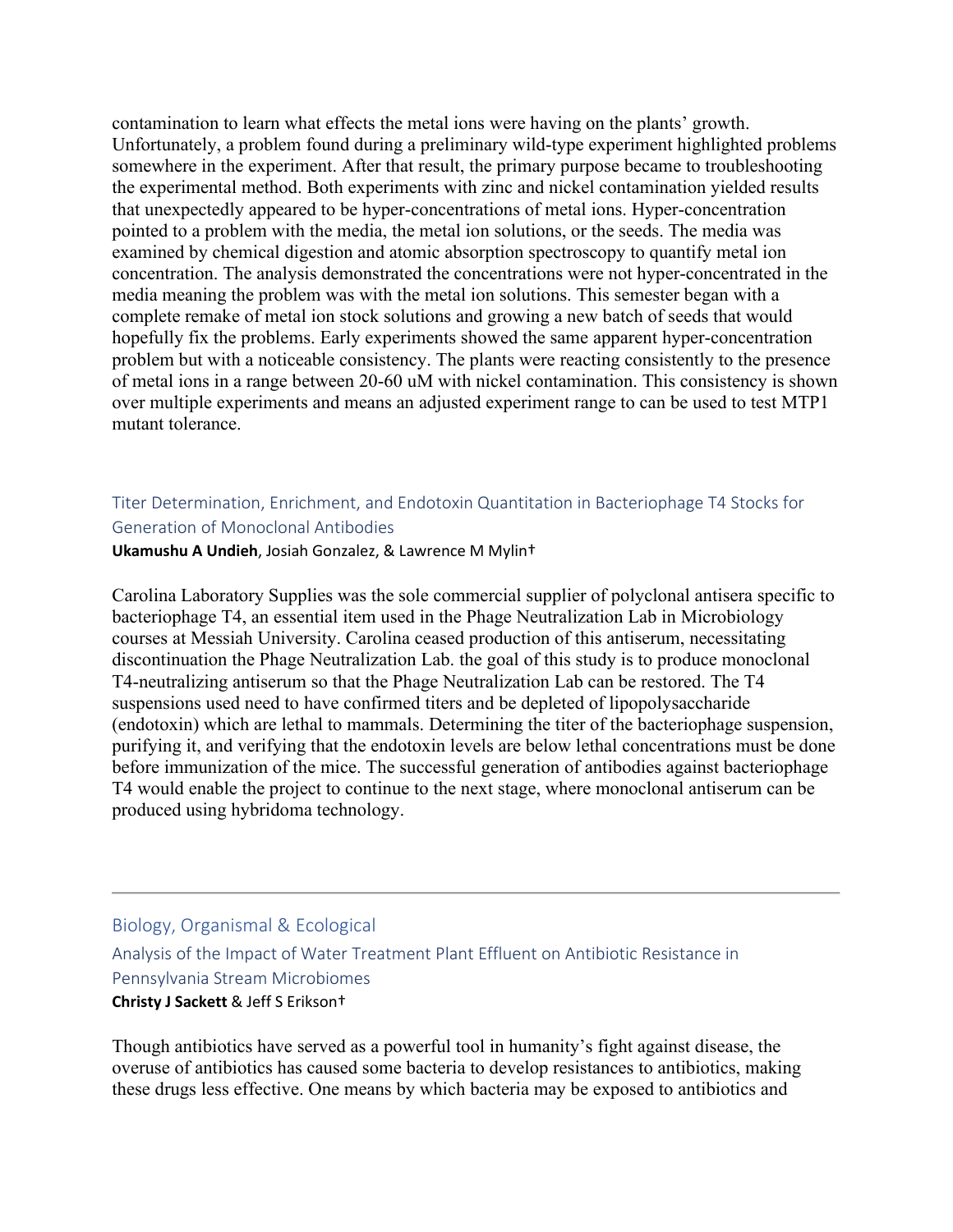develop resistance is through wastewater treatment plant effluent, which carries antibiotics from human wastes into local streams. We hypothesize that increased levels of antibiotics downstream of treatment plants have selected for increased antibiotic resistance in bacteria living in these downstream regions. As such, when both upstream and downstream samples of bacteria are exposed to the same antibiotic treatments, downstream samples should exhibit higher survival. To test our hypothesis, we sampled bacteria from Dogwood Run and Stony Run in Dillsburg, PA, selecting collection sites from both upstream and downstream of the local wastewater treatment plants. We cultured these bacteria in the lab, classified them based on colony morphology and Gram-stain results, and exposed them to antibiotics through the Kirby-Bauer and replica plating methods. When comparing all bacteria, there did not appear to be a clear trend of increased resistance in either the upstream or downstream samples. However, when comparing bacteria only within our classified groups, initial results showed 26 instances of increased downstream resistance and only 13 instances of increased upstream resistance. These results are promising for our future work in this area, and they may indicate that increased regulations on wastewater treatment plants are needed to combat further antibiotic resistance development.

#### Hydroponic Growth of Goldenseal (*Hydrastis canadensis*)

#### **Regan M Wilton** & David K Foster†

Goldenseal (*Hydrastis canadensis*) is a plant native to woodlands of east-central North America. Goldenseal roots contain antimicrobial compounds which promote respiratory and digestive health and the plant has been wild-harvested almost to the point of extinction. Plants are products of their environments and the concentration of medicinal compounds within a plant are affected by the conditions in which the plant was grown. Wild harvested plants are subject to the variations in their natural environment and it is almost impossible to accurately know the concentrations of desired medicinal compounds within plants that are wild-harvested. With all medicinal compounds there exists a therapeutic dosage in which the compounds are beneficial for the body. Outside of this window, the compounds are either ineffective or toxic. It is crucial for supplements made from medicinal plants to contain known concentrations of the desired medicinal compounds in order to ensure the effectiveness and safety of the supplement. Due to these reasons it is crucial to develop a sustainable and controlled method of growing goldenseal, and aquaponic technology is a form of agriculture that serves as a hopeful solution to these concerns. Previously, goldenseal was aquaponically grown at Messiah University somewhat successfully, but many of the plants died prematurely of root rot. Other than the work completed at Messiah, there are no published studies that include growing goldenseal aquaponically. It is proposed that goldenseal be grown in an aquaponic system at various water levels to find a growing method that maximizes the plant's survival and productivity.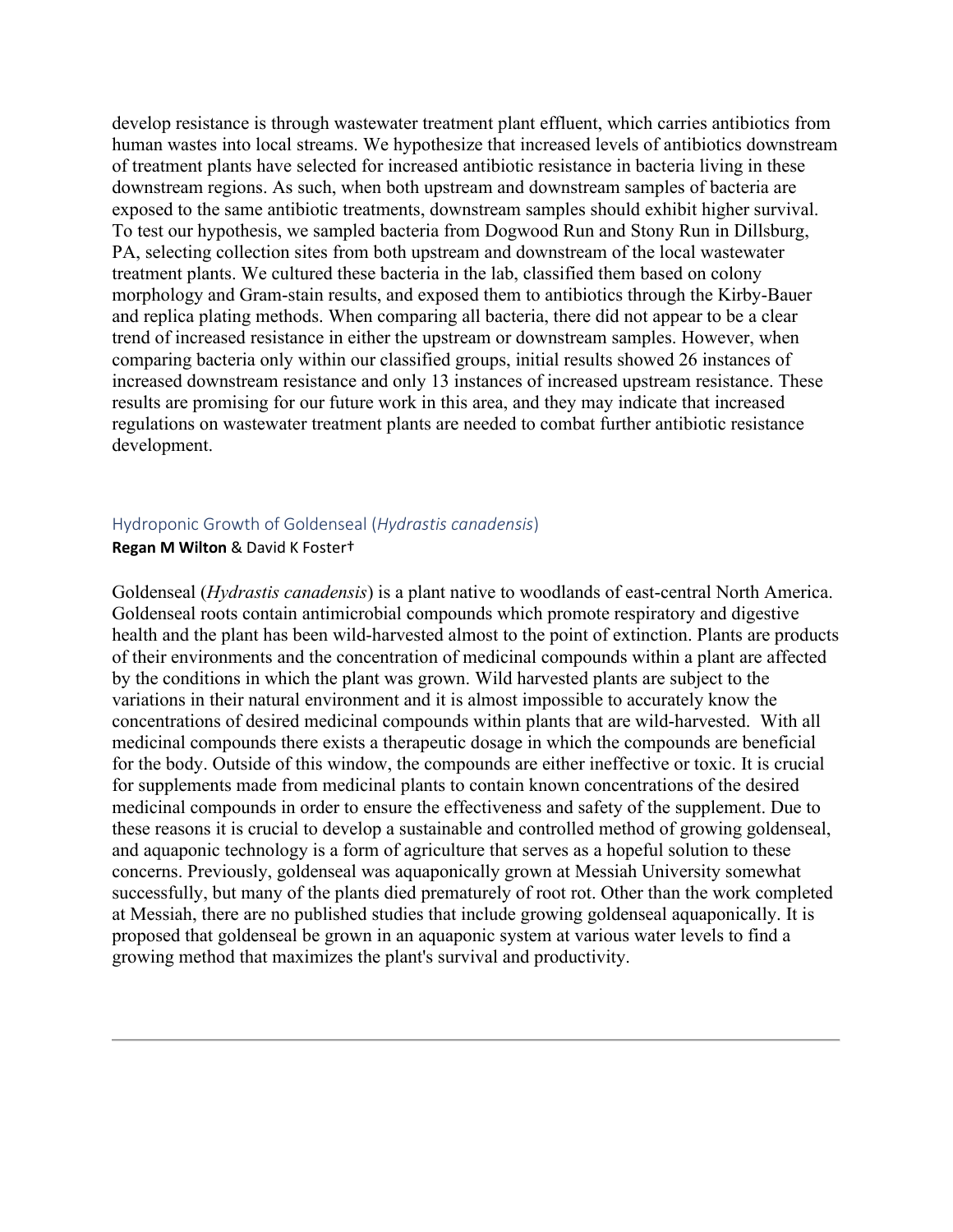#### Biochemistry

## Expression Vector Construction for a Heme C Attachment Assay **Spencer P Clements** & Jesse Kleingardner†

The world is rapidly approaching a point where they need to find a source of sustainable clean energy. Something that could aid this problem is new efficient catalysts, one potential catalyst is Cobalt substituted Holocytochrome C. Holocytochrome c is a protein that is attached to a heme group at a CXXCH amino acid motif. These are found naturally occurring in the mitochondria and are part of the electron transport chain. These enzymes have the capability to catalyze the reduction of water into a diatomic hydrogen which provides a fuel source for energy production. Cytochrome *c* naturally has an iron heme cofactor, but this wild type does not have the same enzymatic capabilities as a cobalt substituted heme to catalyze the reduction of water. In order to synthesize a large quantity of the desired coenzyme, they must be created *in vitro* using *E.* coli expression vectors. The primary objective of my project was to create these expression vectors that would be capable of expressing large amounts of desired product by having the cytochrome *c* be expressed by cytochrome *c* heme lyase, the naturally existing enzyme responsible for holocytochrome c synthesis. These expression vectors can utilize mutations of both the cytochrome *c* and cytochrome heme lyase genes to express different mutants. These mutant products can then be quantitatively analyzed in different combinations to find what combination gives the highest enzymatic capability to combine cytochrome c and a cobalt substituted heme. Once the ideal combination is found, we will attempt to make a microbe and utilize the mutated proteins to effectively perform the process *in vivo.* Utilizing this could provide a catalyst that leads to efficient production of fuels from sustainable energy sources.

# Developing a Reliable Computational Method to Determine the Allosteric Sites to Be Targeted in Finding Non-aggregating Allosteric Inhibitors of PTP1B

**Sarah K Codd**, Anne M Reeve†, Seth Kabonick, & Noah D Smith

Type 2 diabetes is a serious metabolic disease with a growing need for improved therapeutics. Traditional antidiabetic drugs can assist with the maintenance of blood glucose levels in diabetics but are not optimal treatments due to side effects. PTP1B is a validated therapeutic target for type 2 diabetes, as it acts as a negative regulator in the insulin signaling pathway. Inhibiting PTP1B may allow for increased insulin sensitivity, leading to glucose homeostasis and improved metabolism. In the past three allosteric sites were identified as targets for PTP1B inhibition. This study analyzes the validity of these sites and the possibility of other allosteric sites through computational methods and enzymatic assays. A new allosteric site was identified based on the determination of the anti-diabetic drug Lobeglitazone's binding site and used to improve the computational method for testing possible inhibitors of PTP1B. Correlation of the computational method with known natural product PTP1B inhibitors revealed that the computational method is independent of kinetic properties. This study provided a new allosteric site to target and a computational model to eliminate non-inhibiting compounds in the search for type 2 diabetes therapeutics.

Systematic Screening for Expression of an Engineered Heme C Protein in *E. coli* **Michael A Florio** & Jesse Kleingardner†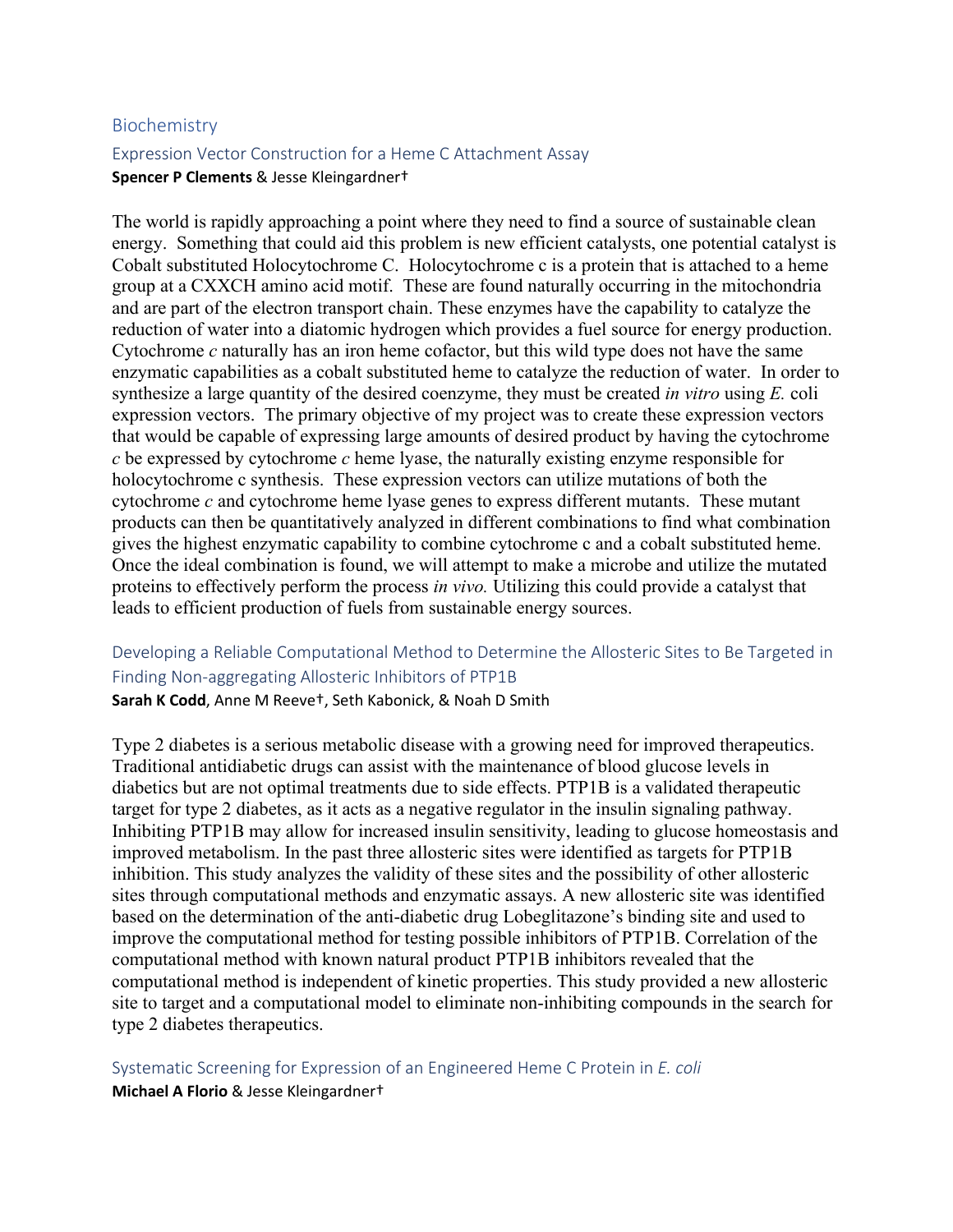Hemoproteins in the class of metalloproteins have been shown to be incredibly efficient catalysts of oxygen reduction reactions. These have also shown promise in engineering synthetic metalloproteins which could serve as more efficient catalysts than the commonly used inefficient expensive platinum fuel cells. A porphyrin structure with the ability to rapidly transfer four electrons to dioxygen producing water has been shown to possibly be the replacement of the platinum fuel cells. CHIP which is a protein homodimer has presented the ability to bind with the heme *c* attachment and is able to orient so more hemes can attach. Given that this CHIP heme is synthetic, finding vectors which could successfully produce this CHIP heme could prove helpful for the fuel cell research. This study attempted to express this protein in different E. coli genomes*, BL21, pLysY*, and with the addition of other genes such as *pEC86,* and *HemH.* Also, a *NrfA* and *PelB* signal sequence with the CHIP-gene. Most transformations were able to grow in the minigrowths but were unable to produce any successful heme expression to date.

# Synthesis of Novel Hydroxychalcone Derivatives as Potential Inhibitors of Protein Tyrosine Phosphatase 1B

#### **Seth Kabonick**, Sarah K Codd, Noah D Smith, & Anne M Reeve†

Protein phosphatases have been considered a potential target for drug-based therapy since their discovery. Mutations of phosphatases found in cell signaling pathways have been linked to type II diabetes, obesity, and certain types of cancer. One of these phosphatases, protein tyrosine phosphatase 1B (PTP1B), functions as a negative regulator of the insulin pathway. A gene knockout study in mice confirmed that mutations to this protein result in a dampened insulin sensitivity. Previous attempts at competitive inhibition through drug-based therapy have been unsuccessful due to the highly conserved active site across the phosphatase family. This study explores the plethora of natural products available as potential inhibitors for PTP1B in hopes of designing a molecular scaffold to generate site-specific inhibitors. Chalcones and stilbenes are two compound families that have previously exhibited inhibitory binding. Hydroxychalcone derivatives, specifically those in the para position, show promise as a drug scaffold for specific active site inhibitors. In addition, isoprenyl groups attached to branching aromatic rings have a significantly higher binding affinity to PTP1B and a lower IC50. Initial *in silico* results showed moderate to high binding affinities for a small hydroxychalcone library. Currently, enzyme activity levels in the presence of these hydroxychalcones are determined using absorbance assays. Duplicate assays are performed with detergent to account for non-specific inhibition caused by aggregation. Preliminary assays using commercially available hydroxychalcones display slight to moderate inhibition of PTP1B at the active site. In future studies, twelve hydroxychalcones will be synthesized and introduced into an absorbance assay to evaluate their potential as a scaffold for PTP1B specific inhibitors.

# In Vivo Synthesis of Zinc Horse Cytochrome C in *E. coli* Via Zn-supplemented Autoinducing Media **Courtney P Smith** & Jesse Kleingardner†

Horse cytochrome *c* (hCc) is a heme protein that operates in essential metabolic processes, including the electron transport chain to generate energy. Substitution of hCc's heme with zinc can create Zn-hCc. Zn-hCc is a useful tool for studying protein folding and hCc's cellular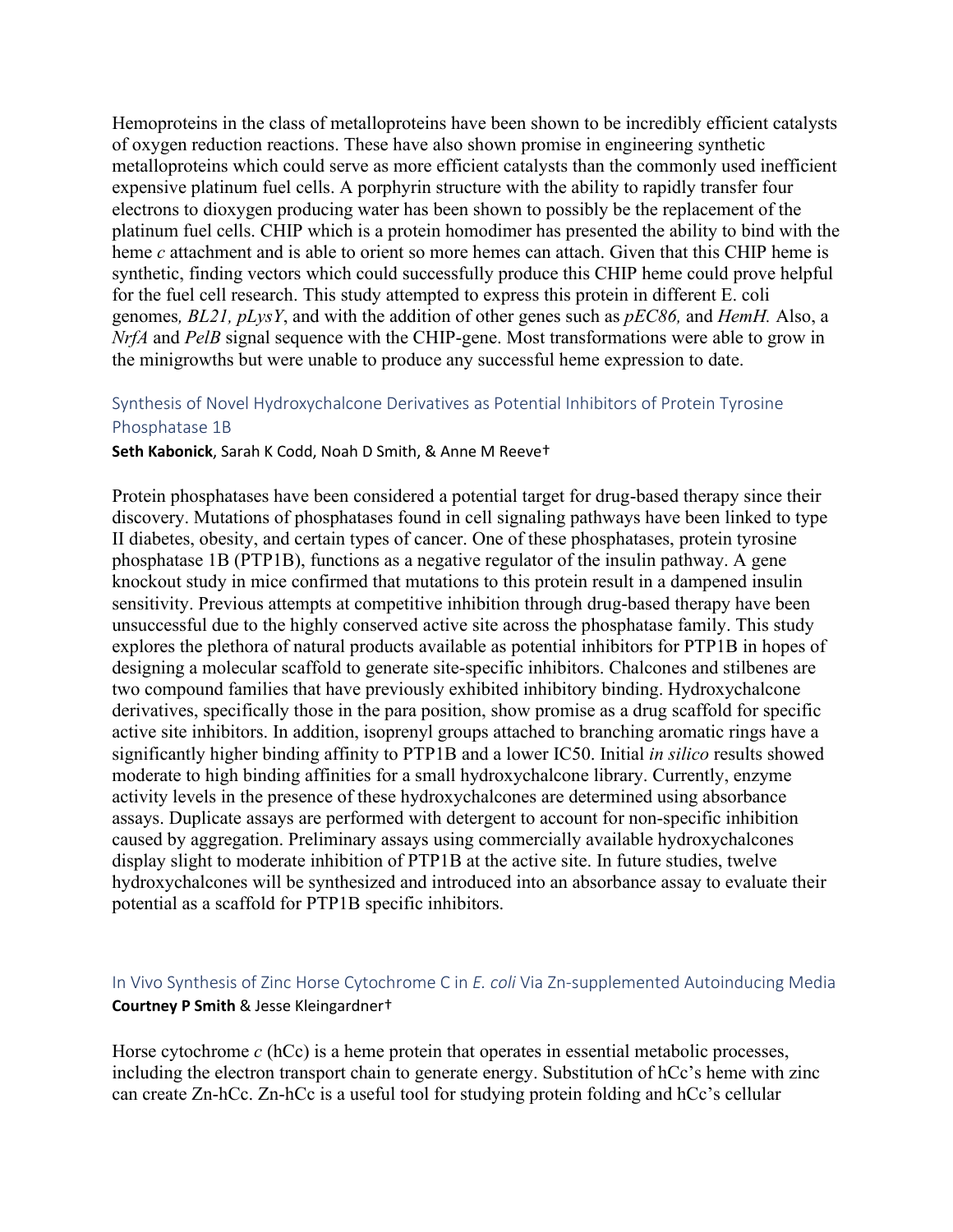activity due to zinc's intrinsic fluorescence. However, Zn-hCc has only been artificially synthesized, and the process is complicated, expensive, and wasteful. This study attempted an *in vivo* method that induces *E. coli* BL21 cells to synthesize Zn-hCc by themselves, eliminating the complications of artificial synthesis. The cells were grown in autoinducing minimal media supplemented with minimal iron and excess zinc to induce zinc-takeup in the heme. In addition to the wild-type HCCS, *E. coli* with an HCCS E138A mutant were grown. Analysis via UV/Vis spectrophotometry showed that greater Zn to Fe concentrations up to 250 uM Zn/5 uM Fe correlated to increased incorporation of zinc into the heme and the possible production of Zn-cyt c. The HCCS E138A mutant showed increased incorporation of zinc into the protein and higher yields of hCc than the wild-type, with the highest yield in the 250 uM Zn/5 uM Fe growths. A purification of the 5 uM Fe/25o uM Zn growths was attempted to confirm the synthesis of ZnhCc. However, the purification was unsuccessful due to a very small yield of hCc. Future research will conduct larger-scale growths and attempt the purification again. If successful, the purified protein will be analyzed with SDS-PAGE, UV/Vis spectrophotometry, and fluorescence spectroscopy to determine whether Zn-hCc was synthesized.

#### **Chemistry**

Synthesis of Stilbene Derivatives as Inhibitors of Protein Tyrosine Phosphatase 1B **Noah D Smith**, Anne M Reeve†, Sarah K Codd, & Seth Kabonick

The insulin signaling pathway is a biochemical signaling path that regulates the level of glucose within the blood. Protein phosphatases are central enzymes in cell signaling pathways and several phosphatases are associated with the onset of conditions like diabetes, cancer, and obesity. Protein tyrosine phosphatase 1B (PTP1B) is a negative regulator of the insulin pathway that shows significant promise as a target for anti-diabetic therapy. Through a gene knockout study, mice deficient in PTP1B were found to be notably more sensitive to insulin and less prone to high-fat diet induced obesity. Past studies of competitive inhibitors of PTP1B have proven fruitless because the active site is highly conserved across phosphatase-type proteins. (*E*)- Stilbene compounds have been identified as a potential scaffold to design specific inhibitors of PTP1B through computational analysis. This study explores the synthesis of an (*E*)-Stilbene analog from vanillin starting material in order to design a consistent synthetic method for later (*E*)-stilbene derivatives. In the future, twelve stilbene class compounds will be synthesized with methoxy and hydroxy substitutions in varying positions to analyze trends in aggregation and enzyme kinetics. Subsequent analysis of synthetic analogs through enzyme assay will help to classify the compounds as useful or unviable for PTP1B inhibition.

#### Engineering

Energy Monitoring & Management System (EMMS)

**Bennett A Andrews**, **Seth Wilcox**, Zachery D Holsinger, Ben Weaver, David C Williams, & Tom Austin†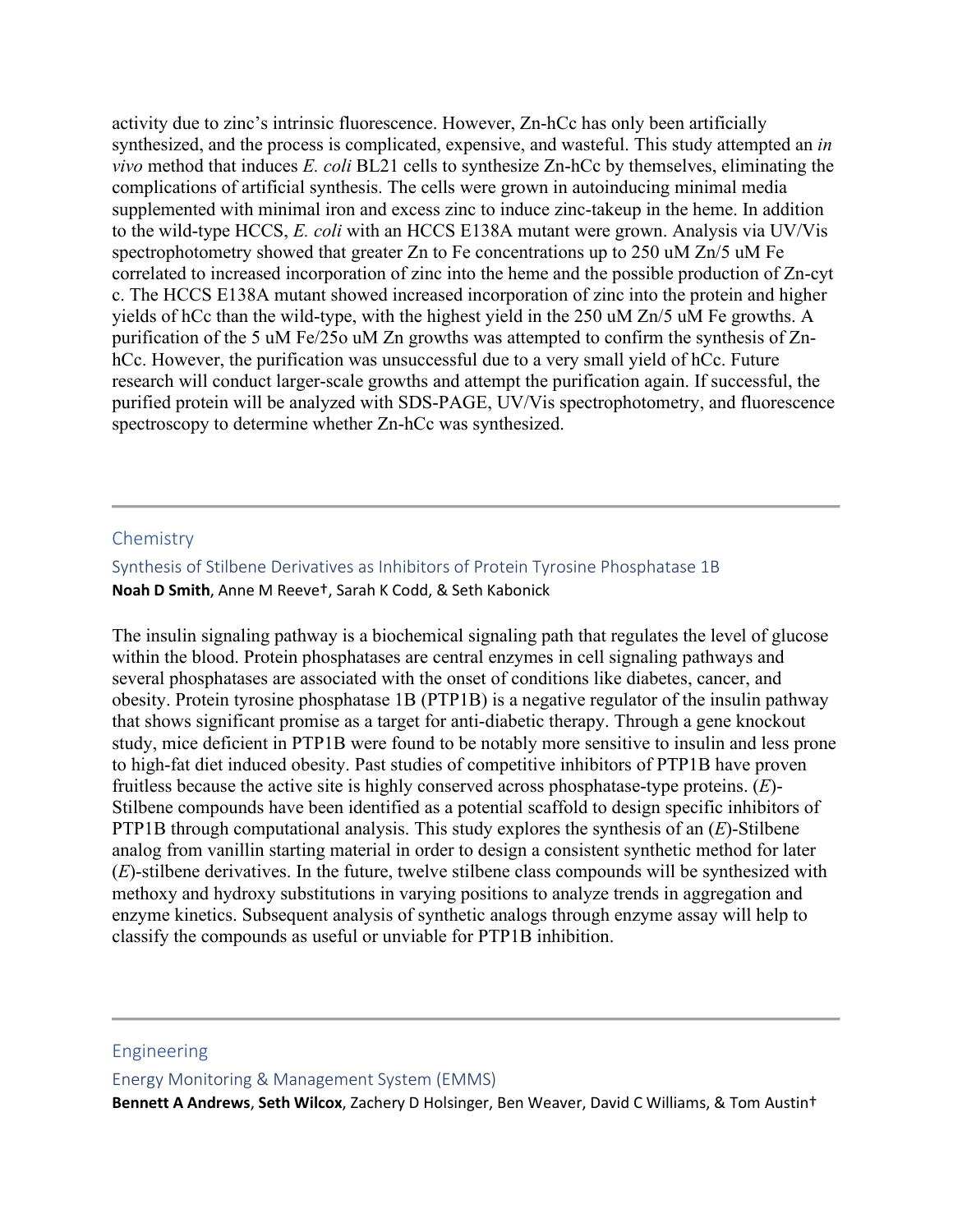The Energy Monitoring and Management System (EMMS) is developing an electrical power meter to help make electricity more available in energy impoverished regions of the world. The meter fills a unique niche for energy tracking and regulation within micro-grid systems. The EMMS project has partners in Burkina Faso and Zimbabwe: Open Door Development (ODD), the Institut Missiologique du Sahel (IMS), and the Theological College of Zimbabwe (TCZ). Ties are also maintained on a regular basis with IEEE Smart Village for potential future widespread system implementation.

Recent work on the EMMS meter has been focused on resolving the last few remaining bugs, establishing a robust communication system, and developing a centralized server-based interface which aids with meter configuration and administration. The team has also begun several future developments which include datalogging and remote access features.

#### Rapid Orthotics for Cure Kenya: Mechanical Design and Modeling of 3D Printed Sockets

**Joey D Andrews**, **Rachel E Bruns**, **Lauren N Seubert**, **Jarod A Snader**, Gabi E Griffith, Elizabeth G Hargrove, Brandon J Weindorf, & Jamie R Williams†

Rapid Orthotics for Cure Kenya (ROCK) works with CURE, a non-profit orthopedic workshop in Kjabe, Kenya, to implement a 3D printing system for manufacturing custom prosthetics and orthotics. The goal is to reduce the production time and cost for the current transtibial sockets being manufactured in the orthotic clinic to give the patients a way to integrate into society and reduce stigma from their communities. The team has developed a transtibial socket for below-the-knee amputees produced by a 3D printing system that converts a scan of the residual limb to a model that takes a third of the time to print versus the current manufacturing method. The current focus of the team is to develop a rigorous testing procedure adhering to the requirements set by the ISO 10328 Standard, an internationally recognized testing method. In order to ensure the safety of the sockets, tests must be run demonstrating that the product can withstand the different forces experienced during the gait cycle. Due to the complex geometry of the applied forces outlined in the ISO 10328, the team has designed a novel testing rig that interfaces with the MTS machine at Messiah University to apply the necessary forces according to the geometry outlined in the standard. Additionally, computer-based simulations are being developed in SolidWorks, a 3D modeling software, to determine how the components will behave under certain loading conditions. This is done to ensure accordance with the 10328 Standard and will be critical in the future for developing necessary cyclic tests.

#### Designing a Locally Manufacturable Wheelchair for Nepal

**Ethan M Barnes**, **Levi D Hauger**, Cade K Bender, Harrison J Crosley, Riley Harro, Joshua J Holley, Peter C Hopkins, & Timothy J Van Dyke†

Persons with disabilities in developing countries often lack the basic equipment needed to assist them in their daily lives. International Nepal Fellowship (INF) is a Christian medical organization located in Nepal that provides medical care and assistance to people with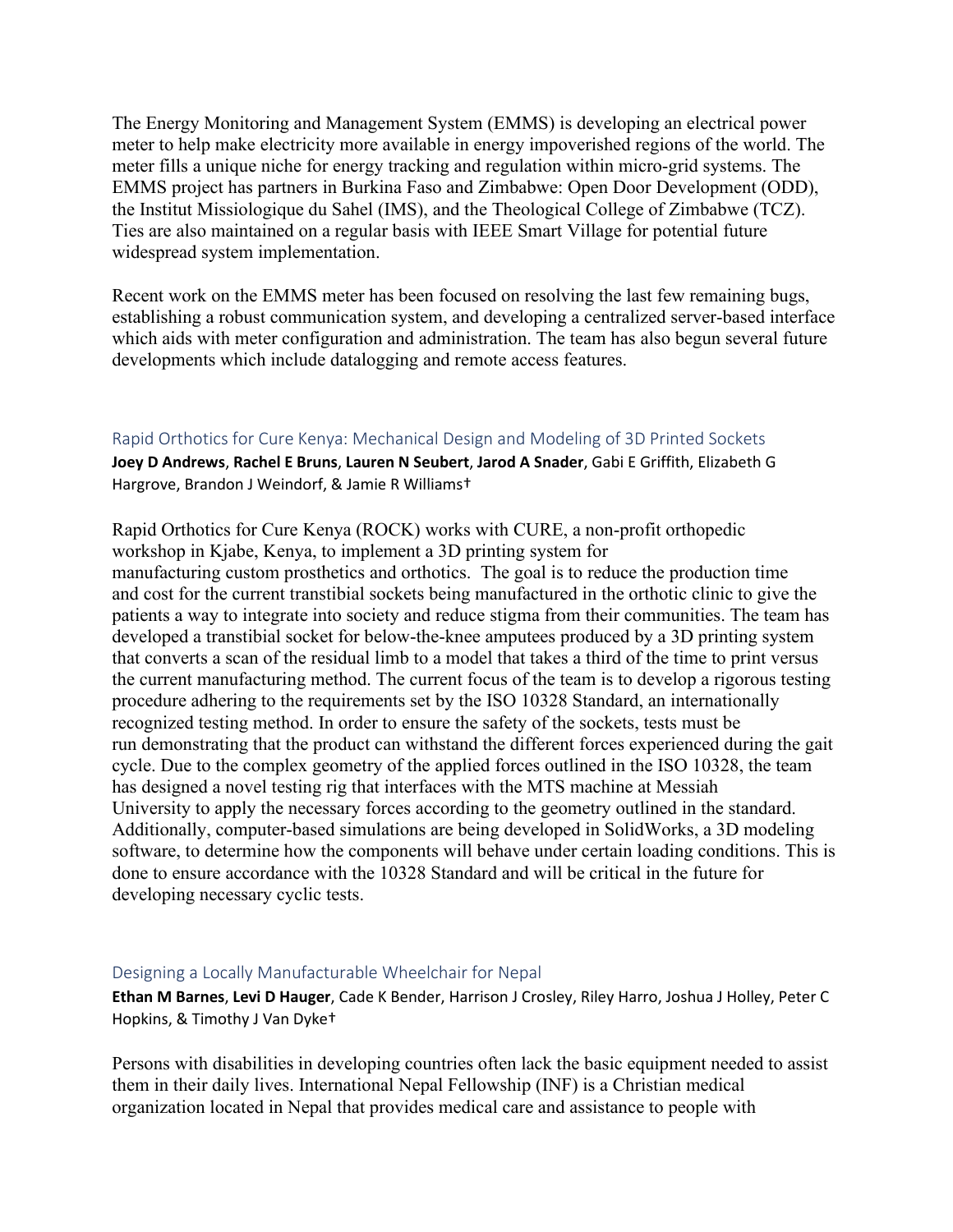disabilities and other conditions. Currently, INF imports expensive wheelchairs that undergo a prolonged border process before being received. INF has reached out to the Collaboratory to design a wheelchair that can withstand the challenges of Nepal's terrain and can be manufactured from local materials. The Nepal Wheelchair team accepted this challenge and set out to design a wheelchair that can fulfill their needs. The team began by researching wheelchair models for inspiration and eventually settled on two preliminary designs. In January 2020, the team traveled to Pokhara, Nepal to gain feedback from the staff at INF and select a final design based on their comments. During this trip, the team acquired and brought back locally available materials and parts available in Nepal in order to construct a prototype. This year, prototyping has been completed for the following elements: the central frame, wheel lock, footrest, wheel mounting assemblies and armrest fixtures. As a result of knowledge gained during prototyping, some design changes to the wheelchair have been made. Moving forward, the team will test the overall prototype for durability and prepare a manufacturing manual for INF.

#### Village Water Ozonation System

**Grant Brubaker**, **Ruth C Galyen**, **Sam B Stone**, Benjamin K Burlew, TJ J Malanga, Ray Knepper†‡, & Michelle L Lockwood†

The Village Water Ozonation System (VWOS) team's core mission statement is to provide economically sustainable and culturally sensitive drinking water solutions for communities, to empower communities with the ability to properly maintain their drinking water supply, and to transform people's lives by decreasing the occurrences of waterborne diseases.

Currently, the VWOS team is partnering with Friends in Action to design and implement two drinking water treatment systems for the community living on Rama Cay, an island in the Bluefields Lagoon on the eastern coastline of Nicaragua. The wells on the island are contaminated with E. coli and other bacteria and contain high levels of salt that cause the water to be unhealthy, distasteful, and corrosive to metal equipment in the system. The team hopes to design a system that will disinfect the water, remove salinity from the well water with a safe and efficient disposal of all byproducts, and decrease corrosion agents.

VWOS is partnering with Forward Edge International for the third time (Nicaragua 2009 and Mexico 2016) to design water treatment systems for communities in Oaxaca, Mexico and Kijabe, Kenya. The system for Oaxaca is ready for implementation and awaits availability to travel. The system for Kijabe is in the initial stage of communicating with the client on specifics for the design.

# Prosthetic Knee for CURE Kenya

**Isaiah D Bryner**, **Sarah N Kelchner**, **Carter D Urich**, Samuel R Burgess, Nathan E Jaloszynski, Josiah D Moyer, Kay Laura Sindabizera, & Jamie R Williams†

Lower limb amputations are common in sub-Saharan Africa due to the prevalence of disease and infection in communities that lack access to adequate healthcare. Our project, Prosthetic Knee,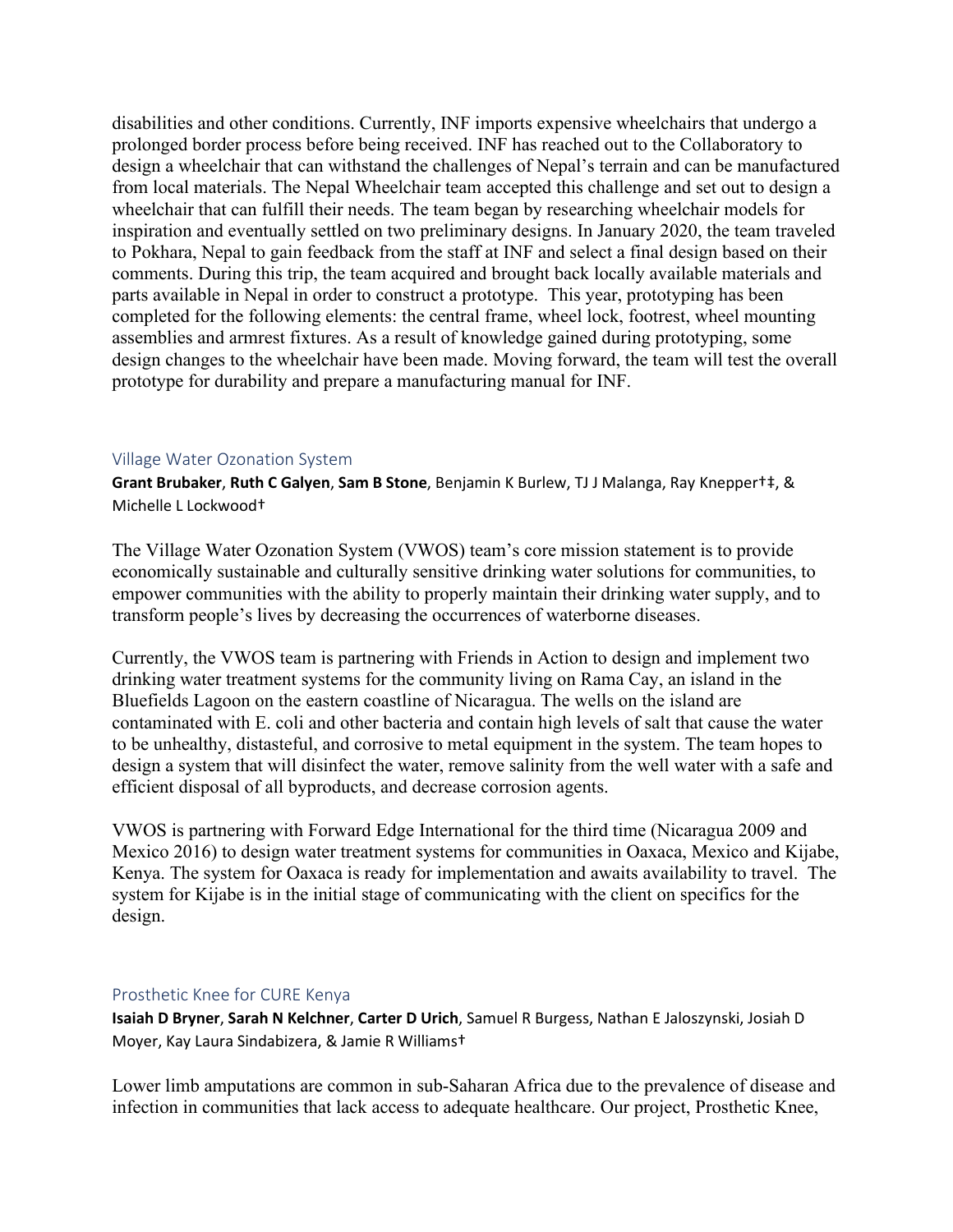partners with the CURE International Hospital in Kijabe, Kenya. In the region surrounding our client's facility, there is a large number of lower-extremity amputations due to various infections and diseases. While many of these amputees only require a through-knee amputation, the lack of an affordable through-knee prosthesis often forces patients to undergo a more invasive transfemoral amputation to enable them to use a cheaper above-knee prosthesis. The goal of our project is to design and manufacture a financially accessible and user-friendly prosthetic knee for knee-disarticulation patients that can be manufactured in Messiah University's machine shop (and ultimately, at the orthopedic facility in Kijabe).

This year, the team's work has included finalizing the prototype design, conducting finite element analysis in SOLIDWORKS to evaluate the knee's static and fatigue strength, and beginning the process of physical manufacturing. Additionally, a damping mechanism driven by a spring-loaded system has been developed and integrated into the design after completing motion analysis and SOLIDWORKS modeling. Our future goals include manufacturing a complete metal prototype of the knee, conducting physical strength and fatigue testing on the metal prototype, and continuing iterative prototyping of the damper in preparation for physical implementation.

#### Landmine Neutralization: Air Excavation Unit

#### **Josh Card**, **Ethan R Cornwell**, Evan Poust, & Donald G Pratt†

The Landmine Neutralization team's poster will present our team's progress towards designing and prototyping an air excavation unit. To accomplish this, the project team is working with the HALO Trust, the world's largest demining NGO. The HALO Trust works in many countries to remove the remnants of war, including improvised explosive devices (IEDs) and unexploded ordnance (UXOs). This project seeks to help deminers by providing a device that blows air at high velocity to clear dust and other debris away from potential IEDs and UXOs in war-torn areas to help in their effort of demining. We have focused on designing our prototype to operate reliably in harsh environments while fulfilling our client's specifications. Our client requested that we design our excavation unit to be easily installed onto their Volvo 220 backhoes and their custom-made backhoe attachments. The current design is modular and consists of a hydraulic motor powering a fan from a backpack leaf blower, all of which is assembled within a steel frame that attaches to the rake of the HALO excavators. Due to circumstances beyond our control, our project will be wrapping up at the end of this semester, which is sooner than anticipated. This means the goals of our project have been narrowed to having a functional prototype and relevant documentation that we can present to our client.

# Fatigue Testing a Mechanized Percussion Well Drilling System for Water Access in Western Africa **Micah T Clark**, Tommy Denlinger, Robert H Donley, Benjamin R Gates, Matthew R Higgs, & Philip M Tan†

The Mechanized Percussion Well Drilling (MPWD) Collaboratory project seeks to design a simple mechanized well drilling system for drilling shallow water wells in Western Africa. Our client, Open Door Development (ODD), seeks to make water accessible to all in the region, but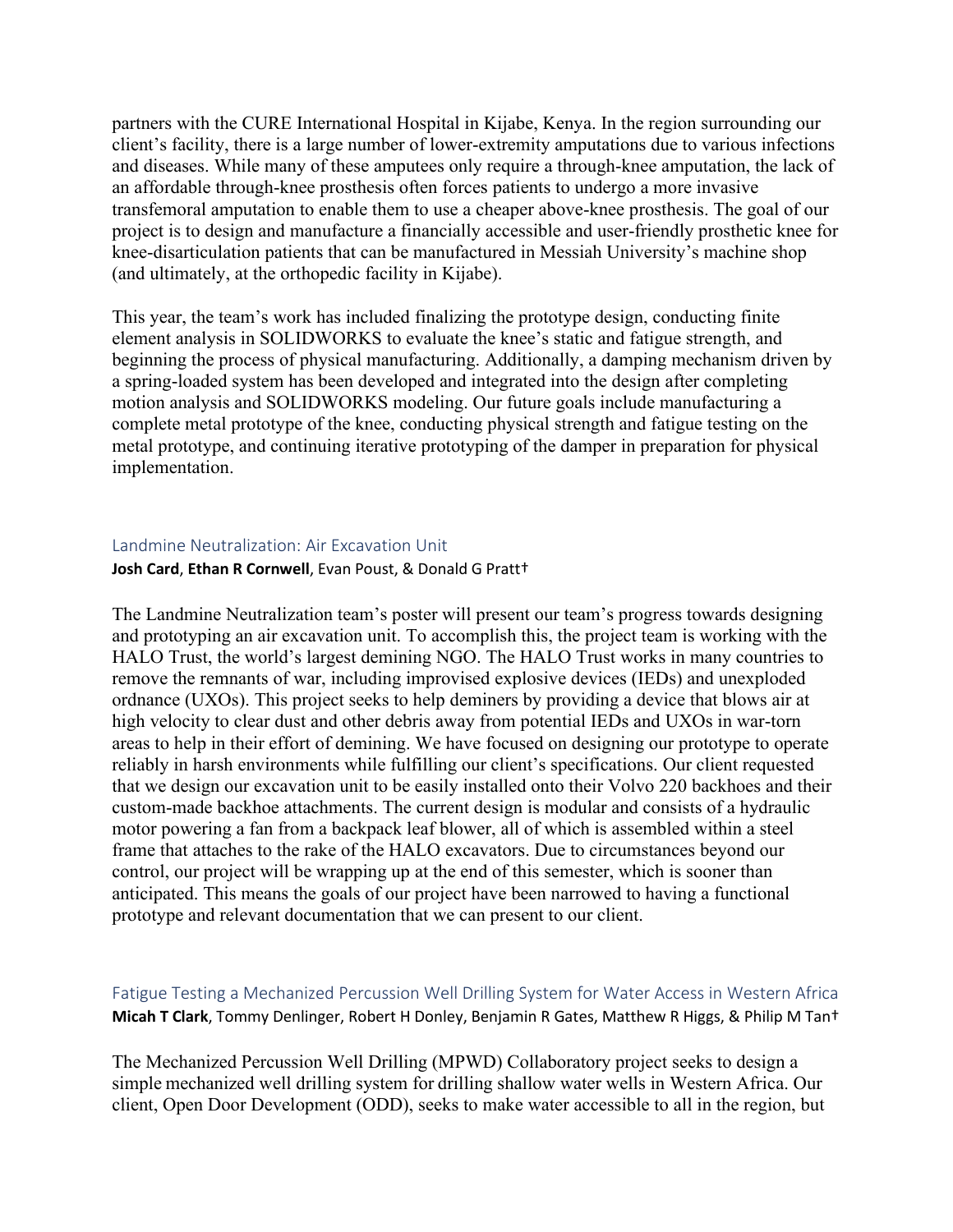has had difficulty drilling through hard soil layers. To combat this problem, the MPWD team has worked closely with Mr. Joseph Longenecker to develop a mechanized percussion well drilling rig that is capable of drilling through these harder layers. Currently, the MPWD team is seeking to provide recommendations to improve the lifetime of our client's new, fully mechanized rig design. This year, our team's work has been focused specifically on analyzing the lifetime of the rig's driveline chains and also on its frame. For the driveline chains, the team will be conducting fatigue testing on a model of the driveline system to determine which type of chain should be used on the rig. To determine the lifetime of the frame, the team will be performing a series of static, buckling, and fatigue finite element analyses on the rig's frame. The most recent accomplishments of the MPWD team have nearly proved that their design for the loading application will be feasible for use on the actual testing rig and that multiple studies of finite element analysis can be performed to simulate the different rig frame loading scenarios.

# Adjustable Prone Trolley Design for People Suffering from Spinal Cord Injuries in Nepal **Blake N Clemmer**, **Abby Miller**, **Jared T Pavlovich**, Dylan J Derstine, Derek A Thrush, & Timothy J Van Dyke†

For people suffering from spinal cord injuries, it is important to stay active. However, with spinal cord injuries, the use of a wheelchair isn't feasible. These patients require a prone trolley. A prone trolley is a horizontal pad with four wheels that a patient can maneuver and control while lying in a prone position. Our partner, International Nepal Fellowship (INF), deals directly with patients who suffer from spinal cord injuries on a daily basis. INF, a Christian, medical organization, manages a hospital in Pokhara, Nepal which specializes in treating patients with spinal cord injuries. The Nepal Prone Trolley Team's goal is to provide our partner with a sustainable prone trolley design and create the required manufacturing documentation to enable them to produce the prone trolleys in country at their Green Pastures hospital. The team began our work by researching what a prone trolley is, how it functions and what is currently available. During the research, the team discovered that there weren't many examples of a manually powered prone trolley or critical dimensions for ergonomics for manually powered trolleys. This drove the team to develop testing methods and preliminary designs specifically for INF. Various basic designs were considered, but, through communication with INF, a single design was chosen. Computer modeling of this design was used to decrease the overall weight of the trolley and simplify the frame. With most of the design finalized, the team is ready to begin prototyping next semester.

#### Sustainable Agriculture

**Jacob Dean**, **Madalyn A Heckman**, Brandon M Bickom, Micah J Hess, Miggy Matanguihan, Aleesa Wu, & Michelle L Lockwood†

The Sustainable Agriculture team is dedicated to developing alternative and sustainable agricultural solutions to alleviate poverty in western Africa. The team is currently working with Sheltering Wings in Yako, Burkina Faso and Trans World Radio in Parakou, Benin. Both clients currently have a working aquaponics system, but the type of system varies between clients.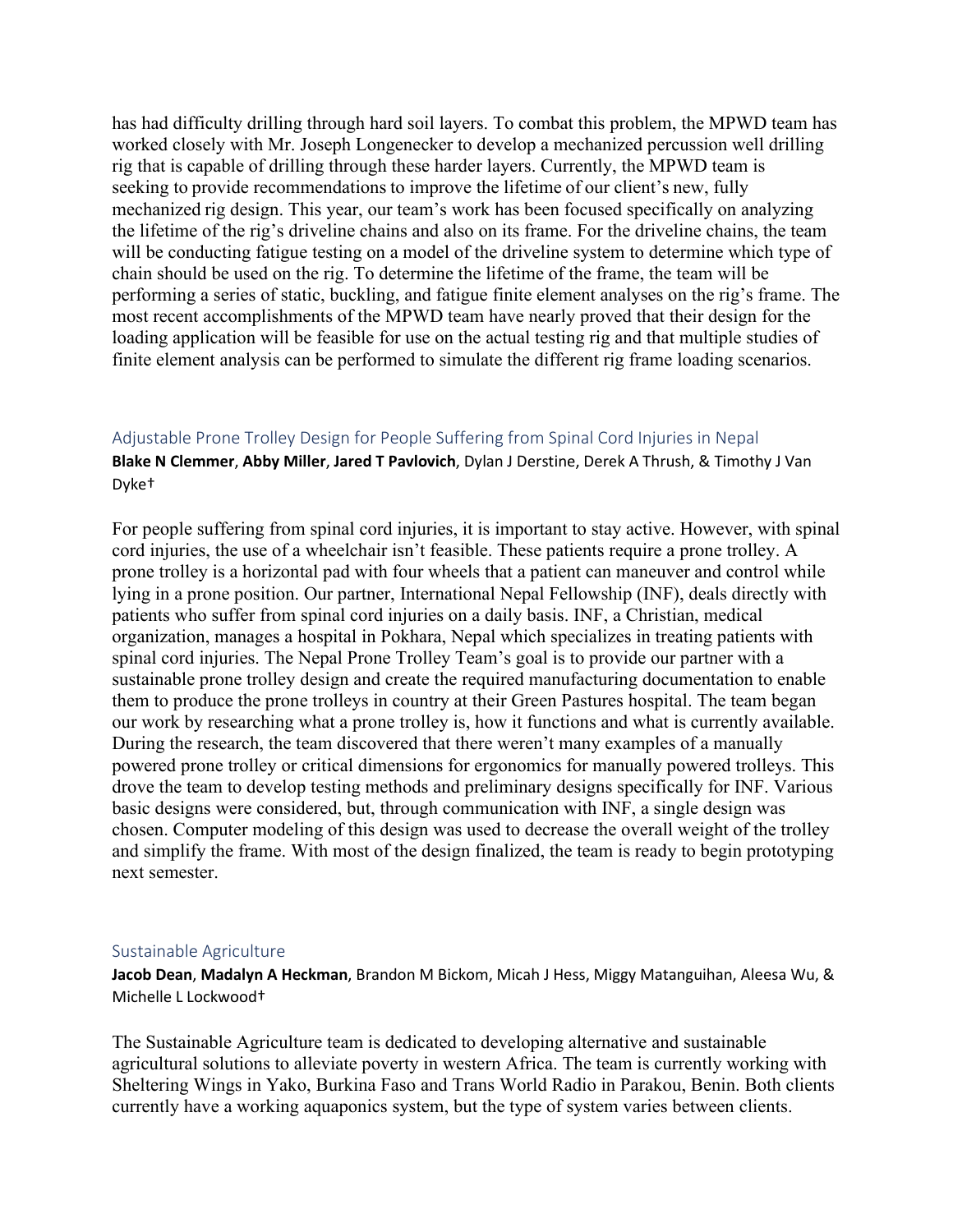Sheltering Wings has a flood and drain system and Trans World Radio has an ebb and flow system.

Throughout this year, our team has focused on reducing power consumption and costs for our clients. The development of the ebb and flow prototype was a consequence of this mission as we reduced power consumption by one pump using a manual siphon. We have also worked towards lowering the costs of water quality testing kits by introducing a Nutrient Film Technique with basil plants. Lastly, we have strived to research best practice methods for fish food making and fish feeding in order to keep the biology of the prototypes healthy. To support present and future clients, the year will conclude with final deliverables for the ebb and flow prototype including an operations and maintenance manual, a construction manual, and a troubleshooting manual.

#### A Sustainable Mobility Solution for Persons Living with Disability in Burkina Faso

**Rachel Delate**, **Rachel Rashford**, **Joey Sinsel**, Katie Bunch, Sam Fino, Faith N Kerlen, Erin T Logsdon, Julia M Neborg, John Meyer†, & David T Vader†

The Sustainable Mobility project of the Collaboratory empowers people living with a disability in rural West Africa to pursue educational and work opportunities and more fully participate in family and community life. Our electric, 3-wheeled, off-road wheelchair has transformed the lives of dozens of clients through partnerships with the Center for the Advancement of the Handicapped in Mahadaga, Burkina Faso and the Center of Hope in Fada, Burkina Faso. Now, to reach more people in new locations and with more partners, Sustainable Mobility is working to reduce manufacturing time and cost, author image-driven fabrication guides to enable local fabricators to build trikes, create instructional trike assembly videos, and develop supply chains to bring parts and materials to build sites. We seek to put local fabricators to work building tricycles wherever they are needed.

#### Panama Bridge Project

**Luke T Fetterman**, **Jordan T Barner**, Mikayla R Eyster, Crosby Harro, Zachary C Hartman, Noah Ling, Drew W Moyer, Noah W Thrush, & Brian D Swartz†

The Panama Bridge project has partnered with Rio Missions Panama to design a bridge for the village of La Gigi, Panama. The mountain community of La Gigi experiences heavy rainfall during the rainy seasons. A stream runs along the community, restricting their access to schools, employment options, and other communities. While passable during dry seasons, the stream floods and becomes impassable after heavy rains. The residents are effectively cut off from their livelihoods, church, health services, and other communities during this time.

To accommodate this need, the Panama Bridge Team has spent the last two academic years designing a 90 foot aluminum truss bridge. The design includes a unique construction strategy to deal with challenging site constraints.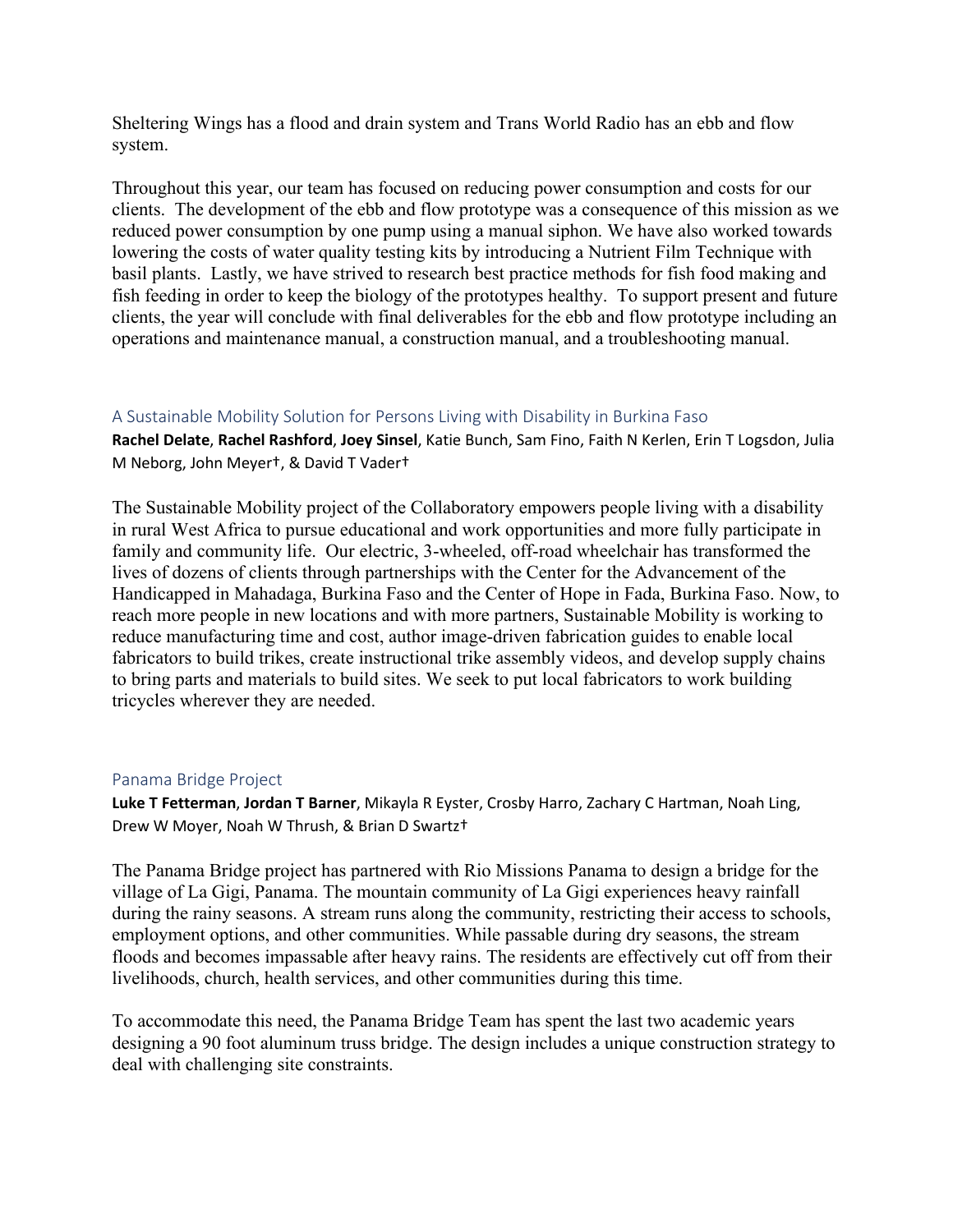#### Fluency Assistance Device (FAD): Masker Upgrades

**Jake T Finkbeiner**, **Chad M Long**, Corey Bean, Michael D Jenkins, Larry A Vega, & Harold R Underwood†

Around seventy million people internationally have a stutter, a form of a fluency disorder. Some fluency assistance devices are available to the public, but most are highly expensive or unreliable. The Fluency Assistive Device (FAD) team seeks to assist a niche community of these individuals who currently rely on a device known originally as the Edinburgh Masker by partnering with Dave Germeyer. Utilizing his expertise in repairing the Edinburgh Masker, FAD is developing two new versions of the masker to increase its portability, functionality, and cost-effectiveness. The first is an update of the original called the Analog Masker (Version 1.1). A prototype of the Analog Masker v1.1 has been developed, tested and is currently being revised based on the results. Revisions include updating the layout of the board and finalizing the power supply circuitry. The second version, known as the Digital Masker (Version 1.0), will use a Bluetooth-enabled microcontroller to achieve masker functionality. Bluetooth audio output for the Digital Masker has been tested, and two algorithms have been created for the masking output. The supporting software for the Digital Masker is nearing completion. The schematic and the layout design have been started for future implementation of the hardware.

#### Design of a Transradial Myoelectric Prosthesis

**Lindsay L Haseltine**, **Jaymie R Monday**, **Meghan L Sampson**, Sam Sparks, Samuel F Whittle, Eddie J Yesilonis, & Tim Howell†

Due to the rapid growth of children and the high cost of myoelectric technology, children are not given the same opportunities to use myoelectric prosthetics as adults. The Muscle Activated Prosthesis (MAP) team is developing an affordable, transradial, myoelectric prosthetic for a thirteen-year-old girl. The MAP team is designing a myoelectric prosthetic that will cost under \$1,000, over 90% less than custom myoelectric devices on the market. This device has an EMG sensor, a microprocessor, a printed circuit board (PCB), linear actuator motors, and a battery organized within a 3D-printed transradial prosthesis to open and close the hand grip when the EMG detects electrical signals via muscle contractions in the client's flexor carpi radialis. Currently, the team has fully assembled a prosthetic prototype and will obtain feedback from the partner, Ability Prosthetics, and the client to deliver a final prototype. This poster details the recent mechanical and electrical design optimizations, grip strength testing, and integration of mechanical and electrical components to build the current functioning prosthesis.

#### Trans World Radio - Culvert Design

**Warner C Hockenberry**, **Gabriel J Tiday**, Darren J Heisey, Logan J Horst, Seth M Kline, Daniel O Thomas, & J Scott Heisey†

Trans World Radio (TWR) is a mission organization focused on broadcasting the Gospel around the world. TWR now serves 190 countries by transmitting in 275 languages, using radio to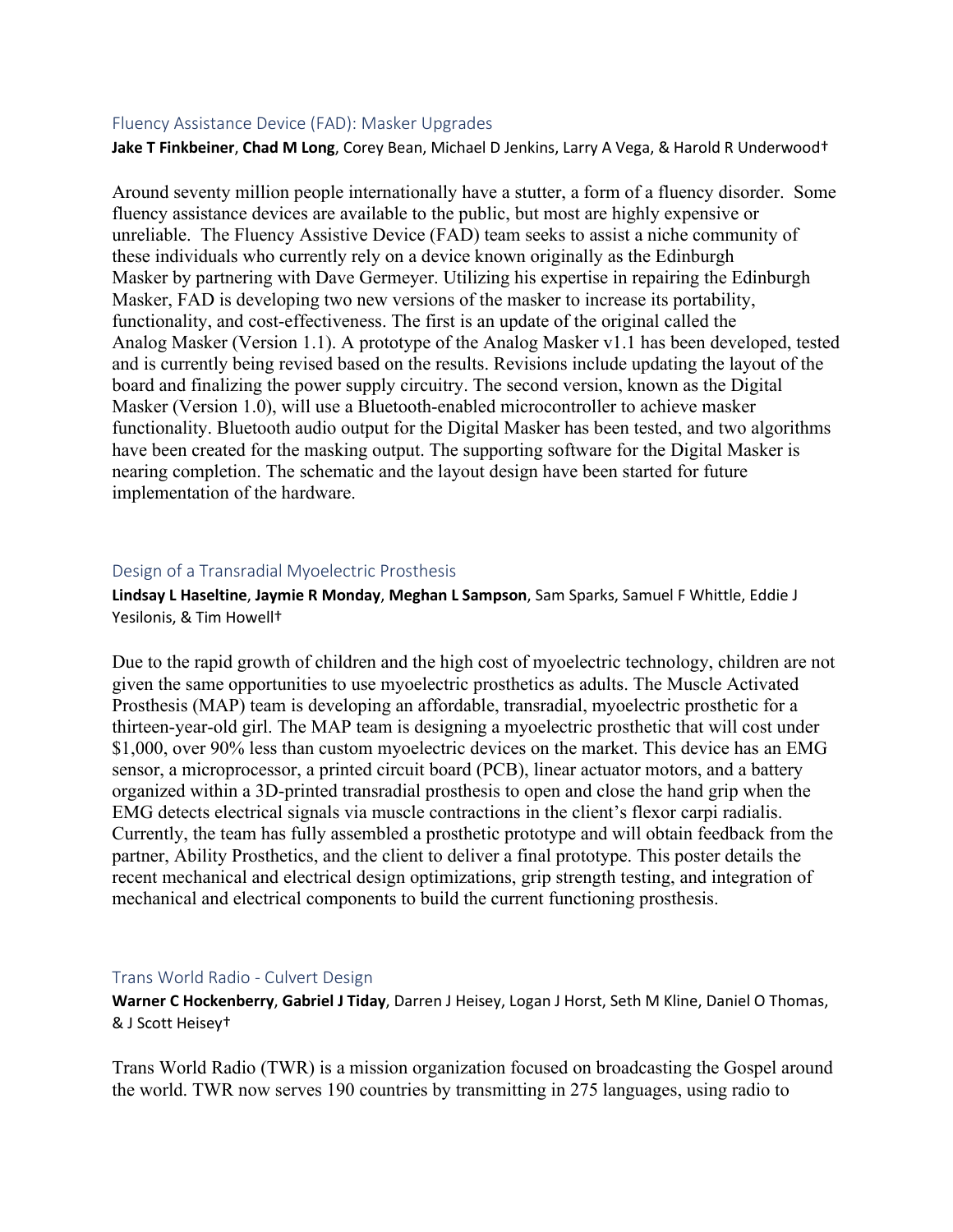deliver the message to as many people as possible. The organization's West Africa Transmitter Site in Benin currently has accessibility problems due to high streamflows and saturated ground conditions during the rainy season. The site also needs a secure perimeter to reduce trespassing and theft.

To address these issues, our client, Garth Kennedy, Director of the West Africa Transmitter Station, has asked the team to design two culverts, one at the upstream property boundary and one at the downstream boundary. Culverts are advantageous for this scenario because they can act as a bridge, while the pipe size can be restricted to inhibit trespassing. Once the culverts are built, the fence and perimeter road can be extended over them.

For both sides of the property, the team has designed a series of U-shaped, pre-cast concrete box culverts. The team calculated the design flows based on rainfall data and the topography of the site to determine the size and number of box sections. The team has also designed the culverts and the supporting concrete structures to bear the load of vehicles and the machinery on site. TWR plans to construct the pre-cast culverts on-site, and then build the supporting structures and install the culverts during their dry season.

#### Better Pumps: Reliable Handpump Infrastructure

**Andrea Hunsberger**, **Joshua L Maxson**, Matt J Caldwell, Caleb E Danehower, Darren Kulp, Darin M Landis, Jacob Valentine, Emma L Workman, Tony Beers†‡, Matthew Schwiebert†‡, & David T Vader†

Approximately 90 million people in Africa lack access to safe drinking water, despite having water infrastructure installed in their community. The India Mark II and the Afridev handpumps are among the most widely used handpumps in the world. Sadly, studies show that approximately 30% of these handpumps are non-operational due to failures of the bearings, seals, head flange, and other common components. The Better Pumps team of the Collaboratory provides engineering support for partners who are working to improve handpump sustainability. We partnered with Tony Beers and AlignedWorks to validate a bearing test methodology for the India Mark II handpump. By modifying the loading conditions in our handpump test machine, we were able to replicate failures observed by AlignedWorks in a field trial of their bearing design. We partnered with Matt Schwiebert and Living Water International to test new seal designs for the India Mark II and Afridev handpumps and to measure head flange deflections in the India Mark II handpump. Seal performance data collected by the team was used to validate a new design in advance of field trials by Living Water International. Head flange deflection data was collected for partner benchmarking of their computational analysis. Test methodologies and results are reported.

#### Land Development - Tree 4 Hope

**Caleb R Light**, **Jorge O Zambrano**, Olivia R Allbee, Corey B Englehart, & J Scott Heisey†

The Land Development Team has partnered with Tree 4 Hope and Hope Academy in Santa Lucía Milpas Altas, Guatemala to improve the outdoor facilities of the school. Jenn and David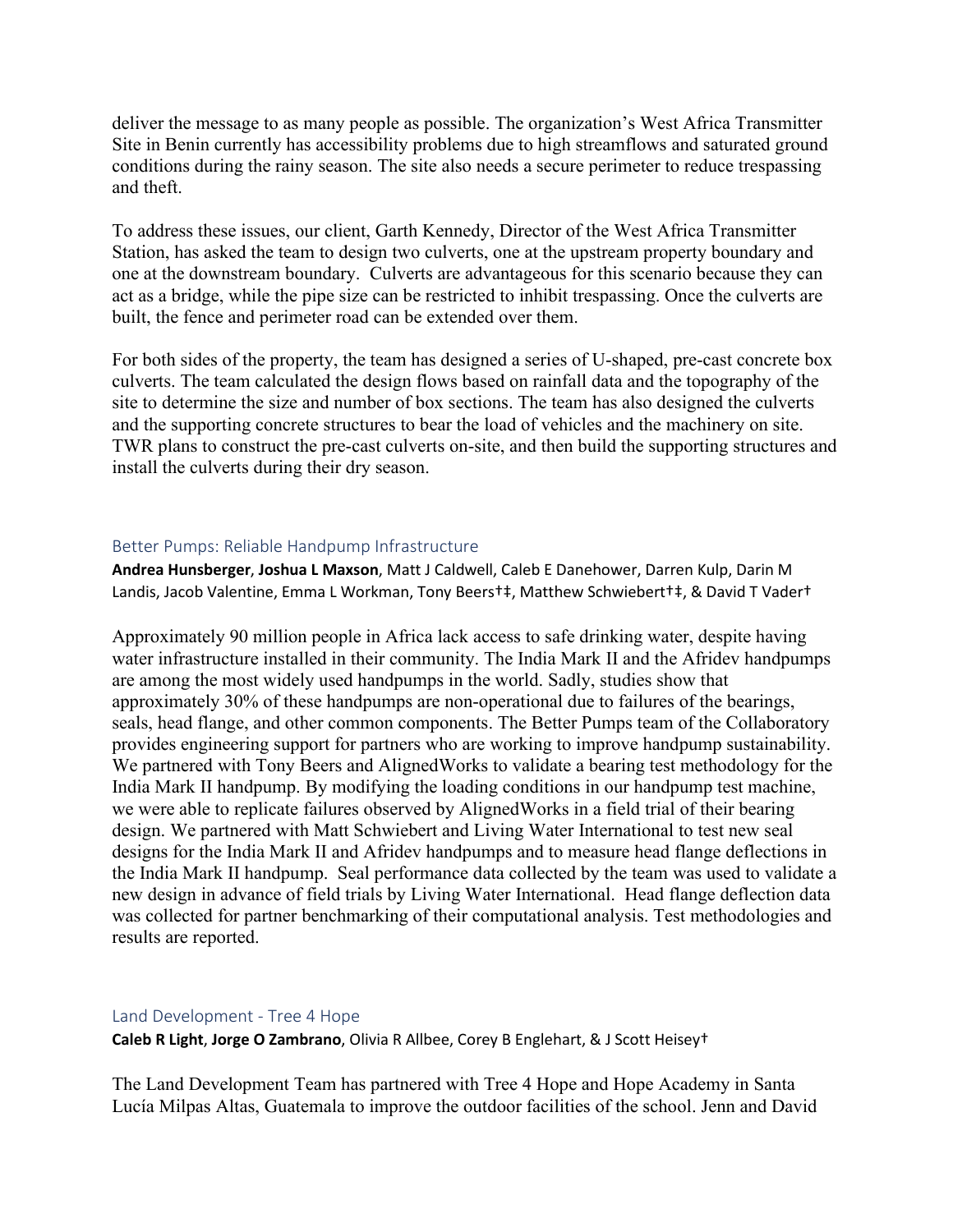Hope-Tringali are the client/partner representatives of the school for this project. The goal of the project is to provide design and construction drawings for three main elements of the proposed land development: (1) a parking lot for buses and school vehicles that enter the site, (2) a single sports court that can accommodate basketball and soccer, and (3) a playground that is directed towards themes associated with STEAM (science, technology, engineering, art, and math). The team has completed project drawings to allow construction by local personnel, or by student or church mission teams when travel is allowed to resume post-pandemic.

# Preparing For Extended Field Tests of the Intelligent Water System **Josiah J McCarthy**, Daniel J Labrie, Evan Freed, & Randall K Fish†

The Intelligent Water System, which improves access to clean water by autonomously monitoring and reporting on the health of hand pumps in developing countries, has been under development for several years. This development has included short-term prototype field tests in several countries. The design has matured to the point that an extended field trial to demonstrate performance and reliability has been requested by our client. In light of this, the team has implemented design changes to address issues from our most recent prototype field test and begun manufacture of the first five systems intended for installation in Burkina Faso. This poster highlights the code changes enabling more accurate determination of the volume of water pumped and the simplified mounting of the system's Handle Motion Sensor.

#### A Low-Cost, Portable Fluorescence Correlation Spectrometer for Disease Diagnosis

**Jessica E Paulus**, **Al W Mokris**, **Brittany Shirk**, Nathan E Cordell, Castine L Donoff, Jeffrey Gao, Sam J Gulinello, & Matthew J Farrar†

The DVD team is developing a cost-effective technique for measuring HIV load in resourcerestricted regions. Our client is Dr. Phil Thuma and the Macha Research Trust in Zambia. Our design is based on advanced fluorescence spectroscopy that utilizes a fluorescence protein probe, confocal optics, and low-cost, low-power electronics to assess viral load in a patient blood sample. Our timeline for a functional exploded prototype is Fall 2021.

Specifically, we are employing a method of spectroscopy that seeks to identify individual viruses in dilute samples by characteristic "bursts" in fluorescent and elastically scattered light. We have assembled a housing for a custom-designed detector, associated electronics, and signal processing hardware. One project goal is to integrate this modular design into a single printed circuit board. Communication between signal processing hardware and a software-based user interface implemented on a Raspberry Pi and touchscreen is achieved by the use of a Serial Peripheral Interface (SPI) protocol. The entire system is battery-powered. This system will allow for fast, effective viral load determinations in remote settings.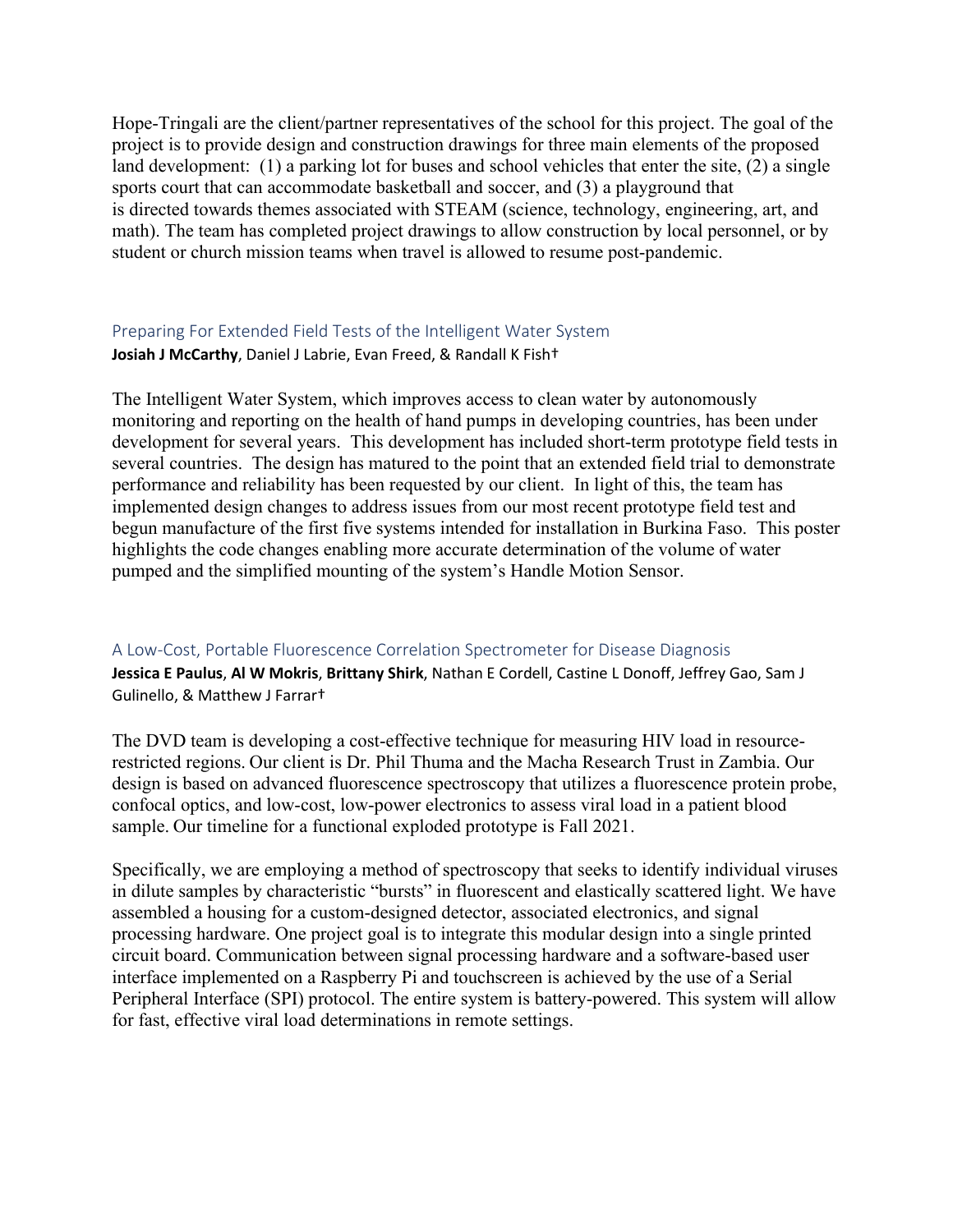#### On-Campus Solar PV Lab: Component Selection is Only the Beginning

#### **Noah A Rood**, **Jonas E Kolb**, **Christian Pilawski**, **Garrison Shields-Seelig**, & Randall K Fish†

The work of the Solar PV Team is to design and install Solar PV systems which enable our clients to fulfill their mission in the presence of unreliable or non-existent electrical power. In order to experiment with different Solar PV configurations and train new members, the Solar PV team last year designed a Solar Lab to be installed in and next to Frey 70. This work paralleled the design/component selection typically performed prior to an installation site trip. This year, the team modeled the efforts typically done at the installation site by building and configuring the Solar Lab design. This poster will focus on the lessons learned about decisions that need to be made in the field to convert a Component Selection level design into a Functioning PV System.

#### Force Characterization and Manufacturing of a Dynamic Unilateral Clubfoot Brace

**Leigha R Southall**, **Michelle Lo**, **Clint M Meekins**, Jacob R Cornwell, Brittney D Fouse, Sam J Rasinske, Jordan M Witt, & Tim Howell†

Clubfoot is a musculoskeletal birth defect characterized by an inward twisting of an infant's feet. Currently, a series of casts are used to correct the clubfoot, and a boots-and-bar brace is used to maintain the correction. However, this method has concerns with compliance, comfort, and social stigma. Hope Walks and their clinic in Kijabe, Kenya are interested in implementing a new maintenance brace that addresses these concerns. Mr. Jerald Cunningham, CPO, designed and is utilizing a unilateral clubfoot maintenance brace called the Cunningham Clubfoot Brace. He asserts his brace reduces treatment time, lessens social stigma, and increases child mobility. However, to date, there is not enough published research on its biomechanics and patient success rates to confirm his findings.

The Cunningham Clubfoot Brace Collaboratory project seeks to validate the effectiveness of the Cunningham design through biomedical testing and increase brace availability through sustainable manufacturing. To do this, the team is measuring the biomechanical forces applied by the brace with multiple force sensor systems and an infant foot model. The team is assisting Mr. Cunningham in his plans to use injection molding to increase brace production by scanning and creating CAD files of the brace. The team is also completing a failure and reuse analysis of the Cunningham Brace for the clinic in Kijabe. Furthermore, the ongoing clinical study at CURE International's hospital in Kijabe, Kenya, and Dr. Emily Farrar's research paper will provide greater insight into the effectiveness of the Cunningham Brace. These collaborative efforts will allow for further understanding of the effectiveness of the Cunningham Brace and its acceptance as an alternative clubfoot maintenance brace.

A Low-Cost Egg Incubator to Provide Zambian Churches with Income and Food Security **Claudia M Tolley**, **Jacob M Barton**, **Aaron Bashore**, **Matthew D Eells**, **Lydia Reber**, Shekinah Ellis, Brandon Koehnke, & Philip M Tan†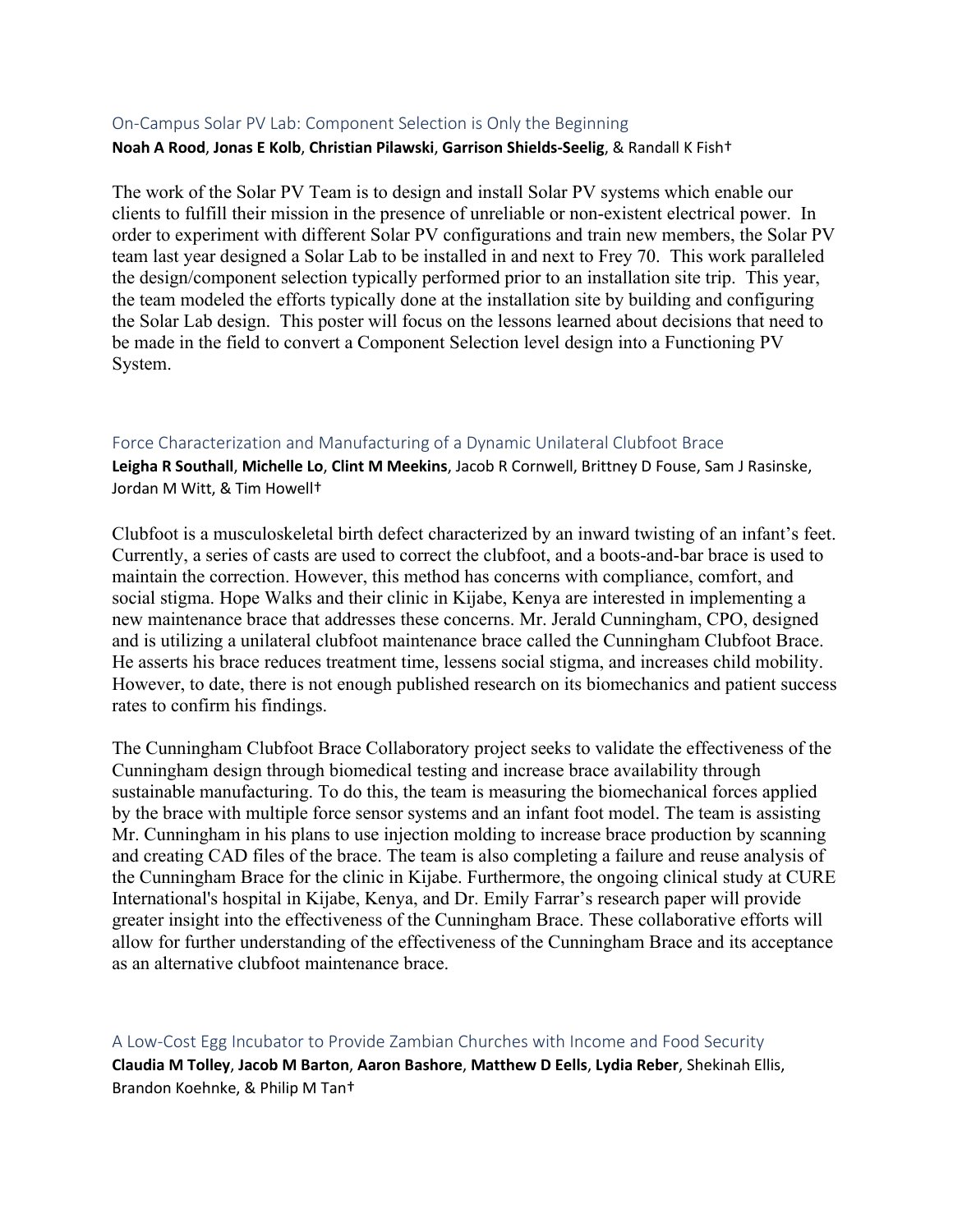Partnering with Brethren in Christ (BIC) Church in Zambia, the Egg Incubator Team is seeking to help provide a source of income for the growing churches in Choma, Zambia. They will accomplish this by designing and building a high-quality, low-cost egg incubator fabricated from local parts and cheap internationally available parts for The Nahumba Mission, in Choma, Zambia. The team's design will provide the means for the Mission to hatch and sell chickens to provide both food security and a sustainable supplemental income. With the specifications to maintain temperature, humidity and constant ventilation, the team selected heating and humidity concepts for their incubator series. The team completed both mechanical and electrical designs for the setter and hatcher. In preparation for testing the incubator design with fertilized eggs, the team has also produced an incubation and hatching plan and achieved IACUC approval. Currently, the team is in the prototyping phase, while simultaneously monitoring the temperature and humidity in an existing incubator setter design. Once the team finishes their hatcher prototype and verifies that the temperature and humidity specifications are met, they will be ready to test designs using fertilized chicken eggs.

#### Exercise Science

# The Role of CYP1A2 and ADORA2A in Individual Response to Caffeine Consumption Under Anaerobic Conditions

#### **Kathryn J Armstrong**, Michael Shin†, H. Scott Kieffer†, & Michael Sedhom

Caffeine is the most commonly used psychoactive drug in the world and has wide implications in medicine, athletics, and public health. Studies have shown that metabolism, clearance, reception, and response to caffeine vary significantly among individuals. The pharmacokinetics are primarily dictated by the cytochrome p450 enzyme CYP1A2 while the adenosine neuroreceptor ADORA2A heavily influences the drug's pharmacodynamics. Polymorphisms of the -163 A>C CYP1A2 and the 1976 T>C ADORA2A are thought to influence these interindividual responses; therefore, the purpose of this project is to determine the effect of caffeine consumption on anaerobic exercise. 12-15 female college athletes completed two maximal WAnT30 anaerobic bike tests on a Velotron cycle ergometer. The participants ingested a capsule of caffeine  $(5mg \cdot kg^{-1})$  bodyweight) or a placebo capsule (maltodextrin) one hour prior to testing. The order of the bolus was randomized, counterbalanced, and administered in a double-blind manner. Peak power (W•kg<sup>-1</sup>), anaerobic capacity (W•kg<sup>-1</sup>), and total power output (W•kg<sup>-1</sup>) were recorded during each test. Buccal epithelial cells were collected using a 0.9% NaCl mouth rinse with DNA extraction conducted using proteinase k to lyse cells and collection using QiAmp Mini spin columns. Allelic discrimination was obtained using TaqMan® SNP Assay for CYP1A2 (rs762551) and ADORA2A (rs5751876) and a One-Step qPCR. Each sample was run in duplicate positive and negative quality controls. Each variable was analyzed using a factorial ANOVA with repeated measures ( $p > 0.05$ ).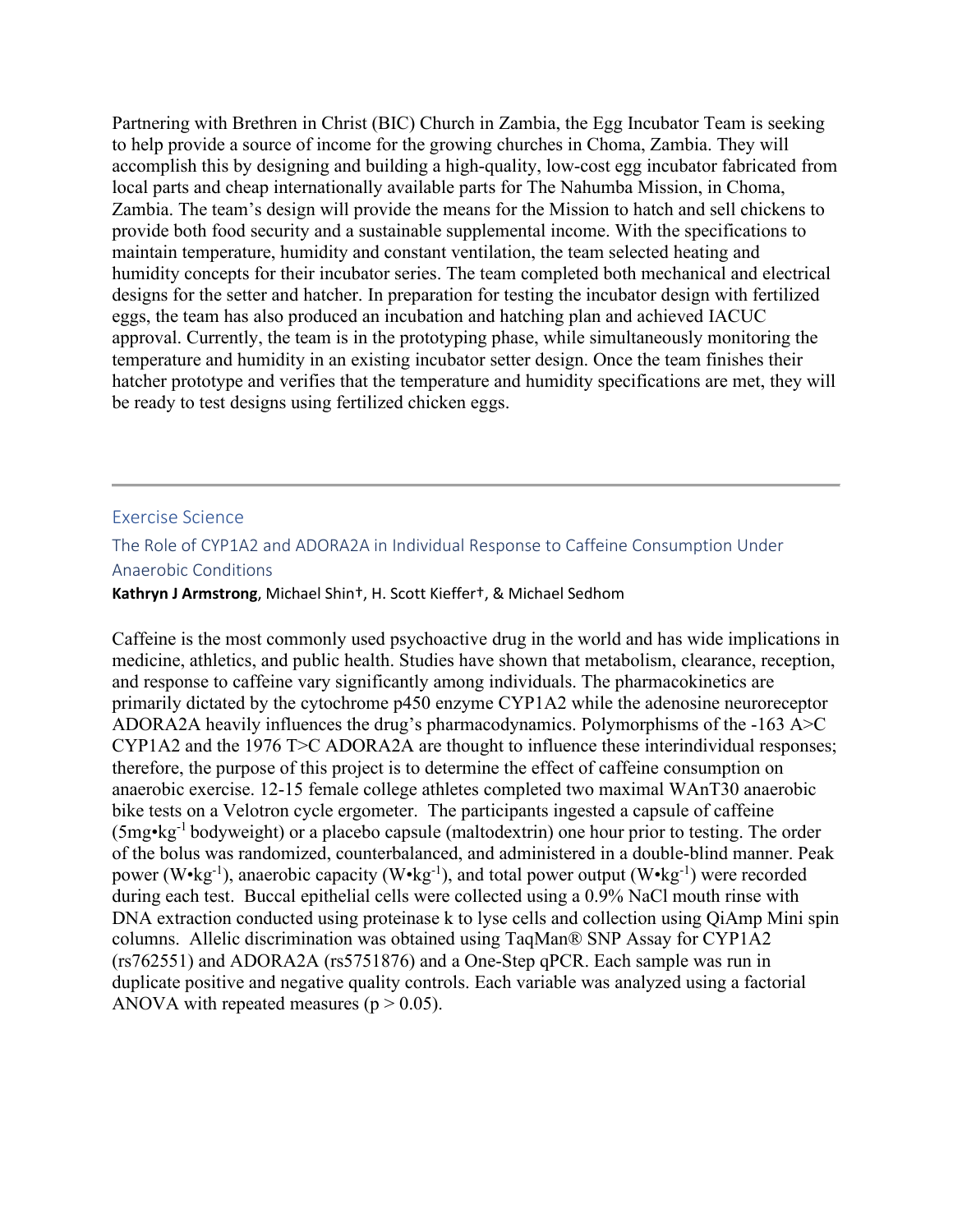# The Influence of Caffeine and the C957T (DRD2) Polymorphism on Measures of Unilateral and Bilateral Motor Tasks

**Abigail Beveridge**, Rachel Caldwell, H. Scott Kieffer†, & Michael Shin†

The effects of caffeine on task performance and attentional focus during movement have been suggested to be influenced by the interaction between the adenosine (ADORA2A) and dopamine (DRD2) receptors in the dopaminergic pathways and specific centers in the brain. Individual polymorphisms of 1976 T/C (ADORA2A) and C957T (DRD2) are thought to influence the varied response of caffeine during movement. **PURPOSE:** The purpose of this study is to determine the influence of caffeine, 1976 T>C ADORA2A polymorphism, and C957T (DRD2) polymorphism on measures of unilateral and bilateral motor tasks. **METHODS:** The Purdue Pegboard Test and the Minnesota Dexterity Test were used to assess fine motor abilities following both placebo or caffeine ingestion (5mg•kg-1 bodyweight). Buccal epithelial cells of each subject were retrieved by a 0.9% NaCl mouth rinse. To collect the DNA samples, the cells were lysed via proteinase k and isolated with QiAmp Mini spin columns. The polymorphisms were identified using a TaqMan® SNP Assay for ADORA2A (rs5751876) and DRD2 (rs1800497) and allelic discrimination via One-Step qPCR amplification. All samples were run in duplicate with negative and positive controls. **RESULTS/DISCUSSION:** The Results and Discussion will be presented at the Symposium.

# Effects of Caffeine and CYP1A2, ADORA2A Polymorphisms on Exhaustive Anaerobic Performance **Adam D Cole**, H. Scott Kieffer†, & Michael Shin†

Individual responses to caffeine are suggested to be genetically influenced by polymorphisms of the cytochrome P450 enzymes, specifically the -163 A>C CYP1A2, for metabolism in the liver and through the adenosine receptor, 1976 T>C ADORA2A, for sensitivity of specific target cells. Individuals with the AA variant are caffeine responders, while those with the AC/CC variants are caffeine non-responders. ADORA2A TT variants demonstrate an increased sensitivity to caffeine compared to TC/CC variants. **Purpose** To examine the effect of caffeine and CYP1A2 and ADORA2A polymorphisms on anaerobic power during exhaustive exercise. **Methods**  Fifteen elite NCAA male athletes (age=20.1 yrs, weight=77.4 kg, height=176.7 cm) participated in a double-blind study. Subjects performed two separate 90-s Wingate Tests (WAnT90) separated by two to four days on a Velotron cycle ergometer, resistance= $0.05 \text{ kg} \cdot \text{BW}(\text{kg})^{-1}$ . Subjects ingested a bolus of caffeine,  $5mg*kg^{-1}BW$ , or a placebo (maltodextrin) one hour prior to each trial that were administered in a randomized/counterbalanced design. Peak power (W•kg<sup>-1</sup>), total power (W•kg<sup>-1</sup>), and average power (W•kg<sup>-1</sup>) were calculated for the 90-s and each 30-s interval. Buccal epithelial cells were collected using a mouth rinse, 0.9% NaCl, and DNA was extracted via spin columns and proteinase k. Allelic discriminations for CYP1A2 (rs762551) and ADORA2A (rs5751876) were procured via an assay and a One-Step qPCR amplification. Samples were run in duplicate, with positive and negative controls. The data was analyzed using a factorial ANOVA with repeated measures (p > 0.05) for each variable. **Results/Discussion** The results and the discussion will be presented at the Symposium.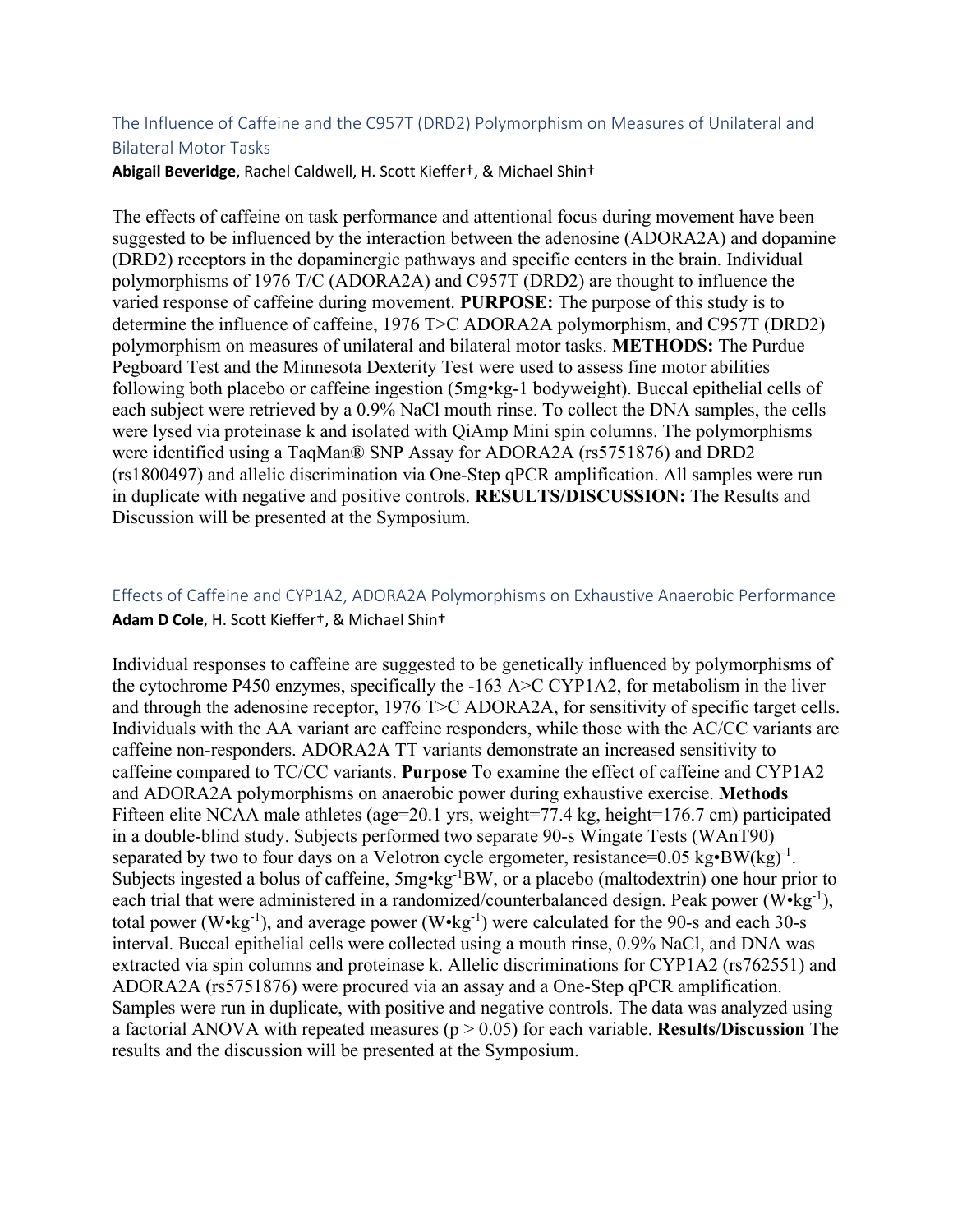# The Effects of an Acute Bout of Controlled Breathing on Short-Term Heart Rate Variability **Sarah Roise Hartman** & H. Scott Kieffer†

Heart rate variability (HRV) is a non-invasive measurement of the autonomic nervous system (ANS) which uses the frequency and time domains of an ECG to determine the magnitude of sympathetic and parasympathetic activity. Decreased HRV has been associated with several disease conditions whereas increased HRV indicates increased parasympathetic drive, which attenuates physiological and psychological stress conditions. The short-term HRV, 5-minute, average, denotes the temporal and dynamic functioning of the ANS and can be used to monitor acute changes in allosteric load. Increased parasympathetic activity secondary to acute bouts of controlled breathing holds conflicting results in current research. **Objective:** To determine the effect of an acute bout of controlled breathing on the time domain measures of HRV. **Methods:** Twenty-nine subjects ( $x= 19.4 + 0.8$  yrs) volunteered for the meditation activity. The subjects attended a familiarization session to give informed consent, to adjust to the lab setting, and to practice a guided breathing technique, 6 breaths/min. The subjects returned to the lab for a 15 minute experimental protocol during which, they sat quietly breathing normally for 5 minutes to establish a baseline, followed by 5 minutes of the guided breathing, and finished with 5 minutes of normal breathing. The ECG recorded continuously over the 15-minute protocol using a Polar H10 heart rate monitor. The raw data was downloaded into the commercially available Kubios HRV software program and the 5-minute average for heart rate (HR), low frequency (LF), high frequency (HF), peak HF/LF ratio, standard deviation of the normal-normal R-R (SDNN), and root mean square of the standard deviation (RMSSD) were calculated for baseline, guided breathing and recovery periods. **Results:** 5 minutes of guided breathing elicited significant differences in measures within the frequency domain (HF and LF) and the time domain (RMSSD and SDNN) heart rate variability. HF baseline was  $52.0 + 20.7$  nu significantly decreased to 18.7  $+ 10.1$  nu following controlled breathing, and significantly increased to  $37.0 + 17.4$  nu during the recovery. LF baseline was measured at  $47.9 + 20.8$  nu, increased to  $81.3 + 10.1$  nu during controlled breathing and returned to  $63.0 \pm 17.4$  nu during recovery. The RMSSD baseline was  $64.8 + 36.3$ . It increased significantly to  $79.5 + 37.8$  and returned to baseline measures  $60.3 +$ 35.4 following the breathing exercise. The SDNN baseline was 63.4 + 32.2 which increased significantly to  $114.9 + 40.5$  during controlled breathing, and then significantly decreased to 67.8 + 31.2 during recovery. during recovery. **Discussion:** The frequency domains of HF (parasympathetic) and LF (sympathetic) appear to respond in the opposite direction from the anticipated change in parasympathetic activity; however, these variables are not reliable indicators of parasympathetic activity at paced breathing of 6 breaths/minute or slower. Within the time domain, RMSSD and SDNN have been identified as indicators of short-term parasympathetic activity, specifically vagal nerve activation. The RMSSD and SDNN results demonstrated that controlled breathing provided significant parasympathetic response during the controlled breathing technique; however, the acute increase in activity was not sustainable past the breathing intervention.

# The Effects of a 2-week Meditation/Prayer Program on Heart Rate Variability

**Hannah K Logan**, **Rhianna Gonzales**, **Courtney Luckenbill**, **Spencer Cassel**, & H. Scott Kieffer†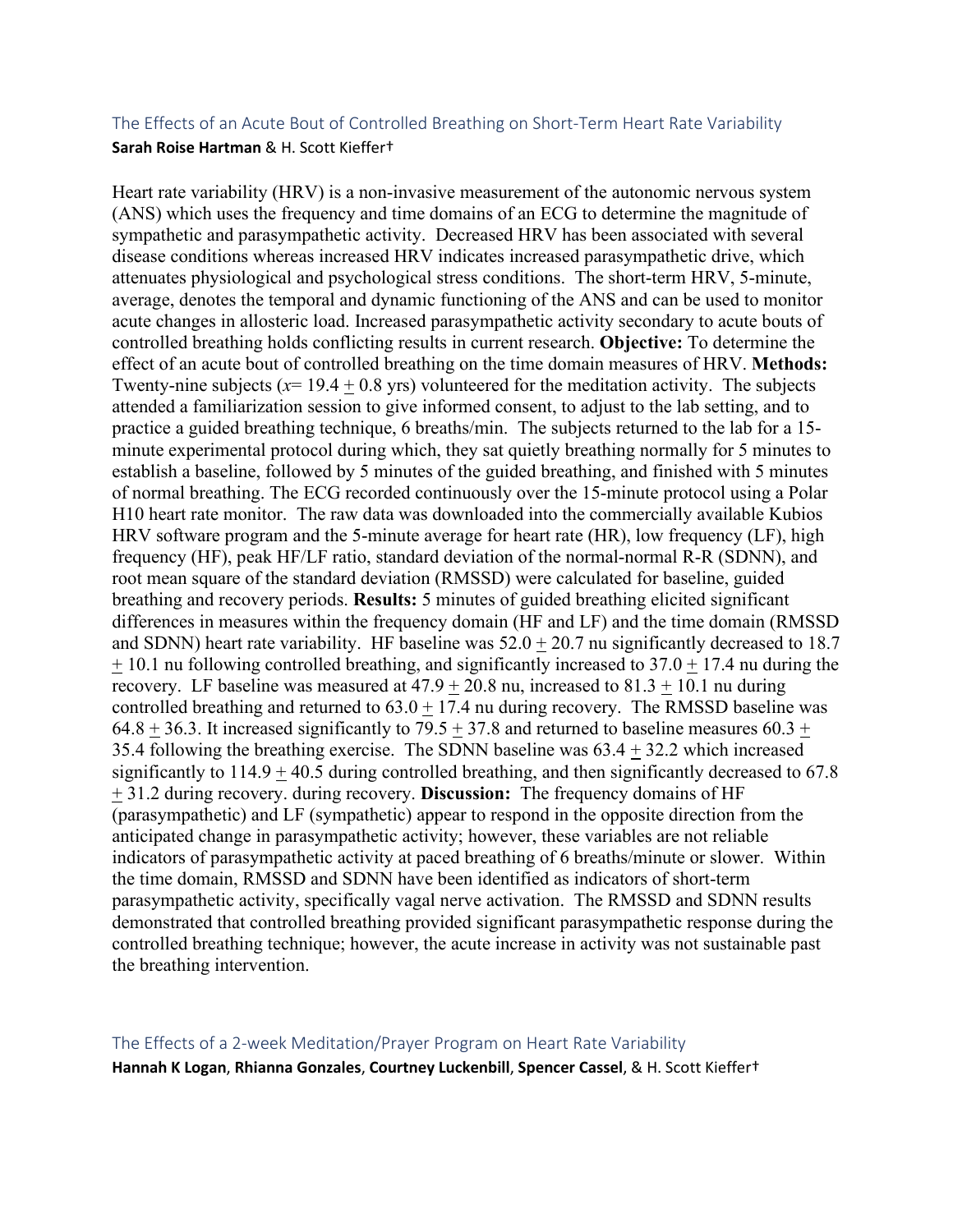Heart rate variability, the variation in time between heartbeats, is used to measure the autonomic balance between the sympathetic and parasympathetic nervous systems. It can be influenced by meditation and various breathing techniques. The purpose of this study was to evaluate the effects of a meditation and breathing training program on the heart rate variability of inexperienced meditators. Participants in the study were male and female college students, ranging in age from 18 to 22 years. They participated in a synchronous pre-test training session, during which baseline data was collected during spontaneous and controlled breathing. Over the following week, participants meditated independently using a guided breathing app. They then returned for a synchronous post-test training session, during which data was collected and compared to the pre-test baseline data. Results and data will be discussed at the Symposium.

# The Effects of a 2-week Weighted Vest Training Intervention on Sprint Performance. **Joshua J Monturo**, **Grant Myers**, **Jack Conrad**, H. Scott Kieffer†, & Eric Rawson†

The addition of resistance to a sprint interval training program could potentially increase different aspects of sprint performance. **PURPOSE:** To determine the effects of a two week, 10% resisted speed training program on power performance. **METHODS:** Six active males participated in a two-week resisted sprint interval training program that met three times a week (six total sessions). Each participant completed a pre and post-test that includes a 30 second Wingate test and a vertical jump test. The training regime began with three sprints on a Woodway Curve 3 treadmill and increased repetitions throughout each session. Each participant completed the training program with a weighted vest that contains 10% of their body weight. **RESULTS AND DISCUSSION:** The data and results will be discussed at the symposium.

# The Effects of Static and Dynamic Stretching on Muscular Power in Dancers and Jump Athletes **Elizabeth R Vlieg**, Sydney De Poto, Grace Brewster, H. Scott Kieffer†, & Abigail K Gibson

Flexibility and power output are two critical components of dance performance; however, recent research suggests that acute bouts of stretching may decrease muscular power. **PURPOSE**: The purpose of this study was to compare the effects of dynamic stretching (DS) and static stretching (SS) on muscular power in dancers. **METHODS**: 12 female, collegiate dance majors volunteered for this study. The subjects attended a familiarization session, gave informed consent, and were oriented to all testing procedures. Three different experimental sessions were conducted in randomized order for each stretching condition: DS, SS, and no stretching (NS), with a minimum of 48 hours between testing days. The sessions began with a warm-up (5 min walk) followed by a guided stretching protocol for each condition. Muscular power (peak torque, Watts) was obtained for the plantar/dorsiflexors with an isokinetic dynamometer (60o/s and 180o/s) and vertical power (W/kg BW) was obtained using both a squat (SJ) and countermovement jump (CMJ). One-way ANOVA with repeated measures with Tukey HSD post-hoc tests was conducted to determine significance ( $p$ < 0.05) for each variable. **RESULTS**: The results indicated that there were no significant differences for the power output of dancers after incorporating DS, SS, or NS as part of a warm-up. Isokinetic muscular power isolating the plantar flexors demonstrated no significant difference at 60o/s (DS,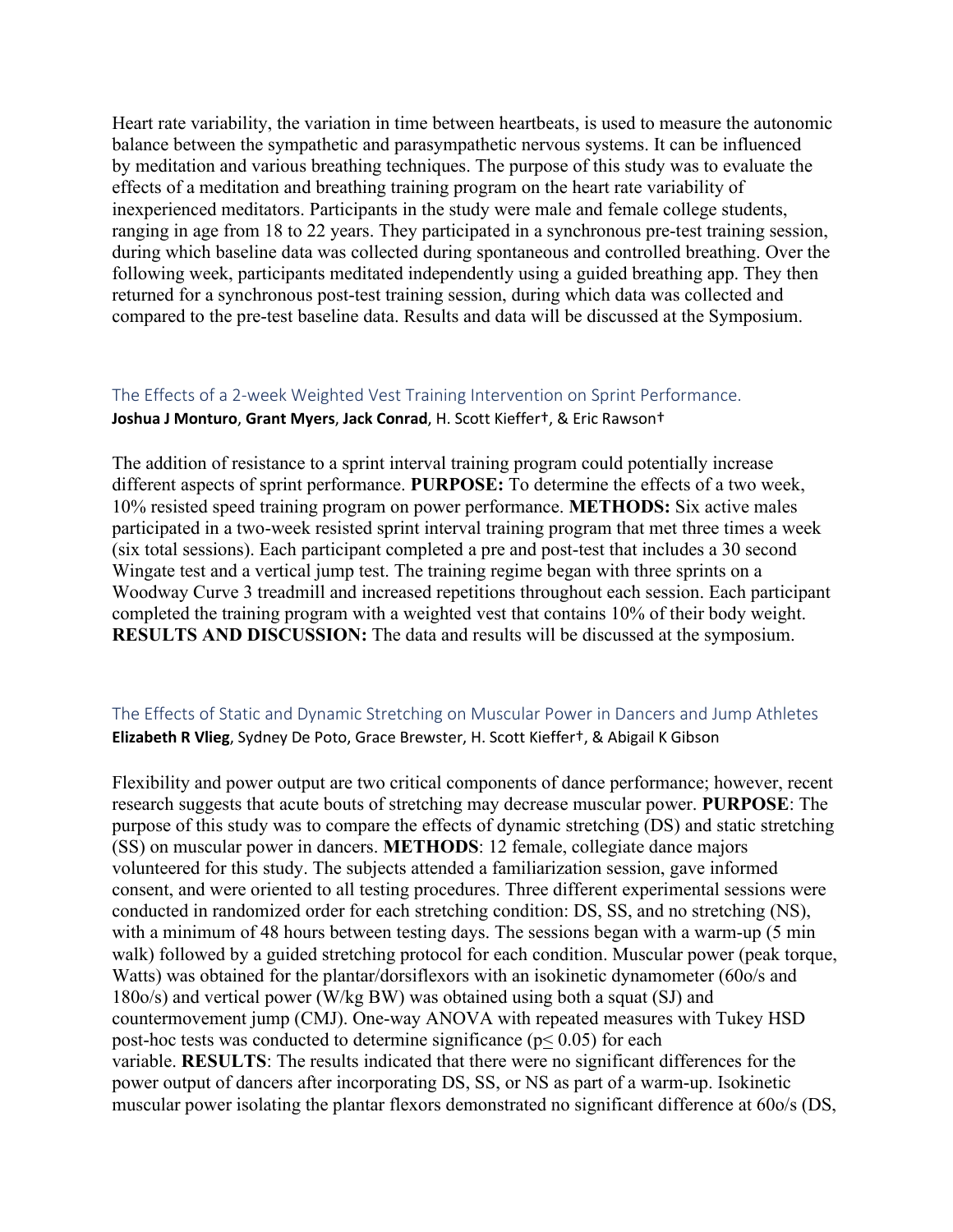57.1  $\pm$  22.7 W; SS, 57.8  $\pm$ 28.4 W; NS, 62.7  $\pm$  19.3 W, p = 0.82) or at 180o/s (DS, 28.3  $\pm$  9.50 W; SS,  $30.5 + 14.7$  W; NS,  $32.2 + 16.2$  W,  $p = 0.76$ ). In addition, measurements of power incorporating whole body power demonstrated no significant difference in jump height for the SJ (DS,  $21.05 \pm 3.36$  cm; SS,  $20.83 \pm 3.55$  cm; NS,  $20.9 \pm 3.14$  cm, p = 0.893) or the CMJ (DS, 23.8 + 3.9 cm; SS, 23.7 + 5.7 cm; NS, 24.7 +6.8 cm, p = 0.98). **CONCLUSION**: Although some research suggests that varying forms of stretching may decrease muscular power, this study suggests that neither acute static stretching nor dynamic stretching will elicit a significant change in muscular power in dancers. The jump athlete data is still being collected at the time of abstract submission.

# The Influence of Video Distraction During Exercise on Measures of Cardiometabolic Function and Perceived Exercise Enjoyment

#### **Max Weaver**, **Chloe A Milanesi**, **Laura Sauder**, **Michael Sedhom**, Melinda B Smith†, & H. Scott Kieffer†

As the presence of technology has increased, its incorporation into physical activity has become vital for making exercise more enjoyable and enticing. Various types of distraction have been used to test if, during exercise, a form of distraction may alter the VO2max, RPE, energy expenditure or heart rate values of a participant. **PURPOSE:** The purpose of this study is to investigate how the presence or absence of a predetermined 15-minute action clip during 15 minutes of biking affects RPE, heart rate, breathing rate, affect and performance. **METHODS:** Participants will come in for a familiarization session as well as two testing sessions. One will involve a 15-minute action clip and the other will involve no distraction. Pre-test, post-test, and every 5 minutes during the test the participants' heart rate, VO2, and breathing rate will be recorded as well as the participants' RPE and Affect using the Feeling Scale. **RESULTS AND DISCUSSION:** Results will be discussed at the Symposium.

# Continuous and Interval Training Acutely Elevates Serum BDNF in Healthy College-age Males **Sam A Zercher**, Grant Myers, H. Scott Kieffer†, Nathan T Romberger, & Jennifer L Thomson†

Brain-derived Neurotrophic factor or BDNF is a protein involved in the growth and maintenance of brain cells and overall brain function. Research has shown both moderate and high-intensity aerobic exercise improve brain health and function. This study sought to examine the relationship between serum BDNF levels and moderate-intensity continuous training (MICT) compared to high-intensity interval training (HIIT). Ten healthy males from Messiah University participated in this study and were taken through VO2 Max and peak power ( $W_{peak}$ ) testing to establish a baseline to be used for the MICT and HIIT protocols. The HIIT protocol involved 60 seconds at 75% ( $W_{peak}$ ) followed by 60 seconds at 40% ( $W_{peak}$ ) and repeated 10 times. The MICT protocol involved 20 minutes at  $60\%$  (W<sub>peak</sub>). Serum was collected before, immediately after, and 15 minutes post-exercise for both protocols. The serum was then tested for BDNF concentrations using the Quantikine enzyme-linked immunosorbent assay (ELISA) kit from R&D systems. The ELISA kit showed BDNF concentrations were significantly elevated immediately post-exercise compared to the pre-exercise levels. There were no significant differences between time points for the exercise protocols. This supported the hypothesis that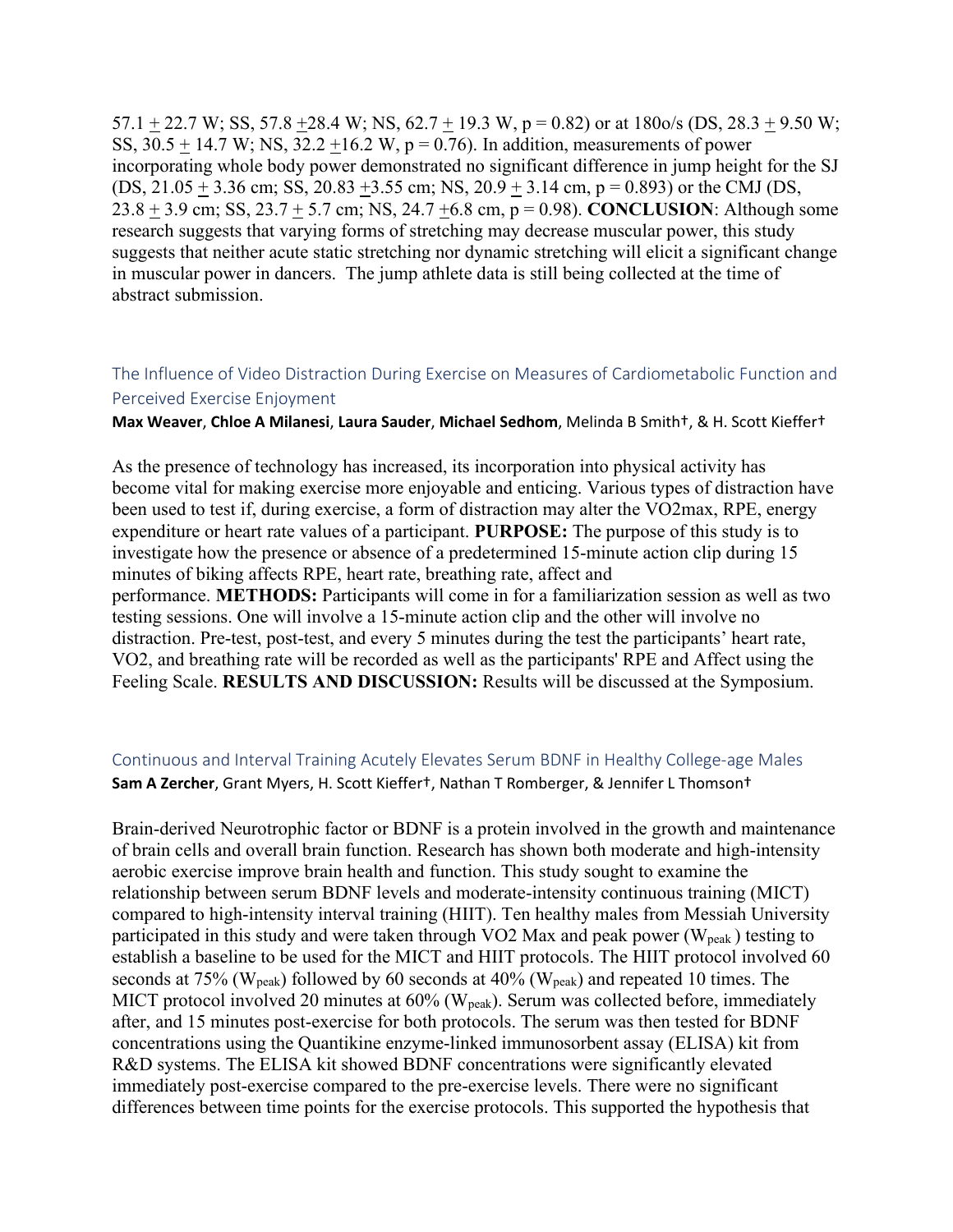moderate and high-intensity aerobic exercise increases serum BDNF levels as well as supporting the American College of Sports Medicine statement about exercising at a range of intensities enhances overall health.

# Nursing

Evidence-Based Recommendations to Improve Patient Outcomes Using Outpatient Cervical Ripening Methods.

**Shayna Bashore**, **Kiersten R Miller**, **Kaylee A Hollenbach**, KateLynne Siebert†‡, Karen Wagner†‡, Amanda Lawrence†‡, & Kate Bigler†‡

**Background and significance of clinical problem/question:** Cervical ripening for induction of labor (IOL) is commonly performed in the inpatient setting, but there is a growing push to perform this procedure in the outpatient setting, as this can improve patient satisfaction, the occurrence of adverse outcomes, and cost-effectiveness (Kruit et al., 2016).

**PICO Question**: In low risk pregnancies undergoing cervical ripening, do outpatient ripening balloons lead to lower CS rates and increased satisfaction compared to inpatient inductions utilizing the same method?

**Methods of Literature Search**: PubMed, CINAHL, and Cochrane databases were searched using the keywords, "balloon catheter," and "induction." Seventeen articles were found, 7 articles were critiqued, and 4 articles were selected for presentation. The dates of the published articles range from 2015-2020. The Johns Hopkins Nursing Evidence-Based Practice Model was applied to determine quality of evidence, which ranged from Level I-II, quality A-B.

**Findings from EBP project**: Evidence supports the use of outpatient IOL via cervical ripening balloon on the basis of reduction of cesarean section rates (Kruit et al., 2016; Policiano et al., 2017). Patient satisfaction was also increased when patients received outpatient IOL (Alfirevic et al., 2020; Beckman et al., 2020; Kruit et al., 2016).

**Recommendations for Practice:** Based on the literature, opportunities to provide outpatient inductions on a routine basis for low-risk women should be assessed and a protocol should be developed for incorporation of outpatient IOL into routine care.

Evidence-Based Recommendations to Prevent Delirium in Intensive Care Settings Using a Multi-Faceted Approach

**Sarah M Chen**, **Lauren Becker**, & **Skylar J Johnson**

**Background and significance of clinical problem/question:** Delirium occurs in 60-80% of Intensive Care Unit patients who are ventilated (Martinez, Donoso, Marquez, & Labarca, 2017).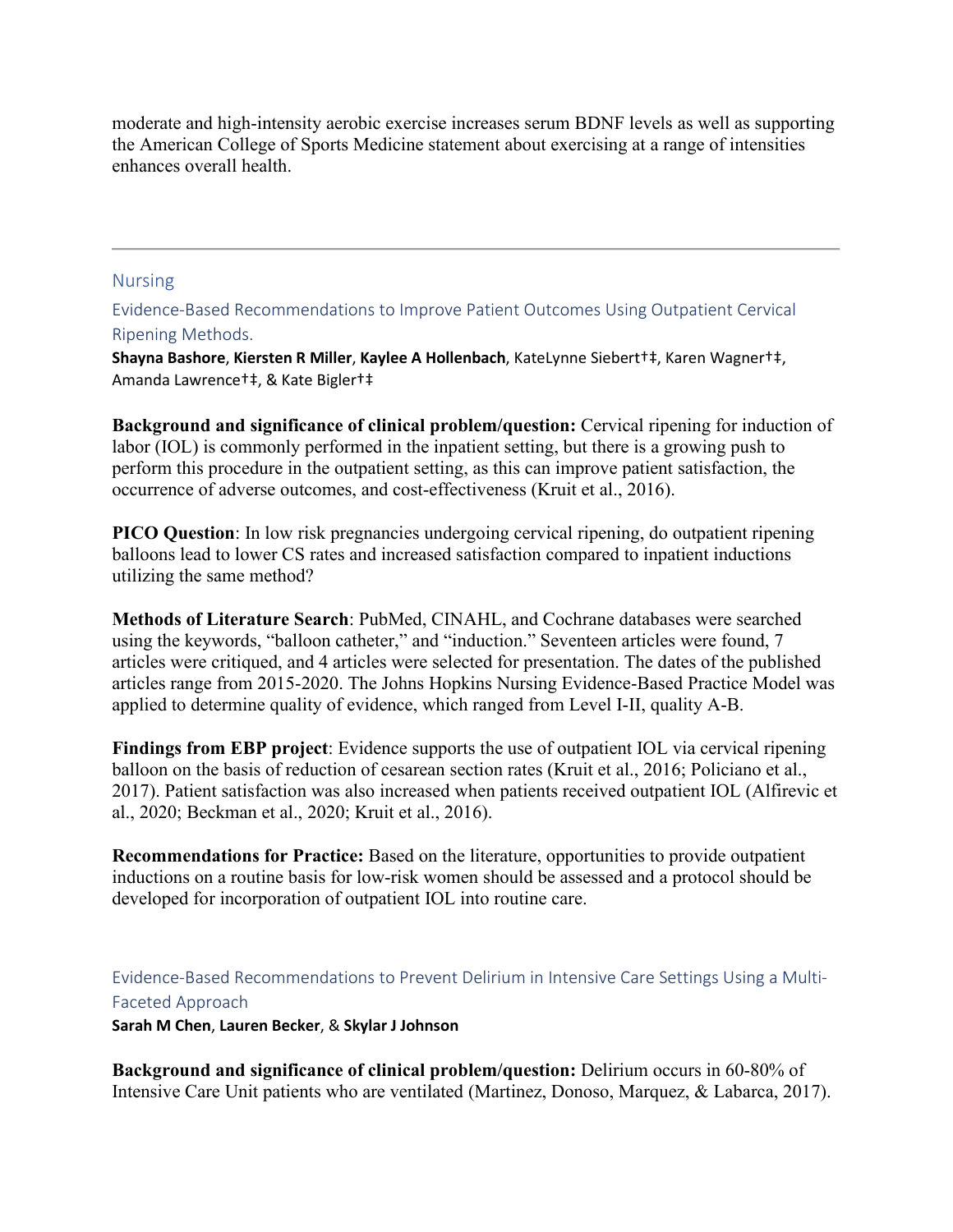Currently, there is no standard protocol used to prevent delirium in ICU patients. As a result, delirium commonly develops, leading to prolonged hospital stays, increased costs of care, and decreased patient satisfaction (Rivosecchi, Smithburger, Svec, Campbell, & Kane-Gill, 2015).

**PICO Questions:** In ICU patients, does the implementation of a multi-faceted approach improve the prevention of delirium?

**Methods of Literature Search:** The literature search was conducted using CINAHL and PubMed. The article dates range from 2015-2020. A total of 448 articles were found, and 6 articles were chosen that answer the PICO question. Based on the John Hopkins Nursing Evidence-Based Practice Model, the evidence ranged from a level II to level III with an A or B quality.

**Findings from EBP Project:** Evidence supports the use of a multi-faceted approach to prevent delirium. The multi-faceted intervention decreased delirium incidence from 38% to 24% (*p* = 0.02) and from 38% to 23% ( $p = 0.01$ ) respectively (Martinez et al., 2017; Bounds et al., 2016). The odds of developing delirium were reduced by 78% ( $p = 0.001$ ) and 60% ( $p < 0.002$ ) using a multi-faceted approach (Smith & Grami, 2017; Pun et al., 2019). Similarly, mean reduction in the incidence of delirium was 24.7%, with a range of 9.7%-31.8% in a study using a multifaceted approach (Rivosecchi et al., 2015).

**Recommendations for practice:** Based on the literature reviewed, the evidence supports the use of a multi-faceted approach to prevent delirium. The approach should be implemented in institutions after proper education of the staff to ensure successful application.

# Evidence for a Delirium Bundle for PICU Patients

**Payton Dierkes**, **Brittany J McCullough**, **Reagan Welch**, **Lauren E Nagy**, & **Micaiah J McClymont**

**Background and significance:** A knowledge deficit exists in prevention, treatment, and recognition of pediatric delirium (Flaigle et al., 2016). Delirium is present in 30% of critically ill children (Flaigle et al., 2016). Pediatric patients with delirium had longer hospitalizations ( $p <$ 0.001) and days on mechanical ventilation ( $p < 0.001$ ) (Ista et al. 2018; Simone et al., 2017).

**PICO question:** In PICU patients, what are the effects of implementing a delirium care bundle as compared to no delirium interventions on patient outcomes?

**Methodology:** The literature search included: Medline, PubMed, CINAHL, and AACN.org. A total of 128 articles were found ranging from 2013 – 2020 and 10 addressed the PICO question. Using John Hopkins Nursing Evidence Based Practice Model, there were 5 Level III and 5 Level V articles, of B quality.

**Findings:** Delirium risks include mechanical ventilation, sedation, and analgesic therapies (Flaigle et al., 2016; Holly et al., 2018). Symptoms include anxiety, poor eye contact, labile affect, and agitation (Holly et al., 2018; Ista et al., 2018). Delirium education improved delirium management confidence (p<0.001) (Simone et al., 2017). Prevention strategies include protocols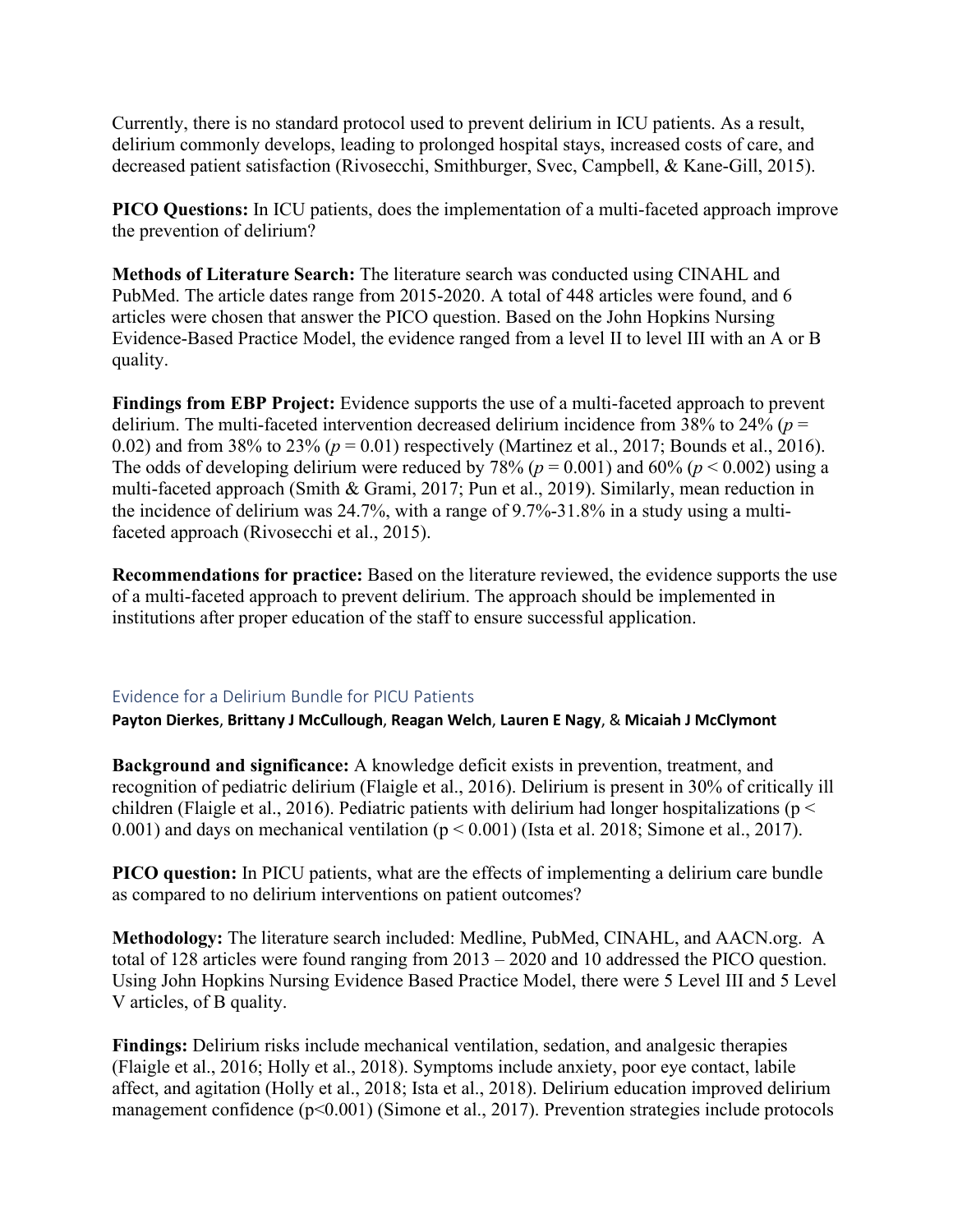to promote alertness, mobilize early, and decrease sedation (p< 0.001) (Simone et al., 2017). Delirium screening every 8 hours promoted earlier diagnosis (Ista et al., 2018). Unidentified and undertreated delirium contributes to familial and financial burdens (Holly et al., 2018). Early recognition and prevention may be enhanced by routine use of valid screening tools (Flaigle et al., 2015, Holly et al., 2018, Malas et al., 2017, Mason et al., 2017, Smith et al., 2016).

**Recommendations for practice:** Delirium screening using psCAM-ICU or PD-scale is indicated for early recognition and intervention. Multi-site randomized controlled trials are needed to strengthen the evidence, explore prevention strategies and implementation barriers.

Ketamine Effectiveness in Sickle Cell Disease (SCD) Vaso-Occlusive Crisis (VOC)

**Jordan Diethrich**, **Amanda NN Rossi**, **Rachel Rupp**, & **Katie Carbaugh**

**Background and significance of clinical problem/question:** High dose opioid prescription is the common practice in the treatment regimen of vaso-occlusive pain crises (Applequist, 2017), which leads to an undesirable side effect profile. Thus, it is imperative to find better options of treatment that will protect patients from experiencing unnecessary effects and provide better pain control.

**PICO Question:** In patients experiencing vaso-occlusive crisis, does ketamine administration provide better pain control and a decreased side effect profile compared to opioid monotherapy?

**Methods of Literature Search:** The literature search included PubMed, CINAL, American Society of Hematology, MEDline, and UpToDate. The articles ranged from 2013-2020. Of the 37 total articles found, 13 were used to address the PICO question. The John Hopkins Nursing Evidence-Based Practice Model was used to rate the level and quality of the articles. The levels ranged from Level I to V with a quality range of A to B.

**Findings from EBP project:** Pain scores in patients without acute chest syndrome (ACS) were decreased with ketamine use compared to opioid use (Twafic 2014, p=0.01; Kilinc, 2018, p<0.05). Ketamine administration also resulted in a decreased need for opioid usage (Nobrega, 2018, p<0.001; Neri, 2014, p=0.0038; Tawfic, 2014, p=0.007; Hagedorn, 2019; Jennings, 2013; Gowhari, 2013). Side effect profiles were less severe with ketamine monotherapy (Palm, 2018; Hagedorn, 2019).

# Early Childhood Oral Healthcare to Reduce Cardiovascular Disease **Joelle Hickey**, **Shannah Hough**, **Kasie Pratesi**, **Rachel Smith**, & **Becky Slyder**

**Background & Significance:** Poor oral health is associated with increased incidence of cardiovascular disease (CVD). Oral health care interventions (OHC) improve serum cardiovascular markers including triglycerides, total cholesterol, and HbA1C (Lavigne & Forrest, 2020). Determining appropriate early childhood OHC may prevent CVD later in life.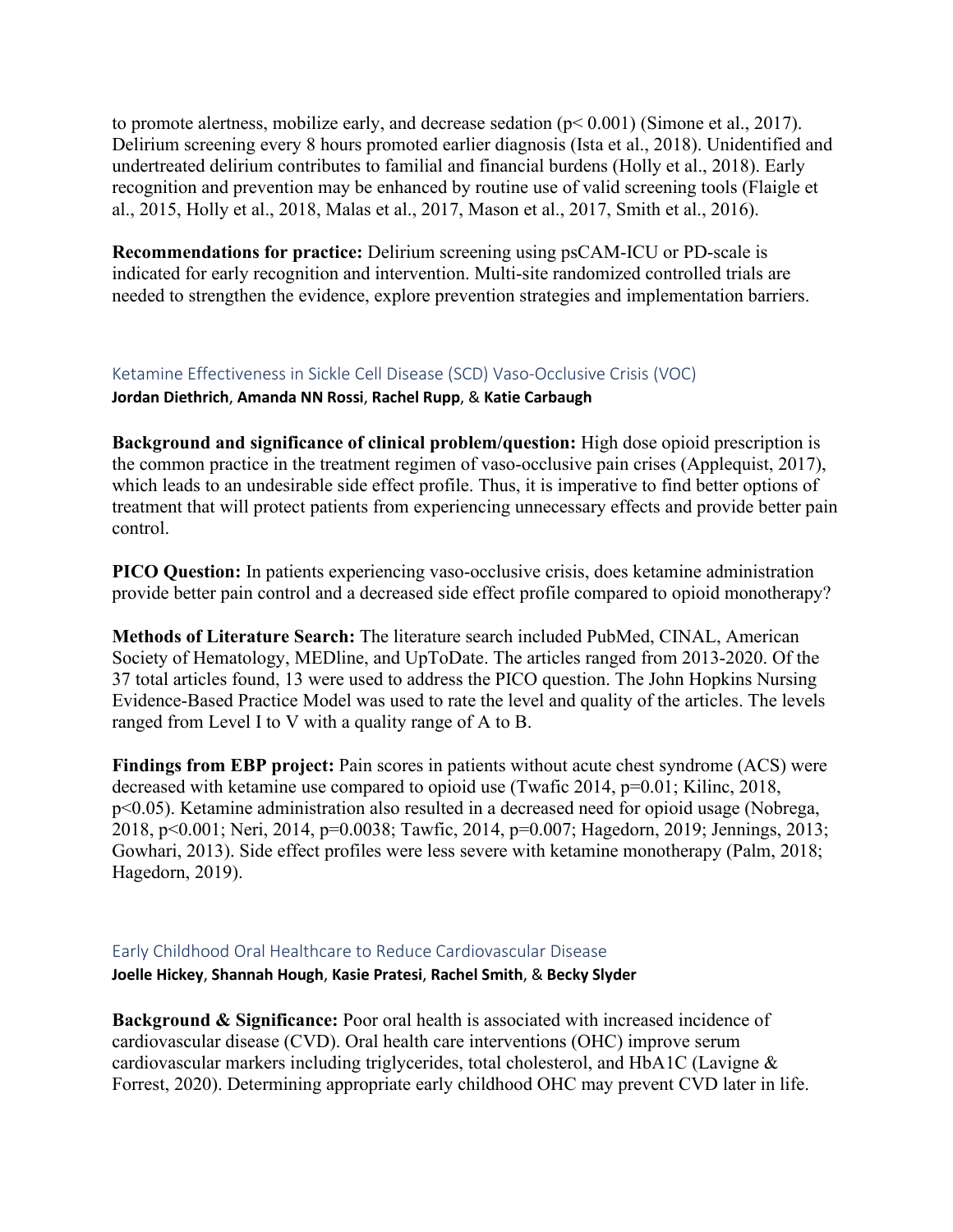**PICO Question:** In early childhood, what oral healthcare interventions reduce the risk of cardiovascular disease across the lifespan?

**Methods of Literature Search:** Literature search included Medline and CINAHL articles from 2013-2020. Ninety-one articles met the search criteria; 11 addressed the PICO question. Evidence included Level I, II, III, and V, with A or B quality using the John Hopkins Nursing Evidence-Based Practice Model.

**Findings:** Education about proper oral hygiene during the prenatal period ( $p<0.05$ ), preschool years ( $p<0.05$ ), and elementary years ( $p<0.001$ ) is associated with decreased incidence of childhood caries (Blake et al., 2015; Burgette et al., 2017; Kuter & Uzel, 2020; Xiao et al., 2020). Topics of proper toothbrushing, flossing, and decreased sugar intake were found effective (p<0.001) (Blake et al., 2015). School dental screenings and professional flossing may also reduce caries' risk (Burgette et al., 2017; Salzer et al., 2017). Computerized reminders with older children encourage toothbrushing (Walker et al., 2015). Use of fluoride treatment modalities is also associated with better OHC outcomes (p<0.001) (Brecher & Lewis, 2018; Clarke & Stevens, 2019, Marinho et al., 2013). Physicians and dentists should work in collaboration to educate about other risk factors associated with CVD (Dietrich et al., 2017).

**Recommendations for Practice:** Multi-disciplinary OHC should begin during the prenatal period and continue into primary school using age-appropriate incentives. Education to reduce risk of CVD should include use of fluoride toothpaste, flossing, and decreased sugar intake. School-based dental screenings and professional flossing should be conducted.

# Evidence-Based Recommendations for Adjunct Non-Pharmacological Peri-Operative Pain Management in Pediatric Patients

# **Olivia M Jimenez**, **Faith Beattie**, & **Kimberly Thomas**

**Background:** Current standards of practice only focus on analgesic medication for pain, without considering nonpharmacologic interventions (Suresh, De Oliveira, & Suresh, 2015). Prolonged pain in children can result in adverse psychological effects such as increased anxiety, bedwetting, fear of pain, and eating disorders (Woragidpoonpo et al., 2013). It is crucial to determine effective pain management to provide patient-centered care.

**PICO Question:** In perioperative pediatric patients, which nonpharmacologic interventions with pharmacotherapy decrease pain and increase comfort compared to pharmacological therapy alone?

**Methods of Literature Search:** Literature was reviewed using PubMed and CINAHL with article dates ranging from 2013 to 2020. A total of 818 articles were found with 6 articles addressing the PICO question. According to the Johns Hopkins Nursing Evidence-Based Practice Model, evidence ranged from Level I to Level III with quality ratings of an A or B.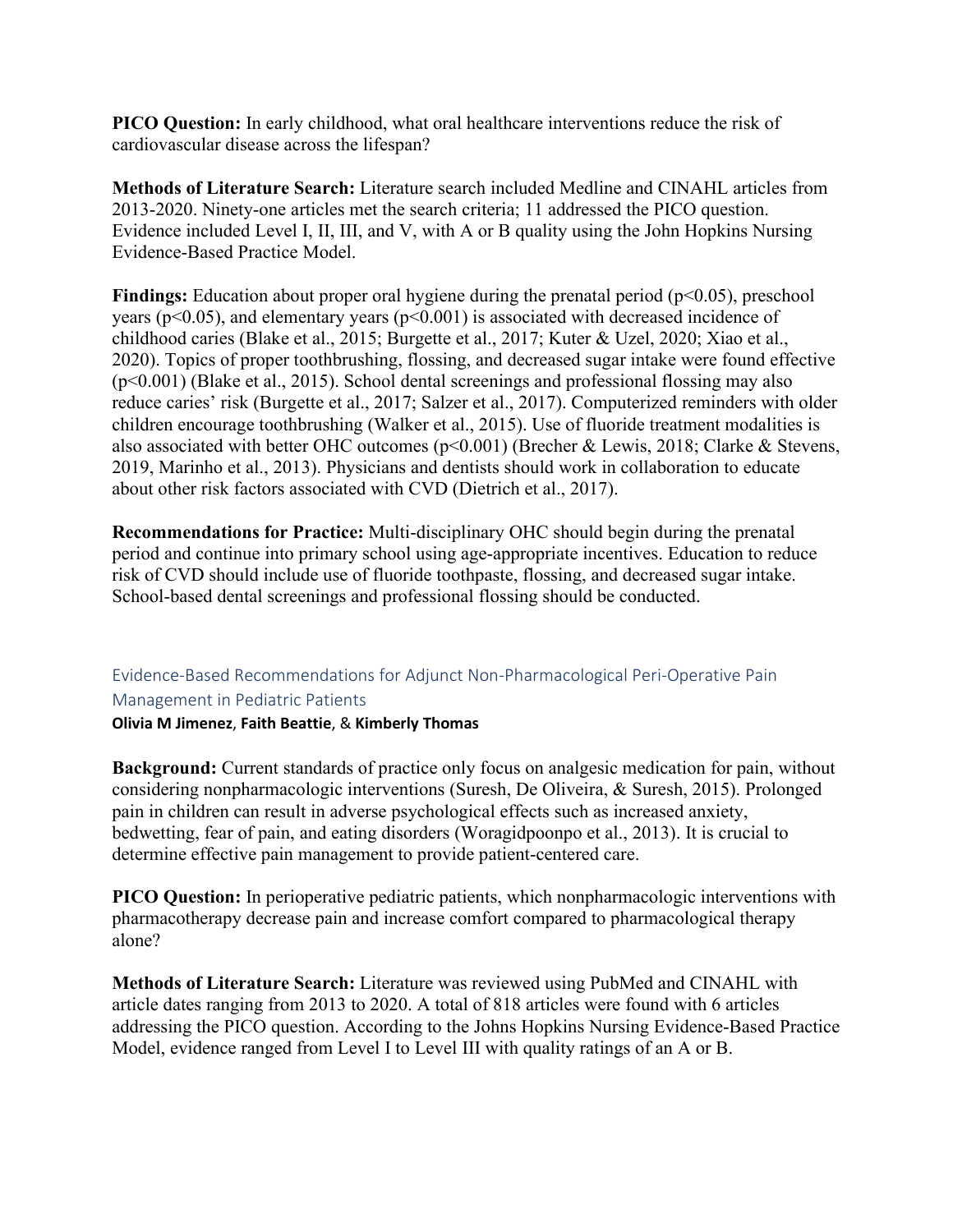**Findings:** Evidence showed support for a wide variety of nonpharmacologic techniques. Audiobooks and music interventions (Suresh, De Oliveira Jr, & Suresh, 2015), quiet rooms (McKay, et. al., 2019), guided imagery (Vagnoli, et. al., 2019), and skin to skin contact (Lisanti, et. al, 2020) incorporated into post-operative care all showed a decrease in the child's pain scores. Parent-nurse-patient relationships and massages also correlated with pain relief (Woragidpoonpo, et. al., 2013). There was a discrepancy in parent and nurse expectations for pain control, suggesting a need for more family education in the pre-operative period (Harvey, & Kovalesky, 2018).

**Recommendations:** According to the reviewed literature, strong evidence of various nonpharmacological interventions including relaxation-guided imagery, music and audiobook therapy, and a quiet room, along with pharmacotherapy, decrease pain and increase comfort. These interventions should be implemented in pediatric patients undergoing surgery.

**Key words:** pediatrics, pain, nonpharmacologic, comfort, pre-operative, post-operative

# End-of-Life Simulations & Nursing Students' Confidence

**Jenny Jobson**, **Morgan Lieberman**, **Starr Nitschke**, **Alley Sell**, & **Grace E Davis**

**Background & Significance:** Nurses spend more time with critically ill and end-of-life (EOL) patients than any other healthcare professionals (Ferrell et al., 2016). As the population ages, nurses need to be prepared to care for patients at the EOL. Unfortunately, undergraduate nursing students are beginning professional practice with little confidence in caring for patients at the EOL.

**PICO Question:** In undergraduate nursing students, what is the effect of end-of-life simulation on students' confidence in providing end-of-life care?

**Literature Search Method:** The evidence was obtained from CINAHL, Medline, and PubMed. Dates of publication ranged from 2014-2020, 38 total articles were retrieved with eight used. Based on the Johns Hopkins EBP model, evidence consisted of one Level I, quality B, four Level II quality B, and three Level V quality B.

**Findings:** The evidence reviewed supported the use of EOL simulation as having a positive impact on student confidence. Tamaki et al. (2019) found improved confidence among the EOL simulation group students for both, physical assessment  $(p=0.00)$  and psychological care (p=0.00). Using the Frommelt Attitudes toward Care of the Dying Scale (FATCOD), four studies reported significant increases in mean scores following simulations: Bryne et al. (2020) (p=0.03), Dame and Hoebeke (2016) ( $p<0.001$ ), Kirkpatrick et al. (2020) ( $p<0.001$ ), and Lewis (2016) (p<0.001). In literature reviews, Gillian et al. (2014) and Kirkpatrick et al. (2017) found that improved self-confidence and self-efficacy were outcomes of EOL simulations and Carman's (2014) case report indicated that EOL care simulation had an improved effect on students' confidence.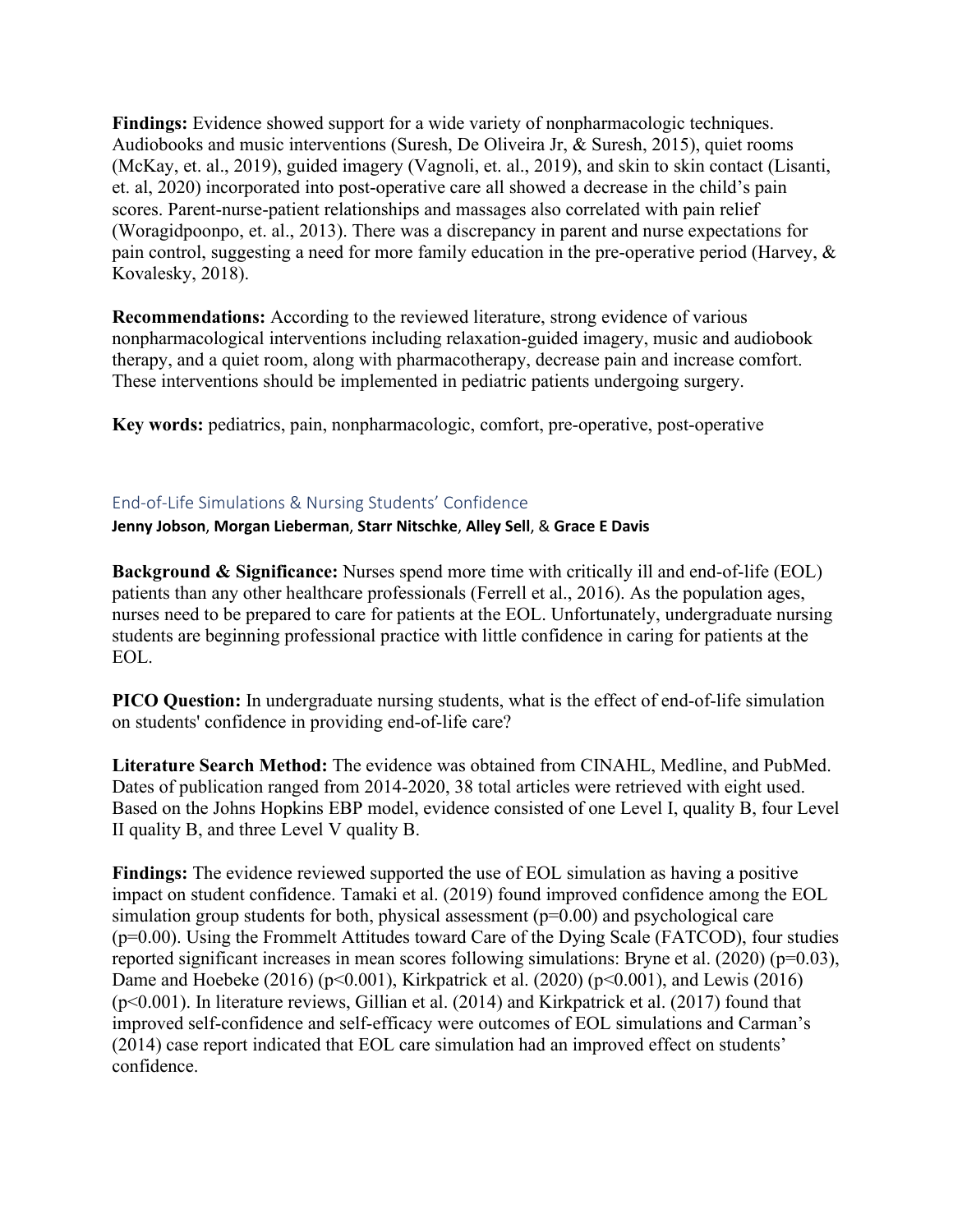**Recommendations:** Based on the consistency of the evidence in support of EOL simulation, an undergraduate pilot project is recommended. However, experimental studies with larger sample sizes and identification of reliable and valid student confidence tools are needed to strengthen the evidence.

#### Mindfulness, an Intervention to Reduce Burnout Among Registered Nurses

**Mikayla Lewin**, **Katie Riggs**, & **Alexandria M Vecchio**

**Background and significance of clinical problem/question:** Nursing burnout is a phenomenon that affects individual nurses and nursing as a whole. Nursing burnout affects patient outcomes, patient satisfaction, nursing job satisfaction, and the longevity of a nursing career (Zhao et al., 2018).

**PICO Question:** For registered nurses, does the use of mindfulness reduce the future risk of burnout compared to no intervention?

**Methods of Literature Search:** The literature was reviewed using CINAHL and PubMed. The article dates ranged from 2013 to 2020. Of the 965 articles retrieved, six articles were used. Utilizing the Johns Hopkins Nursing Evidence-Based Practice Model, the levels of evidence ranged from level V to level I with a quality of A or B.

**Findings from EBP project:** Evidence supports mindfulness as a means to reduce nursing burnout. In various studies, implementing mindfulness resulted in stress decreases that were statistically significant ( $p < .001$ ) (Duarte, 2016). Mindfulness also increases compassion satisfaction (95% CI,  $p = .027$ ), decreases burnout (95% CI,  $p = .003$ ), and decreases secondary trauma (95% CI,  $p = .047$ ) (Hevezi, 2016). One quasi-experimental study showed a correlation among mindfulness and self-compassion and empathy as well as serenity and wellbeing ( $p <$ .001) (Penque, 2019; Van Der Riet, Levett-Jones, & Aquino-Russell, 2018). A separate literature review found that of various interventions used to reduce burnout, mindfulness was the most successful (Suleiman-Martos et al., 2020). A cross-sectional survey showed moderately reduced levels of burnout when mindfulness was utilized ( $p < .05$ ) (Zhao et al., 2018).

**Recommendations for practice:** Based on the literature reviewed, mindfulness should be implemented as a pilot study in individual hospitals to reduce burnout among registered nurses. Measurement of mindfulness intervention implementation could provide additional evidence about its ability to reduce burnout.

Evidence-Based Recommendations to Reduce Delays in Care for Women Presenting with Chest Pain in the Emergency Department (ED) **Samantha A Mazzone** & **Mary Underman**

**Background and significance of clinical problem/question:** Women have an increased mortality rate compared to men presenting to the ED with chest pain. 12-month mortality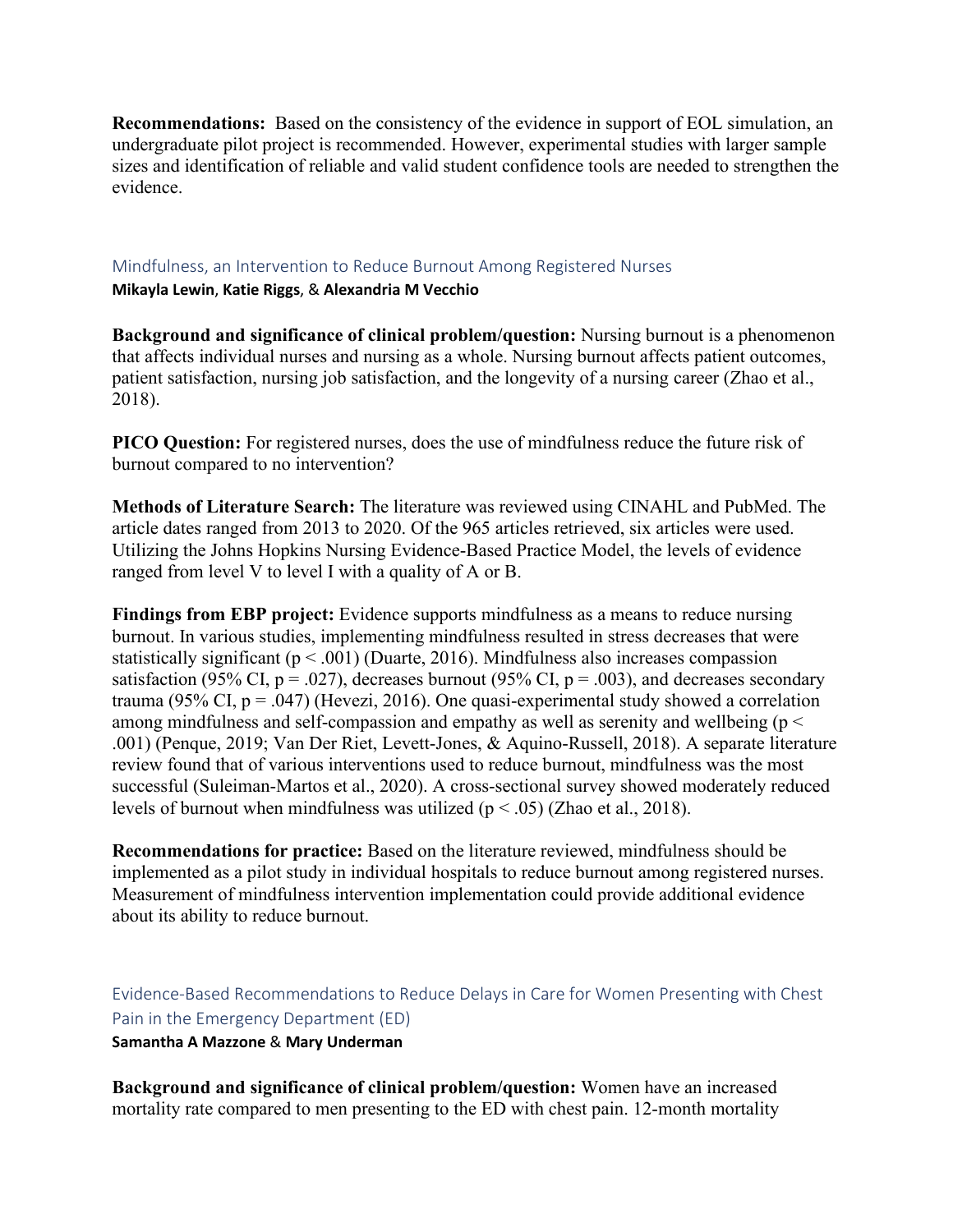following percutaneous coronary intervention for men versus women was 7% and 12% respectively ( $p= 0.035$ ) (Dreyer et al., 2013). The use of a traditional triage tool in the ED often leaves room for subjectivity and could contribute to a delay in care.

**PICO question**: In women presenting to the Emergency Department with chest pain, does the use of a traditional triage index tool cause a delay in care as compared to men with the same complaint?

**Methods of Literature Search:** Comprehensive literature searches of MEDLINE and CINHAL were completed. Article dates ranged from 2010-2020. 539 articles were found, and 5 addressing the PICO question were selected. Based on the Johns Hopkins Nursing Evidence-Based Practice Model, all articles were Level III and Quality B.

**Findings from EBP Project:** Evidence supports that the average treatment time was faster for men presenting with chest pain compared to women ( $p = 0.04$ ) (Kuhn et al., 2013). Proportionally more women were triaged incorrectly compared to men ( $p \le 0.001$ ) leading to significant delays in initial treatment of women (Kuhn et al., 2013). Specifically, women experienced significant delays in initial examination (Mnatzaganian et al., 2019), door to balloon time (Dreyer et al., 2013), and time to initial ECG (Zégre-Hemsey et al., 2011).

**Recommendations:** Findings suggest women experiencing chest pain who present to the ED are more likely to receive delayed care. Further research is needed to determine if an objective triage tool exists or if one should be developed to eliminate this disparity. Additional research may also identify why this disparity exists.

# Evidence-Based Recommendations for Nurse Driven Communication in Adult Intensive Care Units and the Impact on Family Satisfaction

**Bekah Warner**, **Emily Kirk**, & **Katarina L Sobolewski**

**Background and significance of clinical problem/question:** Nurses are often responsible for facilitating communication with patient's family members. Due to continuous changes in patient status and care plans, this is often time-consuming and can result in inconsistent communication resulting in nurses spending less time on patient care and increased family dissatisfaction.

**PICO Question:** In the adult intensive care setting, does daily nurse driven communication with patient's family improve family satisfaction compared to less frequent communication?

**Methods of Literature Search:** The literature was searched using CINAHL and Medline. Article dates ranged from 2015-2020. Keywords included communication, intensive care unit, family satisfaction, and family centered care. A total of 357 articles were found and 5 articles that addressed the PICO question were utilized. Based on the John Hopkins Evidence-Based Practice Model, the evidence ranged from level II-level V, and quality ratings were level A to level C.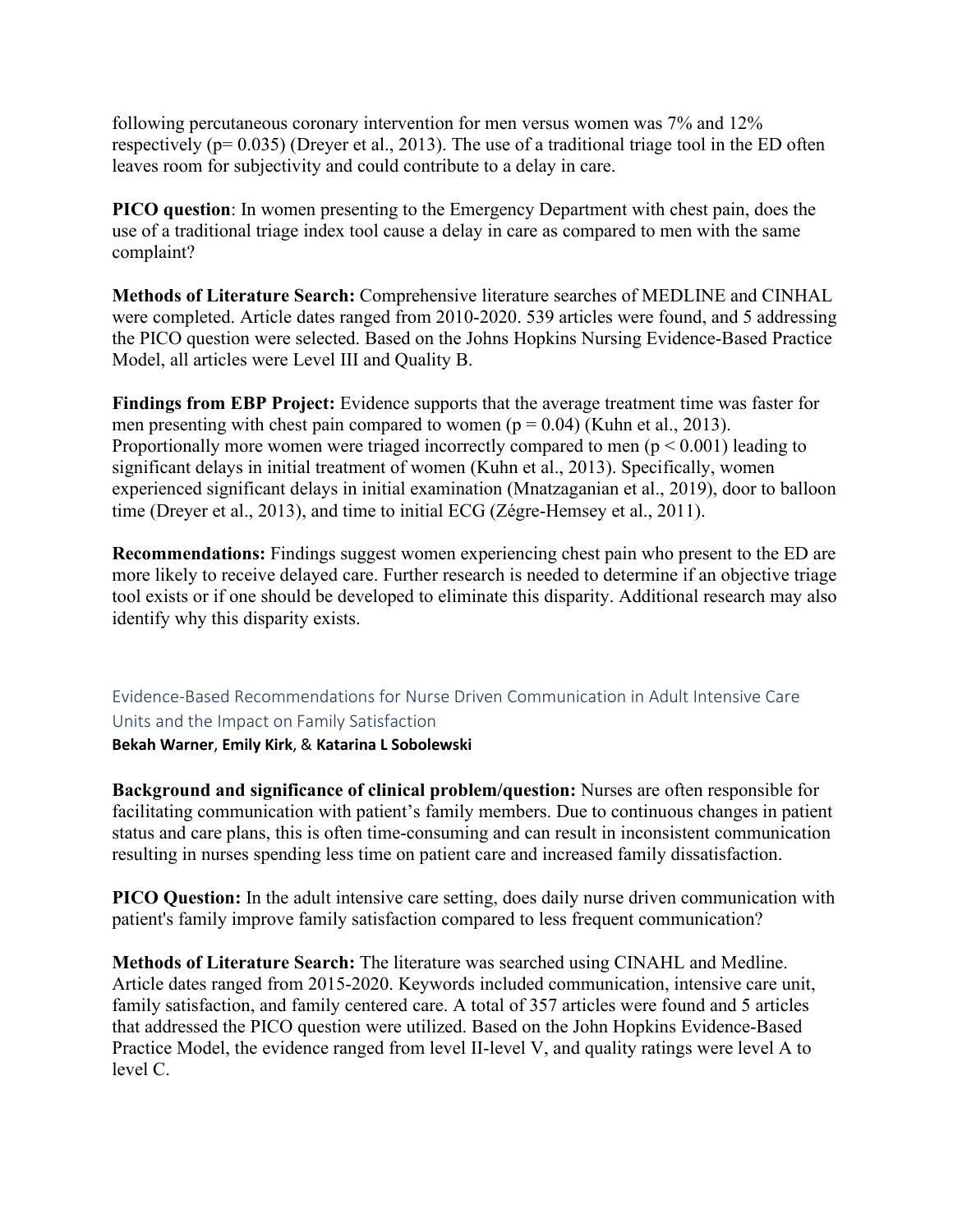**Findings:** Evidence supports the idea that family involvement in rounds can increase family knowledge regarding the patient's care  $(p<0.001)$  and nurses felt that it supported patient advocacy (Allen, et al., 2016). Bell, et al. (2016) found that electronic communication via a portal improved family satisfaction and knowledge. Loeslie, et al. (2017) found that family knowledge and satisfaction increased with scheduled family meetings  $(p<0.01)$ . The evidence consistently supports nurse driven communication improving family satisfaction and knowledge.

**Recommendations for Practice:** Based on the literature reviewed, there is not enough evidence to suggest a practice change and more research is needed. We recommend developing or finding a family satisfaction survey to assess communication strategies and performing a high quality randomized control trial with a consistent nurse education communication strategy based on that survey.

# Acknowledgments

# **Support Sources**

Much of the work presented in the Symposium has had support (either financial or in-kind) from a variety of people and organizations outside of Messiah University. We appreciate all those who have helped us to accompish what we have been able to accomplish. We couldn't have done it without you! Thank you!

- Ability Prosthetics and Orthotics
- AIC-CURE International Hospital
- AlignedWorks
- The Collaboratory for Strategic Partnerships and Applied Research
- Cunningham Prosthetic Care
- CURE International
- Dave Germeyer
- Dr. Emily Farrar
- Dr. Ray Crist Scholarship
- Emberger Research Scholarship
- Franconia Mennonite Church
- The HALO Trust
- HopeWalks
- Mennonite Central Committee
- Mr. Eric Shoemaker
- Mr. Eric Shoemaker and Ability Prosthetics and Orthotics
- Ms. Camille Enkeboll
- Ms. Lily Inzey
- NASA PA Space Grant Consortium
- OpenBionics
- Steinbrecher Undergraduate Summer Research Program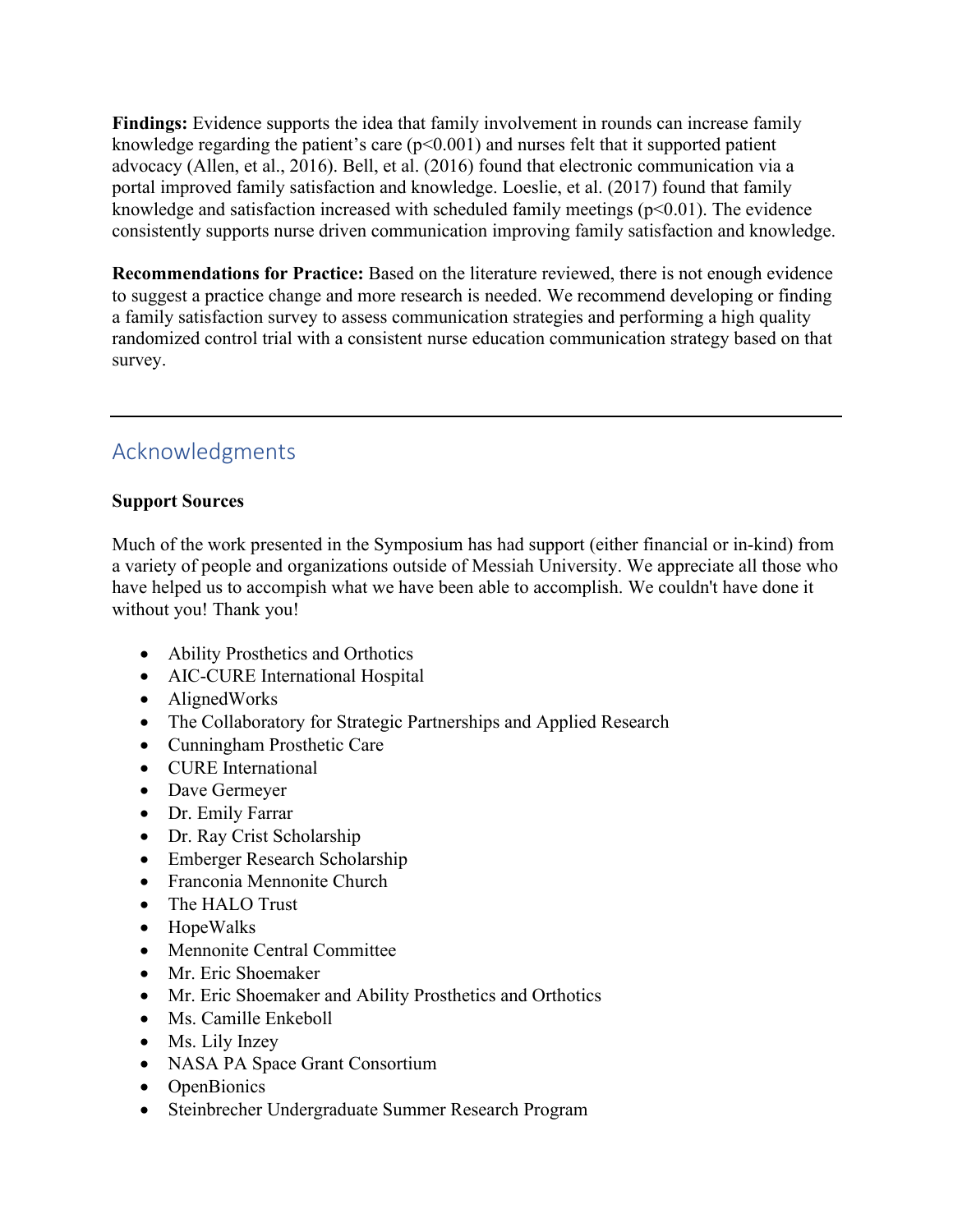# **Collaboratory/Engineering Department Project Review Panelists**

Once a semester, each team in the Collaboratory takes part in a formal engineering design review in which faculty from the Department of Engineering and others, including professional engineers from industry, hear an in-depth report about the work that the team has been doing, are able to ask questions about the work and give their insights and suggestions based on their experience working as engineers. While these project reviews are a bit nerve-wracking for the students, they really help to make sure that projects are progressing along a path which will lead to eventual success of the project. Because of the time that the following individuals from outside the Department of Engineering have volunteered, these projects are much more successful than they could have been otherwise. Thank you!

Gabrielle Ahlgrim Tom Austin Gebeyehu Ayele Lexi Bane Katie Barrett Lyndsy Barry Brent Basom Casey Bechard David Bedillion Tony Beers David Beveridge Ross Billings Jim Boyer Andy Breighner Erin Brenneman Mark Brill Chad Brubaker Cory Brubaker Karen Burket Vernon Byrd Steven Carpenter Nathan Chaney Lizzy Chang Elizabeth Davis Avery deGruchy Steven Deller Gus Dill Brendon Earl Dan Elliott Jeff Erikson Emily Farrar

Matt Farrar Lareta Finger Doug Flemmens Geoffrey Forest David Foster Eric Gogola Peter Govey Johnny Greaser Jeremiah Greenland Junior Guimaraes Michael Guion Landon Hacker John Hannon Bob Hentz Ben Holderman Bryan Hoover Bruce Hulshizer Heather Hunter Dale Johnson Josh Joyce Charlie Kimpel Taran King Ray Knepper Bob Kramer Grant Kruppenbacher Abaz Kryemadhi Mike Kuhns Jason Kunec Jessica Kunkle Josh Kunkle Raymond Landon

Dentin Lehr Matt Lewis Bruce Lindsey Jonathan Lloyd Steve Lockwood Joseph Longenecker Dan Ma Kevin Manieri Rodney Martens Brian Mast Scott McConnell Jeff Mcilhenny Shayne McIntosh Ruth Miller Seth Miller Stephen Miller Tyler Miller Jared Momose Karine Moussa Larry Mylin Ray Norman Tolu Ogundipe Valarie Olson Brandon Peterson Sandy Polak T.J. Quintilian Mark Raup Luke Redcay Scott Reichenbach Benjamin Reinert Christian Rogerson